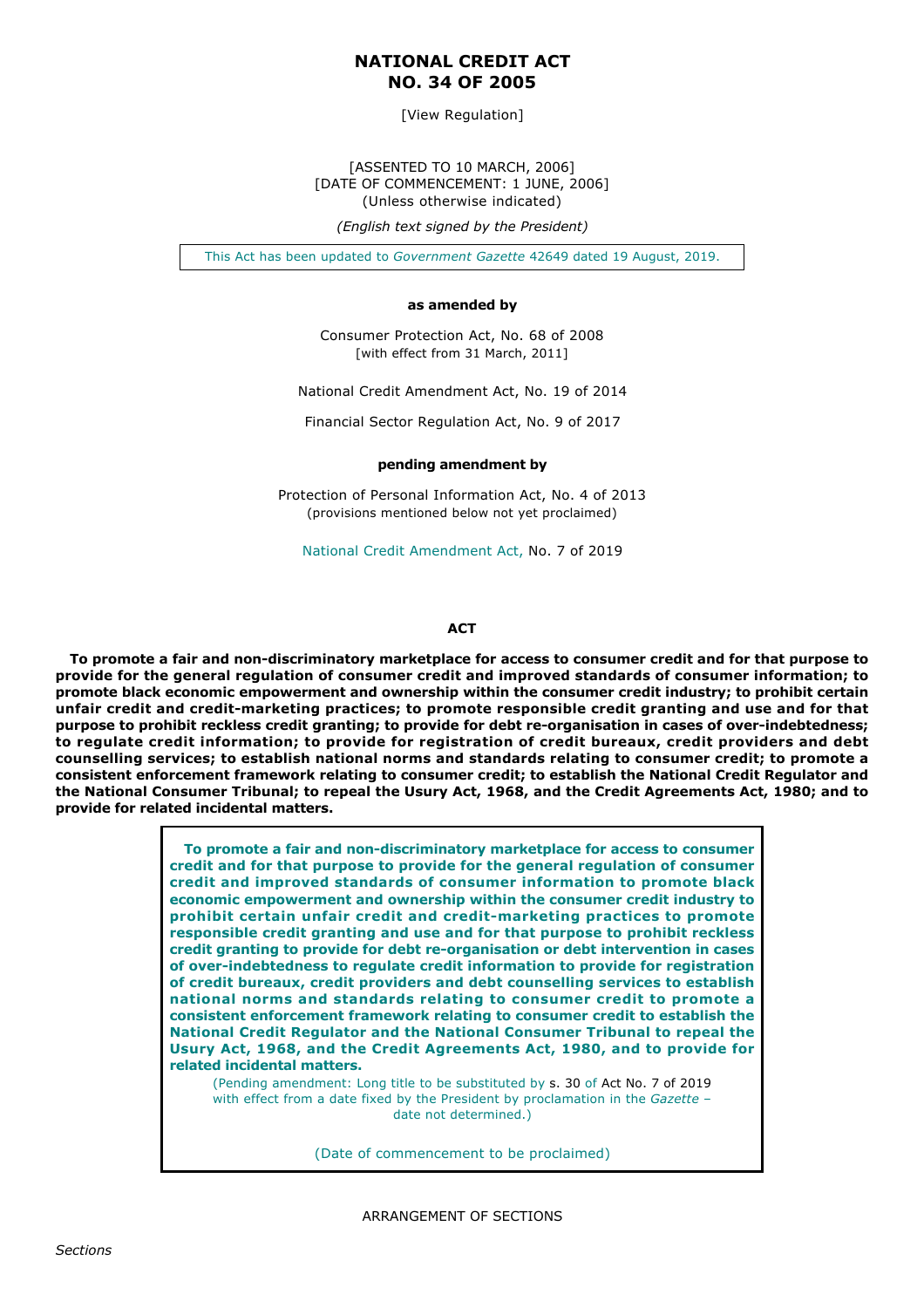## CHAPTER 1 INTERPRETATION, PURPOSE AND APPLICATION OF ACT

#### *Part A*

# *Interpretation*

- 1. Definitions
- 2. Interpretation

*Part B*

## *Purpose and application*

- 3. Purpose of Act
- 4. Application of Act<br>5. Limited applicatio
- Limited application of Act to incidental credit agreements
- 6. Limited application of Act when consumer is juristic person
- 7. Threshold determination and industry tiers

## *Part C*

## *Classification and categories of credit agreements*

- 8. Credit agreements
- 9. Categories of credit agreements
- 10. Developmental credit agreements
- 11. Public interest credit agreements

## CHAPTER 2

## CONSUMER CREDIT INSTITUTIONS

## *Part A*

## *National Credit Regulator*

- 12. Establishment of National Credit Regulator
- 13. Development of accessible credit market
- 14. Registration functions of National Credit Regulator<br>15. Fuforcement functions of National Credit Regulator
- 15. Enforcement functions of National Credit Regulator

| 15A. | Other functions of National Credit Regulator        |  |  |
|------|-----------------------------------------------------|--|--|
| 16.  | Research and public information                     |  |  |
| 17.  | Relations with other regulatory authorities         |  |  |
| 18.  | Reporting requirements of National Credit Regulator |  |  |
| 19.  |                                                     |  |  |
| 20.  | .                                                   |  |  |
| 21.  | .                                                   |  |  |
| 22.  | .                                                   |  |  |
| 23.  | Appointment of Chief Executive Officer              |  |  |
| 24.  | Conflicting interests                               |  |  |
| 25.  | Appointment of inspectors and investigators         |  |  |

#### *Part B*

## *National Consumer Tribunal*

- 26. Establishment and constitution of Tribunal
- 27. Functions of Tribunal
- 28. Qualifications of members of Tribunal<br>29. Term of office of members of Tribunal
- 29. Term of office of members of Tribunal<br>30. Deputy Chairperson of Tribunal
- Deputy Chairperson of Tribunal
- 31. Tribunal proceedings
- 32. Conflicts and disclosure of interest
- 33. Acting by member of Tribunal after expiry of term of office<br>34. Remuneration and benefits
- Remuneration and benefits

## *Part C*

#### *Administrative matters*

- 35. Finances
- 36. Reviews and reports to Minister

# *Part D*

# *National and provincial co-operation*

- 37. Co-operative exercise of concurrent jurisdiction<br>38. Information sharing
- Information sharing

## CHAPTER 3 CONSUMER CREDIT INDUSTRY REGULATION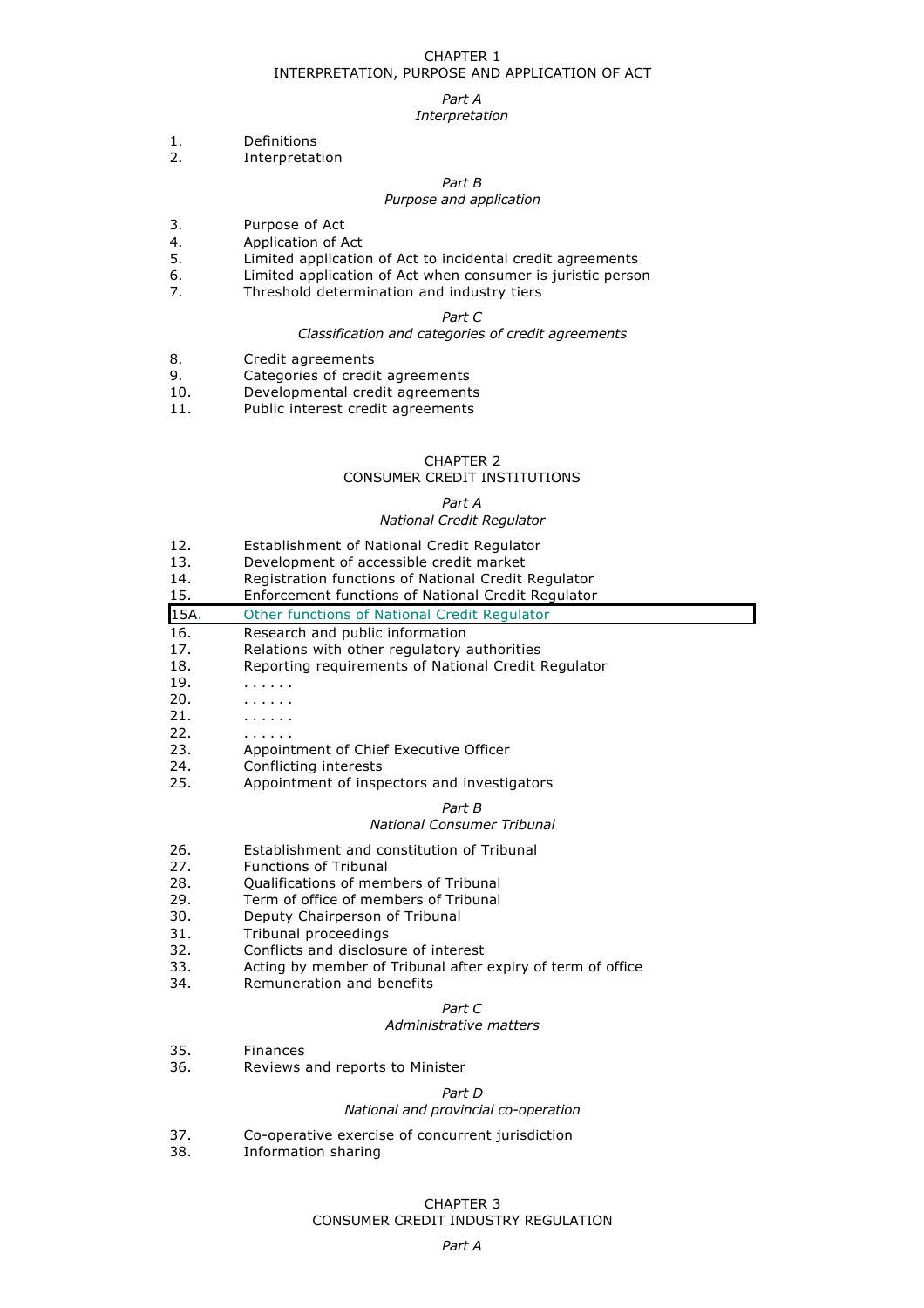### *Registration requirements, criteria and procedures*

- 
- 39. Limited application of this Part<br>40. Registration of credit providers Registration of credit providers
- 41. Supplementary registration to provide developmental credit
- 42. Thresholds applicable to credit providers
- 43. Registration of credit bureaux<br>44. Registration of debt counsello
- Registration of debt counsellors
- 44A. Registration of payment distribution agents
- 45. Application for registration
- 46. Disqualification of natural persons<br>47. Disqualification of juristic persons
- 47. Disqualification of juristic persons and associations<br>48. Conditions of registration
- Conditions of registration
- 48A. Code of Conduct<br>49. Variation of cond
- Variation of conditions of registration
- 50. Authority and standard conditions of registration
- 51. Application, registration and renewal fees
- 52. Certificate, validity and public notice of registration<br>53. National record of registrations
- National record of registrations

## *Part B*

## *Compliance procedures and cancellation of registration*

- 54. Restricted activities by unregistered persons<br>55. Compliance notices
- 55. Compliance notices<br>56. Objection to notices
- Objection to notices
- 57. Cancellation of registration<br>58. Voluntary cancellation of re
- Voluntary cancellation of registration
- 58A. Additional requirements for cancellations
- 59. Review or appeal of decisions

## CHAPTER 4 CONSUMER CREDIT POLICY

# *Part A*

# *Consumer rights*

- 60. Right to apply for credit
- 61. Protection against discrimination in respect of credit
- 62. Right to reasons for credit being refused
- 63. Right to information in official language
- 64. Right to information in plain and understandable language
- 65. Right to receive documents
- 66. Protection of consumer credit rights

# *Part B*

# *Confidentiality, personal information and consumer credit records*

- 67. Conflicting legislation
- 68. Right to confidential treatment
- 69. National register of credit agreements
- 69A. National record of debt intervention
- 70. Credit bureau information<br>71. Removal of record of debt
- Removal of record of debt adjustment or judgment
- 71A. Automatic removal of adverse consumer credit information
- 72. Right to access and challenge credit records and information
- 73. Verification, review and removal of consumer credit information

## *Part C*

# *Credit marketing practices*

- 74. Negative option marketing and opting out requirements
- 75. Marketing and sales of credit at home or work
- 76. Advertising practices
- 77. Required marketing information

## *Part D*

## *Overindebtedness and reckless credit*

- 78. Application and interpretation of this Part
- 79. Overindebtedness
- 80. Reckless credit
- 81. Prevention of reckless credit
- 82. Assessment mechanisms and procedures

## 82A. Report and investigation of reckless credit agreement

- 83. Declaration of reckless credit agreement
- 84. Effect of suspension of credit agreement
- 85. Court may declare and relieve over-indebtedness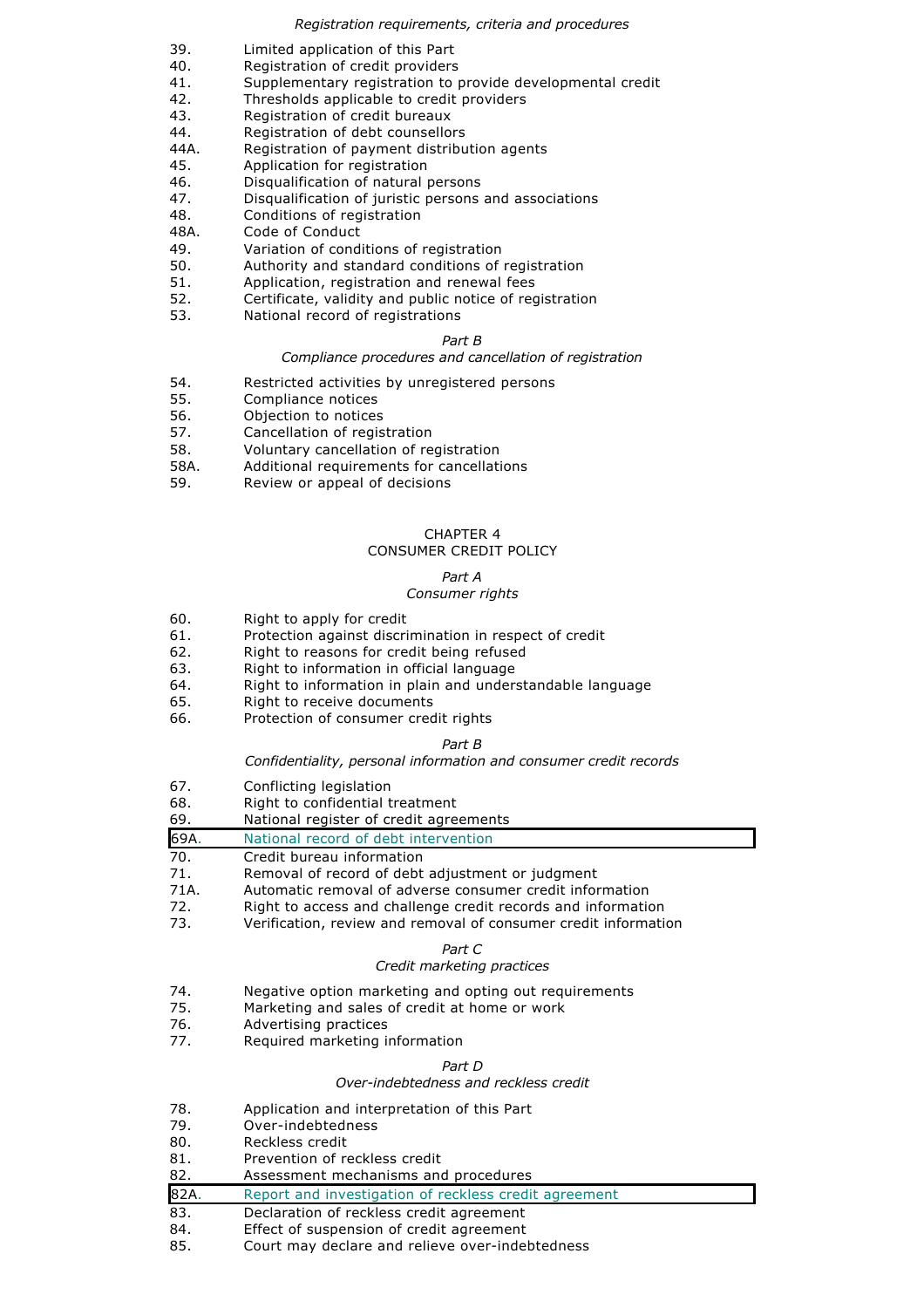| 86.          | Application for debt review                                                                                       |  |
|--------------|-------------------------------------------------------------------------------------------------------------------|--|
| 86A.         | Application for debt intervention                                                                                 |  |
| 87.          | Magistrate's Court may re-arrange consumer's obligations                                                          |  |
| 87.<br>87A.  | Magistrate's Court or Tribunal may re-arrange consumer's obligations<br>Other orders related to debt intervention |  |
| 88.          | Effect of debt review or re-arrangement order or agreement                                                        |  |
| 88A.<br>88B. | Effect of debt intervention<br>Application for rehabilitation                                                     |  |

## CHAPTER 5 CONSUMER CREDIT AGREEMENTS

### *Part A*

# *Unlawful agreements and provisions*

- 89. Unlawful credit agreements<br>90. Unlawful provisions of credit
- Unlawful provisions of credit agreement
- 91. Prohibition of unlawful provisions in credit agreements and
	- supplementary agreements

## *Part B*

## *Disclosure, form and effect of credit agreements*

- 92. Pre-agreement disclosure<br>93. Form of credit agreements
- Form of credit agreements
- 94. Liability for lost or stolen cards or other identification devices
- 95. Changes, deferrals and waivers
- 96. Address for notice<br>97 Consumer must div
- 97. Consumer must disclose location of goods
- 98. Agreement attaches to substituted goods<br>99. Colligations of nawn brokers
- Obligations of pawn brokers

## *Part C*

#### *Consumer' s liability, interest, charges and fees*

- 100. Prohibited charges<br>101. Cost of credit
- 101. Cost of credit<br>102. Fees or charge
- Fees or charges
- 103. Interest
- 104. Changes to interest, credit fees or charges<br>105. Maximum rates of interest, fees and charge
- Maximum rates of interest, fees and charges
- 106. Credit insurance

## *Part D*

## *Statements of account*

- 107. Limited application of this Part
- 
- 108. Statement of account<br>109. Form and content of s
- 109. Form and content of statement of account<br>110. Statement of amount owing and related m Statement of amount owing and related matters
- 111. Disputed entries in accounts<br>112. Dating and adjustment of de
- Dating and adjustment of debits and credits in accounts
- 113. Statement of settlement amount
- 114. Tribunal may order statement to be provided
- 115. Disputes concerning statements

#### *Part E*

## *Alteration of credit agreement*

- 116. Alteration of original or amended agreement document
- 117. Changes by agreement<br>118. Reductions to credit limit
- Reductions to credit limit under credit facility
- 119. Increases in credit limit under credit facility
- 120. Unilateral changes by credit provider

## *Part F*

## *Rescission and termination of credit agreements*

- 121. Consumer's right to rescind credit agreement
- 122. When consumer may terminate agreement
- 123. Termination of agreement by credit provider

## CHAPTER 6 COLLECTION, REPAYMENT, SURRENDER AND DEBT ENFORCEMENT

## *Part A Collection and repayment practices*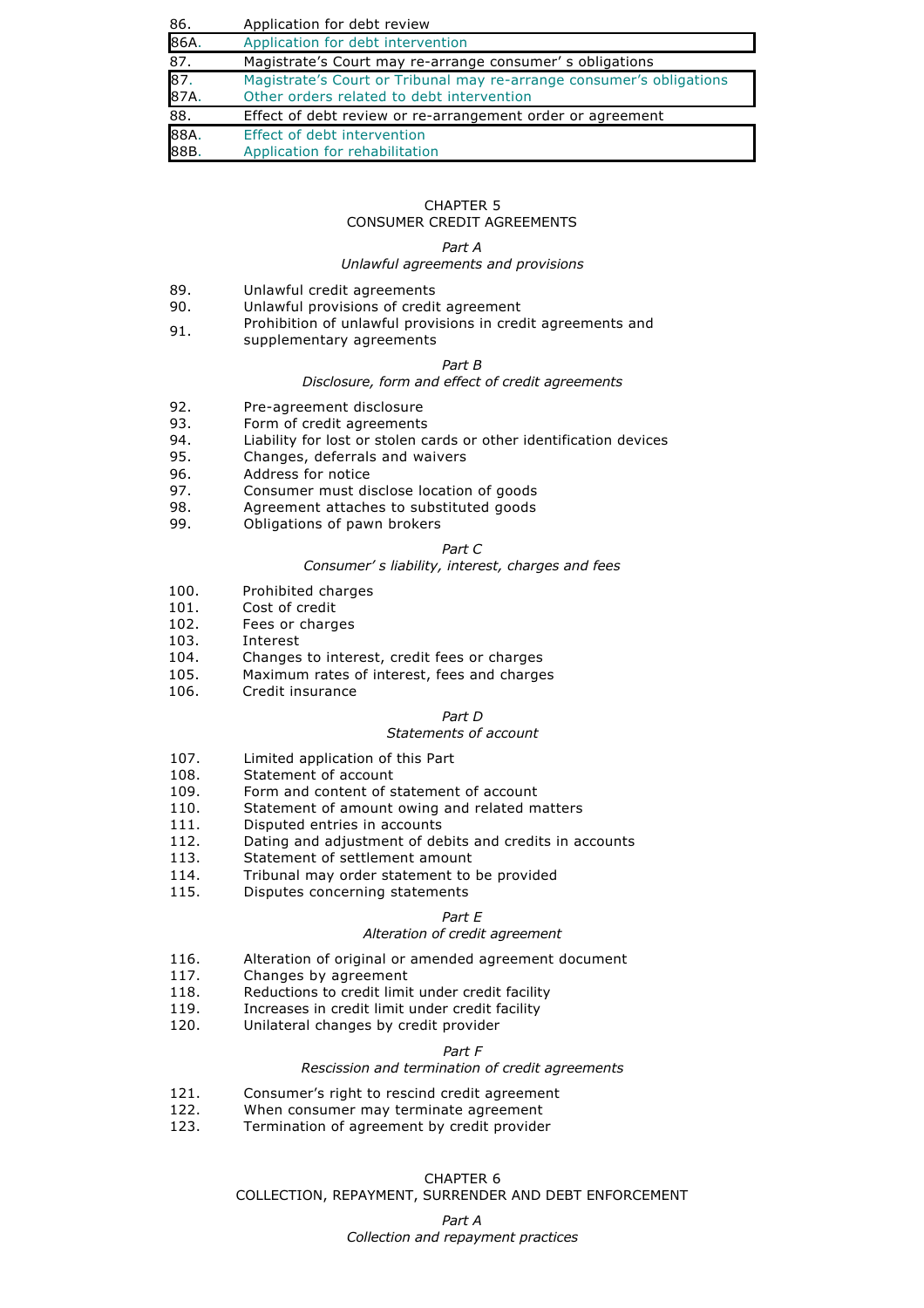- 124. Charges to other accounts
- 125. Consumer's or guarantor's right to settle agreement
- 126. Early payments and crediting of payments
- 126A. Restrictions on certain practices relating to credit agreements
- 126B. Application of prescription on debt

## *Part B*

# *Surrender of goods*

- 127. Surrender of goods
- 128. Compensation for consumer

## *Part C*

## *Debt enforcement by repossession or judgment*

- 129. Required procedures before debt enforcement
- 130. Debt procedures in a Court
- 131. Repossession of goods
- 132. Compensation for credit provider
- 133. Prohibited collection and enforcement practices

#### CHAPTER 7

# DISPUTE SETTLEMENT OTHER THAN DEBT ENFORCEMENT

## *Part A*

## *Alternative dispute resolution*

- 134. Alternative dispute resolution
- 134A. Registration and accreditation of alternative dispute resolution agents
- 134B. Deregistration of alternative dispute resolution agents
- 135. Dispute resolution may result in consent order

# *Part B*

## *Initiating complaints or applications*

- 136. Initiating a complaint to National Credit Regulator
- 137. Initiating applications to Tribunal
- 138. Consent orders

## *Part C*

# *Informal resolution or investigation of complaints*

- 139. Investigation by National Credit Regulator
- 140. Outcome of complaint
- 141. Referral to Tribunal
- 141A. Extended application of this Part

## *Part D*

## *Tribunal consideration of complaints, applications and referrals*

- 142. Hearings before Tribunal
- 143. Right to participate in hearing
- 144. Powers of member presiding at hearing<br>145 Rules of procedure
- Rules of procedure
- 146. Witnesses
- 147. Costs
- 148. Appeals and reviews

# *Part E*

## *Tribunal orders*

- 149. Interim relief<br>150. Orders of Tril
- Orders of Tribunal
- 151. Administrative fines
- 152. Status and enforcement of orders

## CHAPTER 8

## ENFORCEMENT OF ACT

#### *Part A Searches*

- 153. Authority to enter and search under warrant
- 154. Powers to enter and search
- 155. Conduct of entry and search

# *Part B*

# *Offences*

- 156. Breach of confidence
- 157. Hindering administration of Act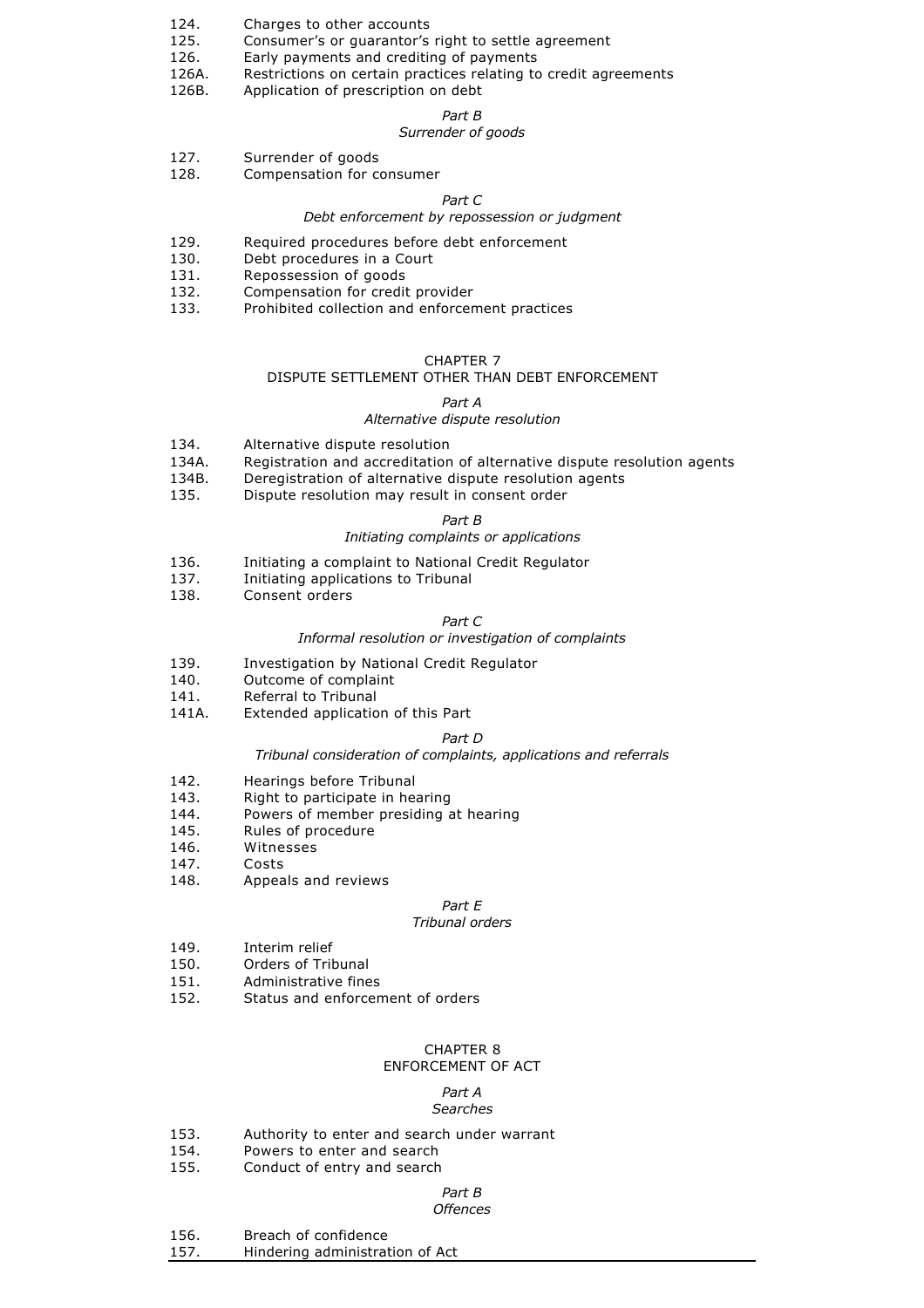- 157A. Offences related to debt intervention 157B. Offences related to credit agreements generally<br>157C. Offences related to registration Offences related to registration 157D. Offence by non-natural person 158. Failure to attend when summoned 159. Failure to answer fully or truthfully 160. Offences relating to regulator and Offences relating to regulator and Tribunal 161. Penalties
- 162. Magistrate's Court jurisdiction to impose penalties

*Part C*

# *Miscellaneous matters*

- 163. Agents
- 164. Civil actions and jurisdiction
- 165. Variation of order
- 166. Limitations of bringing action
- 167. Standard of proof
- 168. Serving documents
- 169. Proof of facts
- 170. Credit provider to keep records

## CHAPTER 9

# GENERAL PROVISIONS

- 171. Regulations
- 172. Conflicting legislation, consequential amendments, repeal of laws and
- transitional arrangements
- 173. Short title and commencement

# SCHEDULE 1

# *Rules concerning conflicting legislation*

# SCHEDULE 2

# *Amendment of laws*

## SCHEDULE 3

#### *Transitional provisions*

- 1. Definitions
- 2. Delayed application of required registration
- 3. National register of credit agreements
- 4. Application of Act to pre-existing agreements
- 5. Maximum interest rate
- 6. Specific preservation of rights, instructions, registration and similar
- status
- 7. General preservation of regulations, rights, duties, notices and other instruments
- 8. National Credit Regulator
- 9. Provincial regulatory capacity
- 10. Continued enforcement of repealed laws
- 11. Regulations

BE IT ENACTED by the Parliament of the Republic of South Africa, as follows: -

## CHAPTER 1 INTERPRETATION, PURPOSE AND APPLICATION OF ACT

#### *Part A Interpretation*

1. **Definitions.**—In this Act unless the context indicates otherwise—

**"advertisement"** means any written, illustrated, visual or other descriptive material, communication, representation or reference by means of which a person seeks to bring to the attention of all or part of the public the nature, properties, advantages or uses of, conditions on, or prices of—

- (*a*) goods to be purchased, leased or otherwise acquired;
- (*b*) any available service; or
- (*c*) credit to be granted;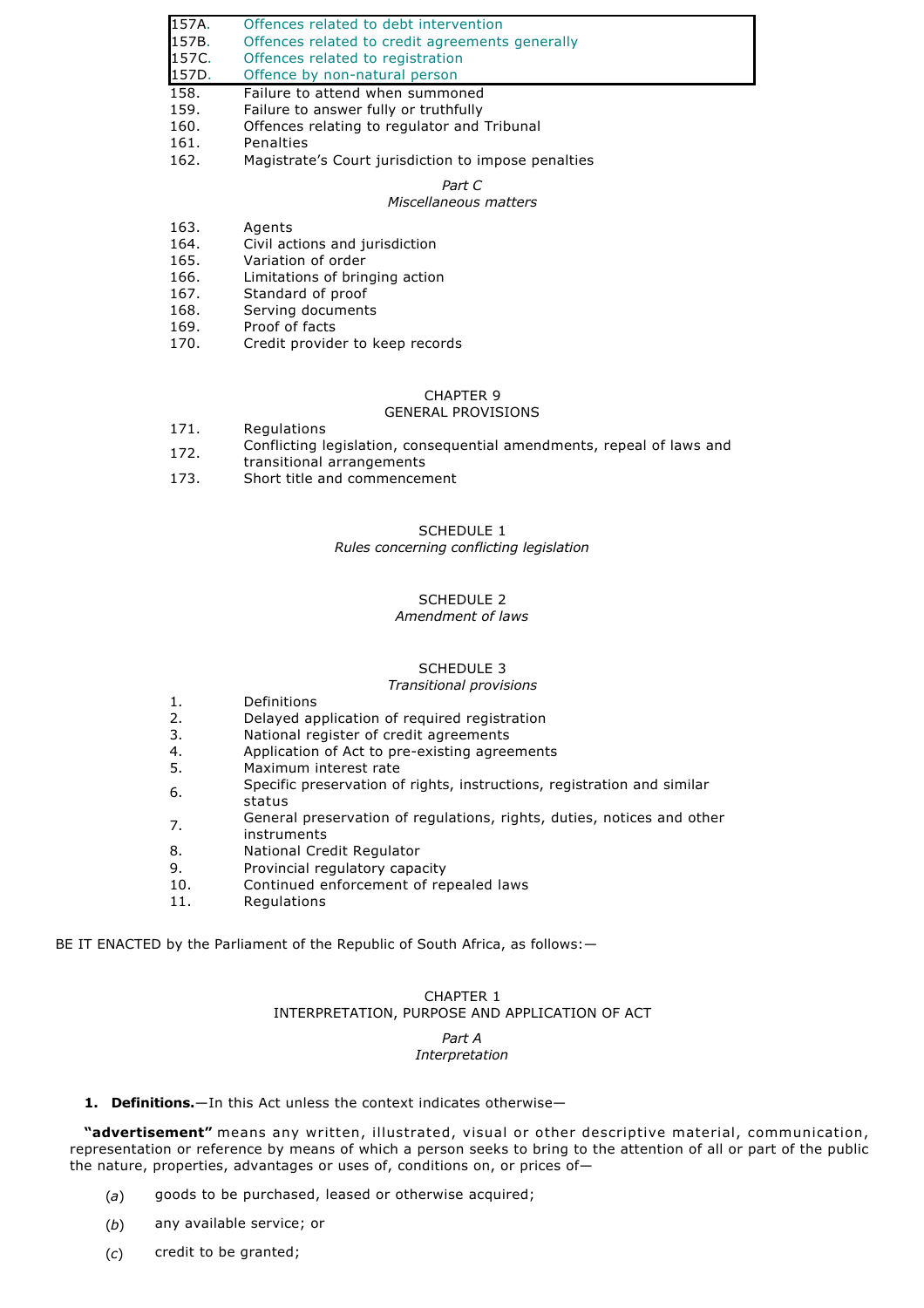**"agreement"** includes an arrangement or understanding between or among two or more parties, which purports to establish a relationship in law between those parties;

**"alternative dispute resolution agent"** means a person providing services to assist in the resolution of consumer credit disputes through conciliation, mediation or arbitration;

**"applicable provincial legislation"** means legislation enacted by a province concerning credit agreements;

**"Board"** . . . . . .

[Definition of "Board" deleted by s. 1 (a) of Act No. 19 of 2014.]

**"Cabinet"** means the Cabinet referred to in section 91 of the Constitution;

**"code of conduct"** except in respect of the industry code of conduct contemplated in section 76, means a code regulating the interaction between or among persons conducting business within an industry; [Definition of "code of conduct" inserted by s. 1 (b) of Act No. 19 of 2014.]

**"collection costs"** means an amount that may be charged by a credit provider in respect of enforcement of a consumer's monetary obligations under a credit agreement, but does not include a default administration charge;

**"collective agreement"** has the meaning set out in the Labour Relations Act, 1995 (Act No. 66 of 1995);

**"complainant"** means a person who has filed a complaint in terms of section 136 (1);

**"confidential information"** means personal information that belongs to a person and is not generally available to or known by others;

> **"Constitution"** means the Constitution of the Republic of South Africa, 1996; (Pending amendment: Definition of "Constitution" to be inserted by s. 1 (a) of Act No. 7 of 2019 with effect from a date fixed by the President by proclamation in the *Gazette* – date not determined.)

> > (Date of commencement to be proclaimed)

"co-operative" means an autonomous association of persons united voluntarily to meet their common economic and social needs and aspirations through a jointly owned and democratically controlled enterprise organised and operated on co-operative principles;

**"consumer",** in respect of a credit agreement to which this Act applies, means—

- (*a*) the party to whom goods or services are sold under a discount transaction, incidental credit agreement or instalment agreement;
- (*b*) the party to whom money is paid, or credit granted, under a pawn transaction;
- (*c*) the party to whom credit is granted under a credit facility;
- (*d*) the mortgagor under a mortgage agreement;
- (*e*) the borrower under a secured loan;
- $(f)$  the lessee under a lease;
- (*g*) the guarantor under a credit guarantee; or
- (*h*) the party to whom or at whose direction money is advanced or credit granted under any other credit agreement;

**"consumer court"** means a body of that name, or a consumer tribunal, established by provincial legislation;

**"continuous service"** means the supply for consideration of a utility or service, other than credit or access to credit, or the supply of such a utility or service combined with the supply of any goods that are essential for the utilisation of that utility or service by the consumer, with the intent that, so long as the agreement to supply that utility or service remains in force, the supplier will make the service continuously available to be used, accessed or drawn upon—

- (*a*) from time to time as determined by the consumer; and
- (*b*) with any frequency or in any amount as determined, accessed, required, demanded or drawn upon by the consumer, subject only to any total use or cost limits set out in the agreement;

**"credit",** when used as a noun, means—

- (*a*) a deferral of payment of money owed to a person, or a promise to defer such a payment; or
- (*b*) a promise to advance or pay money to or at the direction of another person;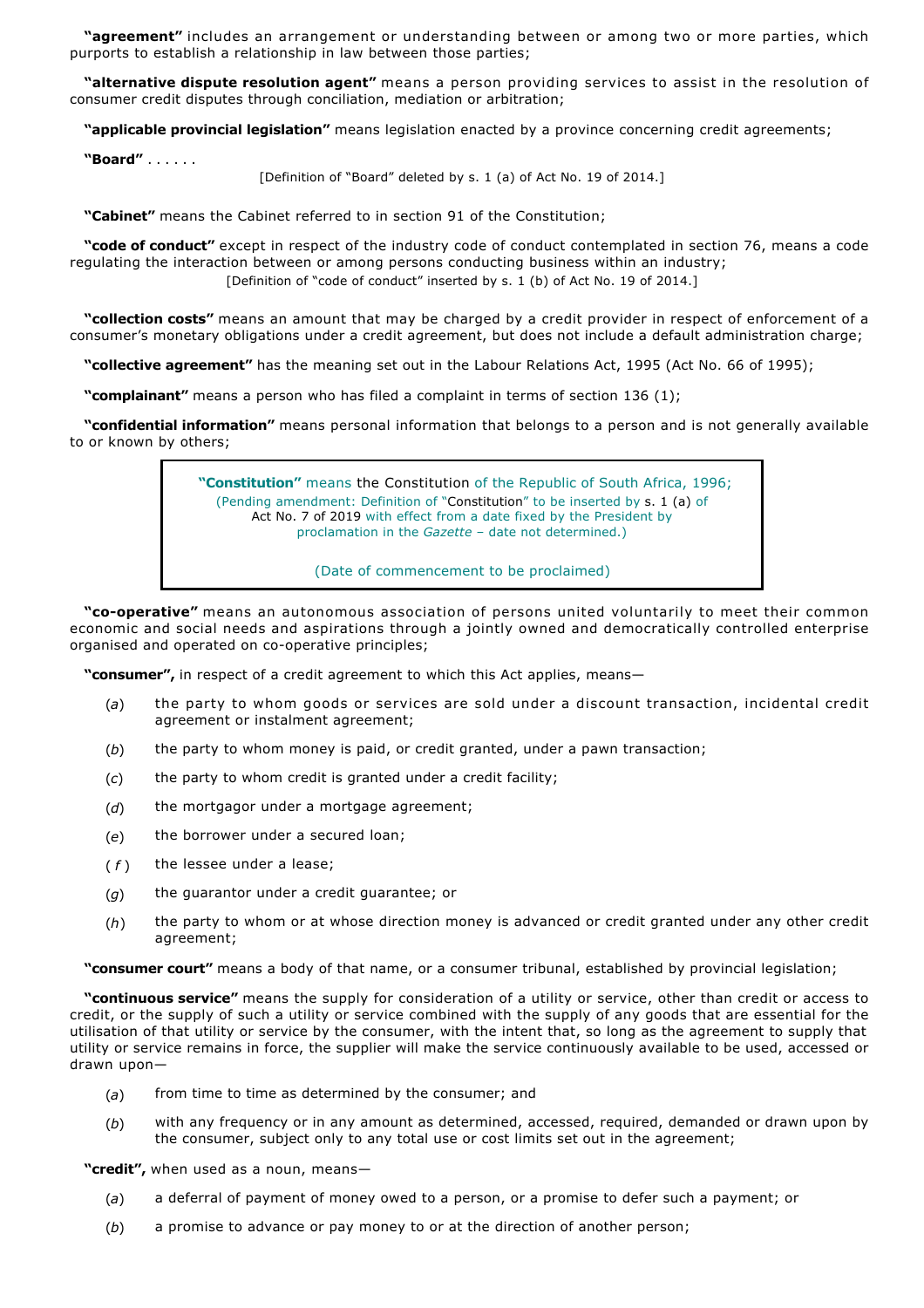**"credit agent"** means a person appointed to represent a credit provider as contemplated in section 163, other than an employee of that credit provider;

**"credit bureau"** means a person required to apply for registration as such in terms of section 43 (1);

**"credit agreement"** means an agreement that meets all the criteria set out in section 8;

**"credit facility"** means an agreement that meets all the criteria set out in section 8 (3);

**"credit guarantee"** means an agreement that meets all the criteria set out in section 8 (5);

**"credit insurance"** means an agreement between an insurer, on one hand, and a credit provider or a consumer or both, on the other hand, in terms of which the insurer agrees to pay a benefit upon the occurrence of a specified contingency, primarily for the purpose of satisfying all or part of the consumer's liability to the credit provider under a credit agreement as at the time that the specified contingency occurs, and includes—

- (*a*) a credit life insurance agreement;
- (*b*) an agreement covering loss of or damage to property; or
- (*c*) an agreement covering—
	- (i) loss or theft of an access card, personal information number or similar device; or
	- (ii) any loss or theft of credit consequential to a loss or theft contemplated in subparagraph (i);

**"credit life insurance"** includes cover payable in the event of a consumer's death, disability, terminal illness, unemployment, or other insurable risk that is likely to impair the consumer's ability to earn an income or meet the obligations under a credit agreement;

**"credit provider",** in respect of a credit agreement to which this Act applies, means—

- (*a*) the party who supplies goods or services under a discount transaction, incidental credit agreement or instalment agreement;
- (*b*) the party who advances money or credit under a pawn transaction;
- (*c*) the party who extends credit under a credit facility;
- (*d*) the mortgagee under a mortgage agreement;
- (*e*) the lender under a secured loan;
- (*f*) the lessor under a lease;
- (*g*) the party to whom an assurance or promise is made under a credit guarantee;
- (*h*) the party who advances money or credit to another under any other credit agreement; or
- (*i*) any other person who acquires the rights of a credit provider under a credit agreement after it has been entered into;

**"credit regulator"** means a provincial credit regulator or the National Credit Regulator established by section 12;

**"credit transaction"** means an agreement that meets the criteria set out in section 8 (4);

"credit co-operative" means a co-operative whose predominant purpose is to offer financial services to its members;

> **"debt intervention"** means a measure as contemplated in section 86A, which aims to assist identified consumers for whom existing natural person insolvency measures are not accessible in practice; (Pending amendment: Definition of "debt intervention" to be inserted by s. 1 (b) of Act No. 7 of 2019 with effect from a date fixed by the President by proclamation in the *Gazette* – date not determined.)

> > (Date of commencement to be proclaimed)

**"debt intervention applicant"** means a natural person, or natural persons who own a joint estate, who on the date of submission of the application for debt intervention contemplated in section 86A—

- (*a*) is a consumer under unsecured credit agreements, unsecured short term credit transactions or unsecured credit facilities only;
- (*b*) receives no income, or if he or she, or the joint estate, receives an income or has a right to receive income, regardless of the source, frequency or regularity of that income, that gross income did not, on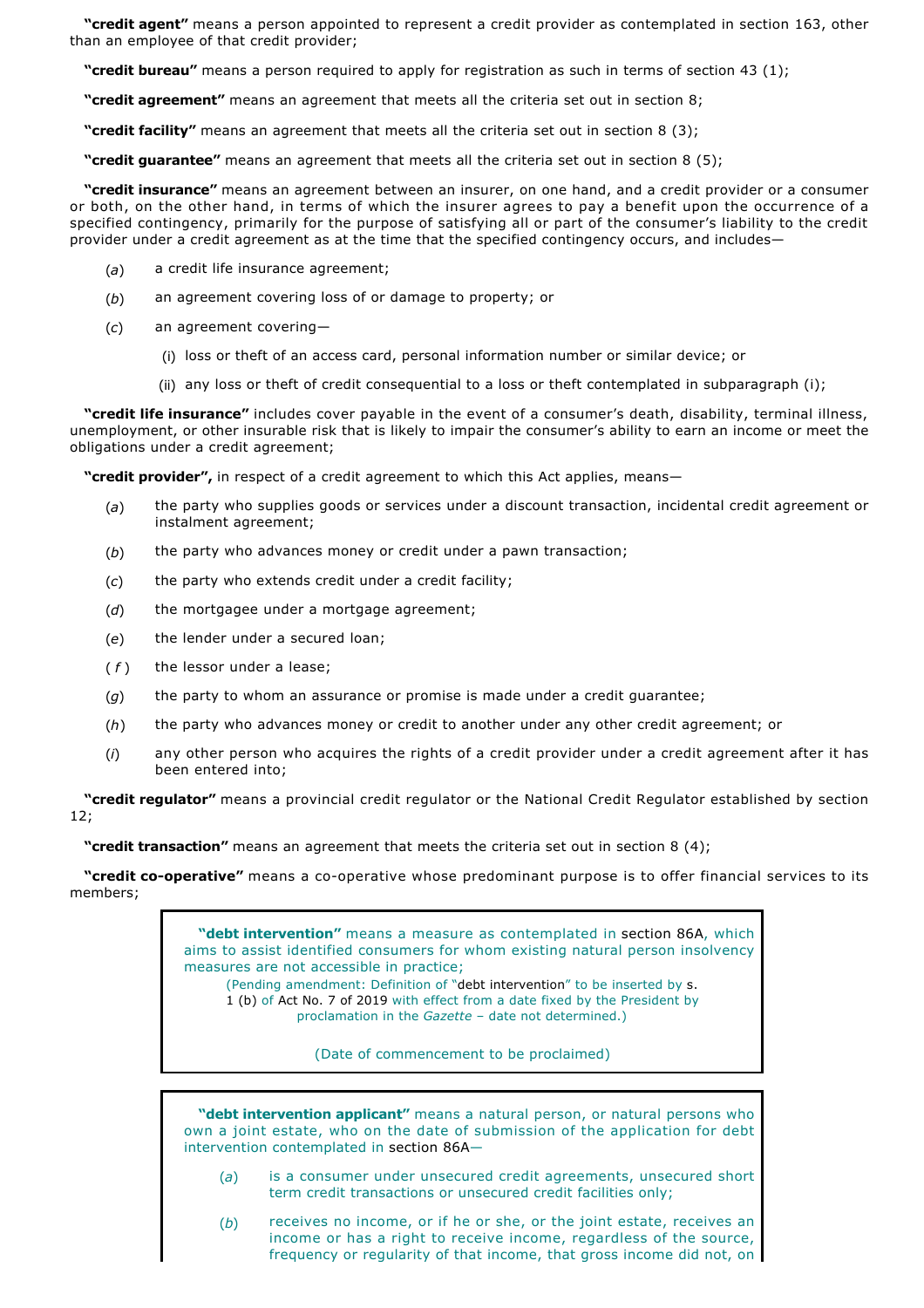an average for the six months preceding the date of the application for debt intervention exceed R7500 or such an amount as may be prescribed by section 171 (2A) (a), per month;

(*c*) is overindebted, whether due to a change in personal circumstances or other circumstances; and

(*d*) is not sequestrated or subject to an administration order; (Pending amendment: Definition of "debt intervention applicant" to be inserted by s. 1 (b) of Act No. 7 of 2019 with effect from a date fixed by the President by proclamation in the *Gazette* – date not determined.)

(Date of commencement to be proclaimed)

**"default administration charge"** means a charge that may be imposed by a credit provider to cover administration costs incurred as a result of a consumer defaulting on an obligation under a credit agreement;

**"developmental credit agreement"** means a credit agreement that satisfies the criteria set out in section 10;

**"discount transaction"** means an agreement, irrespective of its form, in terms of which—

- (*a*) goods or services are to be provided to a consumer over a period of time; and
- (*b*) more than one price is quoted for the goods or service, the lower price being applicable if the account is paid on or before a determined date, and a higher price or prices being applicable if the price is paid after that date, or is paid periodically during the period;

**"educational loan"** means—

- (*a*) a student loan;
- (*b*) a school loan; or
- (*c*) another credit agreement entered into by a consumer for purposes related to the consumer's adult education, training or skill's development;

**"effective date",** in relation to any particular provision of this Act, means the date on which that provision came into operation;

**"emergency loan"** means a credit agreement entered into by a consumer to finance costs arising from or associated with—

- (*a*) a death, illness or medical condition;
- (*b*) unexpected loss or interruption of income; or
- (*c*) catastrophic loss of or damage to home or property due to fire, theft, or natural disaster,

affecting the consumer, a person who is dependent upon the consumer or a person for whom the consumer is financially responsible;

**"equality court"** has the meaning set out in the Promotion of Equality and Prevention of Unfair Discrimination Act;

**"extinguish"** means, save as is specifically provided in this Act—

- (*a*) the cessation of all rights and obligations inherent to, or resulting from, a credit agreement; and
- (*b*) the cessation of any rights or obligations that may arise in law, whether statutory or otherwise, because of the cessation contemplated in paragraph (a),

prospectively from the date on which the act of extinguishment becomes effective; (Pending amendment: Definition of "extinguish" to be inserted by s. 1 (c) of Act No. 7 of 2019 with effect from a date fixed by the President by proclamation in the *Gazette* – date not determined.)

(Date of commencement to be proclaimed)

**"financial literacy"** means the knowledge, ability and opportunity to make sound money management choices; (Pending amendment: Definition of "financial literacy" to be inserted by s. 1 (c) of Act No. 7 of 2019 with effect from a date fixed by the President by proclamation in the *Gazette* – date not determined.)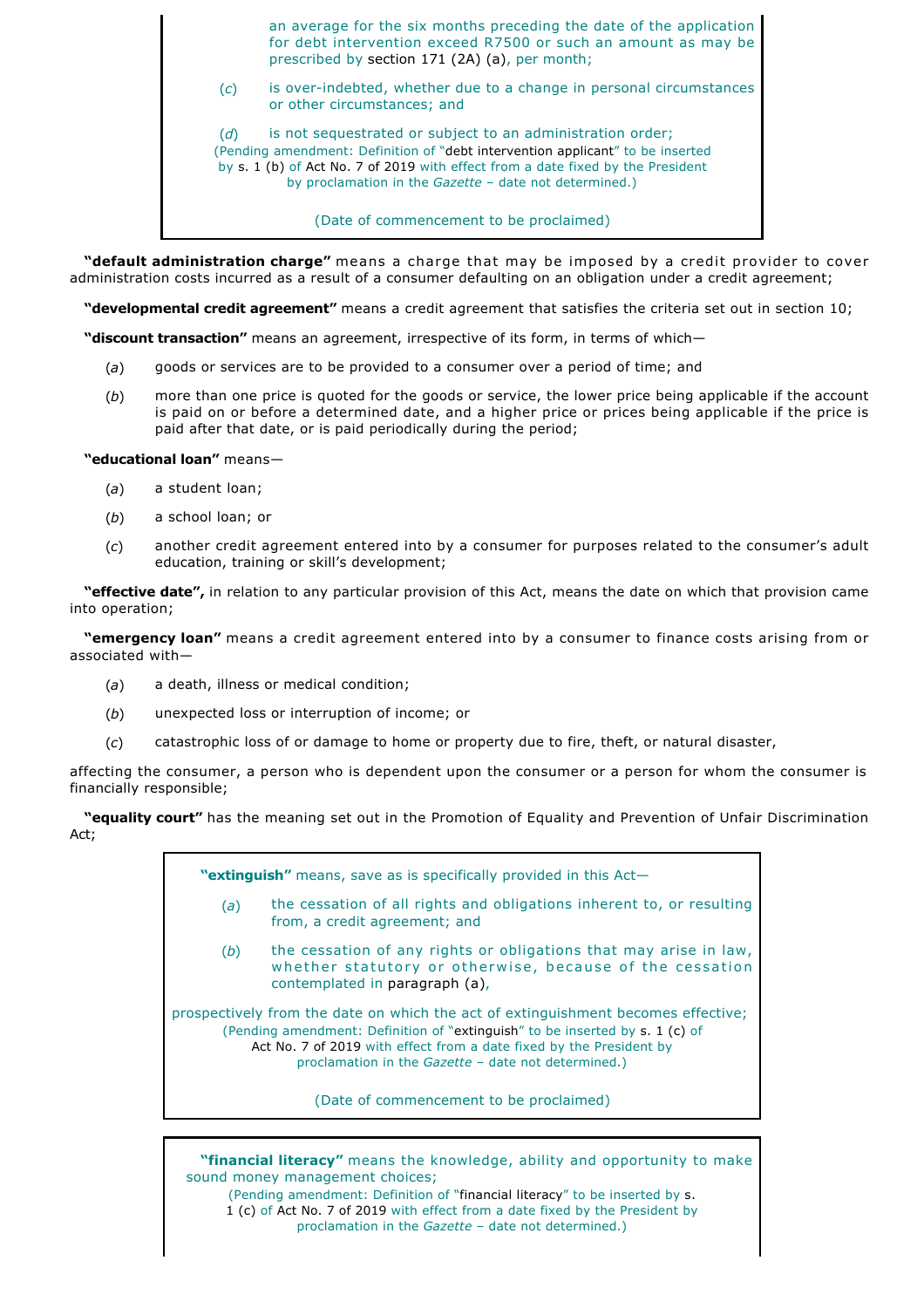**"incidental credit agreement"** means an agreement, irrespective of its form, in terms of which an account was tendered for goods or services that have been provided to the consumer, or goods or services that are to be provided to a consumer over a period of time and either or both of the following conditions apply—

- (*a*) a fee, charge or interest became payable when payment of an amount charged in terms of that account was not made on or before a determined period or date; or
- (*b*) two prices were quoted for settlement of the account, the lower price being applicable if the account is paid on or before a determined date, and the higher price being applicable due to the account not having been paid by that date.

**"initiation fee"** means a fee in respect of costs of initiating a credit agreement, and—

- (*a*) charged to the consumer by the credit provider; or
- (*b*) paid to the credit provider by the consumer upon entering into the credit agreement;

**"inspector"** means a person appointed as such in terms of section 25 (1) (a);

**"instalment agreement"** means a sale of movable property in terms of which—

- (*a*) all or part of the price is deferred and is to be paid by periodic payments;
- (*b*) possession and use of the property is transferred to the consumer;
- (*c*) ownership of the property either—
	- (i) passes to the consumer only when the agreement is fully complied with; or
	- (ii) passes to the consumer immediately subject to a right of the credit provider to re-possess the property if the consumer fails to satisfy all of the consumer's financial obligations under the agreement; and
- (*d*) interest, fees or other charges are payable to the credit provider in respect of the agreement, or the amount that has been deferred;

**"juristic person"** includes a partnership, association or other body of persons, corporate or unincorporated, or a trust if—

- (*a*) there are three or more individual trustees; or
- (*b*) the trustee is itself a juristic person,

but does not include a stokvel;



**"Land and Agricultural Development Bank"** has the meaning set out in the Land and Agricultural Development Bank Act, 2002 (Act No. 15 of 2002);

**"lease"** means an agreement in terms of which—

- (*a*) temporary possession of any movable property is delivered to or at the direction of the consumer, or the right to use any such property is granted to or at the direction of the consumer;
- (*b*) payment for the possession or use of that property is—
	- (i) made on an agreed or determined periodic basis during the life of the agreement; or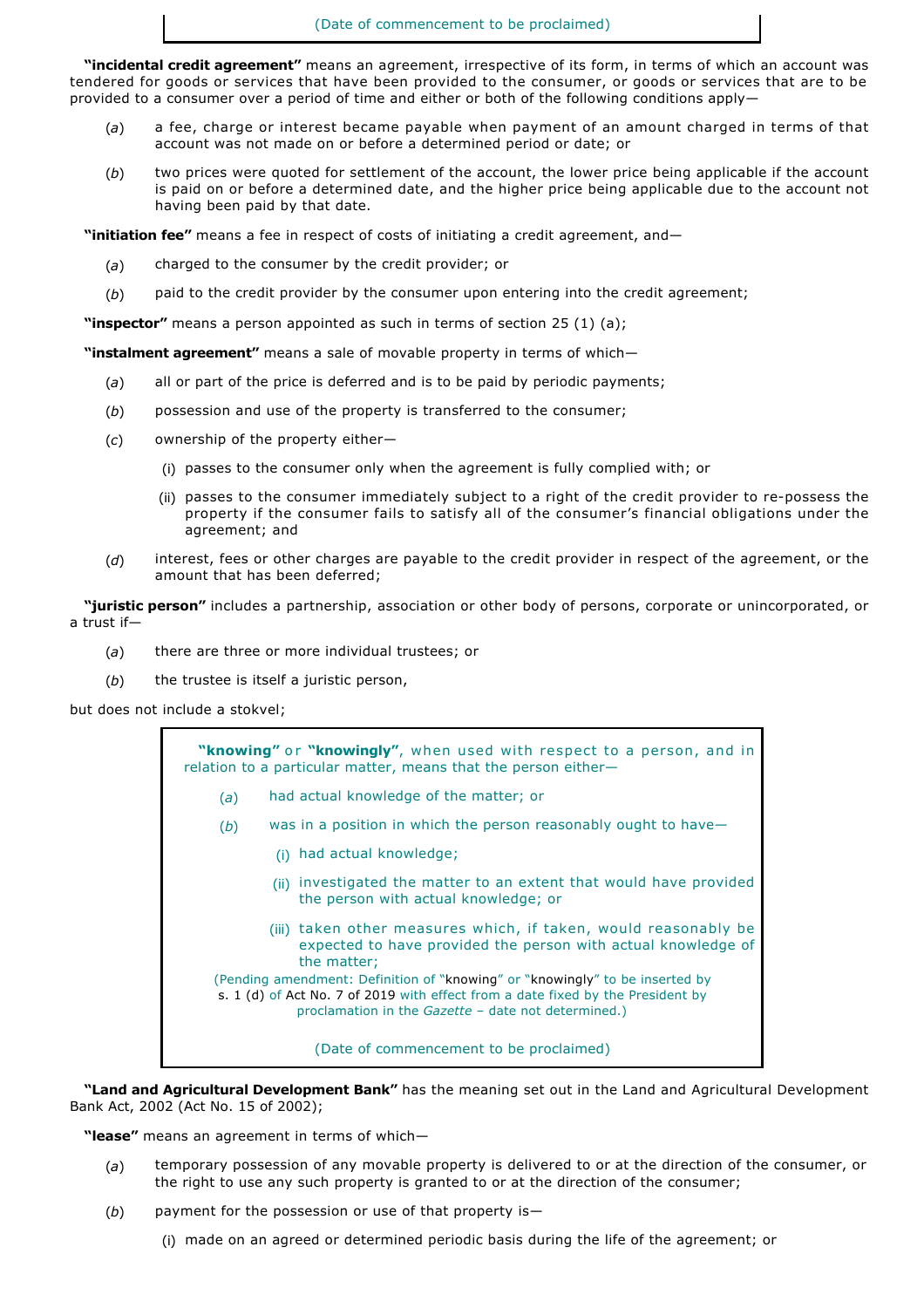(ii) deferred in whole or in part for any period during the life of the agreement;

- (*c*) interest, fees or other charges are payable to the credit provider in respect of the agreement, or the amount that has been deferred; and
- (*d*) at the end of the term of the agreement, ownership of that property either—
	- (i) passes to the consumer absolutely; or
	- (ii) passes to the consumer upon satisfaction of specific conditions set out in the agreement;

**"licence"** means the authority, regardless of its specific title or form, issued to a regulated financial institution and in terms of which it is authorised to conduct its business;

**"low income housing"** includes any housing provided in terms of a housing development program, housing assistance measure or any other measure or arrangement designed to—

- (*a*) facilitate access to housing or housing delivery; or
- (*b*) rehabilitate or upgrade existing housing stock, or related municipal infrastructure and services, for the benefit of persons contemplated in section 13 (a), or other persons who cannot independently provide for their own housing needs;

**"Magistrates' Courts Act"** means the Magistrates' Courts Act, 1944 (Act No. 32 of 1944);

**"MEC"** means a Member of the Executive Council;

# **"member of the Board"** . . . . . .

[Definition of "member of the Board" deleted by s. 1 (c) of Act No. 19 of 2014.]

**"Minister"** means the member of the Cabinet responsible for consumer credit matters;

**"mortgage"** means a mortgage bond registered by the registrar of deeds over immovable property that serves as continuing covering security for a mortgage agreement;

[Definition of "mortgage" substituted by s. 1 (d) of Act No. 19 of 2014.]

**"mortgage agreement"** means a credit agreement that is secured by the registration of a mortgage bond by the registrar of deeds over immovable property;

[Definition of "mortgage agreement" substituted by s. 1 (e) of Act No. 19 of 2014.]

**"National Assembly"** means the House of Parliament referred to in section 42 (1) (a) of the Constitution; (Pending amendment: Definition of "National Assembly" to be inserted by s. 1 (e) of Act No. 7 of 2019 with effect from a date fixed by the President by proclamation in the *Gazette* – date not determined.)

(Date of commencement to be proclaimed)

**"official language"** means an official language listed in section 6 (1) of the Constitution;

**"ombud with jurisdiction"**, in respect of any particular dispute arising out of a credit agreement in terms of which the credit provider is a "financial institution" as defined in the Financial Sector Regulation Act, 2017, means an "ombud scheme", as that term is defined in that Act, that has jurisdiction in terms of that Act to deal with a complaint against that financial institution;

[Definition of "ombud with jurisdiction" substituted by s. 290 read with Sch. 4 of Act No. 9 of 2017 with effect from a date determined by the Minister by notice in the *Gazette*: 1 October, 2018 (General Notice No. 169 in *Government Gazette* 41549 of 29 March, 2018.]

**"organ of state"** means an organ of state as defined in section 239 of the Constitution;

**"pawn transaction"** means an agreement, irrespective of its form, in terms of which—

- (*a*) one party advances money or grants credit to another, and at the time of doing so, takes possession of goods as security for the money advanced or credit granted; and
- (*b*) either—
	- (i) the estimated resale value of the goods exceeds the value of the money provided or the credit granted, or
	- (ii) a charge, fee or interest is imposed in respect of the agreement, or in respect of the amount loaned or the credit granted; and
- (*c*) the party that advanced the money or granted the credit is entitled on expiry of a defined period to sell the goods and retain all the proceeds of the sale in settlement of the consumer's obligations under the agreement;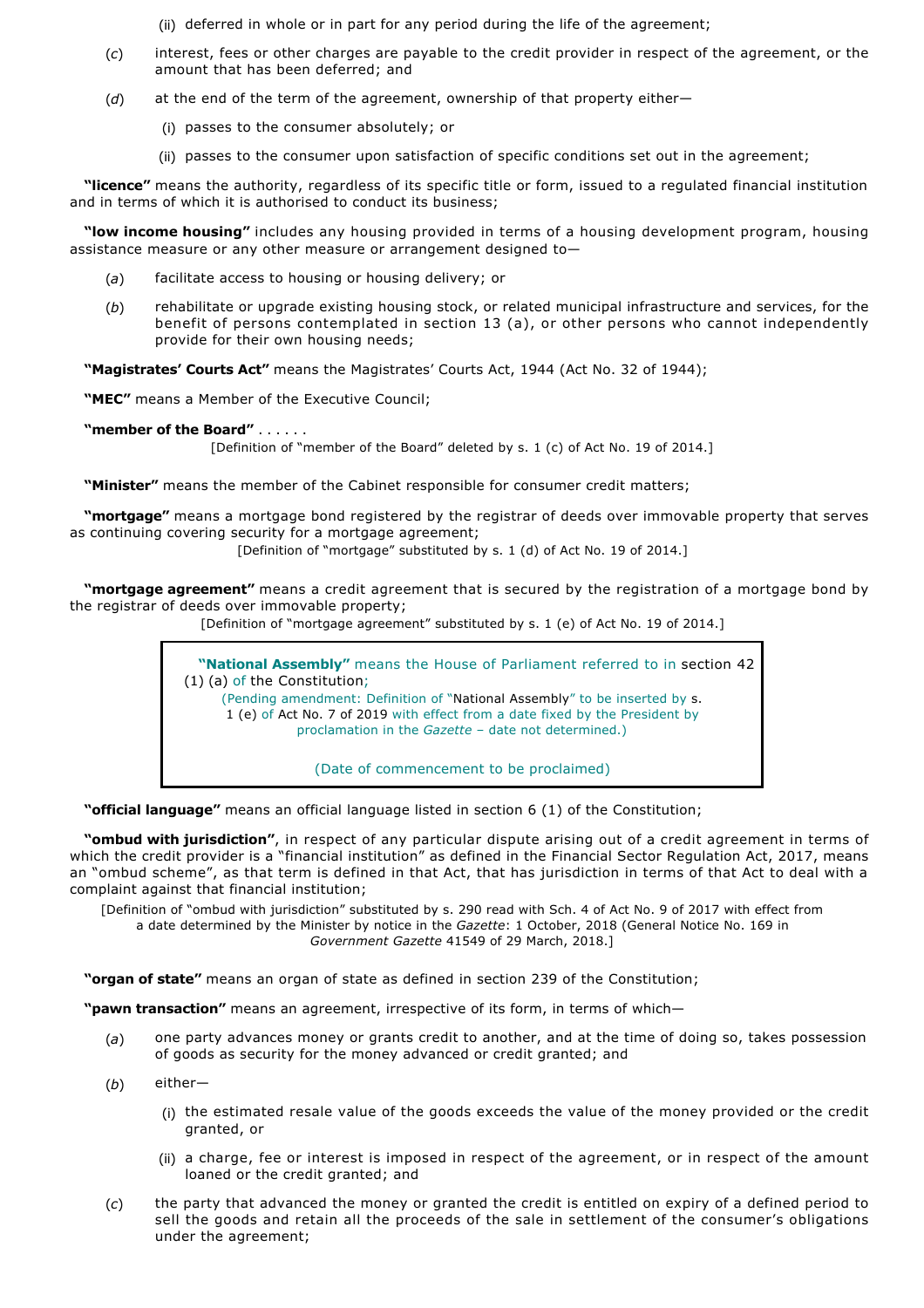**"payment distribution agent"** means a person who on behalf of a consumer, that has applied for debt review in terms of this Act, distributes payments to credit providers in terms of a debt rearrangement, court order, order of the Tribunal or an agreement;

[Definition of "payment distribution agent" inserted by s. 1 ( f ) of Act No. 19 of 2014.]

**"premises"** includes land, or any building, structure, vehicle, ship, boat, vessel, aircraft or container;

**"prescribed"** means prescribed by regulation;

**"principal debt"** means the amount calculated in accordance with section 101 (1) (a);

**"private dwelling"** means any part of a formal or informal structure that is occupied as a residence, or any part of a structure or outdoor living area that is accessory to, and used principally for the purposes of, a residence;

**"prohibited conduct"** means an act or omission in contravention of this Act; [Definition of "prohibited conduct" substituted by s. 1 (g) of Act No. 19 of 2014.]

> **"prohibited conduct"** means any act or omission in contravention of the Act, other than an act or omission as contemplated in section 55 (2) (b) or that constitutes an offence under this Act, by—

(*a*) an unregistered person who is required to be registered to engage in such an act; or

(*b*) a credit provider, credit bureau or debt counsellor; (Pending amendment: Definition of "prohibited conduct" to be substituted by s. 110 read with the Sch. of Act No. 4 of 2013 and commences on a date determined by the President by proclamation in the *Gazette* – date not determined.)

(Date of commencement to be proclaimed)

**"Promotion of Equality and Prevention of Unfair Discrimination Act"** means the Promotion of Equality and Prevention of Unfair Discrimination Act, 2000 (Act No. 4 of 2000);

**"provincial credit regulator"** means a body within the provincial sphere of government authorised to regulate consumer credit matters within a province;

**"public interest credit agreement"** means a credit agreement that meets all the criteria prescribed in terms of section 11, and which is therefore exempt from the application of provisions of this Act concerning reckless credit;

**"public regulation"** means any national, provincial or local government legislation or subordinate legislation, or any licence, tariff, directive or similar authorisation issued by a regulatory authority or pursuant to any statutory authority;

**"reckless credit"** means the credit granted to a consumer under a credit agreement concluded in circumstances described in section 80;

**"registrant"** means a person who has been registered in terms of this Act;

**"regulated financial institution"** means a bank as defined in the Banks Act, 1990 (Act No. 94 of 1990), a Mutual Bank as defined in the Mutual Banks Act, 1993 (Act No. 124 of 1993), or any other financial institution that is similarly licensed and authorised to conduct business and take deposits from the public, in terms of any national legislation;

**"regulation"** means a regulation made under this Act;

**"regulatory authority"** means an entity established in terms of national or provincial legislation responsible for regulating an industry, or sector of an industry;

**"repealed law"** means an Act mentioned in section 172 (4), or a public regulation made in terms of such an Act;

**"representative trade union"** has the meaning set out in the Labour Relations Act, 1995 (Act No. 66 of 1995);

**"respondent"** means a person against whom a complaint or application has been initiated in terms of this Act;

**"school loan"** means a credit agreement in terms of which—

- (*a*) money is paid to a primary or secondary school on account of school fees or related costs for the benefit of the consumer's child or other dependant; or
- (*b*) a primary or secondary school defers payment of all or part of the school fees or related costs for the consumer's child or other dependant;

**"secured loan"** means an agreement, irrespective of its form but not including an instalment agreement, in terms of which a person—

(*a*) advances money or grants credit to another, and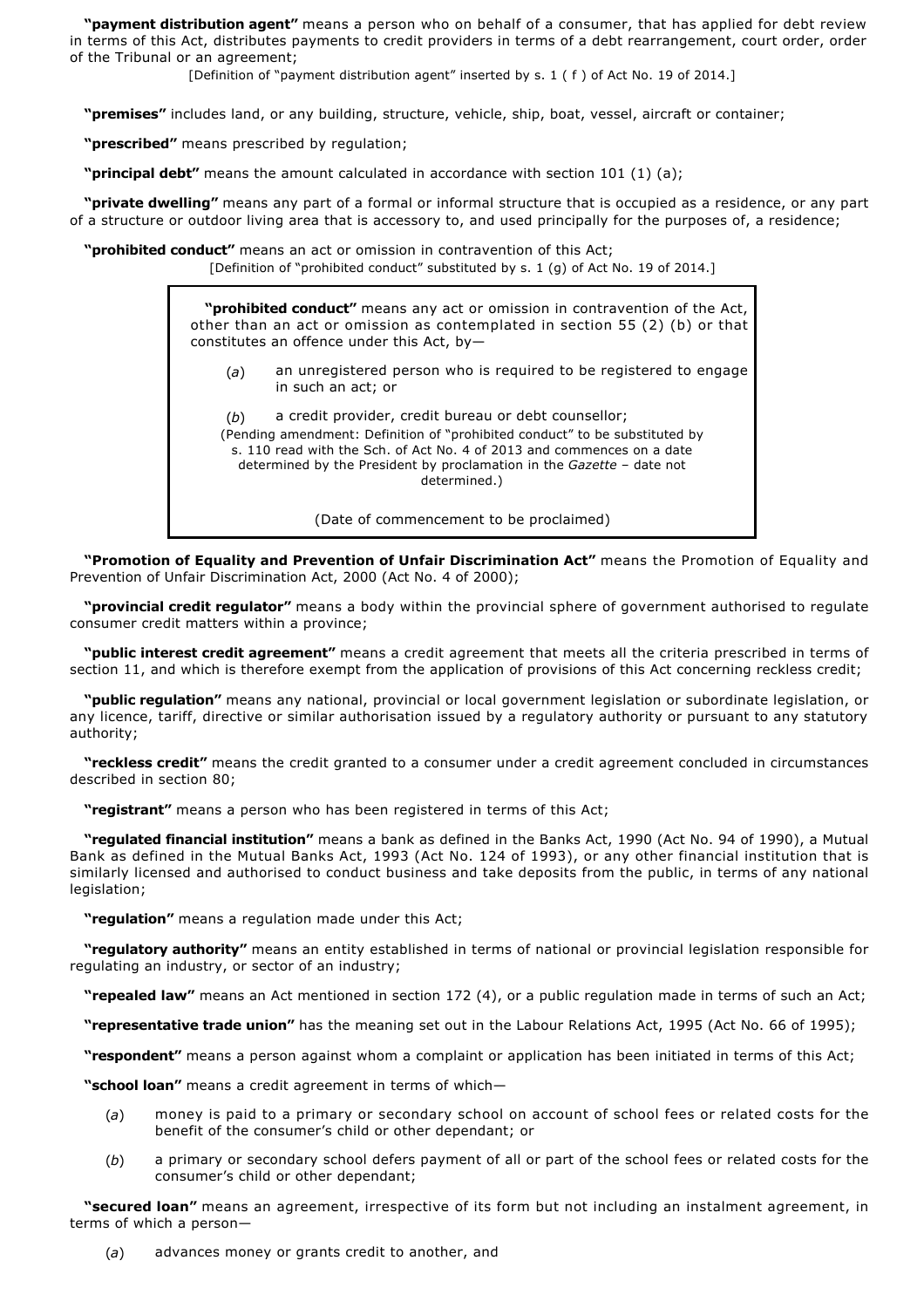(*b*) retains, or receives a pledge to any movable property or other thing of value as security for all amounts due under that agreement;

[Para. (b) substituted by s. 1 (h) of Act No. 19 of 2014.]

**"service fee"** means a fee that may be charged periodically by a credit provider in connection with the routine administration cost of maintaining a credit agreement;

**"settlement value"** means the amount in respect of a credit agreement that is required to be paid on a particular date to satisfy all the consumer's financial obligations to the credit provider, as calculated in accordance with section 125 (2);

**"sms"** means a short message service provided through a telecommunication system;

**"small business"** has the meaning set out in the National Small Business Act, 1996 (Act No. 102 of 1996);

**"South African Reserve Bank"** has the meaning set out in the South African Reserve Bank Act, 1989 (Act No. 90 of 1989);

**"statutory exception"** means a provision of this Act that specifically provides for exceptional treatment of developmental credit agreements;

**"stokvel"** means a formal or informal rotating financial scheme with entertainment, social or economic functions, which—

- (*a*) consists of two or more persons in a voluntary association, each of whom has pledged mutual support to the others towards the attainment of specific objectives;
- (*b*) establishes a continuous pool of capital by raising funds by means of the subscriptions of the members;
- (*c*) grants credit to and on behalf of members;
- (*d*) provides for members to share in profits from, and to nominate management of, the scheme; and
- (e) relies on self-imposed regulation to protect the interest of its members;

**"student loan"** means a credit agreement in terms of which—

- (*a*) money is paid by the credit provider to an institution of tertiary education on account of education fees or related costs for the benefit of the consumer or a dependant of the consumer; or
- (*b*) an institution of tertiary education defers payment of all or part of the consumer's education fees or related costs;

**"temporary increase"** with respect to the credit limit applicable to a credit facility, means an increase in circumstances described in section 119 (2);

**"this Act"** includes a Schedule to this Act, a regulation made or a notice issued under this Act;

**"total unsecured debt"** means the total of all principal debts due by a debt intervention applicant under the unsecured credit agreements, unsecured short term credit transactions or unsecured credit facilities to which the debt intervention applicant is a party; (Pending amendment: Definition of "total unsecured debt" to be inserted by s.

1 ( f ) of Act No. 7 of 2019 with effect from a date fixed by the President by proclamation in the *Gazette* – date not determined.)

(Date of commencement to be proclaimed)

**"Tribunal"** means the National Consumer Tribunal established by section 26; and

**"utility"** means the supply to the public of an essential—

- (*a*) commodity, such as electricity, water, or gas; or
- (*b*) service, such as waste removal, or access to sewage lines, telecommunication networks or any transportation infrastructure.

**2. Interpretation.**—(1) This Act must be interpreted in a manner that gives effect to the purposes set out in section 3.

(2) Any person, court or tribunal interpreting or applying this Act may consider appropriate foreign and international law.

(3) If a provision of this Act requires a document to be signed or initialed by a party to a credit agreement, that signing or initialing may be effected by use of—

(*a*) an advanced electronic signature, as defined in the Electronic Communications Act, 2002 (Act No. 25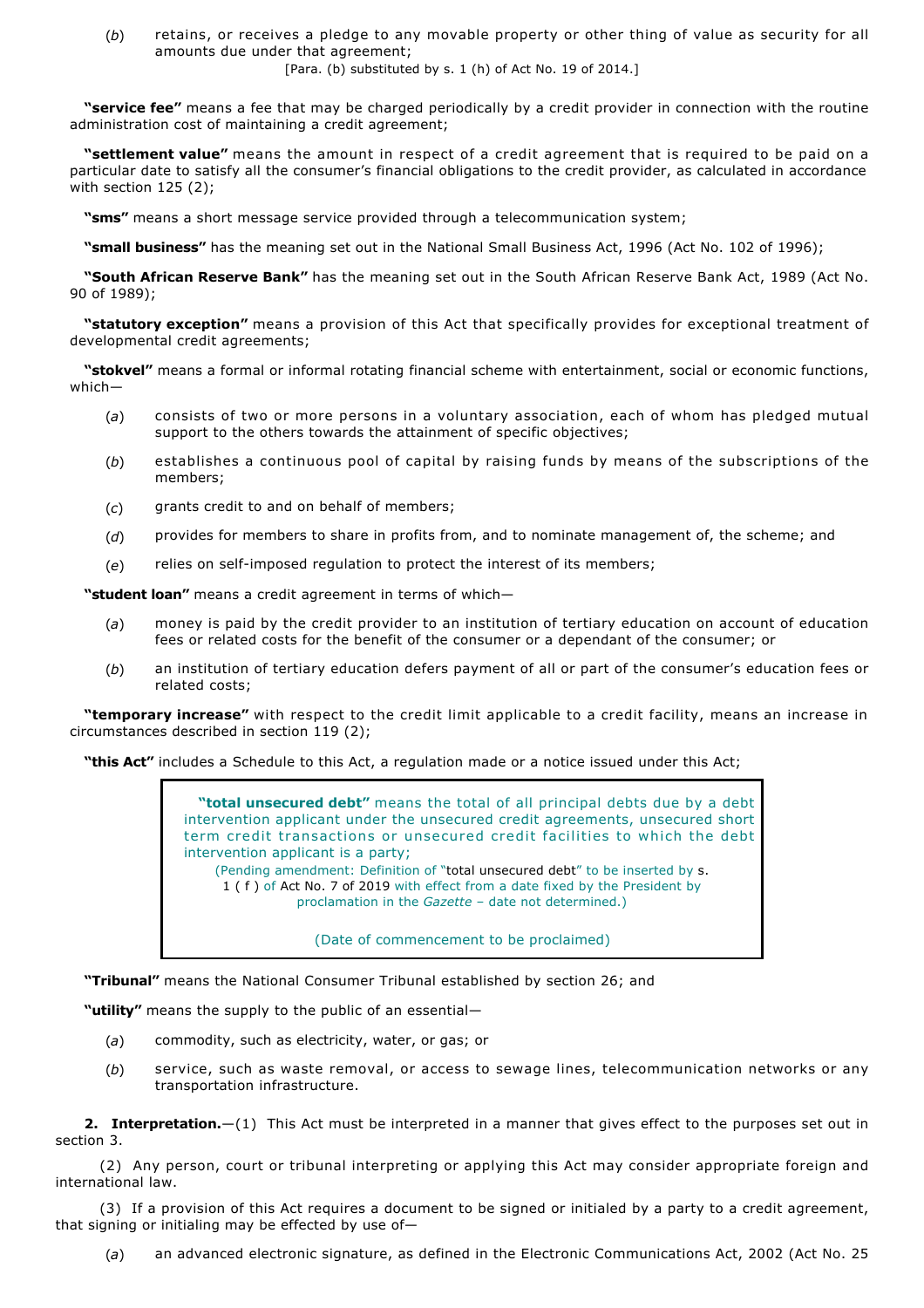of 2002); or

- (*b*) an electronic signature as defined in the Electronic Communications Act, 2002 (Act No. 25 of 2002), provided that—
	- (i) the electronic signature is applied by each party in the physical presence of the other party or an agent of the party; and
	- (ii) the credit provider must take reasonable measures to prevent the use of the consumer's electronic signature for any purpose other than the signing or initialing of the particular document that the consumer intended to sign or initial.

(4) Despite the periods of time set out in section 7 (1) and 42 (1), each successive threshold determined by the Minister in terms of either section continues in effect until a subsequent threshold in terms of that section takes effect.

(5) When a particular number of business days is provided for between the happening of one event and another, the number of days must be calculated by—

- (*a*) excluding the day on which the first such event occurs;
- (*b*) including the day on or by which the second event is to occur; and
- (*c*) excluding any public holiday, Saturday or Sunday that falls on or between the days contemplated in paragraphs (a) and (b) respectively.
- (6) For all purposes of this Act, a person is a historically disadvantaged person if that person—
- (*a*) is one of a category of natural persons who, before the Constitution of the Republic of South Africa, 1993 (Act No. 200 of 1993), came into operation, were disadvantaged by unfair discrimination on the basis of race;
- (*b*) is an association, a majority of whose members are natural persons referred to in paragraph (a);
- (*c*) is a juristic person other than an association, and natural persons referred to in paragraph (a) own and control a majority of its issued share capital or members' interest and are able to control a majority of its votes; or
- (*d*) is a juristic person or association, and persons referred to in paragraph (a), (b) or (c) own and control a majority of its issued share capital or members' interest and are able to control a majority of its votes.

(7) Except as specifically set out in, or necessarily implied by, this Act, the provisions of this Act are not to be construed as—

- (*a*) limiting, amending, repealing or otherwise altering any provision of any other Act;
- (*b*) exempting any person from any duty or obligation imposed by any other Act; or
- (*c*) prohibiting any person from complying with any provision of another Act.

# *Part B*

# *Purpose and application*

**3. Purpose of Act.**—The purposes of this Act are to promote and advance the social and economic welfare of South Africans, promote a fair, transparent, competitive, sustainable, responsible, efficient, effective and accessible credit market and industry, and to protect consumers, by—

- (*a*) promoting the development of a credit market that is accessible to all South Africans, and in particular to those who have historically been unable to access credit under sustainable market conditions;
- (*b*) ensuring consistent treatment of different credit products and different credit providers;
- (*c*) promoting responsibility in the credit market by—
	- (i) encouraging responsible borrowing, avoidance of overindebtedness and fulfilment of financial obligations by consumers; and
	- (ii) discouraging reckless credit granting by credit providers and contractual default by consumers;
- (*d*) promoting equity in the credit market by balancing the respective rights and responsibilities of credit providers and consumers;
- (*e*) addressing and correcting imbalances in negotiating power between consumers and credit providers by—
	- (i) providing consumers with education about credit and consumer rights;
	- (ii) providing consumers with adequate disclosure of standardised information in order to make informed choices; and
	- (iii) providing consumers with protection from deception, and from unfair or fraudulent conduct by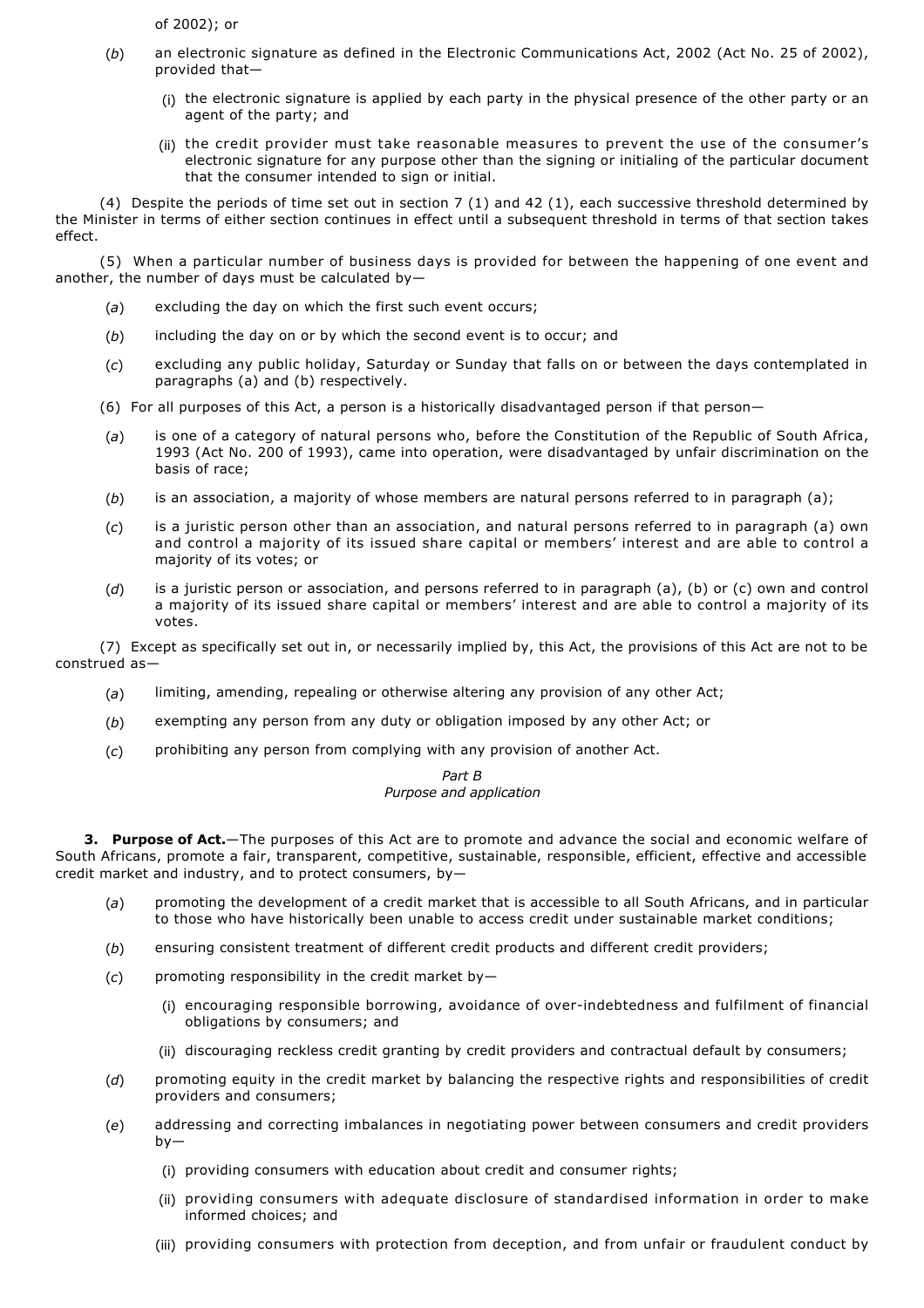credit providers and credit bureaux;

- ( *f* ) improving consumer credit information and reporting and regulation of credit bureaux;
- (*g*) addressing and preventing overindebtedness of consumers, and providing mechanisms for resolving over-indebtedness based on the principle of satisfaction by the consumer of all responsible financial obligations;

(*g*A) providing appropriate debt intervention for qualifying consumers; (Pending amendment: Para. (gA) to be inserted by s. 2 of Act No. 7 of 2019 with effect from a date fixed by the President by proclamation in the *Gazette* – date not determined.)

(Date of commencement to be proclaimed)

- (*h*) providing for a consistent and accessible system of consensual resolution of disputes arising from credit agreements; and
- (*i*) providing for a consistent and harmonised system of debt restructuring, enforcement and judgment, which places priority on the eventual satisfaction of all responsible consumer obligations under credit agreements.

**4. Application of Act.**—(1) Subject to sections 5 and 6, this Act applies to every credit agreement between parties dealing at arm's length and made within, or having an effect within, the Republic, except—

- (*a*) a credit agreement in terms of which the consumer is—
	- (i) a juristic person whose asset value or annual turnover, together with the combined asset value or annual turnover of all related juristic persons, at the time the agreement is made, equals or exceeds the threshold value determined by the Minister in terms of section 7 (1);
	- (ii) the state; or
	- (iii) an organ of state;
- (*b*) a large agreement, as described in section 9 (4), in terms of which the consumer is a juristic person whose asset value or annual turnover is, at the time the agreement is made, below the threshold value determined by the Minister in terms of section 7 (1);
- (*c*) a credit agreement in terms of which the credit provider is the Reserve Bank of South Africa; or
- (*d*) a credit agreement in respect of which the credit provider is located outside the Republic, approved by the Minister on application by the consumer in the prescribed manner and form.
- (2) For greater certainty in applying subsection  $(1)$ -
- (*a*) the asset value or annual turnover of a juristic person at the time a credit agreement is made, is the value stated as such by that juristic person at the time it applies for or enters into that agreement;
- (*b*) in any of the following arrangements, the parties are not dealing at arm's length:
	- (i) a shareholder loan or other credit agreement between a juristic person, as consumer, and a person who has a controlling interest in that juristic person, as credit provider;
	- (ii) a loan to a shareholder or other credit agreement between a juristic person, as credit provider, and a person who has a controlling interest in that juristic person, as consumer;
	- (iii) a credit agreement between natural persons who are in a familial relationship and—
		- (aa) are co-dependent on each other; or
		- (*bb*) one is dependent upon the other; and
	- (iv) any other arrangement—
		- (*aa*) in which each party is not independent of the other and consequently does not necessarily strive to obtain the utmost possible advantage out of the transaction; or
		- (*bb*) that is of a type that has been held in law to be between parties who are not dealing at arm's length;
- (*c*) this Act applies to a credit guarantee only to the extent that this Act applies to a credit facility or credit transaction in respect of which the credit guarantee is granted; and
- (*d*) a juristic person is related to another juristic person if—
	- (i) one of them has direct or indirect control over the whole or part of the business of the other; or
	- (ii) a person has direct or indirect control over both of them.
- (3) The application of this Act in terms of subsection (1) extends to a credit agreement or proposed credit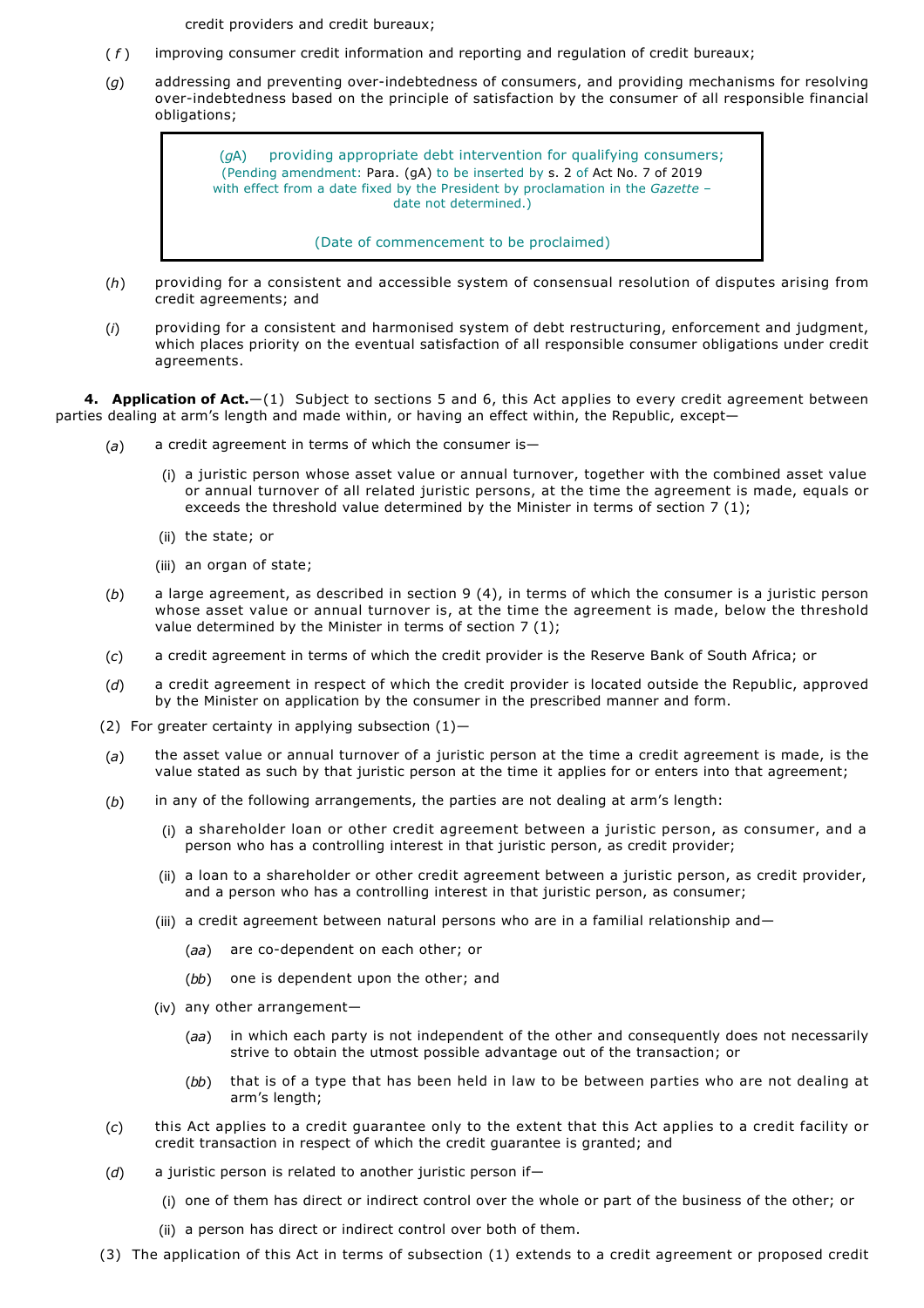agreement irrespective of whether the credit provider—

- (*a*) resides or has its principal office within or outside the Republic; or
- (*b*) subject to subsection (1) (c), is—
	- (i) an organ of state;
	- (ii) an entity controlled by an organ of state;
	- (iii) an entity created in terms of any public regulation; or
	- (iv) the Land and Agricultural Development Bank.
- (4) If this Act applies to a credit agreement—
- (*a*) it continues to apply to that agreement even if a party to that agreement ceases to reside or have its principal office within the Republic; and
- (*b*) it applies in relation to every transaction, act or omission under that agreement, whether that transaction, act or omission occurs within or outside the Republic.
- (5) If a person sells any goods or services and accepts, as full payment for those goods or services—
- (*a*) a cheque or similar instrument upon which payment is subsequently refused for any reason; or
- (*b*) a charge by or on behalf of the buyer against a credit facility in terms of which a third person is the credit provider, and that credit provider subsequently refuses that charge for any reason, the resulting debt owed to the seller by the issuer of that cheque or charge does not constitute a credit agreement for any purpose of this Act.
- (6) Despite any other provision of this Act—
- (*a*) if a consumer pays fully or partially for goods or services through a charge against a credit facility that is provided by a third party, the person who sells the goods or services must not be regarded as having entered into a credit agreement with the consumer merely by virtue of that payment; and
- (*b*) if an agreement provides that a supplier of a utility or other continuous service—
	- (i) will defer payment by the consumer until the supplier has provided a periodic statement of account for that utility or other continuous service; and
	- (ii) will not impose any charge contemplated in section 103 in respect of any amount so deferred, unless the consumer fails to pay the full amount due within at least 30 days after the date on which the periodic statement is delivered to the consumer,

that agreement is not a credit facility within the meaning of section 8 (3), but any overdue amount in terms of that agreement, as contemplated in subparagraph (ii), is incidental credit to which this Act applies to the extent set out in section 5.

(7) In respect of an advertisement concerning credit, or in respect of a credit agreement or proposed credit agreement to which this Act applies, if there is an inconsistency between a provision of this Act read with any relevant definition in section (1), and a provision of sections 42 to 51 of the Electronic Communications and Transactions Act, 2002 (Act No. 25 of 2002)—

- (*a*) the provisions of both Acts apply concurrently, to the extent that it is possible to apply and comply with one of the inconsistent provisions without contravening the second; and
- (*b*) the provisions of this Act prevail to the extent that it is impossible to apply or comply with one of the inconsistent provisions without contravening the second.

**5. Limited application of Act to incidental credit agreements.**—(1) Only the following provisions of this Act apply with respect to an incidental credit agreement—

- (*a*) Chapters 1, 2, 7, 8 and 9;
- (*b*) Chapter 3, sections 54 and 59;
- (*c*) Chapter 4, Parts A and B;
- (*d*) Chapter 4, Part D, except to the extent that it deals with reckless credit;
- (*e*) Chapter 5, Part C, subject to subsection (3) (a);
- ( *f* ) Chapter 5, Parts D and E, once the incidental credit agreement is deemed to have been made in terms of subsection (2); and
- (*g*) Chapter 6, Parts A and C.

(2) The parties to an incidental credit agreement are deemed to have made that agreement on the date that is 20 business days after—

(*a*) the supplier of the goods or services that are the subject of that account, first charges a late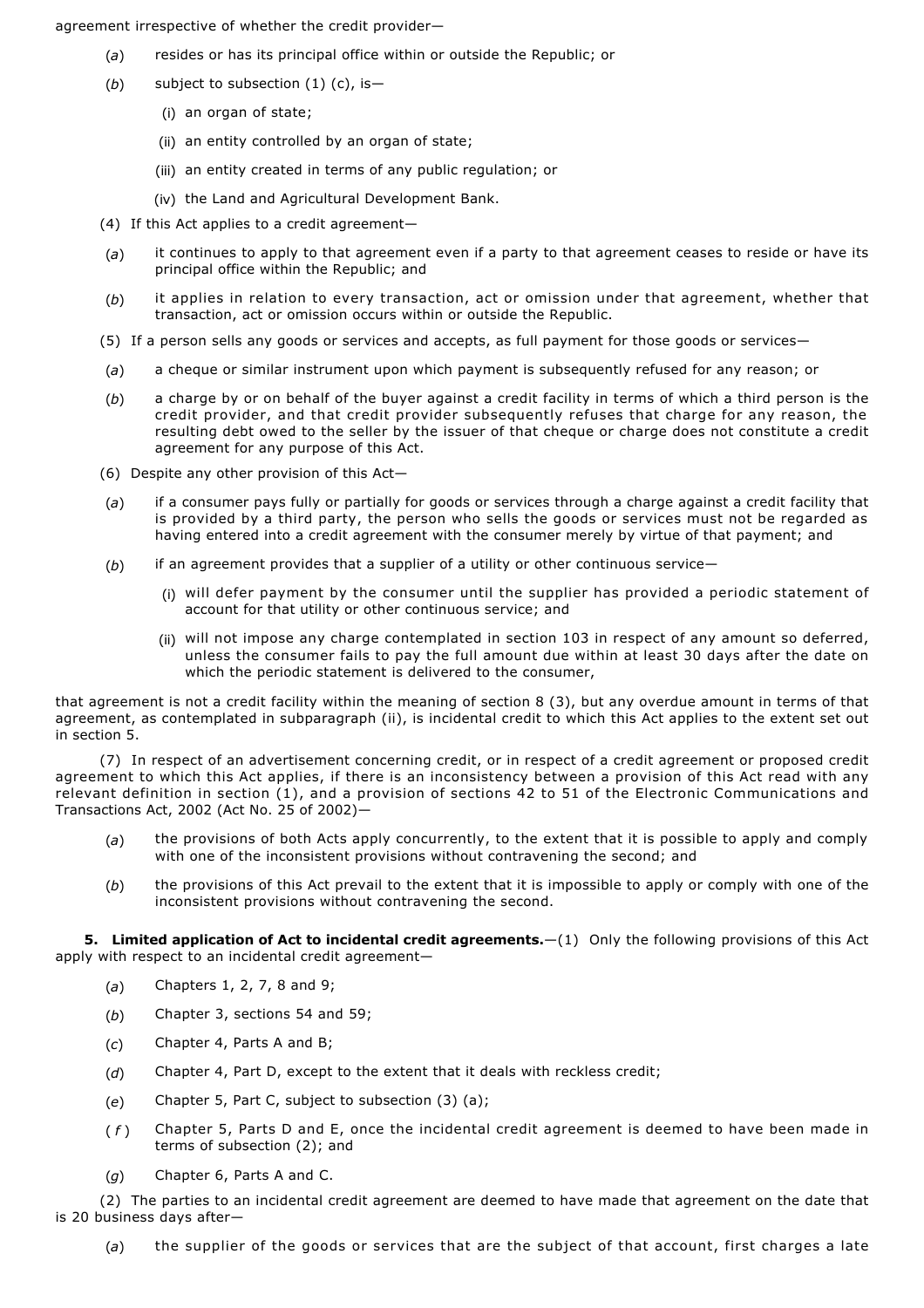payment fee or interest in respect of that account; or

- (*b*) a predetermined higher price for full settlement of the account first becomes applicable, unless the consumer has fully paid the settlement value before that date.
- (3) A person may only charge or recover a fee, charge or interest—
- (*a*) in respect of a deferred amount under an incidental credit agreement as provided for in section 101 (d), (f) and (g) subject to any maximum rates of interest or fees imposed in terms of section 105; or
- (*b*) in respect of an unpaid amount contemplated in paragraph (a) of the definition of "incidental credit agreement" only if the credit provider has disclosed, and the consumer has accepted, the amount of such a fee, charge or interest, or the basis on which it may become payable, on or before the date on which the relevant goods or services were supplied.

**6. Limited application of Act when consumer is juristic person.**—The following provisions of this Act do not apply to a credit agreement or proposed credit agreement in terms of which the consumer is a juristic person—

- (*a*) Chapter 4 Parts C and D;
- (b) Chapter  $5 -$  Part A  $-$  section 89 (2) (b);
- (*c*) Chapter 5 Part A section 90 (2) (o); and
- (*d*) Chapter 5 Part C.

**7. Threshold determination and industry tiers.**—(1) On the effective date, and at intervals of not more than five years, the Minister, by notice in the *Gazette*, must determine—

- (*a*) a monetary asset value or annual turnover threshold of not more than R 1 000 000 for the purpose of section 4 (1); and
- (*b*) two further monetary thresholds for the purposes of determining the three categories of credit agreements contemplated in section 9.

(2) For the purpose of applying a monetary threshold determined in terms of subsection (1) (b) to a credit facility, the principal debt of the credit facility is the credit limit under that facility.

(3) The initial thresholds determined by the Minister in terms of this section take effect on the effective date, and each subsequent threshold takes effect six months after the date on which it is published in the *Gazette*.

> *Part C Classification and categories of credit agreements*

**8. Credit agreements.**—(1) Subject to subsection (2), an agreement constitutes a credit agreement for the purposes of this Act if it is—

- (*a*) a credit facility, as described in subsection (3);
- (*b*) a credit transaction, as described in subsection (4);
- (*c*) a credit guarantee, as described in subsection (5); or
- (*d*) any combination of the above.
- (2) An agreement, irrespective of its form, is not a credit agreement if it is-
- (*a*) a policy of insurance or credit extended by an insurer solely to maintain the payment of premiums on a policy of insurance;
- (*b*) a lease of immovable property; or
- (*c*) a transaction between a stokvel and a member of that stokvel in accordance with the rules of that stokvel.

(3) An agreement, irrespective of its form but not including an agreement contemplated in subsection (2) or section 4 (6) (b), constitutes a credit facility if, in terms of that agreement-

- (*a*) a credit provider undertakes—
	- (i) to supply goods or services or to pay an amount or amounts, as determined by the consumer from time to time, to the consumer or on behalf of, or at the direction of, the consumer; and
	- (ii) either to—
		- (*aa*) defer the consumer's obligation to pay any part of the cost of goods or services, or to repay to the credit provider any part of an amount contemplated in subparagraph (i); or
		- (*bb*) bill the consumer periodically for any part of the cost of goods or services, or any part of an amount, contemplated in subparagraph (i); and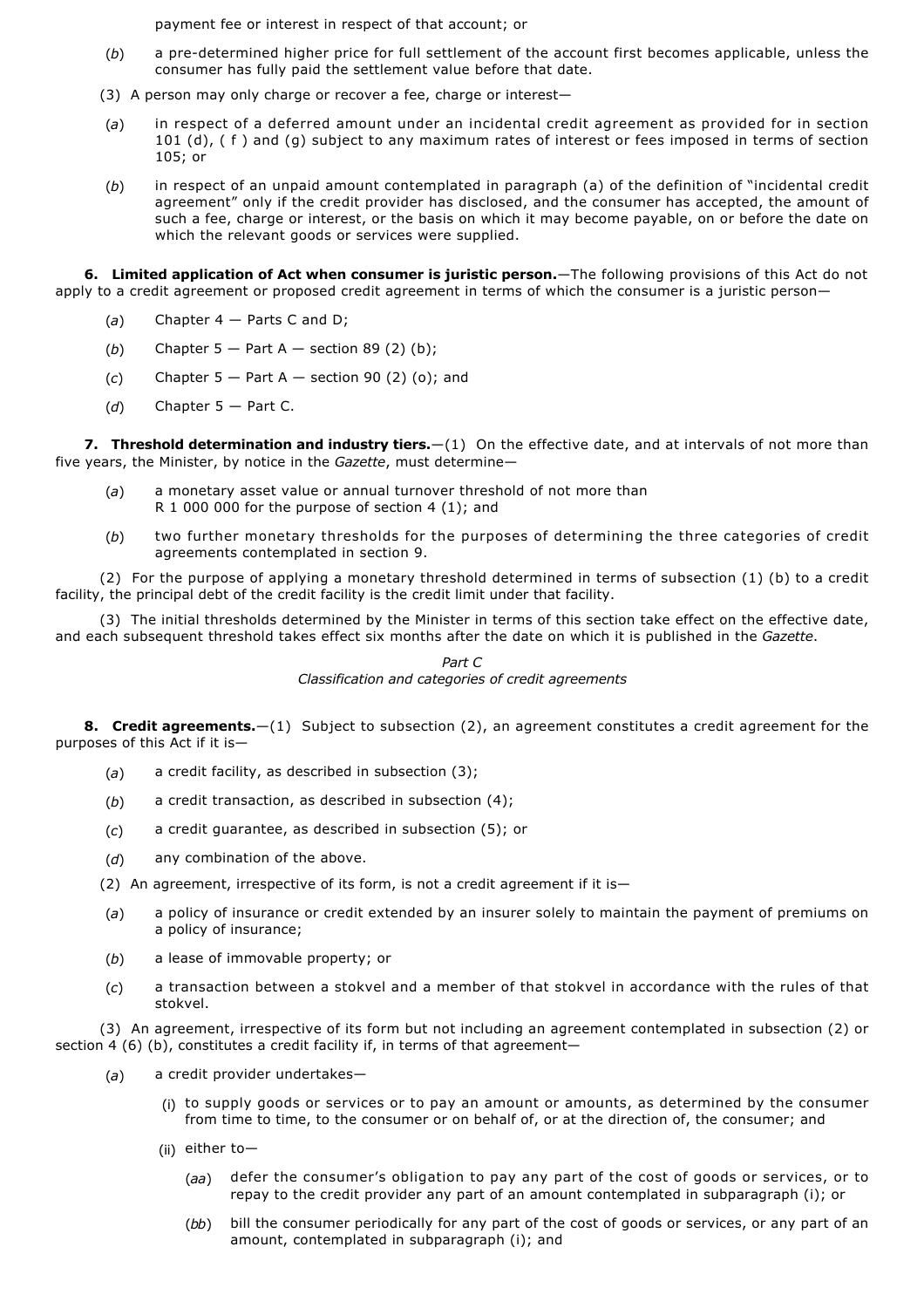- (*b*) any charge, fee or interest is payable to the credit provider in respect of—
	- (i) any amount deferred as contemplated in paragraph (a) (ii) (aa); or
	- (ii) any amount billed as contemplated in paragraph (a) (ii) (bb) and not paid within the time provided in the agreement.

(4) An agreement, irrespective of its form but not including an agreement contemplated in subsection (2), constitutes a credit transaction if it is—

- (*a*) a pawn transaction or discount transaction;
- (*b*) an incidental credit agreement, subject to section 5 (2);
- (*c*) an instalment agreement;
- (*d*) a mortgage agreement or secured loan;
- (*e*) a lease; or
- ( *f* ) any other agreement, other than a credit facility or credit guarantee, in terms of which payment of an amount owed by one person to another is deferred, and any charge, fee or interest is payable to the credit provider in respect of—
	- (i) the agreement; or
	- (ii) the amount that has been deferred.

(5) An agreement, irrespective of its form but not including an agreement contemplated in subsection (2), constitutes a credit guarantee if, in terms of that agreement, a person undertakes or promises to satisfy upon demand any obligation of another consumer in terms of a credit facility or a credit transaction to which this Act applies.

(6) If, as contemplated in subsection (1) (d), a particular credit agreement constitutes both a credit facility as described in subsection (3) and a credit transaction in terms of subsection (4)  $(d)$ 

- (*a*) subject to paragraph (b), that agreement is equally subject to any provision of this Act that applies specifically or exclusively to either—
	- (i) credit facilities; or
	- (ii) mortgage agreements or secured loans, as the case may be, and
- (*b*) for the purpose of applying—
	- (i) section 108, that agreement must be regarded as a credit facility; or
	- (ii) section 4 (1) (b) read with section 9 (4), that agreement must be regarded as a large agreement if it is a mortgage agreement.

**9. Categories of credit agreements.**—(1) For all purposes of this Act, every credit agreement is characterised as a small agreement, an intermediate agreement, or a large agreement, as described in subsections (2), (3) and (4) respectively.

- (2) A credit agreement is a small agreement if it is—
- (*a*) a pawn transaction;
- (*b*) a credit facility, if the credit limit under that facility falls at or below the lower of the thresholds established in terms of section 7 (1) (b); or
- (*c*) any other credit transaction except a mortgage agreement or a credit guarantee, and the principal debt under that transaction or guarantee falls at or below the lower of the thresholds established in terms of section 7 (1) (b).
- (3) A credit agreement is an intermediate agreement if it is—
- (*a*) a credit facility, if the credit limit under that facility falls above the lower of the thresholds established in terms of section 7 (1) (b); or
- (*b*) any credit transaction except a pawn transaction, a mortgage agreement or a credit guarantee, and the principal debt under that transaction or guarantee falls between the thresholds established in terms of section 7 (1) (b).
- (4) A credit agreement is a large agreement if it is—
- (*a*) a mortgage agreement; or
- (*b*) any other credit transaction except a pawn transaction or a credit guarantee, and the principal debt under that transaction or guarantee falls at or above the higher of the thresholds established in terms of section  $7(1)(b)$ .
- **10. Developmental credit agreements.**—(1) A credit agreement, irrespective of its form, type or category, is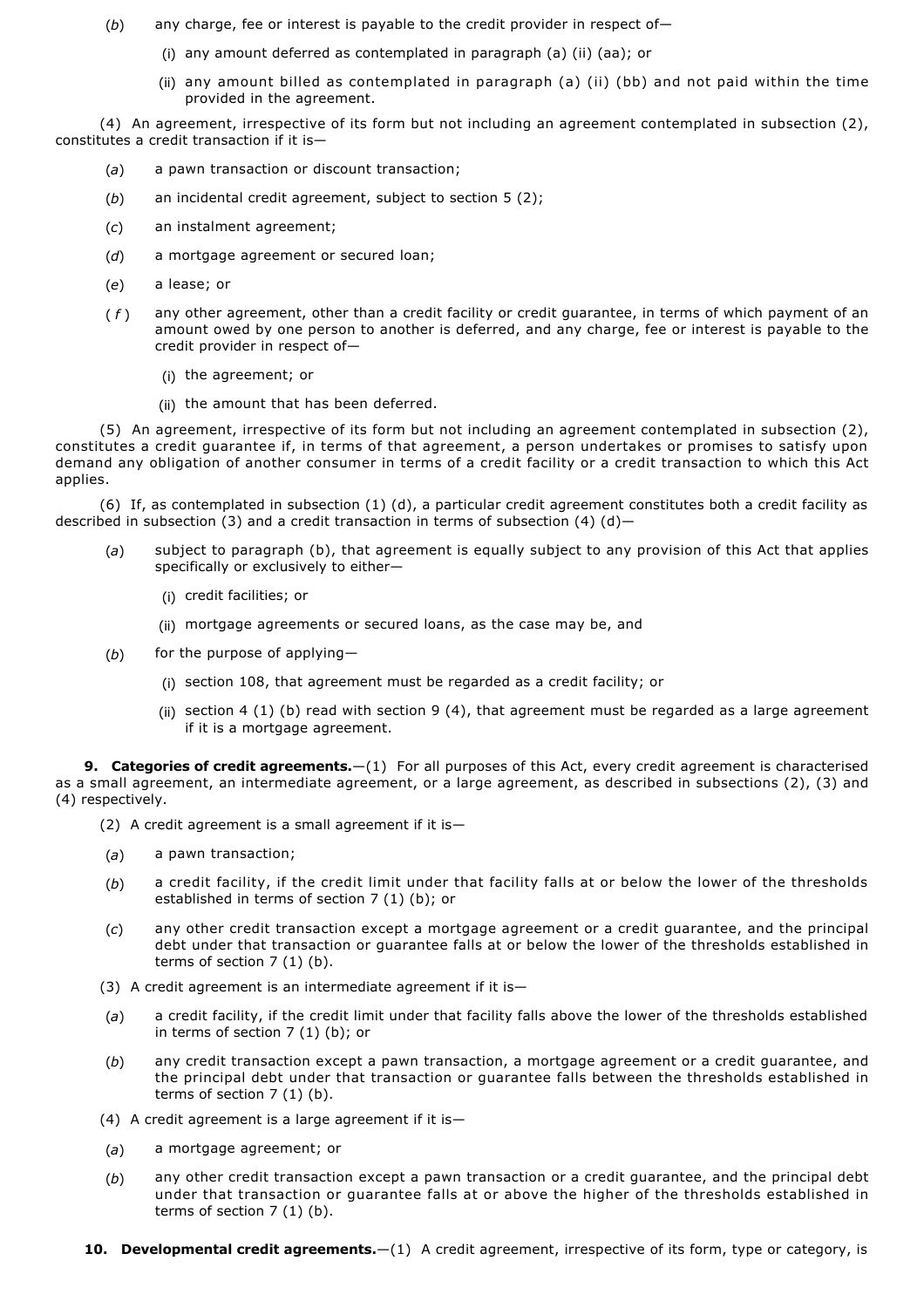a developmental credit agreement if—

- (*a*) at the time the agreement is entered into, the credit provider holds a supplementary registration certificate issued in terms of an application contemplated in section 41; and
- (*b*) the credit agreement is—
	- (i) between a credit co-operative as credit provider, and a member of that credit co-operative as consumer, if profit is not the dominant purpose for entering into the agreement, and the principal debt under that agreement does not exceed the prescribed maximum amount;
	- (ii) an educational loan; or
	- (iii) entered into for any of the following purposes—
		- (*aa*) development of a small business;
		- (*bb*) the acquisition, rehabilitation, building or expansion of low income housing; or
		- (*cc*) any other purpose prescribed in terms of subsection (2) (a).
- (2) The Minister may prescribe—
- (*a*) additional purposes, as contemplated in subsection (1) (b) (iii) (cc), that are designed to promote the socio-economic development and welfare of persons contemplated in section 13 (a);
- (*b*) a maximum principal debt above which a credit agreement contemplated in subsection (1) (b) (i) does not automatically qualify as a developmental credit agreement; and
- (*c*) criteria and standards to be applied by the National Credit Regulator in considering whether a credit provider's dominant purpose for making an agreement was profit or a purpose other than profit, including but not limited to the extent to which the credit agreement concerned contributes to the socio-economic development and welfare of persons contemplated in section 13 (a).

## **11. Public interest credit agreements.**—(1) The Minister—

- (*a*) by declaration in accordance with subsection (2); or
- (*b*) by regulation in accordance with subsection (3), may declare that credit agreements entered into in specified circumstances, or for specified purposes, during a specific period or until the declaration or regulation is repealed, are public interest credit agreements.
- (2) The Minister, by notice in the *Gazette*, may make a declaration contemplated in subsection (1) (a)—
- (*a*) in order to promote the availability of credit in all or part of the Republic in circumstances of natural disaster or similar emergent and grave public interest; and
- (*b*) with or without prior notice or consultation, as the Minister may determine having regard to the circumstances.
- (3) The Minister may make a regulation contemplated in subsection  $(1)$   $(b)$ -
- (*a*) in order to promote the availability of credit in all or part of the Republic in any circumstances that the Minister considers to be in the public interest; and
- (*b*) in accordance with the provisions of section 171 (2).

(4) When making a declaration or regulation contemplated in subsection (1) the Minister must prescribe the following criteria applicable to determining whether a credit agreement qualifies as a public interest credit agreement—

- (*a*) The public interest circumstances in which credit may be granted or made available to a consumer;
- (*b*) the maximum permissible principal debt;
- (*c*) the maximum permissible duration of the credit agreement; and
- (*d*) the area within the Republic in which the consumer under such an agreement must reside or carry on business.

(5) A public interest credit agreement is exempt from the application of Part D of Chapter 4 to the extent that it concerns reckless credit.

## CHAPTER 2 CONSUMER CREDIT INSTITUTIONS

# *Part A National Credit Regulator*

(General Note: Conflicting legislation: S. 172 (1) of this Act determines that the provisions of the Public Service Act, 1994 (Proclamation No. 103 of 1994) and the Public Finance Management Act, No. 1 of 1999 prevail to the extent of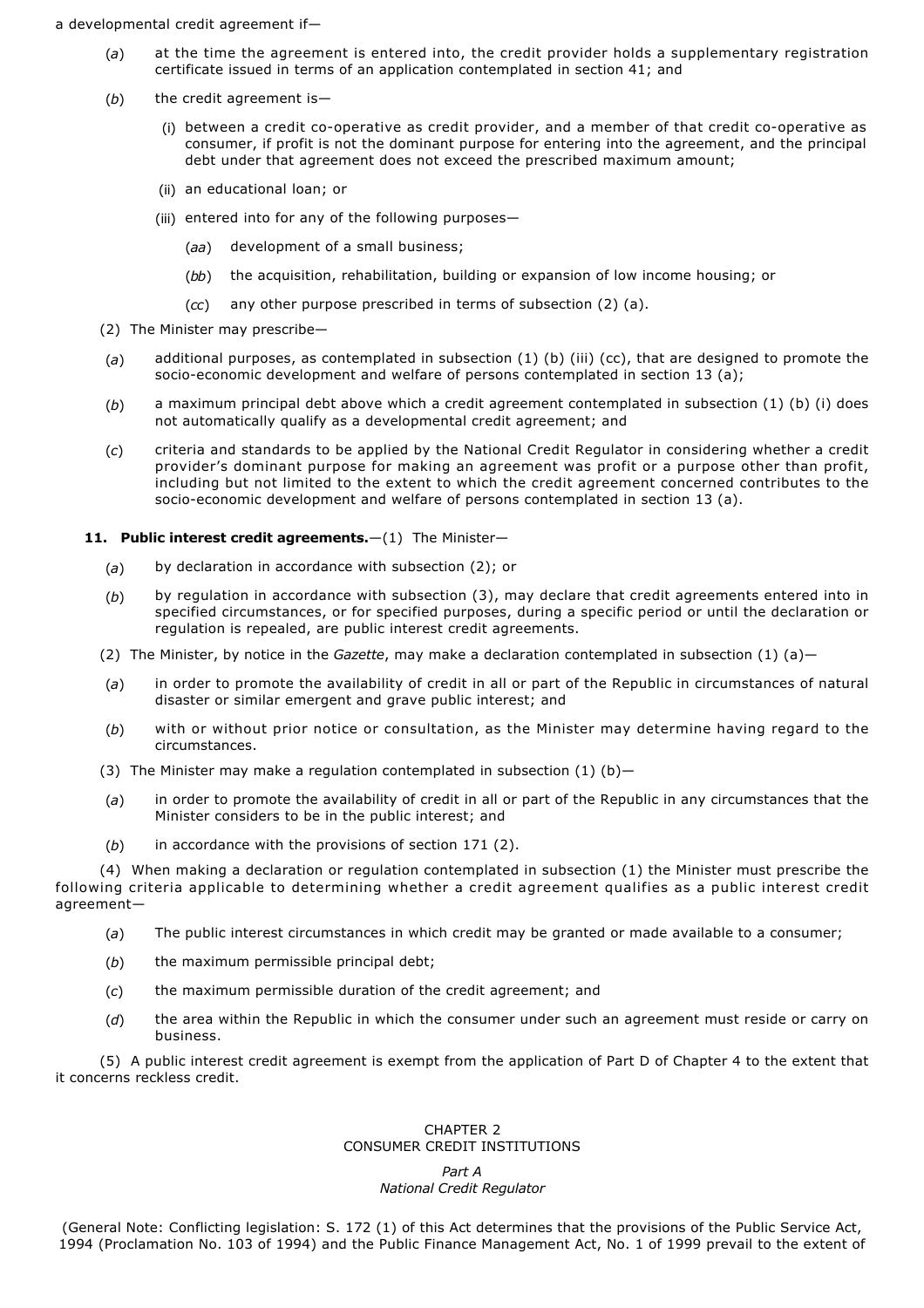**12. Establishment of National Credit Regulator.**—(1) There is hereby established a body to be known as the National Credit Regulator, which—

- (*a*) has jurisdiction throughout the Republic;
- (*b*) is a juristic person;
- (*c*) is independent and subject only to the Constitution and the law;
- (*d*) must exercise its functions in accordance with this Act;
- (*e*) must be impartial; and
- (*f*) must perform its functions-
	- (i) in as transparent a manner as is appropriate having regard to the nature of the specific function; and
	- (ii) without fear, favour, or prejudice.

(2) Each organ of state must assist the National Credit Regulator to maintain its independence and impartiality, and to perform its functions effectively.

- (3) The National Credit Regulator is responsible to carry out the functions and exercise the powers—
- (*a*) set out in sections 12 to 18; or
- (*b*) assigned to it by or in terms of this Act, or any other national legislation.
- (4) In carrying out its functions, the National Credit Regulator may—
- (*a*) have regard to international developments in the field of consumer credit and consumer financing; or
- (*b*) consult any person, organisation or institution with regard to any matter.

(5) In respect to a particular matter within its jurisdiction or responsibility, the National Credit Regulator may exercise its responsibility by way of an agreement contemplated in section 17 (4) (b).

(General Note: Conflicting legislation: S. 172 (1) of this Act determines that the provisions of the Public Service Act, 1994 (Proclamation No. 103 of 1994) and the Public Finance Management Act, No. 1 of 1999 prevail to the extent of the conflict.)

## 13. Development of accessible credit market.—The National Credit Regulator is responsible to-

- (*a*) promote and support the development, where the need exists, of a fair, transparent, competitive, sustainable, responsible, efficient, effective and accessible credit market and industry to serve the needs of—
	- (i) historically disadvantaged persons;
	- (ii) low income persons and communities; and
	- (iii) remote, isolated or low density populations and communities,

in a manner consistent with the purposes of this Act;

- (*b*) set appropriate conditions for the supplementary registration of credit providers wishing to enter into developmental credit agreements, in order to promote access to credit in the manner, and for the persons, contemplated in paragraph (a);
- (*c*) monitor the following matters and report to the Minister annually in respect of—
	- (i) Credit availability, price and market conditions, conduct and trends;
	- (ii) market share, market conduct and competition within the consumer credit industry, the credit industry structure, including the extent of ownership, control and participation within the industry by historically disadvantaged persons;
	- (iii) access to consumer credit by small businesses or persons contemplated in paragraph (a) (i) to (iii);
	- (iv) levels of consumer indebtedness and the incidence and social effects of overindebtedness; and
	- (v) any other matter relating to the credit industry; and
- (*d*) conduct research and propose policies to the Minister in relation to any matter affecting the consumer credit industry, including but not limited to proposals for legislative, regulatory or policy initiatives that would improve access to credit for persons contemplated in paragraph (a) (i) to (iii).

(General Note: Conflicting legislation: S. 172 (1) of this Act determines that the provisions of the Public Service Act, 1994 (Proclamation No. 103 of 1994) and the Public Finance Management Act, No. 1 of 1999 prevail to the extent of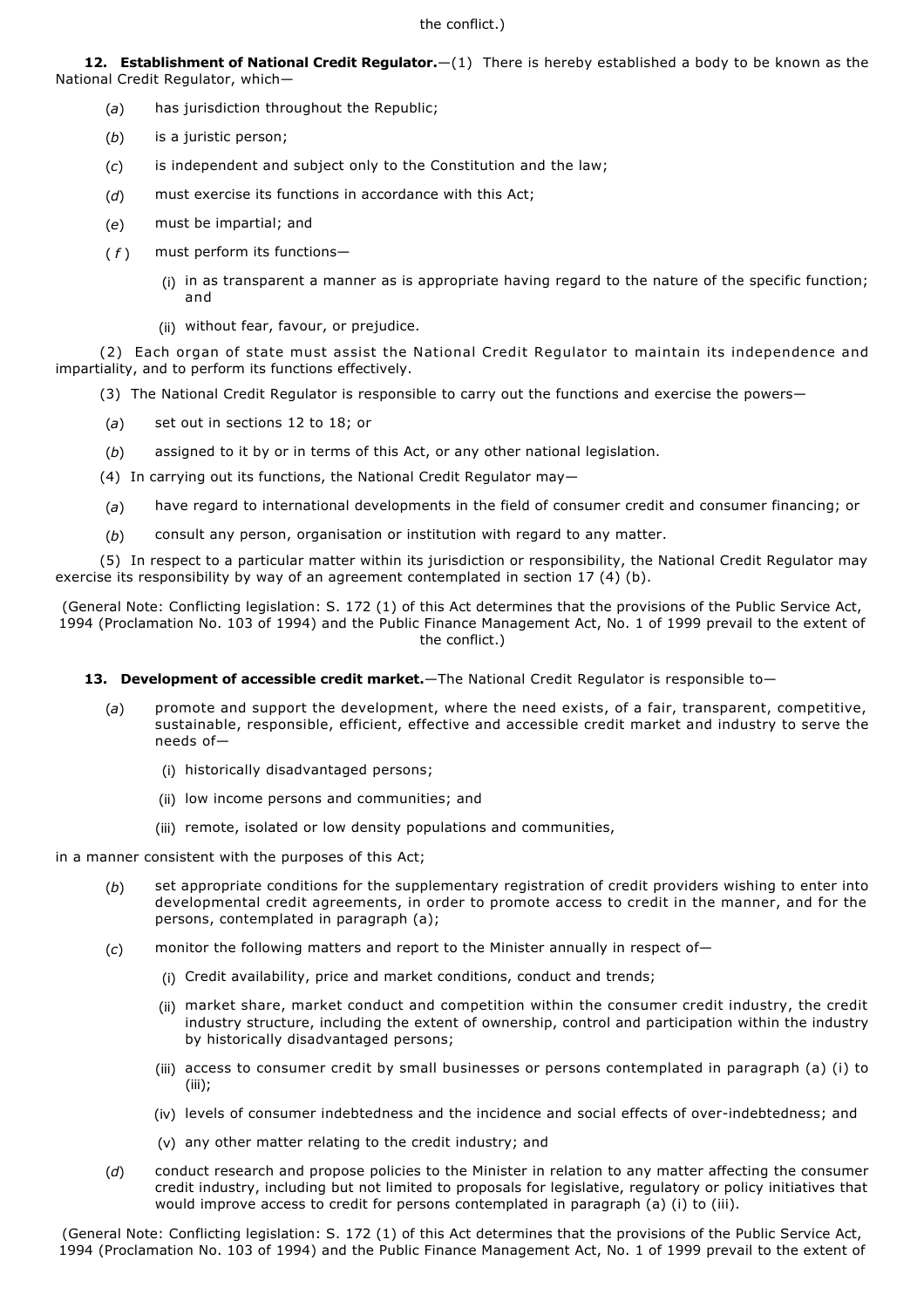**14. Registration functions of National Credit Regulator.**—The National Credit Regulator is responsible to regulate the consumer credit industry by—

- (*a*) registering credit providers, credit bureaux and debt counsellors;
- (*b*) suspending or cancelling any registration issued in terms of this Act, subject to section 57 (2); and
- (*c*) establishing and maintaining the registries contemplated in sections 53 and 69 (1) and by making information from those registries available to—
	- (i) each provincial credit regulator; and
	- (ii) other persons in the prescribed manner and form, subject to Part B of Chapter 4.

(General Note: Conflicting legislation: S. 172 (1) of this Act determines that the provisions of the Public Service Act, 1994 (Proclamation No. 103 of 1994) and the Public Finance Management Act, No. 1 of 1999 prevail to the extent of the conflict.)

**15. Enforcement functions of National Credit Regulator.**—The National Credit Regulator must enforce this Act

- (*a*) promoting informal resolution of disputes arising in terms of this Act between consumers on the one hand and a credit provider or credit bureau on the other, without intervening in or adjudicating any such dispute;
- (*b*) receiving complaints concerning alleged contraventions of this Act;
- (*c*) monitoring the consumer credit market and industry to ensure that prohibited conduct is prevented or detected and prosecuted;
- (*d*) investigating and ensuring that national and provincial registrants comply with this Act and their respective registrations;
- (*e*) issuing and enforcing compliance notices;
- ( *f* ) investigating and evaluating alleged contraventions of this Act;
- (*g*) negotiating and concluding undertakings and consent orders contemplated in section 138 (1) (b);
- (h) referring to the Competition Commission any concerns regarding market share, anti-competitive behaviour or conduct that may be prohibited in terms of the Competition Act, 1998 (Act No. 89 of 1998);
- (*i*) referring matters to the Tribunal and appearing before the Tribunal, as permitted or required by this Act; and
- ( *j*) dealing with any other matter referred to it by the Tribunal.

(General Note: Conflicting legislation: S. 172 (1) of this Act determines that the provisions of the Public Service Act, 1994 (Proclamation No. 103 of 1994) and the Public Finance Management Act, No. 1 of 1999 prevail to the extent of the conflict.)

> **15A. Other functions of National Credit Regulator.**—(1) The National Credit Regulator must assist a debt intervention applicant— (a) with the process of being declared over-indebted; (*b*) to have his or her obligations, or the obligations of the joint estate, re-arranged; (*c*) to have his or her debt intervention application considered for an order contemplated in section 87A; or (*d*) to have his or her application for rehabilitation contemplated in section 88B be considered by the Tribunal. (2) To enable the National Credit Regulator to assist a debt intervention applicant as contemplated in subsection (1), the Chief Executive Officer or any employee duly authorised by the Chief Executive Officer— (*a*) may appoint any suitable employee of the National Credit Regulator, or any other suitable person employed by the State, as a debt intervention officer; and (*b*) must issue each debt intervention officer with a certificate in the prescribed form stating that the person has been appointed as a debt intervention officer and as such is deemed to have been

 $hv$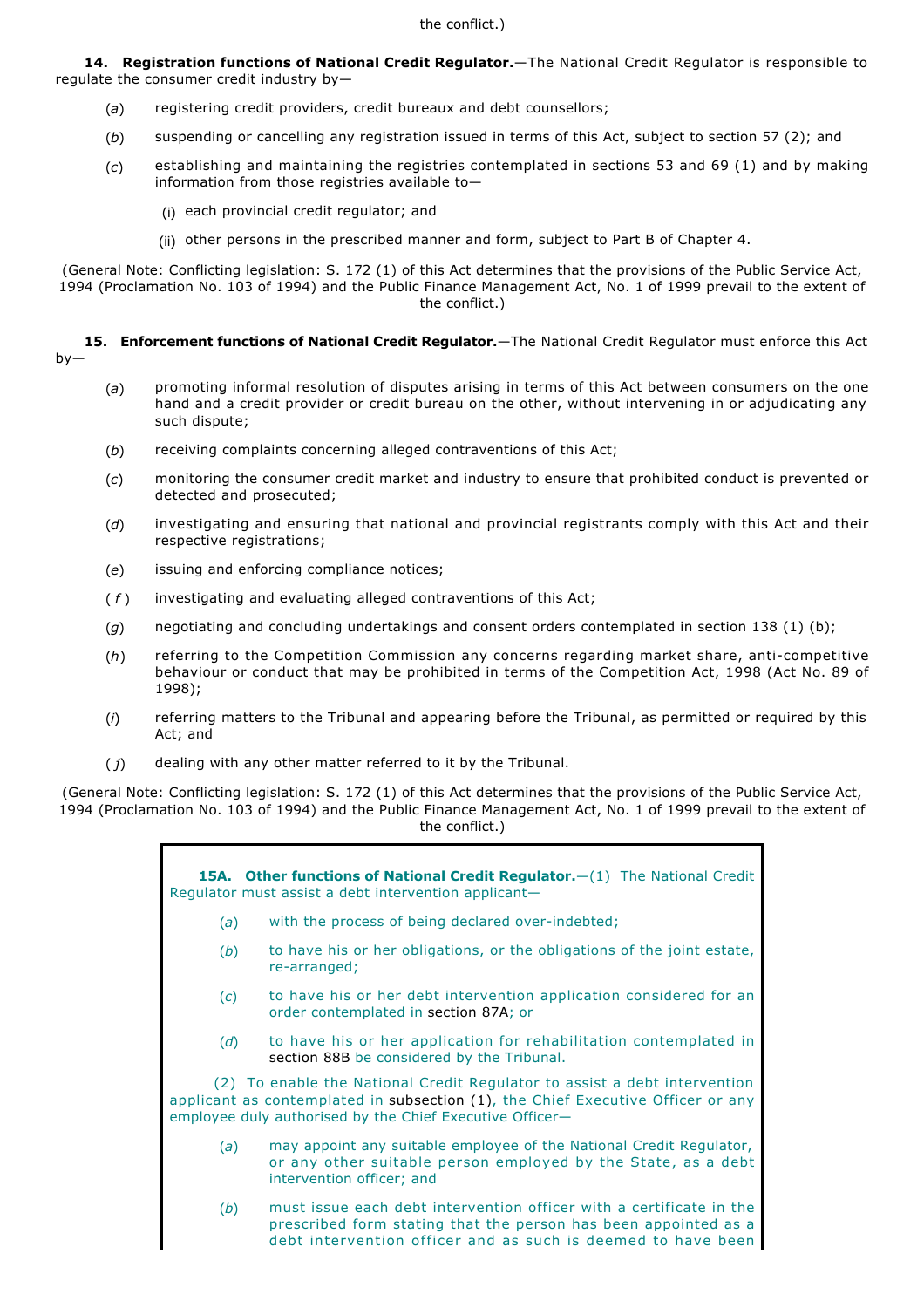registered as a debt counsellor, as contemplated in section 44, for purposes of the services contemplated in subsection (1) only. (Pending amendment: S. 15A to be inserted by s. 3 of Act No. 7 of 2019 with effect from a date fixed by the President by proclamation in the *Gazette* – date not determined.)

## (Date of commencement to be proclaimed)

**16. Research and public information.**—(1) The National Credit Regulator is responsible to increase knowledge of the nature and dynamics of the consumer credit market and industry, and to promote public awareness of consumer credit matters, by—

- (*a*) implementing education and information measures to develop public awareness of the provisions of this Act;
- (*b*) providing guidance to the credit market and industry by—
	- (i) issuing explanatory notices outlining its procedures, or its non-binding opinion on the interpretation of any provision of this Act; or
	- (ii) applying to a court for a declaratory order on the interpretation or application of any provision of this Act;
- (c) monitoring socio-economic patterns of consumer credit activity within the Republic, and in particular identifying factors concerning—
	- (i) over-indebtedness; and
	- (ii) the patterns, causes and consequences of over-indebtedness;
- (*d*) conducting reasonable periodic audits of registered credit providers in respect of historical data relative to credit applications and credit agreements in order to—
	- (i) establish demographic patterns of the credit market;
	- (ii) investigate socio-economic trends in the credit market, particularly among persons contemplated in section 13 (a); and
	- (iii) detect patterns of possible discriminatory practices;
- (*e*) monitoring trends in the consumer credit market and industry with respect to—
	- (i) the needs of persons contemplated in section 13 (a); and
	- (ii) the promotion of black economic empowerment and ownership within the industry;
- $(f)$  monitoring trends in the market-
	- (i) for credit insurance, patterns of sale of credit insurance, costs of credit insurance, performance of credit insurance in meeting the obligations of consumers, and loss ratios of insurers in respect of credit insurance; and
	- (ii) for alternative dispute resolution agents, the patterns and costs of services, impartiality and neutrality of such agents, and the impact of such agents on the incidence and cost of debt enforcement and consumers' access to redress in the market; and
- (*g*) over time, reviewing legislation and public regulations, and reporting to the Minister concerning matters relating to consumer credit.

(2) For the purposes of exercising its responsibilities in terms of subsection (1) ( f ) (i), the National Credit Regulator may—

- (*a*) require an insurer to provide periodic synoptic reports of aggregate information relating to credit insurance policies issued by it, in the prescribed manner and form to the National Credit Regulator, but any such report must not identify any particular consumer or relate a particular consumer to any information so reported; and
- (*b*) make further reasonable requests for information from an insurer related to the information contemplated in paragraph (a).

(General Note: Conflicting legislation: S. 172 (1) of this Act determines that the provisions of the Public Service Act, 1994 (Proclamation No. 103 of 1994) and the Public Finance Management Act, No. 1 of 1999 prevail to the extent of the conflict.)

**17. Relations with other regulatory authorities.**—(1) At the request of the relevant MEC of a province, or a provincial credit regulator, the National Credit Regulator—

(a) may engage with that provincial credit regulator in co-operative activities of research, publication, education, staff development and training; and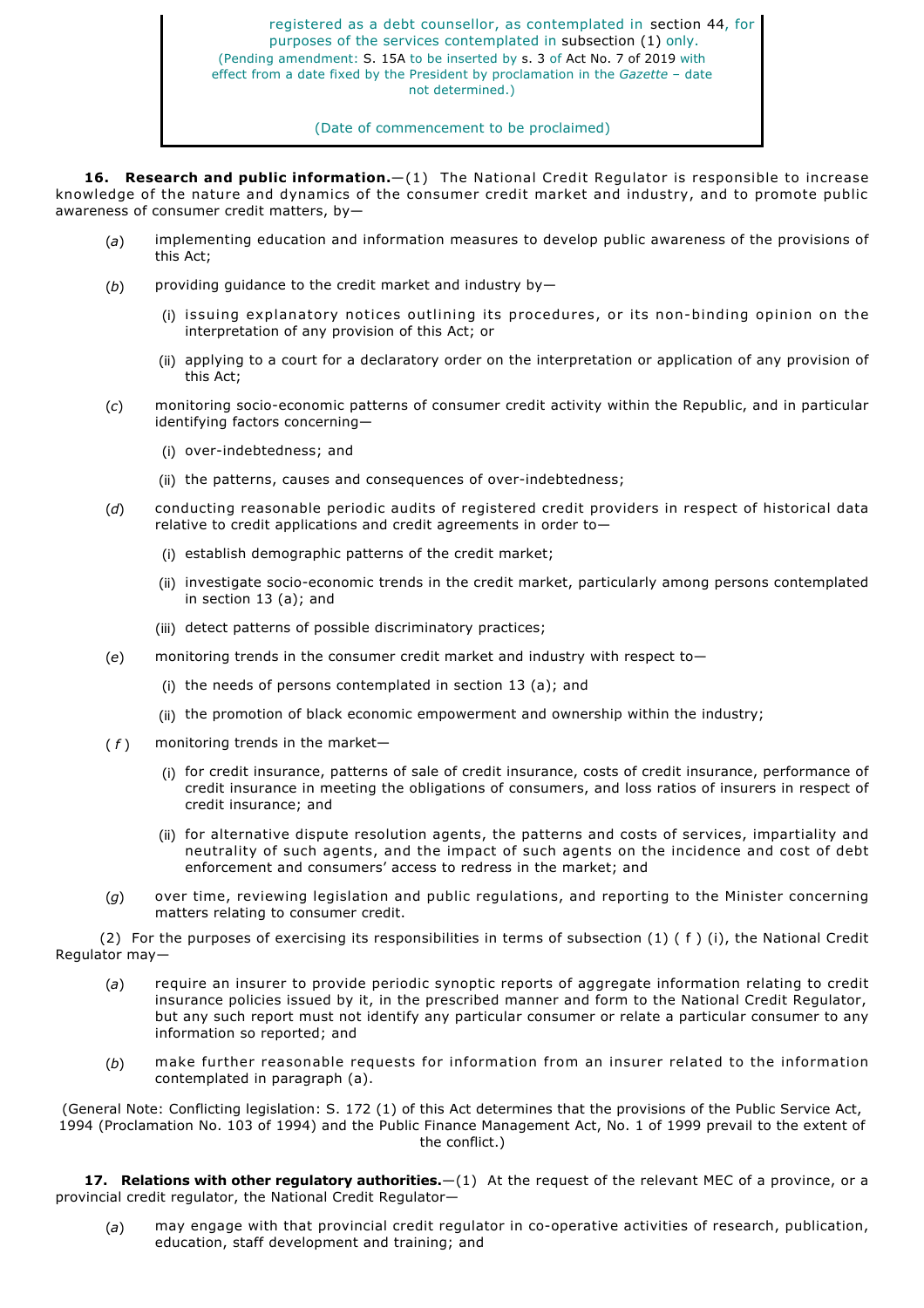- (*b*) in consultation with the Minister, may—
	- (i) engage with that provincial credit regulator in staff exchanges or secondments; or
	- (ii) provide technical assistance or expertise to that provincial credit regulator.

(2) At the request of the relevant MEC of a province, or a provincial credit regulator, the National Credit Regulator may engage with that provincial credit regulator in co-operative activities to detect and suppress prohibited conduct, if there are reasonable grounds to believe that any such conduct may be occurring within the province, or across its provincial boundaries.

(3) At the direction of the Minister, the National Credit Regulator must engage with any relevant provincial credit regulator in co-operative activities to detect and suppress prohibited conduct occurring within the province or across its provincial boundaries.

- (4) The National Credit Regulator must—
- (*a*) liaise with any regulatory authority on matters of common interest;
- (*b*) enter into a valid agreement with any regulatory authority to—
	- (i) co-ordinate and harmonise the exercise of jurisdiction over consumer credit matters within the relevant industry or sector; and
	- (ii) ensure the consistent application of the principles of this Act; [Para. (b) amended by s. 2 (b) of Act No. 19 of 2014.]
- (*c*) participate in the proceedings of any regulatory authority; [Para. (c) amended by s. 2 (c) of Act No. 19 of 2014.]
- (*d*) advise, or receive advice from, any regulatory authority; and [Para. (d) amended by s. 2 (d) of Act No. 19 of 2014.]
- (*e*) notify the Registrar of Banks designated in terms of the Banks Act, 1990 (Act No. 94 of 1990), within the agreed time frame, of its intention to investigate a bank as defined in the Banks Act, 1990. [Subs. (4) amended by s. 2 (a) of Act No. 19 of 2014. Para. (e) added by s. 2 (e) of Act No. 19 of 2014.]

(5) A regulatory authority that, in terms of any public regulation, exercises jurisdiction over consumer credit matters within a particular industry or sector—

(*a*) must enter into a valid agreement with the National Credit Regulator, as anticipated in subsection (4) (b); and

[Para. (a) substituted by s. 2 (f) of Act No. 19 of 2014.]

(*b*) may exercise its jurisdiction by way of such an agreement in respect of a particular matter within its jurisdiction.

(6) The National Credit Regulator may request a provincial credit regulator to submit any report or information related to the activities of that provincial credit regulator to the National Credit Regulator.

(7) The President may assign to the National Credit Regulator any duty of the Republic to exchange information with a similar foreign agency in terms of an international agreement relating to the purpose of this Act.

(8) The National Credit Regulator may liaise with any foreign or international authorities having any objects similar to the functions and powers of the National Credit Regulator.

(General Note: Conflicting legislation: S. 172 (1) of this Act determines that the provisions of the Public Service Act, 1994 (Proclamation No. 103 of 1994) and the Public Finance Management Act, No. 1 of 1999 prevail to the extent of the conflict.)

**18. Reporting requirements of National Credit Regulator.**—(1) In addition to any other advice or reporting requirements set out in this Part, the National Credit Regulator is responsible to—

- (*a*) advise the Minister on matters of national policy relating to consumer credit and on the determination of national norms and standards regarding consumer protection in terms of this Act that should apply generally throughout the Republic;
- (*b*) recommend to the Minister changes to bring about uniformity in the legislation in the various provinces in relation to consumer protection in terms of this Act;
- (*c*) report to the Minister annually on—
	- (i) the volume and cost of different types of consumer credit products, and market practices relating to those products; and
	- (ii) the implications for consumer choice and competition in the consumer credit market;
- (*d*) enquire into and report to the Minister on any matter concerning the purposes of this Act; and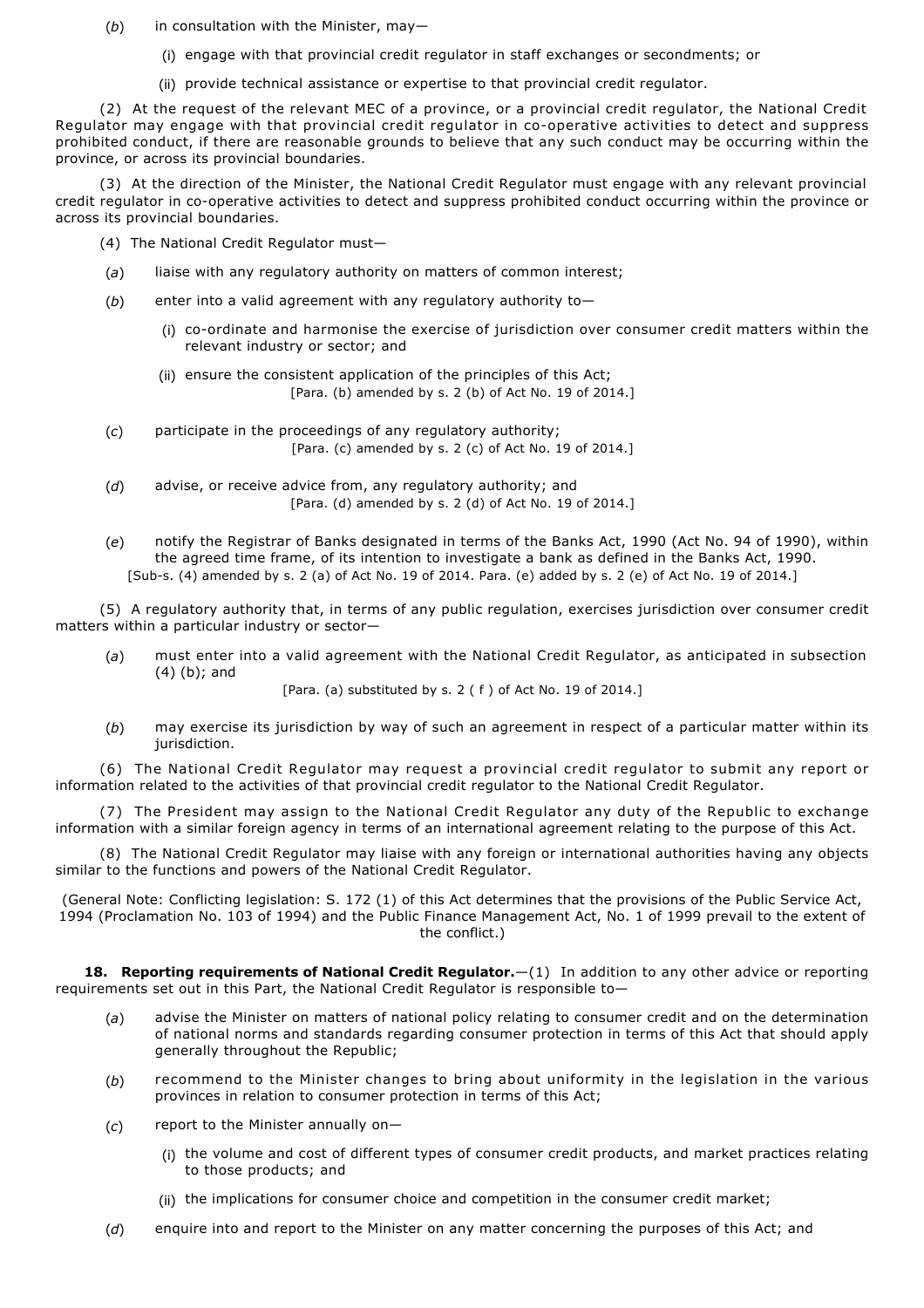- (*e*) advise the Minister in respect of any matter referred to it by the Minister.
- (2) The Minister must table in Parliament any report submitted in terms of—
- (*a*) section 13 (c) or section 16 (1) (g); or
- (*b*) any other provision of this Part, if that report deals with a substantial matter relating to the purposes of this Act.

(General Note: Conflicting legislation: S. 172 (1) of this Act determines that the provisions of the Public Service Act, 1994 (Proclamation No. 103 of 1994) and the Public Finance Management Act, No. 1 of 1999 prevail to the extent of the conflict.)

|     | $19. \ldots \ldots$ | [S. 19 repealed by s. 3 of Act No. 19 of 2014.] |
|-----|---------------------|-------------------------------------------------|
|     | $20. \ldots \ldots$ | [S. 20 repealed by s. 3 of Act No. 19 of 2014.] |
|     | $21. \ldots \ldots$ | [S. 21 repealed by s. 3 of Act No. 19 of 2014.] |
| 22. | 1.1.1.1.1.1         | [S. 22 repealed by s. 3 of Act No. 19 of 2014.] |

**23. Appointment of Chief Executive Officer.**—(1) The Minister must appoint a suitably qualified and experienced person as Chief Executive Officer of the National Credit Regulator, who must be responsible for all matters pertaining to the functions of the National Credit Regulator.

[Sub-s.  $(1)$  substituted by s. 4  $(a)$  of Act No. 19 of 2014.]

 $(2)$   $\ldots$  . . . .

[Sub-s. (2) deleted by s. 4 (b) of Act No. 19 of 2014.]

(3) The Chief Executive Officer is the accounting authority for the National Credit Regulator, and as such is responsible for—

- (*a*) all income and expenditure of the National Credit Regulator;
- (*b*) all revenue collected by the National Credit Regulator;
- (*c*) all assets, and the discharge of all duties and liabilities of the National Credit Regulator; and
- (*d*) proper and diligent implementation of this Act in order to achieve the objects stipulated in this Act. [Sub-s. (3) added by s. 4 (c) of Act No. 19 of 2014.]
- (4) The Chief Executive Officer may—
- (*a*) assign management and other duties to employees with appropriate skills to assist the National Credit Regulator in the management, or control of the National Credit Regulator; and
- (*b*) delegate, with or without conditions, any of the powers or functions of the Chief Executive Officer to any suitably qualified employee of the National Credit Regulator, but such delegation does not divest the Chief Executive Officer of responsibility for the exercise of any power or performance of any duty. [Sub-s. (4) added by s. 4 (c) of Act No. 19 of 2014.]

(5) The Minister may appoint a person who is suitably qualified and experienced, as a Deputy Chief Executive Officer to assist the Chief Executive Officer in carrying out the functions of the National Credit Regulator.  $[Sub-s. (5)$  added by s. 4 (c) of Act No. 19 of 2014.

(General Note: Conflicting legislation: S. 172 (1) of this Act determines that the provisions of the Public Service Act, 1994 (Proclamation No. 103 of 1994) and the Public Finance Management Act, No. 1 of 1999 prevail to the extent of the conflict.)

**24. Conflicting interests.**—The Chief Executive Officer, and each other employee of the National Credit Regulator, must not—

- (*a*) engage in any activity that may undermine the integrity of the National Credit Regulator;
- (*b*) participate in any investigation, hearing, or decision concerning a matter in respect of which that person has a direct financial interest or any similar personal interest;
- (*c*) make private use of, or profit from, any confidential information obtained as a result of performing that person's official functions in the National Credit Regulator; or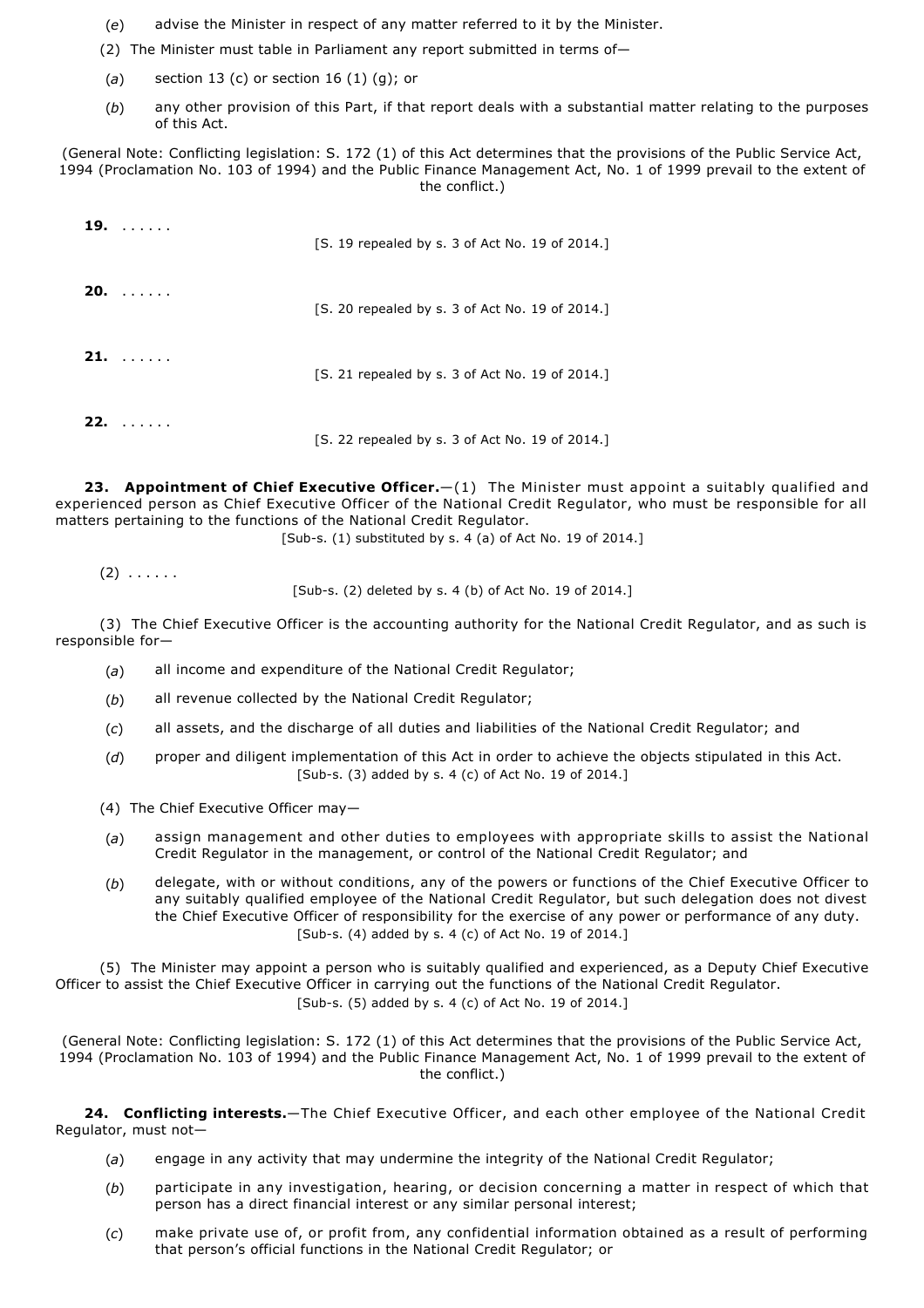(*d*) divulge any information referred to in paragraph (c) to any third party, except as required as part of that person's official functions within the National Credit Regulator.

(General Note: Conflicting legislation: S. 172 (1) of this Act determines that the provisions of the Public Service Act, 1994 (Proclamation No. 103 of 1994) and the Public Finance Management Act, No. 1 of 1999 prevail to the extent of the conflict.)

**25. Appointment of inspectors and investigators.**—(1) The Chief Executive Officer or any employee duly authorised by the Chief Executive Officer—

- (*a*) may appoint any suitable employee of the National Credit Regulator, or any other suitable person employed by the State, as an inspector; and
- (*b*) must issue each inspector with a certificate in the prescribed form stating that the person has been appointed as an inspector in terms of this Act. [Sub-s. (1) amended by s. 5 of Act No. 19 of 2014.]
- (2) When an inspector performs any function in terms of section 139 or Chapter 8, the inspector must—
- (*a*) be in possession of a certificate of appointment issued to that inspector in terms of subsection (1); and
- (*b*) show that certificate to any person who—
	- (i) is affected by the inspector's actions in terms of this Act; and
	- (ii) requests to see the certificate.

(3) When exercising powers in terms of this Act, an inspector is a peace officer as defined in section 1 of the Criminal Procedure Act, 1977 (Act No. 51 of 1977), and may exercise the powers conferred on a peace officer by law.

(4) The Chief Executive Officer may appoint or contract with any suitably qualified person to conduct research, audits, inquiries or other investigations on behalf of the National Credit Regulator.

(5) A person appointed in terms of subsection (4) is not an inspector within the meaning of this Act.

(General Note: Conflicting legislation: S. 172 (1) of this Act determines that the provisions of the Public Service Act, 1994 (Proclamation No. 103 of 1994) and the Public Finance Management Act, No. 1 of 1999 prevail to the extent of the conflict.)

# *Part B*

## *National Consumer Tribunal*

**26. Establishment and constitution of Tribunal.**—(1) There is hereby established a body to be known as the National Consumer Tribunal, which—

- (*a*) has jurisdiction throughout the Republic;
- (*b*) is a juristic person;
- (*c*) is a tribunal of record; and
- (*d*) must exercise its functions in accordance with this Act or any other applicable legislation.

(2) The Tribunal consists of a Chairperson and not less than 10 other women or men appointed by the President, on a full or part-time basis.

- (3) The President must-
- (*a*) appoint the Chairperson and other members of the Tribunal no later than the date on which this Act comes into operation; and
- (*b*) appoint a person to fill any vacancy on the Tribunal.

(4) To be eligible for appointment or designation as a member of the Tribunal, and to continue to hold that office, a person must—

- (*a*) not be subject to any disqualification set out in subsection (5); and
- (*b*) have submitted to the Minister a written declaration stating that the person—
	- (i) is not disqualified in terms of subsection (5); and
	- (ii) does not have any interests referred to in subsection  $(5)$  (b). [Sub-s. (4) substituted by s.  $6$  (a) of Act No. 19 of 2014.]
- (5) A person may not be a member of the Tribunal if that person—
- (a) is an office-bearer of any party, movement, organisation or body of a partisan political nature;
- (*b*) personally or through a spouse, partner or associate—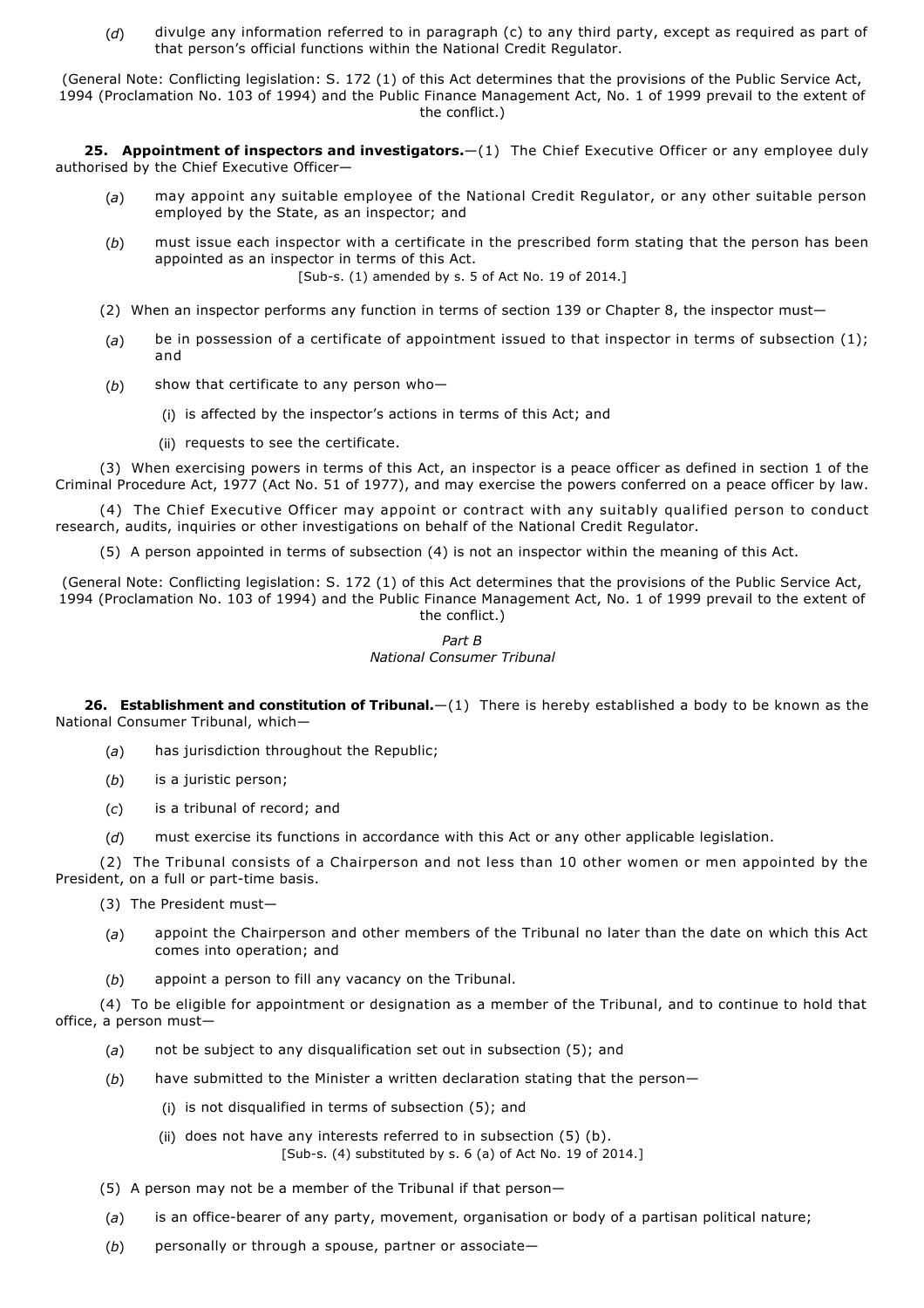- (i) has or acquires a direct or indirect financial interest in a registrant; or
- (ii) has or acquires an interest in a business or enterprise, which may conflict or interfere with the proper performance of the duties of a member of the Tribunal;
- (*c*) is an unrehabilitated insolvent or becomes insolvent and the insolvency results in the sequestration of that person's estate;
- (*d*) has ever been, or is, removed from an office of trust on account of a guilty finding in respect of a complaint of misconduct related to fraud or the misappropriation of money;
- (*e*) is subject to an order of a competent court holding that person to be mentally unfit or disordered;
- ( *f* ) within the previous 10 years has been, or is, convicted in the Republic or elsewhere of theft, fraud, forgery or uttering a forged document, perjury, an offence under the Prevention and Combating of Corrupt Activities Act, 2004 (Act No. 12 of 2004), an offence under the Financial Intelligence Centre Act, 2001 (Act No. 38 of 2001), or an offence involving dishonesty; or
- (*g*) has been convicted of any other offence committed after the Constitution of the Republic of South Africa, 1996, took effect, and sentenced to imprisonment without the option of a fine.  $[Sub-s, (5)$  added by s. 6 (b) of Act No. 19 of 2014.

(6) For the purpose of subsection (5) (b), a financial interest does not include an indirect interest held in any fund or investment if the person contemplated in that subsection has no control over the investment decisions of that fund or investment.

[Sub-s. (6) added by s. 6 (b) of Act No. 19 of 2014.]

(7) A member of the Tribunal must promptly inform the Minister in writing after acquiring an interest that is, or is likely to become, an interest contemplated in subsection (5) (b).

[Sub-s. (7) added by s. 6 (b) of Act No. 19 of 2014.]

- (8) A member of the Tribunal must not—
- (*a*) engage in any activity that may undermine the integrity of the Tribunal;
- (*b*) attend, participate in or influence the proceedings of the Tribunal, if, in relation to the matter before the Tribunal, that member has an interest—
	- (i) contemplated in subsection (5) (b); or
	- (ii) that precludes that member from performing the functions of a member of the Tribunal in a fair, unbiased and proper manner;
- (*c*) make private use of, or profit from, any confidential information obtained as a result of performing that person's functions as a member of the Tribunal; or
- (*d*) divulge any information referred to in paragraph (c) to any third party, except as required as part of that person's official functions as a member of the Tribunal.

[Sub-s. (8) added by s. 6 (b) of Act No. 19 of 2014.]

(9) If, at any time, it appears to a member of the Tribunal that a matter being considered by the Tribunal during proceedings concerns an interest of that member referred to in subsection (8) (b), that member must—

- (*a*) immediately and fully disclose the nature of that interest to the members present; and
- (*b*) withdraw from the proceedings to allow the remaining members to discuss the matter and determine whether the member should be prohibited from participating in any further proceedings concerning that matter.

[Sub-s. (9) added by s. 6 (b) of Act No. 19 of 2014.]

(10) The disclosure by a member of the Tribunal in terms of subsection (9) (a), and the decision by the Tribunal in terms of subsection (9) (b), must be expressly recorded in the records of the proceedings in question. [Sub-s. (10) added by s. 6 (b) of Act No. 19 of 2014.]

(11) Proceedings of the Tribunal, and any decisions taken by a majority of the members present and entitled to participate in those decisions, are binding despite—

- (*a*) a member of the Tribunal failing to disclose an interest as required by subsection (9); or
- (*b*) a member of the Tribunal, having an interest, attending or participating in those proceedings.  $[Sub-s. (11)$  added by s. 6 (b) of Act No. 19 of 2014.]

(Date of commencement of s. 26: 1 September, 2006.)

(General Note: Conflicting legislation: S. 172 (1) of this Act determines that the provisions of the Public Service Act, 1994 (Proclamation No. 103 of 1994) and the Public Finance Management Act, No. 1 of 1999 prevail to the extent of the conflict.)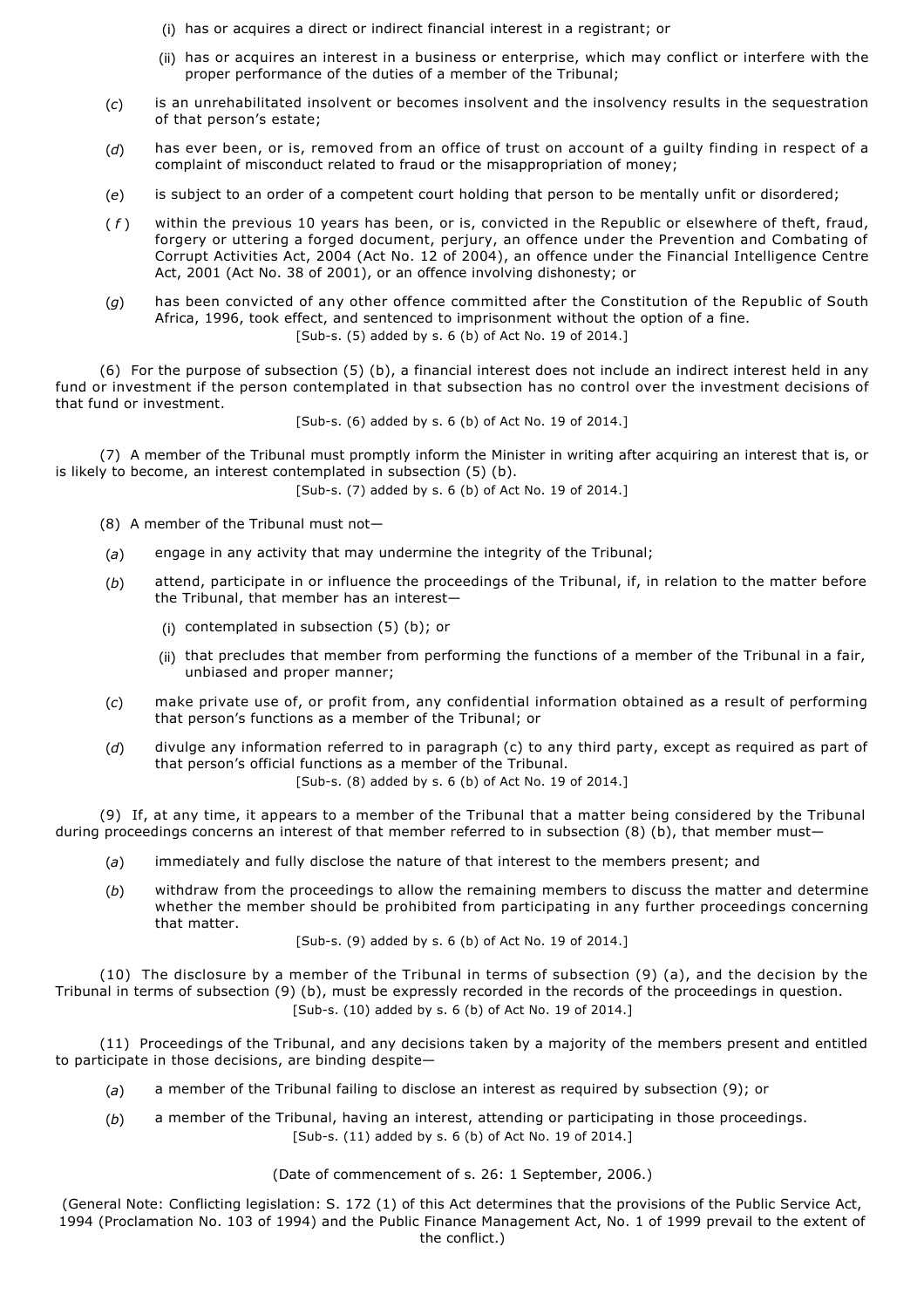**27. Functions of Tribunal.**—The Tribunal or a member of the Tribunal acting alone in accordance with this Act or the Consumer Protection Act, 2008, may—

- (*a*) adjudicate in relation to any—
	- (i) application that may be made to it in terms of this Act, and make any order provided for in this Act in respect of such an application; or



- (ii) allegations of prohibited conduct by determining whether prohibited conduct has occurred and, if so, by imposing a remedy provided for in this Act;
- (*b*) grant an order for costs in terms of section 147; and
- (*c*) exercise any other power conferred on it by law. [S. 27 amended by s. 121 (1) of Act No. 68 of 2008 with effect from 31 March, 2011.]

(Date of commencement of s. 27: 1 September, 2006.)

(General Note: Conflicting legislation: S. 172 (1) of this Act determines that the provisions of the Public Service Act, 1994 (Proclamation No. 103 of 1994) and the Public Finance Management Act, No. 1 of 1999 prevail to the extent of the conflict.)

28. **Qualifications of members of Tribunal.**—(1) The members of the Tribunal, viewed collectively—

- (a) must represent a broad cross-section of the population of the Republic; and
- (*b*) must comprise sufficient persons with legal training and experience to satisfy the requirements of section 31 (2) (a).
- (2) Each member of the Tribunal must—
- (*a*) be a citizen of South Africa, who is ordinarily resident in the Republic;
- (*b*) have suitable qualifications and experience in economics, law, commerce, industry or consumer affairs; and
- (*c*) be committed to the purposes of this Act.

(Date of commencement of s. 28: 1 September, 2006.)

(General Note: Conflicting legislation: S. 172 (1) of this Act determines that the provisions of the Public Service Act, 1994 (Proclamation No. 103 of 1994) and the Public Finance Management Act, No. 1 of 1999 prevail to the extent of the conflict.)

29. Term of office of members of Tribunal. - (1) Each member of the Tribunal serves for a term of five years.

(2) The President may re-appoint a member of the Tribunal at the expiry of that member's term of office, but no person may be appointed to the office of the Chairperson of the Tribunal for more than two consecutive terms.

(3) The Chairperson, on one month written notice addressed to the Minister, may—

- (*a*) resign from the Tribunal; or
- (*b*) resign as Chairperson, but remain as a member of the Tribunal.

(4) A member of the Tribunal other than the Chairperson may resign by giving at least one month written notice to the Minister.

- (5) The President, on the recommendation of the Minister—
- (*a*) must remove the Chairperson or any other member of the Tribunal from office if that person becomes subject to any of the disqualifications referred to in section 26 (5); and [Para. (a) substituted by s. 7 of Act No. 19 of 2014.]
- (*b*) other than as provided for in paragraph (a), may remove the Chairperson or a member from office only for—
	- (i) serious misconduct;
	- (ii) permanent incapacity; or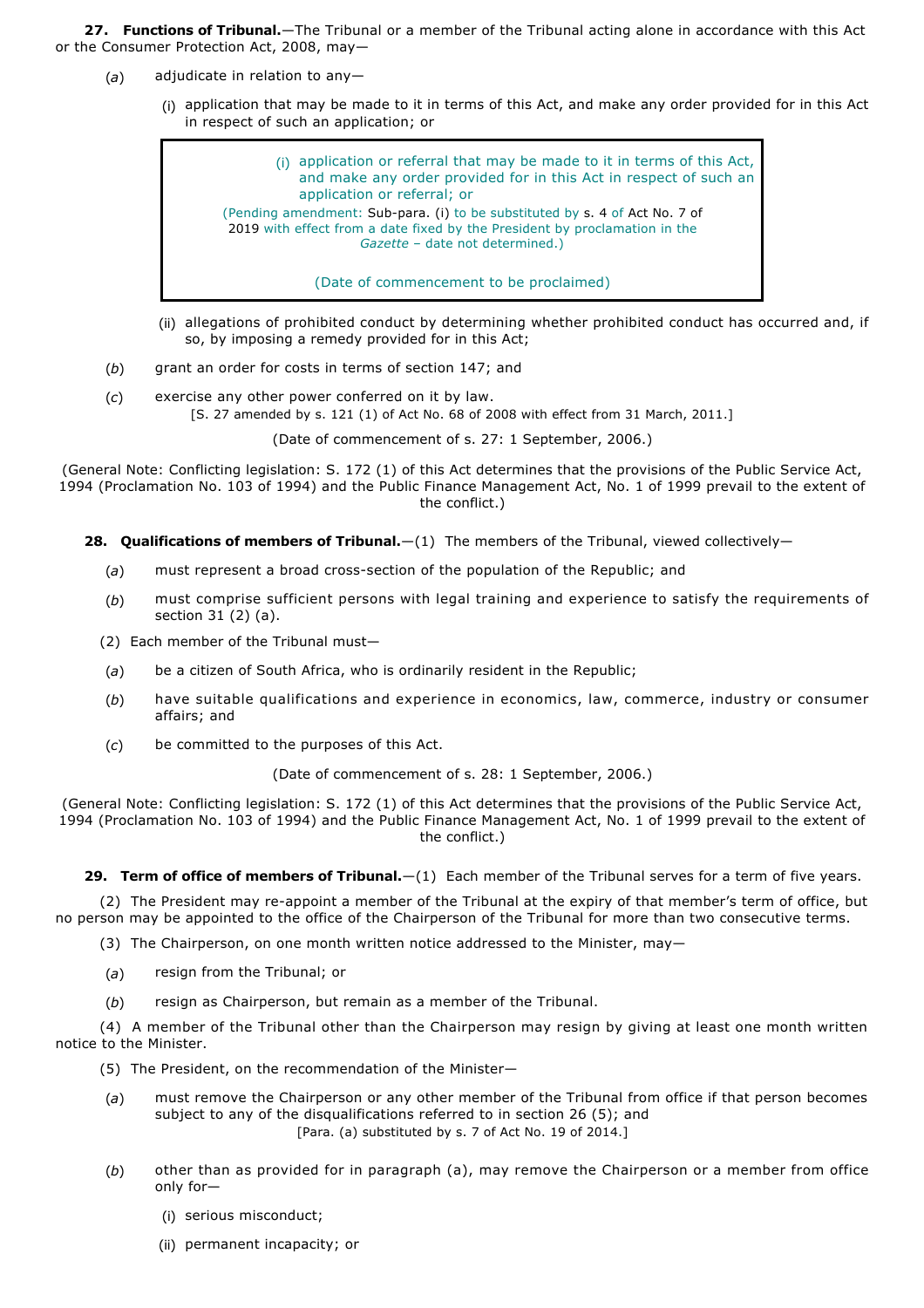(iii) engaging in any activity that may undermine the integrity of the Tribunal.

(Date of commencement of s. 29: 1 September, 2006.)

(General Note: Conflicting legislation: S. 172 (1) of this Act determines that the provisions of the Public Service Act, 1994 (Proclamation No. 103 of 1994) and the Public Finance Management Act, No. 1 of 1999 prevail to the extent of the conflict.)

**30. Deputy Chairperson of Tribunal.**—(1) The President must designate a member of the Tribunal as Deputy Chairperson of the Tribunal.

- (2) The Deputy Chairperson performs the functions of Chairperson whenever—
- (*a*) the office of Chairperson is vacant; or
- (*b*) the Chairperson is for any other reason temporarily unable to perform those functions.

(Date of commencement of s. 30: 1 September, 2006.)

(General Note: Conflicting legislation: S. 172 (1) of this Act determines that the provisions of the Public Service Act, 1994 (Proclamation No. 103 of 1994) and the Public Finance Management Act, No. 1 of 1999 prevail to the extent of the conflict.)

**31. Tribunal proceedings.**—(1) The Chairperson is responsible to manage the caseload of the Tribunal in terms of this Act or any other legislation, and must assign each application or other matter referred to the Tribunal in terms of this Act or any other legislation to—

- (*a*) a member of the Tribunal, to the extent that this Act, section 75 (5) of the Consumer Protection Act, 2008, or any other legislation provides for a matter to be considered by a single member of the Tribunal; or
- (*b*) a panel composed of any three members of the Tribunal, in any other case. [Sub-s (1) substituted by s. 121 (1) of Act No. 68 of 2008 with effect from 31 March, 2011.]
- (2) When assigning a matter to a panel in terms of subsection  $(1)$  (b), the Chairperson must-
- (*a*) ensure that at least one member of the panel is a person who has suitable legal qualifications and experience; and
- (*b*) designate a member of the panel to preside over the panel' s proceedings.

(3) If, because of resignation, illness, death, or withdrawal from a hearing in terms of section 29, a member of the panel is unable to complete the proceedings in a matter assigned to that panel, the Chairperson must—

- (*a*) direct that the hearing of that matter proceed before the remaining members of the panel, subject to the requirements of subsection (2) (a); or
- (*b*) terminate the proceedings before that panel and constitute another panel, which may include any member of the original panel, and direct that panel to conduct a new hearing.
- (4) The decision of a panel on a matter referred to it must be in writing and include reasons for that decision.

(5) A decision of a single member of the Tribunal hearing a matter as contemplated in subsection (1) (a), or of a majority of the members of a panel in any other case, is the decision of the Tribunal.

(Date of commencement of s. 31: 1 September, 2006.)

(General Note: Conflicting legislation: S. 172 (1) of this Act determines that the provisions of the Public Service Act, 1994 (Proclamation No. 103 of 1994) and the Public Finance Management Act, No. 1 of 1999 prevail to the extent of the conflict.)

**32. Conflicts and disclosure of interest.**—(1) A member of the Tribunal may not represent any person before the Tribunal.

(2) If, during a hearing in which a member of the Tribunal is participating, it appears to that member that the matter concerns a financial or other interest of that member contemplated in section 26 (5) (b), that member must—

- (*a*) immediately and fully disclose the fact and nature of that interest to the Chairperson and to the presiding member at that hearing; and
- (*b*) withdraw from any further involvement in that hearing.

[Sub-s. (2) amended by s. 8 of Act No. 19 of 2014.]

# (Date of commencement of s. 32: 1 September, 2006.)

(General Note: Conflicting legislation: S. 172 (1) of this Act determines that the provisions of the Public Service Act, 1994 (Proclamation No. 103 of 1994) and the Public Finance Management Act, No. 1 of 1999 prevail to the extent of the conflict.)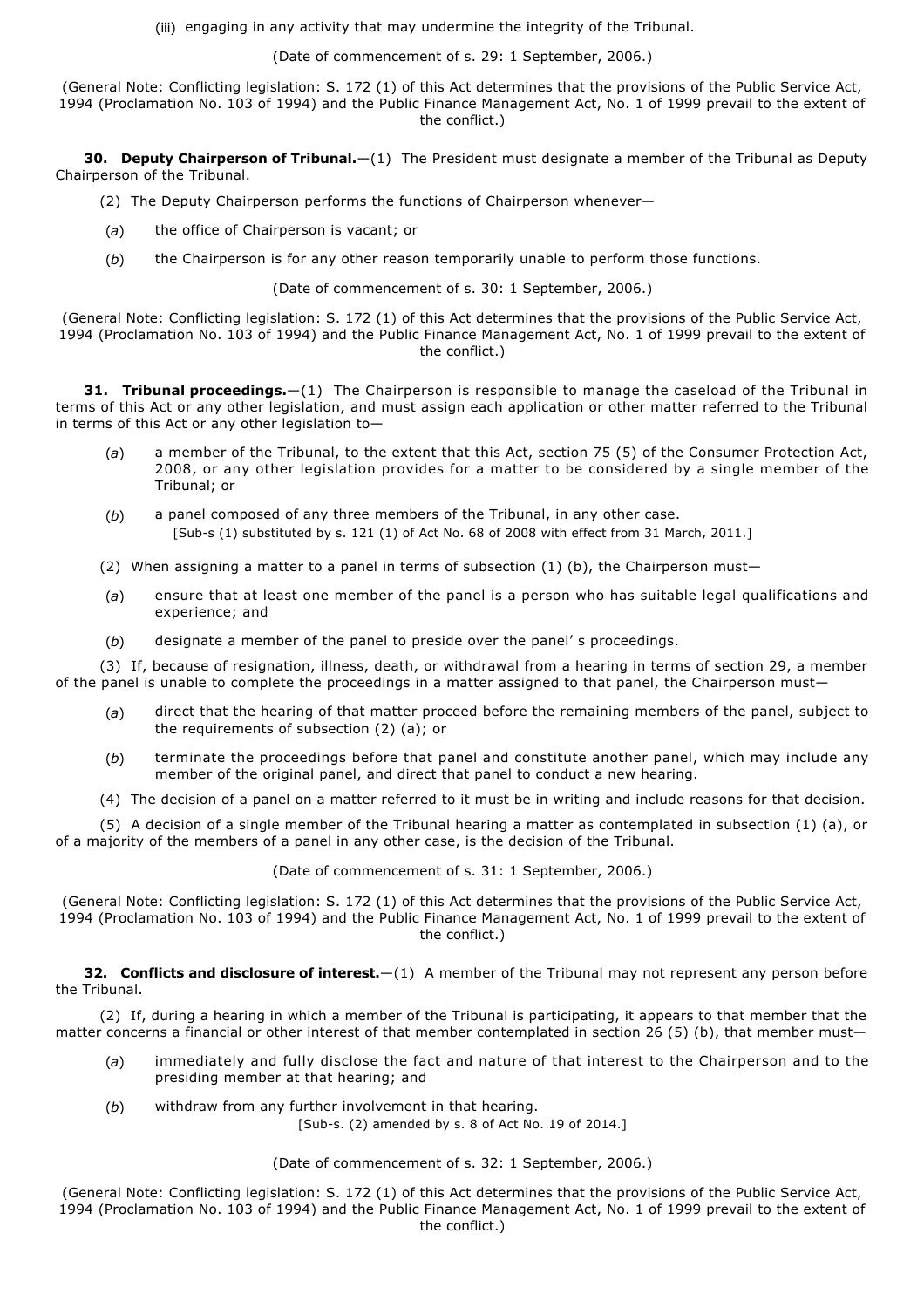**33. Acting by member of Tribunal after expiry of term of office.**—If, on the expiry of the term of office of a member of the Tribunal, that member is still considering a matter before the Tribunal, that member may continue to act as a member in respect of that matter only.

(Date of commencement of s. 33: 1 September, 2006.)

(General Note: Conflicting legislation: S. 172 (1) of this Act determines that the provisions of the Public Service Act, 1994 (Proclamation No. 103 of 1994) and the Public Finance Management Act, No. 1 of 1999 prevail to the extent of the conflict.)

**34. Remuneration and benefits.**—(1) The Minister may, in consultation with the Minister of Finance, determine salary, allowances, benefits or any other terms and conditions of employment for members of the Tribunal.

(2) The salary, allowances or benefits of a member of the Tribunal may not be reduced during the term of office of such a member.

[S. 34 substituted by s. 9 of Act No. 19 of 2014.]

(Date of commencement of s. 34: 1 September, 2006.)

(General Note: Conflicting legislation: S. 172 (1) of this Act determines that the provisions of the Public Service Act, 1994 (Proclamation No. 103 of 1994) and the Public Finance Management Act, No. 1 of 1999 prevail to the extent of the conflict.)

# *Part C Administrative Matters*

**35. Finances.**—(1) The National Credit Regulator and the Tribunal are each financed from—

- (*a*) money appropriated by Parliament;
- (*b*) any fees payable in terms of this Act;
- (*c*) income derived from their respective investment and deposit of surplus money in terms of subsection (2); and
- (*d*) other money accruing from any source.

(2) The National Credit Regulator or the Tribunal may invest or deposit money that is not immediately required for contingencies or to meet current expenditures—

- (a) on a call or short-term fixed deposit with any registered bank or financial institution in the Republic; or
- (*b*) in an investment account with the Corporation for Public Deposits established in terms of section 2 of the Corporation for Public Deposits Act, 1984 (Act No. 46 of 1984).

(General Note: Conflicting legislation: S. 172 (1) of this Act determines that the provisions of the Public Service Act, 1994 (Proclamation No. 103 of 1994) and the Public Finance Management Act, No. 1 of 1999 prevail to the extent of the conflict.)

**36. Reviews and reports to Minister.**—(1) At least once every five years, the Minister must conduct an audit review of the exercise of the functions and powers of the National Credit Regulator, and the Tribunal.

(2) In addition to any other reporting requirement set out in this Act, the National Credit Regulator and the Tribunal must each report to the Minister annually on its activities, as required by the Public Finance Management Act, 1999 (Act No. 1 of 1999).

(3) As soon as practicable after receiving a report of a review contemplated in subsection (1), or after receiving a report contemplated in subsection (2), the Minister must—

- (*a*) transmit a copy of the report to the Premier of each province; and
- (*b*) table it in Parliament.

(General Note: Conflicting legislation: S. 172 (1) of this Act determines that the provisions of the Public Service Act, 1994 (Proclamation No. 103 of 1994) and the Public Finance Management Act, No. 1 of 1999 prevail to the extent of the conflict.)

#### *Part D National and provincial co-operation*

**37. Co-operative exercise of concurrent jurisdiction.**  $-(1)$  The Minister must consult with the responsible MEC of any province concerned—

- (a) to co-ordinate and harmonise the functions relating to consumer credit to be performed by the National Credit Regulator and one or more provincial credit regulators; and
- (*b*) to facilitate the settlement of any dispute between the National Credit Regulator and one or more provincial credit regulators.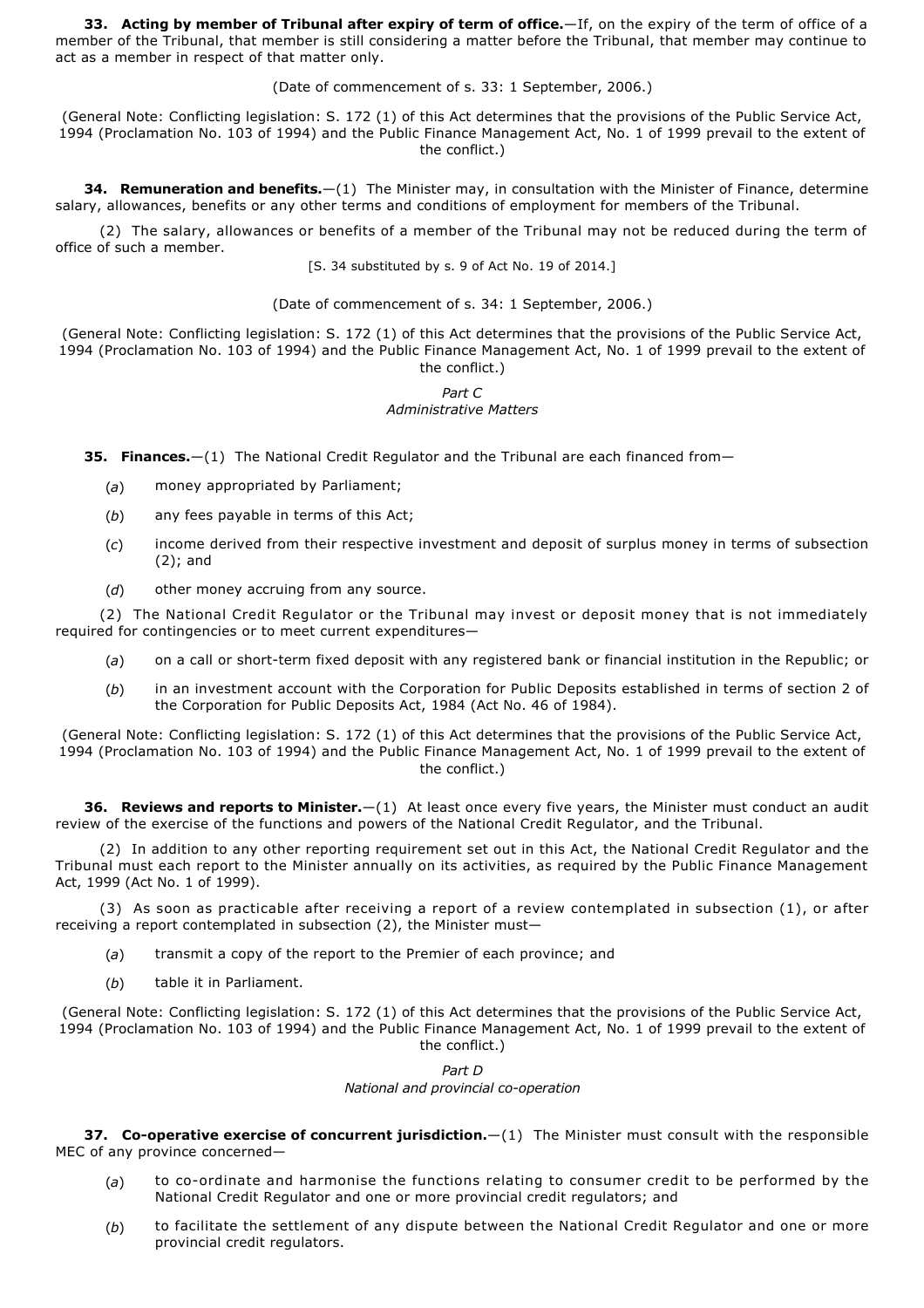(2) If this Act requires the provincial credit regulators to perform a particular function within their respective provinces, and—

- (*a*) within a particular province, no provincial credit regulator has been established; or
- (*b*) the Minister concludes on reasonable grounds that the provincial credit regulator within a particular province is unable to perform that function effectively,

the Minister must consult with the responsible MEC of that province to determine the steps to be taken to ensure the fulfilment of that statutory obligation.

(General Note: Conflicting legislation: S. 172 (1) of this Act determines that the provisions of the Public Service Act, 1994 (Proclamation No. 103 of 1994) and the Public Finance Management Act, No. 1 of 1999 prevail to the extent of the conflict.)

**38. Information sharing.**—(1) A provincial credit regulator must keep a register of each person whom it registers in terms of applicable provincial legislation.

- (2) The register must include prescribed information relating to—
- (*a*) the activities permitted under each such registration;
- (*b*) the address of any premises in, on or from which registered activities may be engaged in, conducted or made available under registrations issued by it; and
- (*c*) any other prescribed information.

(3) Each provincial credit regulator must report to the National Credit Regulator, at the prescribed intervals, the information kept by that provincial credit regulator in terms of subsection (1).

(4) A credit regulator must, on request from another credit regulator, provide a copy of all prescribed information in its possession concerning a registrant or applicant for registration.

(5) The Minister, by regulation in accordance with section 171, may prescribe the timing, manner and form, and content of information to be provided in terms of this section.

(General Note: Conflicting legislation: S. 172 (1) of this Act determines that the provisions of the Public Service Act, 1994 (Proclamation No. 103 of 1994) and the Public Finance Management Act, No. 1 of 1999 prevail to the extent of the conflict.)

#### CHAPTER 3 CONSUMER CREDIT INDUSTRY REGULATION

## *Part A*

# *Registration requirements, criteria and procedures*

**39. Limited application of this Part.**—(1) Sections 40, 42, 45, 48, 49 and 51 do not apply to a credit provider who—

- (*a*) operates only within one province; and
- (*b*) is registered as a credit provider in terms of applicable provincial legislation, if the Minister has declared that the registration requirements in terms of that provincial legislation are comparable to or exceed the registration requirements in terms of this Act.

(2) The Minister may make a declaration contemplated in subsection (1) by notice in the *Gazette* after consulting the relevant MEC of the province concerned.

**40. Registration of credit providers.**—(1) A person must apply to be registered as a credit provider if the total principal debt owed to that credit provider under all outstanding credit agreements, other than incidental credit agreements, exceeds the threshold prescribed in terms of section 42 (1).

[Sub-s. (1) substituted by s. 10 of Act No. 19 of 2014.]

- (2) In determining whether a person is required to register as a credit provider—
- (*a*) the provisions of subsection (1) apply to the total number and aggregate principal debt of credit agreements in respect of which that person, or any associated person, is the credit provider;
- (*b*) each associated person that is a credit provider in its own name and falls within the requirements of subsection (1) must apply for registration in its own name;
- (*c*) a credit provider that conducts business in its own name at or from more than one location or premises is required to register only once with respect to all of such locations or premises; and
- (*d*) "associated person"—
	- (i) with respect to a credit provider who is a natural person, includes the credit provider's spouse or business partners; and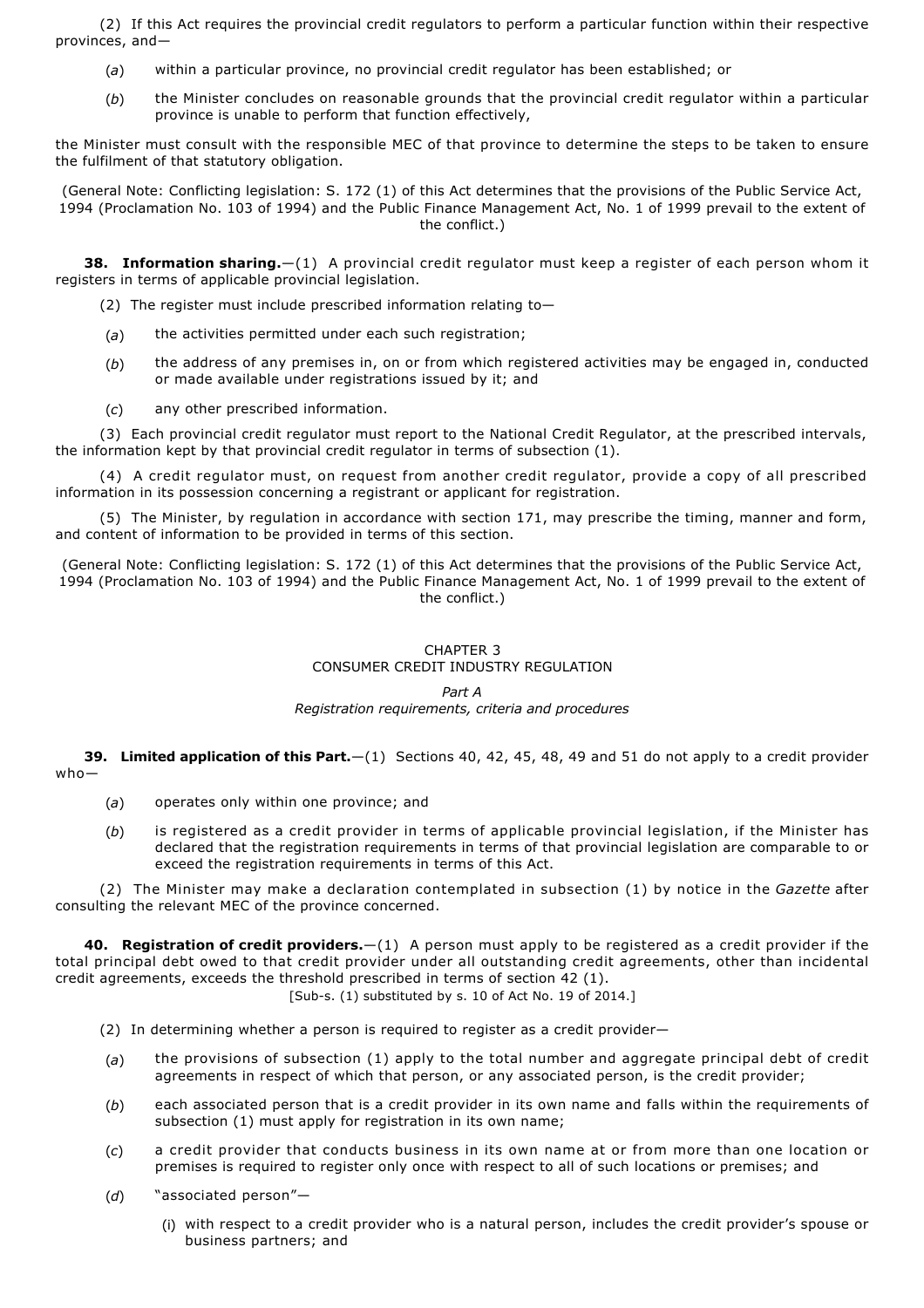(ii) with respect to a credit provider that is a juristic person, includes—

- (*aa*) any person that directly or indirectly has a controlling interest in the credit provider, or is directly or indirectly controlled by the credit provider;
- (*bb*) any person that has a direct or indirect controlling interest in, or is directly or indirectly controlled by, a person contemplated in clause (*aa*); or
- (*cc*) any credit provider that is a joint venture partner of a person contemplated in this subparagraph.

(3) A person who is required in terms of subsection (1) to be registered as a credit provider, but who is not so registered, must not offer, make available or extend credit, enter into a credit agreement or agree to do any of those things.

(4) A credit agreement entered into by a credit provider who is required to be registered in terms of subsection (1) but who is not so registered is an unlawful agreement and void to the extent provided for in section 89.

(5) A person to whom this section does not apply in terms of section 39, or who is not required to be registered as a credit provider in terms of this section, may voluntarily apply to the National Credit Regulator at any time to be registered as a credit provider.

- (6) When determining whether, in terms of subsection (1), a credit provider is required to register—
- (*a*) the value of any credit facility issued by that credit provider is the credit limit under that credit facility; and
- (*b*) any credit guarantee to which a credit provider is a party is to be disregarded.

**41. Supplementary registration to provide developmental credit.**—(1) A registered credit provider, or a credit provider who has applied to be registered in terms of section 40, may apply for supplementary registration as a credit provider in respect of developmental credit agreements if the credit provider—

- (a) is a close corporation, company, credit co-operative, trust, statutory entity, mutual bank or bank;
- (*b*) is registered with the South African Revenue Service; and
- (*c*) does not employ any person in a controlling or managerial capacity who would be disqualified from individual registration in terms of section 46 (3).

(2) The National Credit Regulator may grant supplementary registration to a credit provider only if it concludes that the credit provider has—

- (*a*) sufficient human, financial and operational resources to enable it to function efficiently and to effectively carry out its functions in terms of this Act, or presents to the National Credit Regulator a credible plan to acquire or develop those resources; and
- (*b*) adequate administrative procedures and safeguards to justify the application of statutory exceptions from this Act, or presents to the National Credit Regulator a credible plan to develop those procedures and safeguards before entering into any developmental credit agreement.

**42. Thresholds applicable to credit providers.**—(1) The Minister, by notice in the *Gazette*, must determine a threshold for the purpose of determining whether a credit provider is required to be registered in terms of section 40 (1).

 $[Sub-s. (1)$  substituted by s. 11 of Act No. 19 of 2014.]

(2) An initial threshold determined by the Minister in terms of this section takes effect on the effective date, and each subsequent threshold takes effect six months after the date on which it is published in the *Gazette*.

- (3) If, as a result of a determination made by the Minister in terms of subsection (1) after the effective date—
- (*a*) a credit provider is required to be registered for the first time, that credit provider must apply for registration by the time the threshold takes effect, and may thereafter continue to provide credit until the time that the National Credit Regulator makes a decision in respect of its application;
- (*b*) a credit provider who previously was required to be registered falls below the newly determined threshold, that credit provider—
	- (i) may apply to the National Credit Regulator for a clearance certificate to release it from the obligation to be registered; and
	- (ii) until the National Credit Regulator makes a decision in respect of such an application, must continue to be registered, despite section 40 (1).

**43. Registration of credit bureaux.**—(1) A person must apply to be registered as a credit bureau if that person engages for payment, other than as a credit provider or an employee of a credit provider, in the business of

—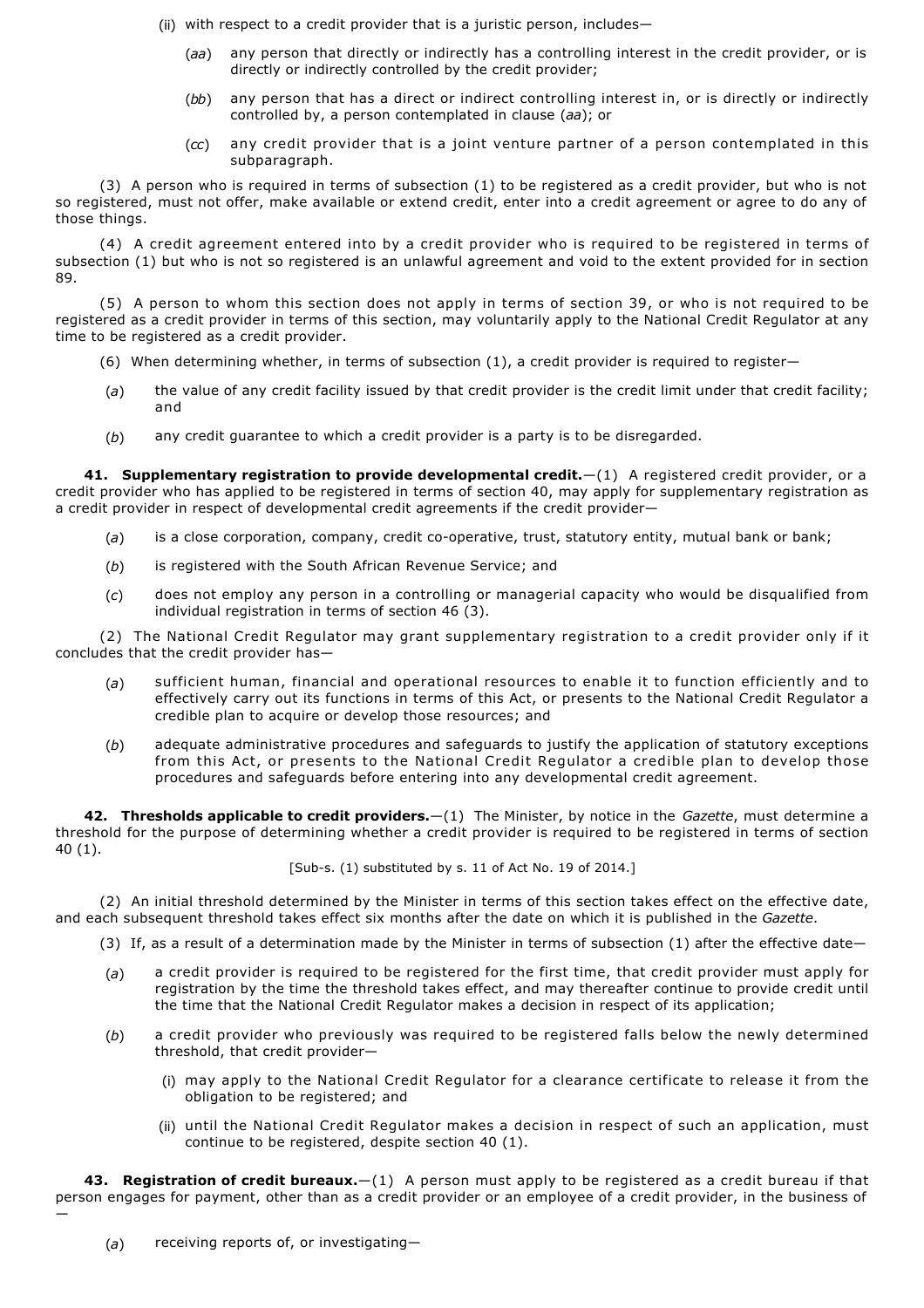- (i) credit applications;
- (ii) credit agreements;
- (iii) payment history or patterns; or
- (iv) consumer credit information as defined in section 70 (1), relating to consumers or prospective consumers, other than reports of court orders or reasons for judgment or similar information that is in the public domain;
- (*b*) compiling and maintaining data from reports contemplated in subparagraph (i); and
- (*c*) issuing reports concerning consumers or other natural persons based on information or data referred to in this paragraph.

(2) A person must not offer or conduct business as a credit bureau, or hold themselves out to the public as being authorised to offer any service customarily offered by a credit bureau, unless that person is registered as a credit bureau in terms of this Chapter.

- (3) The National Credit Regulator must not register a person as a credit bureau unless that person—
- (*a*) maintains and imposes appropriate qualification, competence, knowledge and experience requirements for its employees or contractors who will have authority to represent it in any function under this Act;
- (*b*) has, in the opinion of the National Credit Regulator, sufficient human, financial and operational resources to enable it to function efficiently and to carry out effectively its functions in terms of this Act, or presents to the National Credit Regulator a credible plan to acquire or develop those resources;
- (*c*) has adopted procedures to ensure that questions, concerns and complaints of consumers or credit providers are treated equitably and consistently in a timely, efficient and courteous manner, or presents to the National Credit Regulator a credible plan to acquire or develop those procedures; and
- (*d*) is registered with the South African Revenue Services.

(4) In addition to the requirements of section 46, a person may not be registered as a credit bureau if any person who has a controlling interest in the applicant is—

- (*a*) a credit provider;
- (*b*) a debt collection agency; or
- (*c*) a person who conducts any disqualified business prescribed in terms of subsection (5).

(5) The Minister may, by regulation, declare any business activity disqualified as contemplated in subsection (4) (c) if that business activity is inconsistent with the function of operating an independent and objective credit bureau.

**44. Registration of debt counsellors.**—(1) A natural person may apply to be registered as a debt counsellor.

(2) A person must not offer or engage in the services of a debt counsellor in terms of this Act, or hold themselves out to the public as being authorised to offer any such service, unless that person is registered as such in terms of this Chapter.

- (3) In addition to the requirements of section 46, an applicant for registration as a debt counsellor must—
- (*a*) satisfy any prescribed education, experience or competency requirements, or
- (*b*) be in a position to satisfy within a reasonable time such requirements as the National Credit Regulator may determine as a condition of the applicant's registration.

**44A. Registration of payment distribution agents.**—(1) A person may apply to the National Credit Regulator to be registered as a payment distribution agent.

(2) (*a*) A person must not offer or engage in the services of a payment distribution agent, or hold themselves out to the public as being authorised to offer any such service, unless that person is registered as a payment distribution agent in terms of this Chapter.

(*b*) A consumer is not obliged to make use of the services of a payment distribution agent.

(3) In addition to the requirements of section 46, an applicant for registration as a payment distribution agent must satisfy any prescribed education, experience or competency requirements.

- (4) Payment distribution agents must—
- (*a*) maintain fidelity insurance and trust accounts; and
- (*b*) submit such financial accounts as may reasonably be required by the National Credit Regulator for purposes of a financial audit.

(5) No credit provider shall have any direct or indirect interest which is inconsistent with the objects of this Act, in the management or control of the business operations of a payment distribution agent or debt counselling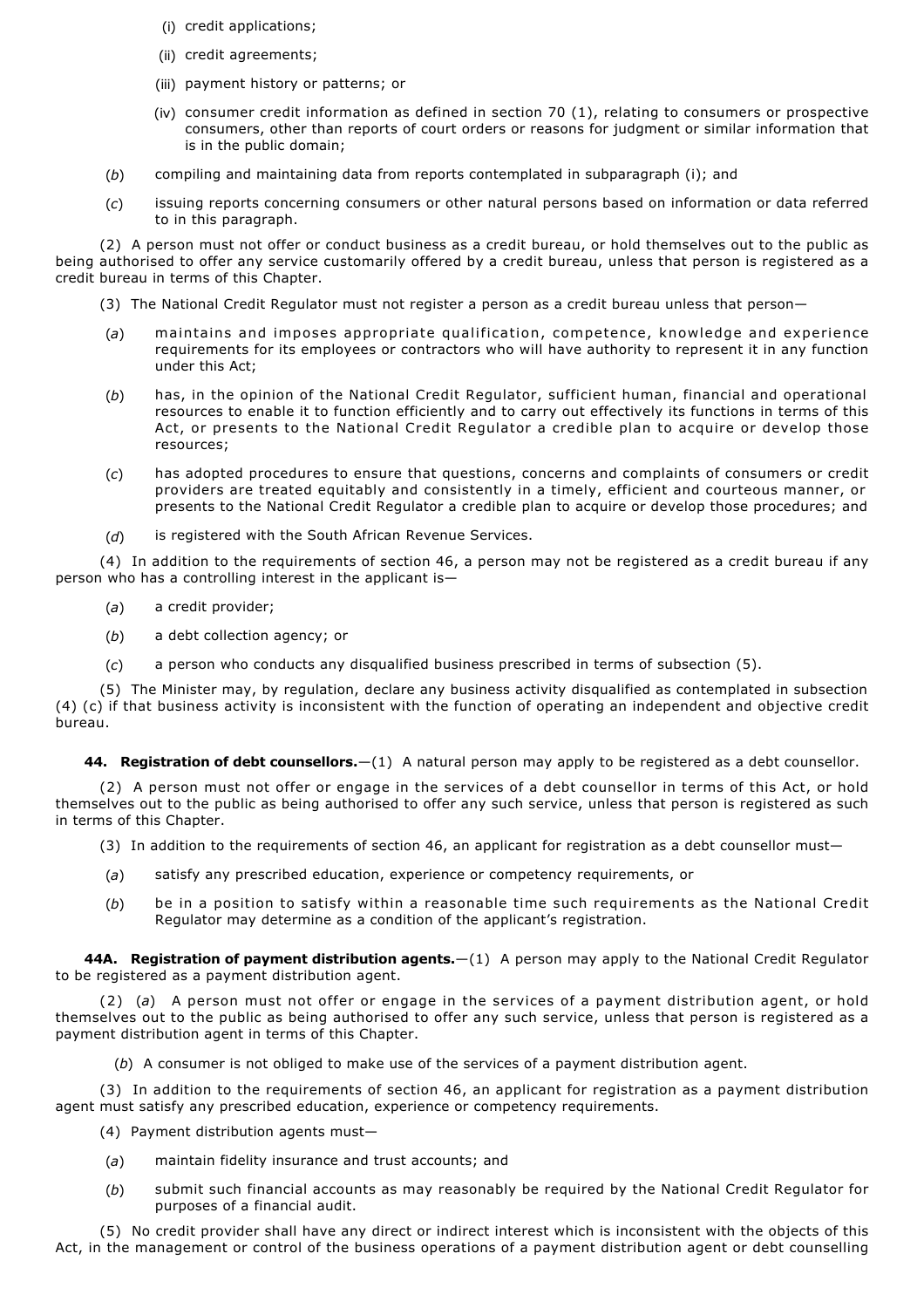business.

(6) Any natural or juristic person who operated as a payment distribution agent prior to the commencement of the National Credit Amendment Act, 2014, must comply with subsection (1) within a period of 12 months from the date of commencement.

[S. 44A inserted by s. 12 of Act No. 19 of 2014.]

**45. Application for registration.**—(1) A person who wishes to be registered in terms of this Act must apply for registration in the prescribed manner and form to the National Credit Regulator.

- (2) The National Credit Regulator may—
- (*a*) require further information relevant to an application contemplated in subsection (1); and
- (*b*) refuse an application if the applicant has not supplied any information required in terms of paragraph (a) within the prescribed time.

(3) If an application complies with the provisions of this Act and the applicant meets the criteria set out in this Act for registration, the National Credit Regulator, after considering the application, must register the applicant subject to section 48 unless the National Credit Regulator after subjecting the applicant to a fit and proper test or any other prescribed test, is of the view that there are other compelling grounds that disqualify the applicant from being registered in terms of this Act.

 $[Sub-s. (3)$  substituted by s. 13 (a) of Act No. 19 of 2014.

(4) The Minister may prescribe the criteria to be considered in conducting a fit and proper test contemplated in subsection (3).

[Sub-s. (4) added by s. 13 (b) of Act No. 19 of 2014.]

- (5) The Minister may prescribe—
- (*a*) the criteria for registration;
- (*b*) the duties and obligations of a registrant; and
- (*c*) the fees that may be charged by a registrant.

[Sub-s. (5) added by s. 13 (b) of Act No. 19 of 2014.]

**46. Disqualification of natural persons.**—(1) A natural person may not be registered as a credit bureau.

(2) A natural person may not be registered as a credit provider, debt counsellor or payment distribution agent if that person is an unrehabilitated insolvent.

[Sub-s.  $(2)$  substituted by s. 14  $(a)$  of Act No. 19 of 2014.]

(3) A natural person may not be registered as a credit provider, debt counsellor, or payment distribution agent, if that person—

- (*a*) is under the age of 18 years;
- (*b*) as a result of a court order, is listed on the register of excluded persons in terms of section 14 of the National Gambling Act, 2004 (Act No. 7 of 2004);
- (*c*) is subject to an order of a competent court holding that person to be mentally unfit or disordered;
- (*d*) has ever been removed from an office of trust on account of misconduct relating to fraud or the misappropriation of money, whether in the Republic or elsewhere;
- (*e*) has ever been a director or member of a governing body of an entity at the time that such an entity has—
	- (i) been involuntarily deregistered in terms of a public regulation;
	- (ii) brought the consumer credit industry into disrepute; or
	- (iii) acted with disregard for consumer rights generally; or
- (*f*) has been convicted during the previous 10 years, in the Republic or elsewhere, of-
	- (i) theft, fraud, forgery or uttering a forged document, perjury, or an offence under the Prevention and Combating of Corrupt Activities Act, 2004 (Act No. 12 of 2004), or comparable legislation of another jurisdiction;
	- (ii) a crime involving violence against another natural person; or
	- (iii) an offence in terms of this Act, a repealed law or comparable provincial legislation,

and has been sentenced to imprisonment without the option of a fine unless the person has received a grant of amnesty or free pardon for the offence.

[Sub-s. (3) amended by s. 14 (b) of Act No. 19 of 2014.]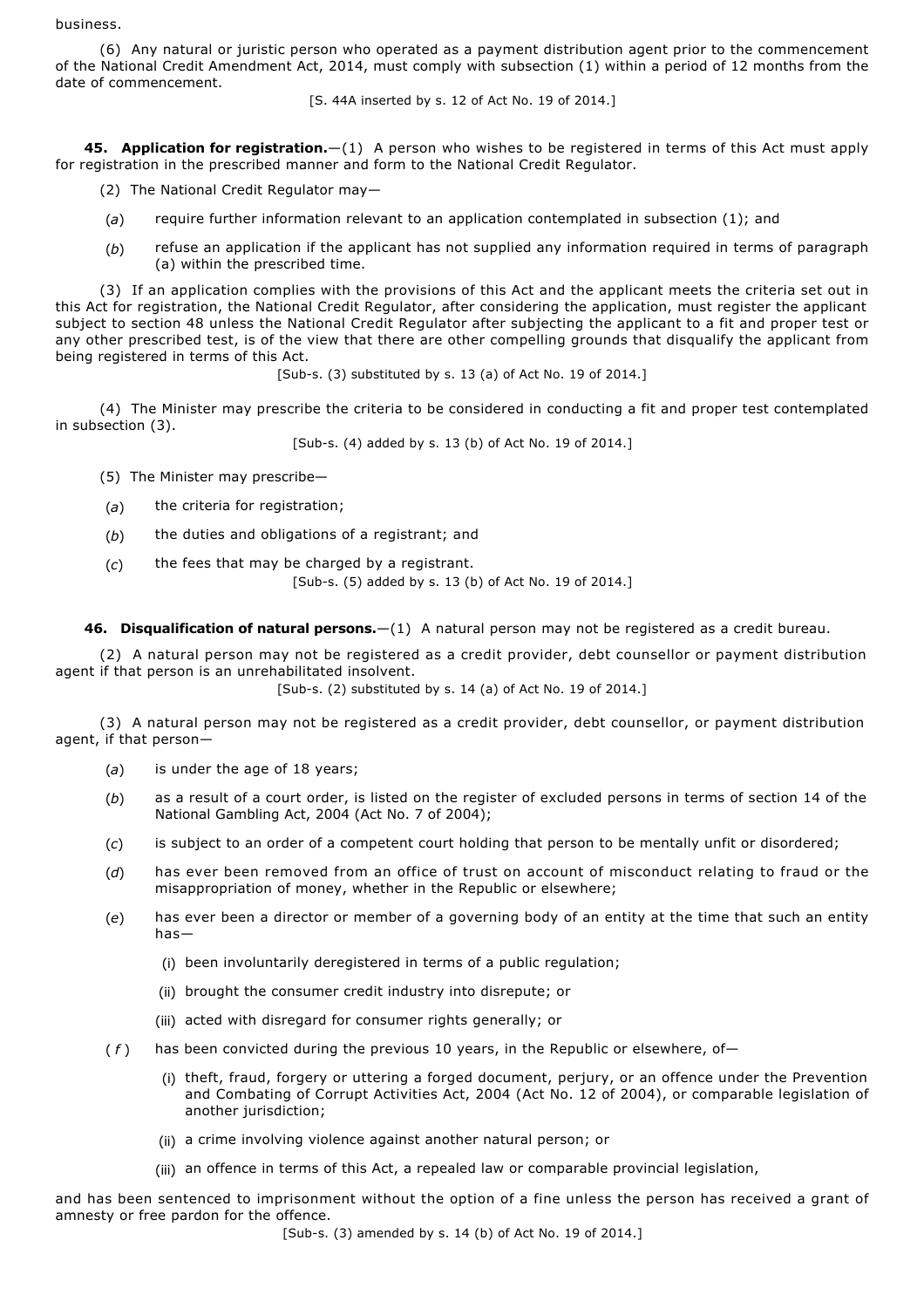(4) In addition to the disqualifications set out in subsection (3), a natural person may not be registered as a debt counsellor if that person is—

- (*a*) subject to an administration order as contemplated in section 74 of the Magistrates' Court Act, 1944 (Act No. 32 of 1944);
- (b) subject to debt re-arrangement as contemplated in sections 86 and 87; or
- (*c*) engaged in, employed by or acting as an agent for a person that is engaged in
	- (i) debt collection;
	- (ii) the operation of a credit bureau;
	- (iii) credit provision; or
	- (iv) any other activity prescribed by the Minister on the grounds that there is an inherent conflict of interest between that activity and debt counselling.

(5) The National Credit Regulator must deregister a natural person if the registrant becomes disqualified in terms of this section at any time after being registered.

**47. Disqualification of juristic persons and associations.**—(1) A registered credit provider, a juristic person or an association of persons may not be registered as a debt counsellor.

(2) Subject to subsection (4), a juristic person or an association of persons may not be registered as a credit provider or credit bureau if any natural person who would be disqualified from individual registration in terms of section 46 (3) exercises general management or control of that person or association, alone or in conjunction with others.

(3) Subject to subsection (4), if a natural person contemplated in subsection (2) becomes disqualified from individual registration in terms of section 46 (3) after the business concerned was registered in terms of this Act—

- (*a*) that natural person must advise the registrant, and the National Credit Regulator, in the prescribed manner and form; and
- (*b*) if that natural person—
	- (i) holds an interest in that business, it must be disposed of within a reasonable period of not more than three years, determined by the National Credit Regulator after considering the circumstances and the nature of the disqualification; or
	- (ii) is a manager or controller of the business, the National Credit Regulator may impose reasonable conditions on the continuation of the registration with the object of ensuring continuing compliance with the principles of this Act.
- (4) Subsections (2) and (3) do not apply to a regulated financial institution.

(5) The provisions of subsection (3), read with the changes required by the context, apply to a natural person who—

- (*a*) acquires a financial interest in a registrant; or
- (*b*) assumes a management or control function with a registrant.

(6) The National Credit Regulator must deregister a juristic person if the registrant becomes disqualified in terms of this section at any time after being registered.

**48. Conditions of registration.**—(1) If a person qualifies to be registered as a credit provider, the National Credit Regulator must further apply the following criteria in respect of the application:

- (*a*) to the extent it is appropriate having regard to the nature of the applicant, the commitments, if any, made by the applicant or any associated person in terms of black economic empowerment considering the purpose, objects and provisions of the Broad-based Black Economic Empowerment Act, 2003 (Act No. 53 of 2003);
- (*b*) the commitments, if any, made by the applicant or any associated person in connection with combating overindebtedness and compliance with a prescribed code of conduct as well as affordability assessment regulations made by the Minister on the recommendation of the National Credit Regulator; and

[Para. (b) substituted by s. 15 (b) of Act No. 19 of 2014.]

(*c*) registration with the South African Revenue Services.

[Sub-s. (1) amended by s. 15 (a) of Act No. 19 of 2014.]

(1A) The Minister may prescribe criteria and measures to determine the outcome of affordability assessments provided for in this section.

## [Sub-s. (1A) added by s. 15 (c) of Act No. 19 of 2014.]

(2) If the National Credit Regulator has determined that an applicant qualifies for registration as a debt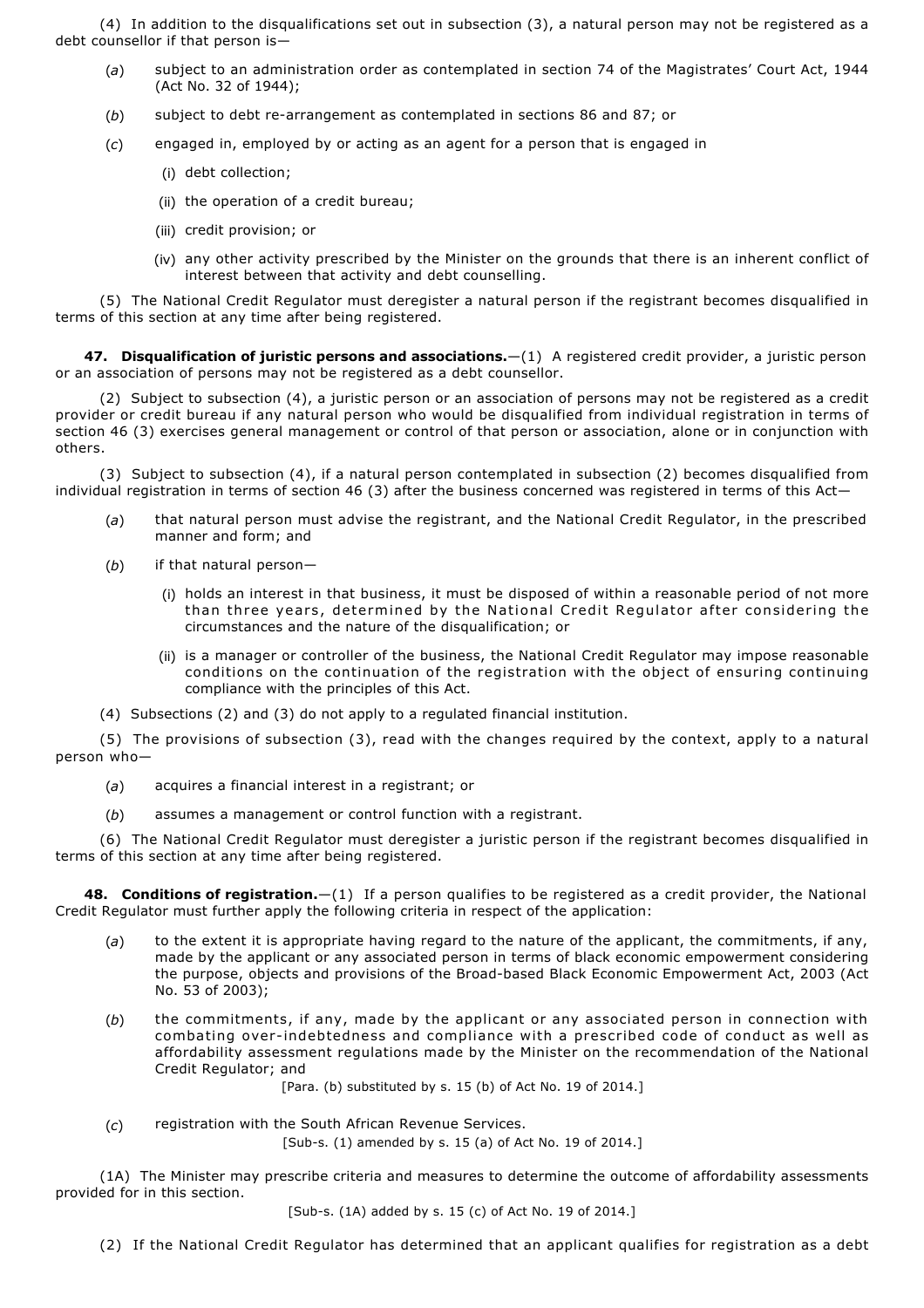counsellor, the National Credit Regulator must further consider the application, relating to the applicant's education, experience and competence relative to any prescribed standards.

(3) The National Credit Regulator, having regard to the objects and purposes of this Act, the circumstances of the application and the applicable criteria set out in subsections (1) and (2), may propose any conditions on the registration of an applicant by delivering a written notice in the prescribed manner and form setting out the proposed conditions, and the reasons for them.

(4) Conditions contemplated in subsection (3) may extend to an associated person, and in any case must be

—

- (*a*) reasonable and justifiable in the circumstances; and
- (*b*) in the case of a regulated financial institution, consistent with its licence.

(5) An applicant who has received a proposal of conditions must respond to the National Credit Regulator within—

- (*a*) 20 business days after the date on which the applicant received the proposal; or
- (*b*) such longer period as the National Credit Regulator may permit, on good cause shown.
- (6) If an applicant who has received a proposal of conditions—
- (*a*) consents to the conditions being imposed, the National Credit Regulator must register the applicant, subject only to the conditions as proposed; or
- (*b*) does not respond, or responds but does not consent to the proposed conditions, the National Credit Regulator must consider any response submitted by the applicant and may finally determine the conditions to be imposed and register the applicant.
- (7) The National Credit Regulator must—
- (*a*) inform an applicant in writing of a decision in terms of subsection (6); and
- (*b*) provide written reasons for that decision if the National Credit Regulator has amended a previously proposed condition.

**48A. Code of Conduct.**—(1) The Minister may prescribe a code of conduct contemplated in section 48 (1) (b), only after the National Credit Regulator has—

- (*a*) published the proposed code of conduct for public comment;
- (*b*) considered any submissions made during the public comment period;
- (*c*) consulted with—
	- (i) persons conducting business within the relevant industry; and
	- (ii) relevant accredited persons; and
- (*d*) made any revisions to the proposed industry code as published for comment.
- (2) A code of conduct must be consistent with the purposes of this Act.
- (3) The National Credit Regulator—
- (*a*) must monitor the effectiveness of any code of conduct issued in terms of this Act; and
- (*b*) may reasonably require persons conducting business within the relevant industry to provide information necessary for the purposes of—
	- (i) monitoring in terms of paragraph (a); or
	- (ii) reviewing the effectiveness of a prescribed code of conduct relative to the purposes of this Act.

(4) A registrant must not, in the ordinary course of business, contravene an applicable code of conduct as contemplated in section 48 (1) (b).

[S. 48A inserted by s. 16 of Act No. 19 of 2014.]

**49. Variation of conditions of registration.**—(1) The National Credit Regulator may review, and propose new conditions on, any registration—

- (*a*) upon request by the registrant submitted to the National Credit Regulator in the prescribed manner and form;
- (*b*) if at least five years have passed since the National Credit Regulator last reviewed or varied the conditions of registration;
- (*c*) if the registrant has contravened this Act;

[Para. (c) amended by s. 17 (a) of Act No. 19 of 2014.]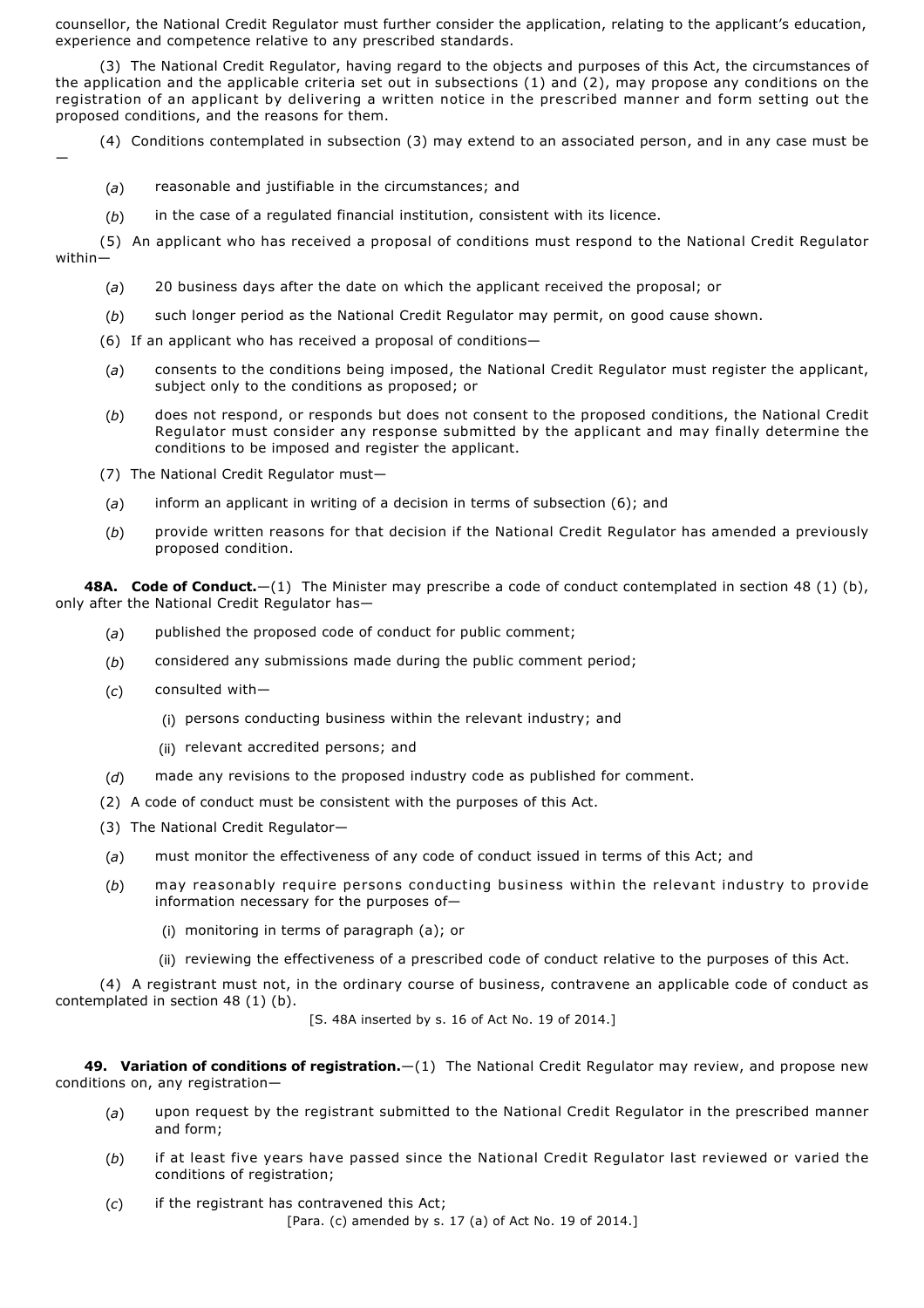- (*d*) if the registrant—
	- (i) has not satisfied any conditions attached to its registration;
	- (ii) has not met any commitment or undertaking it made in connection with its registration; or
	- (iii) has breached any approved code of conduct applicable to it, and cannot provide adequate reasons for doing so; or

[Para. (d) amended by s. 17 (b) of Act No. 19 of 2014.]

(*e*) if the National Credit Regulator, on compelling grounds, deems it necessary for the attainment of the purposes of this Act and efficient enforcement of its functions. [Para. (e) added by s. 17 (c) of Act No. 19 of 2014.]

(2) Before imposing a condition in terms of subsection  $(1)$  (c) or (d), the National Credit Regulator must provide the registrant with a reasonable opportunity to remedy the shortcoming in its conduct.

- (3) The National Credit Regulator may impose new or alternative conditions—
- (*a*) in the case of a regulated financial institution—
	- (i) only to the extent that the conditions are consistent with its licence; and
	- (ii) if the review is under subsection (1) (c) or (d), only to the extent that the conditions are reasonable and justifiable in the circumstances that gave rise to the review; or
- (*b*) in the case of any other registrant, if the review is under subsection (1) (c) or (d), only to the extent that the conditions are reasonable and justifiable in the circumstances that gave rise to the review.

**50. Authority and standard conditions of registration.**—(1) A registration issued in terms of this Act is valid throughout the Republic and authorises the registrant to conduct, engage in, or make available the registered activities at any place within the Republic.

- (2) It is a condition of every registration issued in terms of this Act that the registrant must—
- (*a*) permit the National Credit Regulator or any person authorised by the National Credit Regulator to enter any premises at or from which the registrant conducts the registered activities during normal business hours, and to conduct reasonable inquiries for compliance purposes, including any act contemplated in section 154 (1) (d) to (h);
- (*b*) comply with every applicable provision of—
	- (i) this Act;
	- (ii) the Financial Intelligence Centre Act, 2001 (Act No. 38 of 2001); and
	- (iii) applicable provincial legislation within any province in which the registrant conducts, engages in, or makes available the registered activities.
- **51. Application, registration and renewal fees.**  $-(1)$  The Minister may prescribe-
	- (*a*) an application fee to be paid in connection with any application in terms of this Chapter;
	- (*b*) an initial registration fee to be paid upon registration; [Para. (b) amended by s. 18 (a) of Act No. 19 of 2014.]
	- (*c*) an annual registration renewal fee to be paid by registrants; and [Para. (c) amended by s. 18 (b) of Act No. 19 of 2014.]
	- (*d*) a penalty for late renewal of registration by registrants which must be imposed by the National Credit Regulator on a registrant who fails to pay his or her prescribed registration renewal fees within 30 days from the date on which such fees were payable.

[Para. (d) added by s. 18 (c) of Act No. 19 of 2014.]

(2) The Minister may prescribe different fees in terms of subsection (1) for different categories of applicants or registrants, including but not limited to group registration and registration renewal fees based on the number of locations at or from which persons carry on registered activities in their own names as contemplated in section 40 (2) (c).

**52. Certificate, validity and public notice of registration.**—(1) Upon registering an applicant, the National Credit Regulator must—

- (*a*) issue a prescribed certificate of registration to the applicant, and in the case of persons contemplated in section 40 (2) (c), a duplicate copy of the certificate of registration for each registered location at or from which that person conducts the registered activities;
- (*b*) enter the registration in the register; and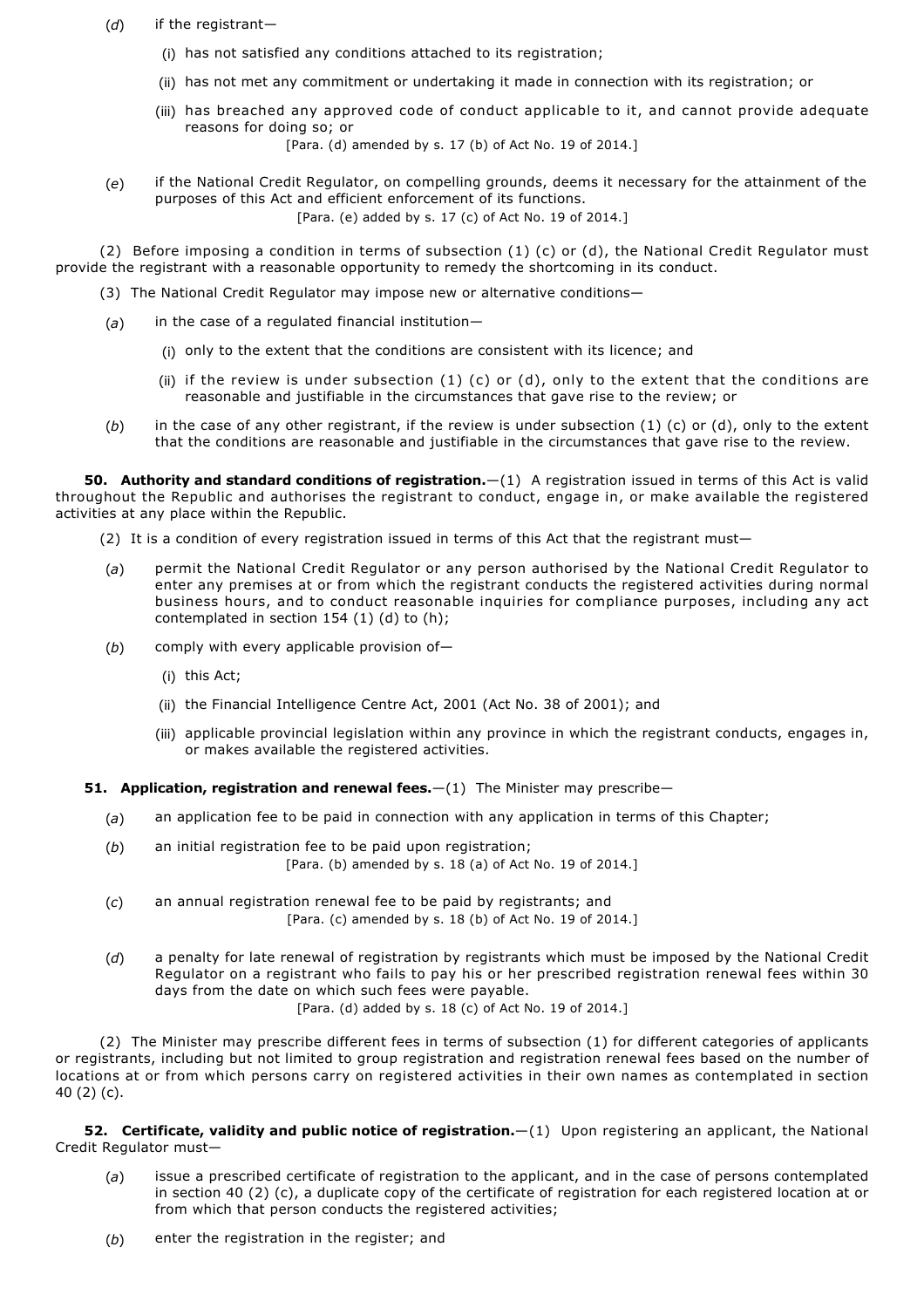- (*c*) assign a unique registration number to that registrant.
- (2) A registration certificate, or duplicate registration certificate issued in terms of this section must specify—
- (*a*) the identity of the registrant;
- (*b*) the activities that the registration permits the registrant to engage in, conduct or make available to the public; and
- (*c*) any other prescribed information.

(3) A valid certificate or duplicate certificate of registration, or a certified copy of it, is *prima facie* proof that the registrant is registered in terms of this Act.

(4) A registration—

- (*a*) takes effect on the date on which the certificate or duplicate certificate of registration is issued; and
- (*b*) remains in effect until—
	- (i) the registrant is deregistered;
	- (ii) the registration is cancelled in terms of this Act; or
	- (iii) it has lapsed on the last day upon which the prescribed renewal fee should have been paid in terms of section 51 (1) (c).
		- [Para. (b) substituted by s. 19 of Act No. 19 of 2014.]
- (5) A registrant must
- (*a*) post the certificate or duplicate registration certificate in any premises at or from which it conducts its registered activities;
- (*b*) reflect its registered status and registration number, in a legible typeface, on all its credit agreements and communications with a consumer;
- (*c*) comply with its conditions of registration and the provisions of this Act;
- (*d*) pay the prescribed annual renewal fees within the prescribed time;
- (*e*) keep any prescribed records relating to its registered activities, in the prescribed manner and form; and
- ( *f* ) file any prescribed reports with the National Credit Regulator in the prescribed manner and form.

(6) In addition to the requirements of subsection (5), a registered credit bureau must submit to the National Credit Regulator an annual compliance report, certified by an independent auditor, addressing the following matters —

- (*a*) Accuracy of data received and reported by it;
- (*b*) incidence of complaints and complaint resolution;
- (*c*) adequacy of procedures employed by it to ensure—
	- (i) the accuracy of data received and reported by it;
	- (ii) that confidentiality of data is maintained and all relevant legislation concerning the privacy and confidentiality of information is complied with; and
	- (iii) that complaints are resolved; and
- (*d*) any other related or similar matters prescribed by regulation.

**53. National record of registrations.**—(1) The National Credit Regulator must establish and maintain a register in the prescribed form of all persons who have been registered—

- (*a*) under this Act; or
- (*b*) in terms of applicable provincial legislation, as reported by provincial credit regulators in terms of section 38,

including those whose registration has been altered or cancelled.

(2) The National Credit Regulator must make the information contemplated in subsection (1) available to a provincial credit regulator, upon request.

- (3) The National Credit Regulator must—
- (*a*) permit any person to inspect the register established in terms of subsection (1), during normal business hours, and upon payment of the prescribed fee;
- (*b*) publish and maintain the register on a website; and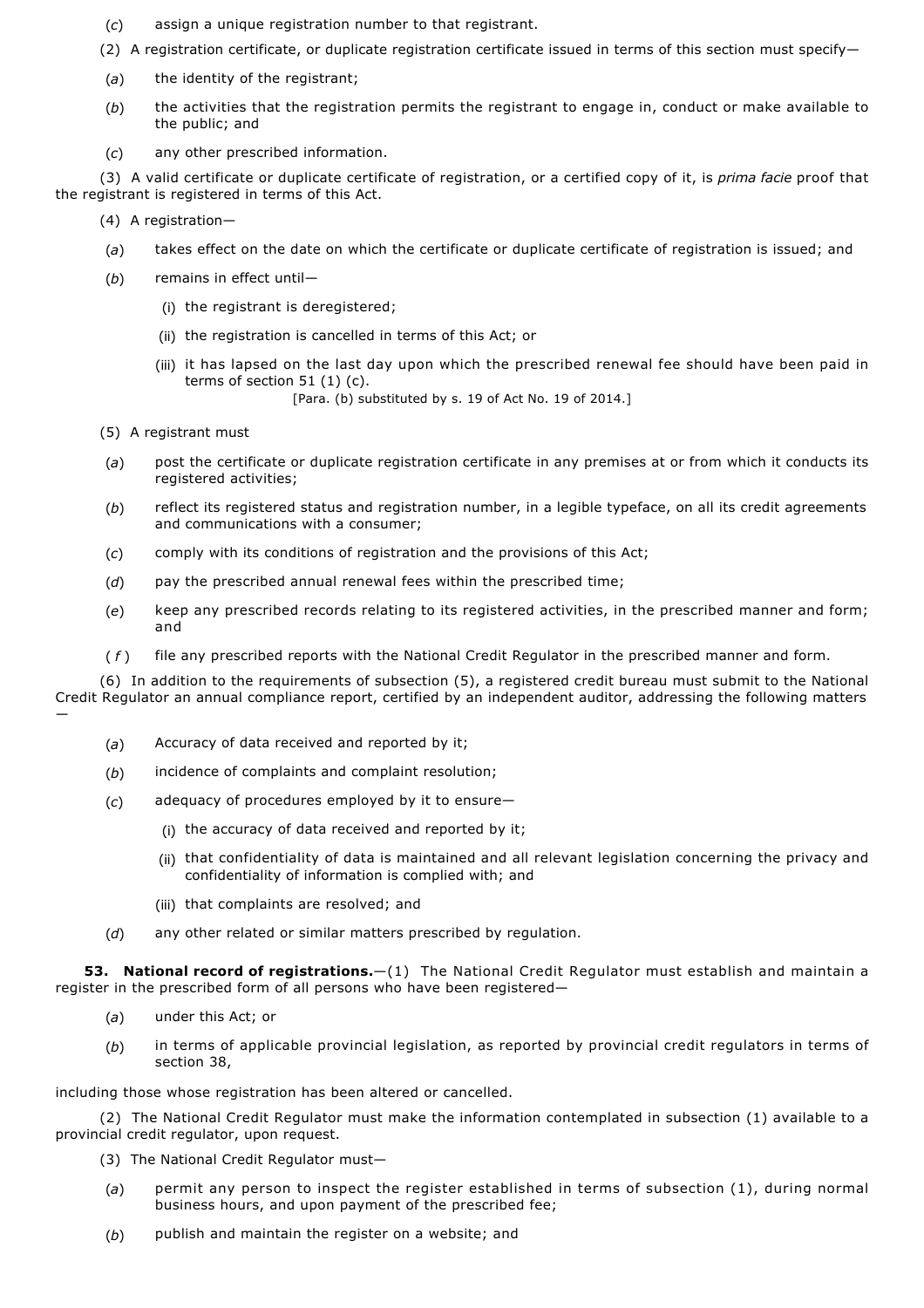- (*c*) provide a print copy of the register, or an extract from it, at any time to a person requesting it, upon payment of the prescribed fee.
- (4) Any person may—
- (*a*) inspect a copy of a registration certificate issued in terms of this Act; and
- (*b*) obtain a copy of it, upon payment of the prescribed fee.

### *Part B*

*Compliance procedures and cancellation of registration*

**54. Restricted activities by unregistered persons.**—(1) Subject to subsection (2), the National Credit Regulator may issue a notice in the prescribed form to any person who, or association of persons, that—

- (*a*) is engaging in an activity that, in terms of this Act, requires registration, or offering to engage in such an activity, or holding themselves out as authorised to engage in such an activity; and
- (*b*) is not registered in terms of this Act to engage in that activity,

requiring that person or association to stop engaging in, offering to engage in or holding themselves out as authorised to engage in, that activity.

(2) Before issuing a notice in terms of subsection (1) to a regulated financial institution, the National Credit Regulator must consult with the regulatory authority that issued a licence to that regulated financial institution.

- (3) A notice contemplated in subsection (1) must set out—
- (*a*) the name of the person or association to whom the notice applies;
- (*b*) details of the nature and extent of the activity concerned;
- (*c*) the date from which the unregistered person must discontinue engaging in that activity;
- (*d*) the basis of the opinion that the person engaging in that activity is required to be registered; and
- (*e*) any penalty that may be imposed in terms of this Act if the person fails to discontinue that activity.
- (4) Subject to section 59, a notice issued in terms of this section remains in force until—
- (*a*) a registration certificate is issued to the person to whom the notice was issued; or
- (*b*) the notice is set aside by the Tribunal, or a court upon an appeal or review of a Tribunal decision concerning the notice.
- (5) Failure to comply with a notice issued in terms of this section is an offence.

**55. Compliance notices.**—(1) Subject to subsection (2), the National Credit Regulator may issue a compliance notice in the prescribed form to—

- (*a*) a person or association of persons whom the National Credit Regulator on reasonable grounds believes—
	- (i) has failed to comply with a provision of this Act; or
	- (ii) is engaging in an activity in a manner that is inconsistent with this Act; or
- (*b*) a registrant whom the National Credit Regulator believes has failed to comply with a condition of its registration.

(2) Before issuing a notice in terms of subsection (1) (a) to a regulated financial institution, the National Credit Regulator must consult with the regulatory authority that issued a licence to that regulated financial institution.

> (2) (*a*) Before issuing a notice in terms of subsection (1) (a) to a regulated financial institution, the National Credit Regulator must consult with the regulatory authority that issued a licence to that regulated financial institution.

> (*b*) Sections 68, 70 (1), (2) (b) to (g) and (i), (3) and (4) and 72 (1), (3) and (5) will be subject to the compliance procedures set out in Chapters 10 and 11 of the Protection of Personal Information Act, 2013.

(Pending amendment: Sub-s. (2) to be substituted by s. 110 read with the Sch. of Act No. 4 of 2013 and commences on a date determined by the President by proclamation in the *Gazette* – date not determined.)

(Date of commencement to be proclaimed)

- (3) A compliance notice contemplated in subsection (1) must set out—
- (*a*) the person or association to whom the notice applies;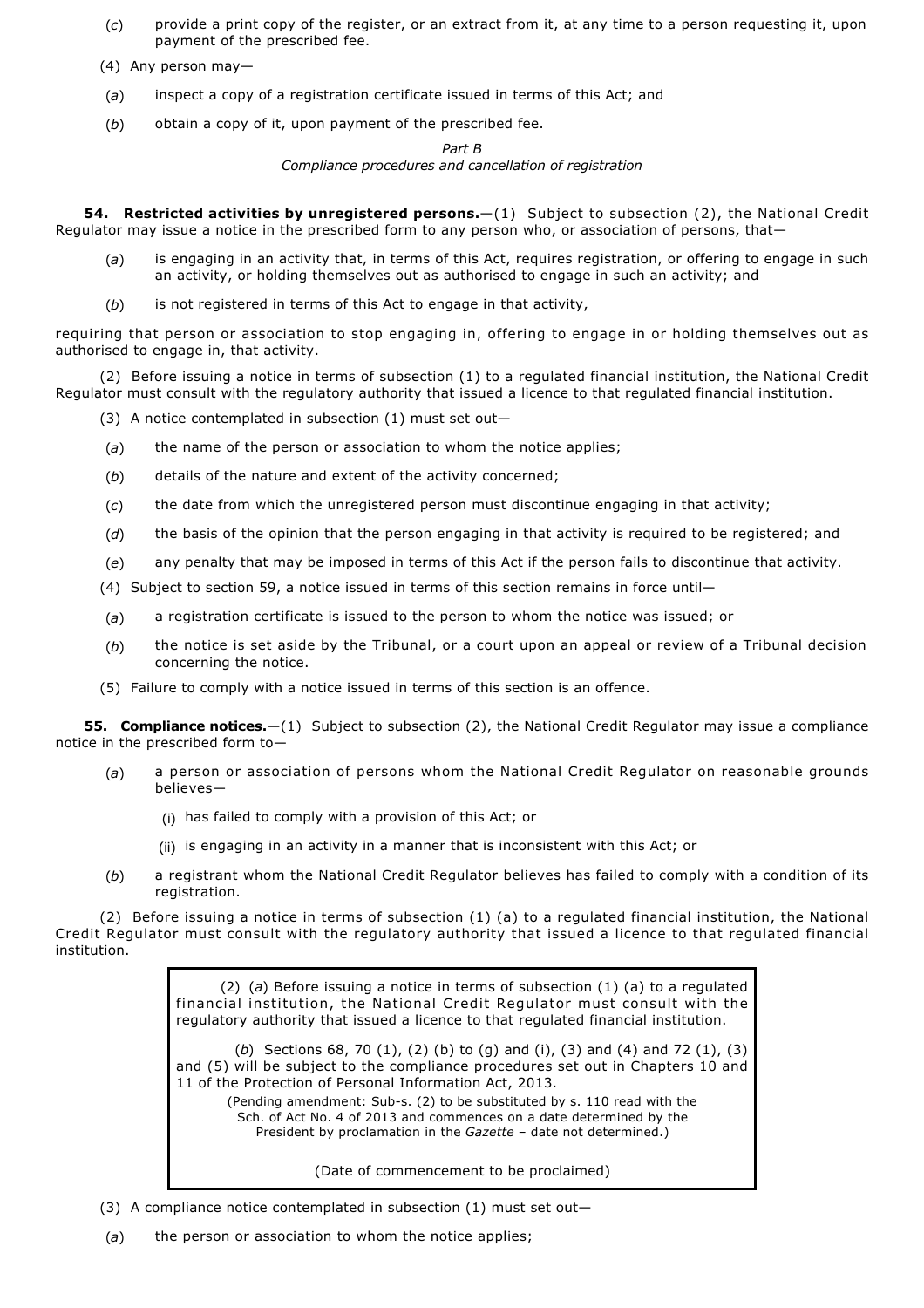- (*b*) the provision, or condition, that has not been complied with;
- (c) details of the nature and extent of the non-compliance;
- (*d*) any steps that are required to be taken and the period within which those steps must be taken; and
- (*e*) any penalty that may be imposed in terms of this Act if those steps are not taken.
- (4) Subject to section 59, a compliance notice issued in terms of this section remains in force until—
- (*a*) it is set aside by the Tribunal, or a court upon an appeal or review of a Tribunal decision concerning the notice; or
- (*b*) the National Credit Regulator issues a compliance certificate contemplated in subsection (5).

(5) If the requirements of a compliance notice issued in terms of subsection (1) have been satisfied, the National Credit Regulator must issue a compliance certificate.

(6) If a person fails to comply with a compliance notice as contemplated in this section without raising an objection in terms of section 56, the National Credit Regulator may refer the matter—

- (*a*) to the National Prosecuting Authority, if the failure to comply constitutes an offence in terms of this Act; or
- (*b*) otherwise, to the Tribunal for an appropriate order.

**56. Objection to notices.**—(1) Any person issued with a notice in terms of section 54 or 55 may apply to the Tribunal in the prescribed manner and form to review the notice within—

- (*a*) 15 business days after receiving that notice; or
- (*b*) such longer period as may be allowed by the Tribunal on good cause shown.

(2) After considering any representations by the applicant and any other relevant information, the Tribunal may confirm, modify or cancel all or part of a notice.

(3) If the Tribunal confirms or modifies all or part of a notice, the applicant must comply with that notice as confirmed or modified, within the time period specified in it.

**57. Cancellation of registration.**—(1) Subject to subsection (2), a registration in terms of this Act may be cancelled by the Tribunal on request by the National Credit Regulator, if the registrant repeatedly—

- (*a*) fails to comply with any condition of its registration;
- (*b*) fails to meet a commitment contemplated in section 48 (1); or
- (*c*) contravenes this Act.

(2) In any circumstance contemplated in subsection (1) concerning a registrant that is a regulated financial institution, the National Credit Regulator may—

- (*a*) impose conditions on the registration of that person, consistent with its licence;
- (*b*) refer the matter to the regulatory authority that licensed that regulated financial institution, with a request that the regulatory authority review that licence in the circumstances; or
- (*c*) at the request, or with the consent, of the regulatory authority that licensed that regulated financial institution, request the Tribunal to cancel the registration.
- (3) A regulatory authority to whom a matter is or may be referred in terms of subsection (2) (b)-
- (*a*) must conduct a formal review of the registrant's licence;
- (*b*) to the extent permitted by the legislation in terms of which the registrant is licensed, may suspend that licence pending the outcome of that review; and
- (*c*) may request, or consent to, the National Credit Regulator filing a request with the Tribunal as contemplated in subsection (2) (c).

(4) The National Credit Regulator must attempt to reach an agreement as contemplated in section 17 (4) with any regulatory authority that issues licences to regulated financial institutions, to co-ordinate the procedures to be followed in taking any action in terms of subsections (2) and (3).

(5) If the Tribunal has cancelled a registration, the National Credit Regulator must notify the registrant in writing of—

- (*a*) the cancellation;
- (*b*) the reasons for the cancellation; and
- (*c*) the date of cancellation.
- (6) If a registration is cancelled in terms of this section or section 58, the National Credit Regulator must—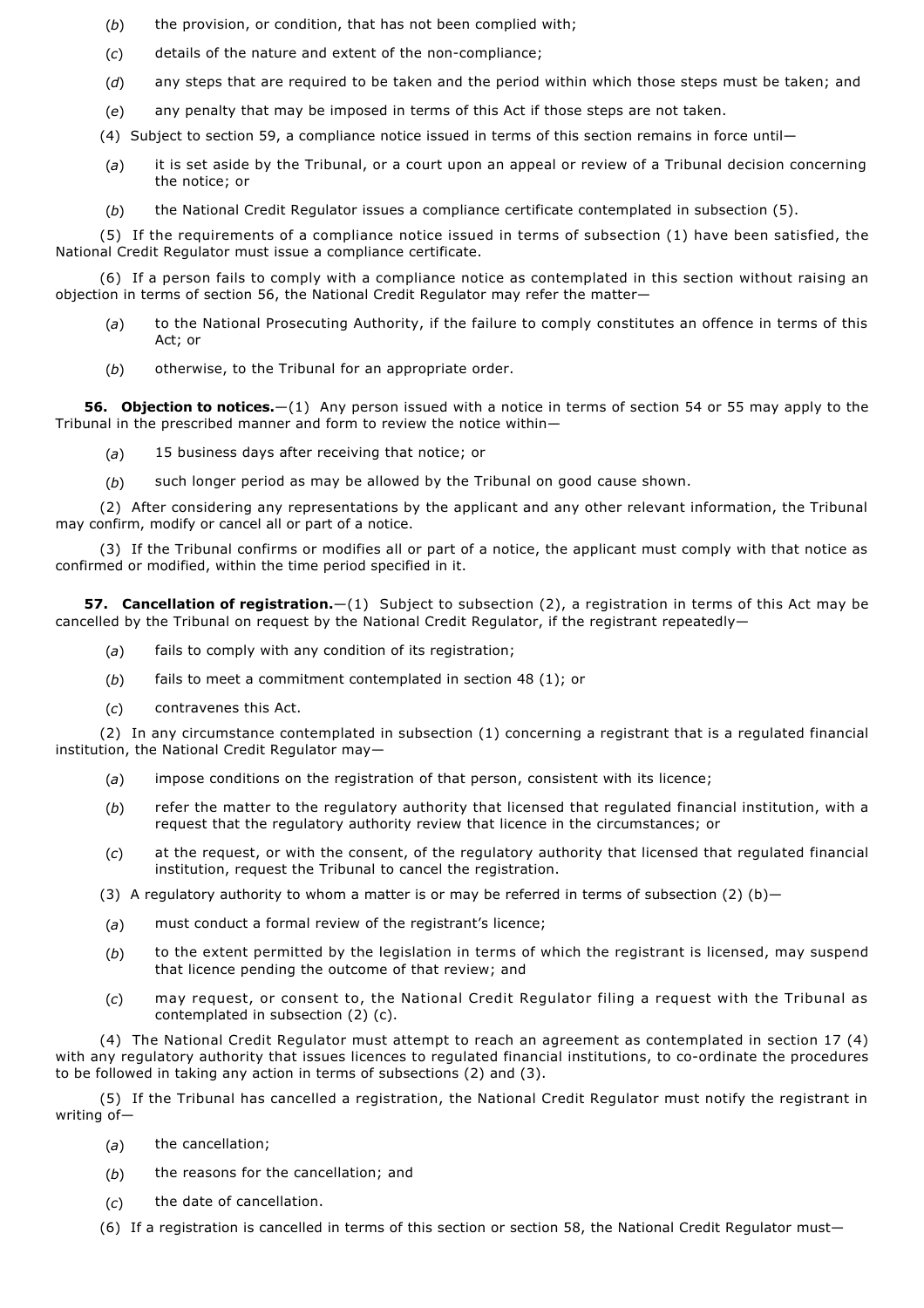- (*a*) cancel the registration certificate; and
- (*b*) amend the register accordingly.
- (7) A registration is cancelled as of—
- (*a*) the date on which the Tribunal issues an order, or
- (*b*) in the case of a cancellation in terms of section 58, the date specified by the registrant in the notice of voluntary cancellation.

(8) A registrant whose registration has been cancelled must not engage in any formerly registered activities after the date on which the cancellation takes effect.

- (9) The obligations of—
- (*a*) a registrant under this Act, or under any credit agreement in respect of which it is the credit provider, survive any suspension or cancellation of its registration; and
- (*b*) a consumer under a credit agreement survive the cancellation of the credit provider's registration.

**58. Voluntary cancellation of registration.**—A registrant may cancel its registration by giving the National Credit Regulator written notice in the prescribed manner and form—

- (*a*) stating the registrant's intention to voluntarily cancel the registration; and
- (*b*) specifying a date, at least five business days after the date of the notice, on which the cancellation is to take effect.

**58A. Additional requirements for cancellations.**—(1) A registrant who voluntarily requests that his or her registration be cancelled must—

- (*a*) submit a notice in the prescribed manner and form, and an affidavit to the National Credit Regulator, stating—
	- (i) the registrant's intention to voluntarily cancel his or her registration;
	- (ii) reasons for such cancellation; and
	- (iii) the date on which the cancellation shall take effect;
- (*b*) attach to the said notice proof that all the affected consumers, credit providers and all credit bureaux have been notified about the intended cancellation; and
- (*c*) attach to the said notice the registration certificate issued to that registrant by the National Credit Regulator.

(2) A registrant whose registration has been cancelled in accordance with subsection (1) must, in the prescribed manner and form, submit an affidavit to the National Credit Regulator stating that the consumers referred to subsections (1) (b) have been transferred to another registrant chosen by the consumer.

(3) A credit provider who voluntarily requests that his or her registration be cancelled shall, in the prescribed manner and form, submit a cancellation notice to the National Credit Regulator accompanied by-

- (*a*) the registration certificate that was issued to that credit provider; and
- (*b*) an affidavit from the accounting officer, auditor or authority of such credit provider, confirming that the registered activities have ceased.

(4) The Minister may prescribe the procedure for the hand over and transfer of records of consumers where the registrant ceases to operate for any reason, including cancellation of registration, lapsing of registration, death or incapacity.

[S. 58A inserted by s. 20 of Act No. 19 of 2014.]

**59. Review or appeal of decisions.**—(1) A person affected by a decision of the National Credit Regulator under this Chapter may apply to the Tribunal to review that decision, and the Tribunal may make an order confirming or setting aside the decision in whole or in part.

(2) An order contemplated in subsection (1) may include an order setting aside any condition attached to a registration if the Tribunal is not satisfied that the condition is reasonable and justifiable, having regard to the objects and purposes of this Act, the circumstances of the application or review, as the case may be, and the provisions of section 48.

(3) A decision by the Tribunal in terms of this section is subject to appeal to, or review by, the High Court to the extent permitted by section 148.

> CHAPTER 4 CONSUMER CREDIT POLICY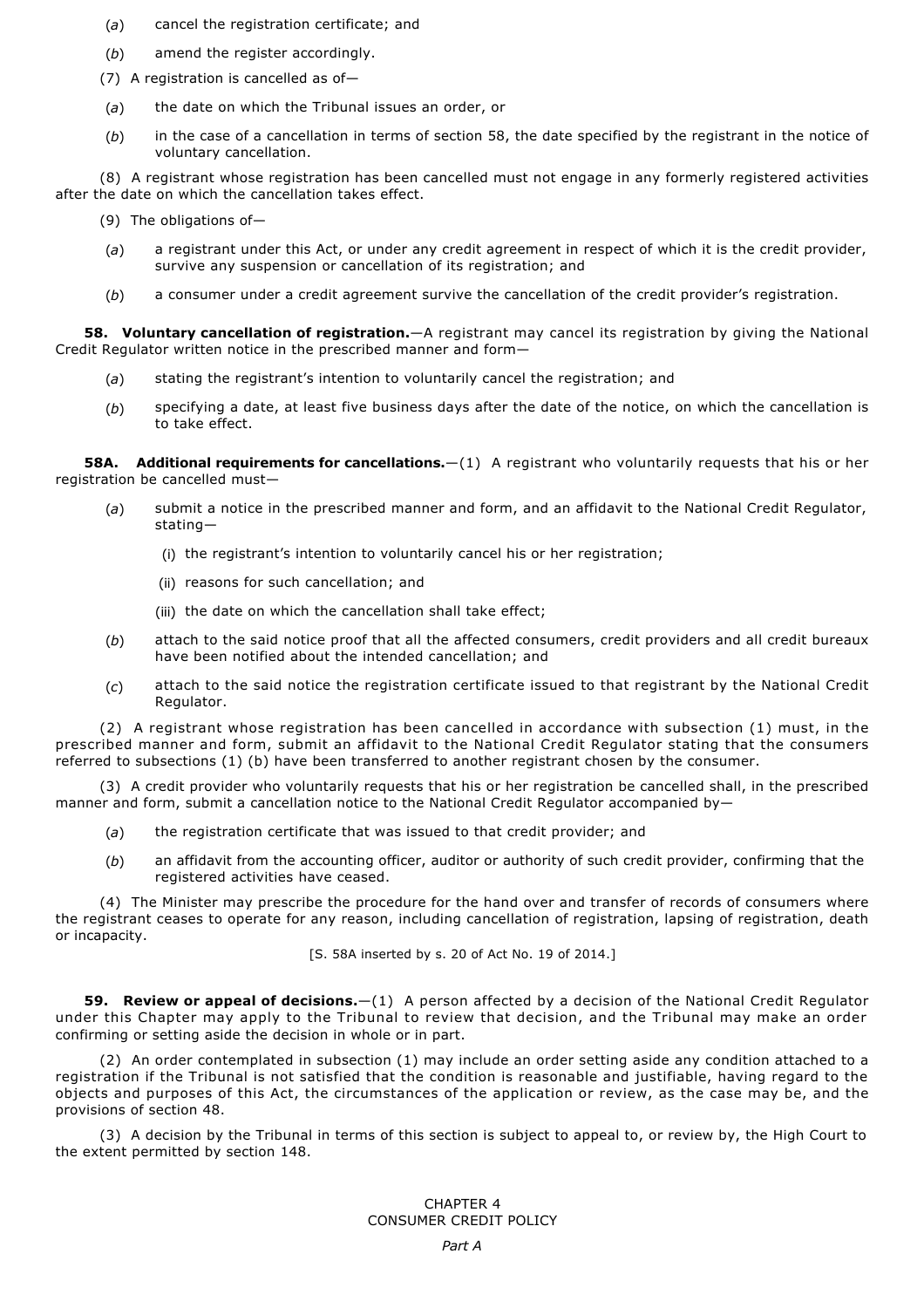**60. Right to apply for credit.**—(1) Every adult natural person, and every juristic person or association of persons, has a right to apply to a credit provider for credit.

> (1) Save as is provided in this Act, every adult natural person, and every juristic person or association of persons, has a right to apply to a credit provider for credit. (Pending amendment: Sub-s. (1) to be substituted by s. 5 of Act No. 7 of 2019 with effect from a date fixed by the President by proclamation in the *Gazette* – date not determined.)

(Date of commencement to be proclaimed)

(2) Subject to sections 61 and 66, a credit provider has a right to refuse to enter into a credit agreement with any prospective consumer on reasonable commercial grounds that are consistent with its customary risk management and underwriting practices.

(3) Subject to sections 61 and 92 (3), nothing in this Act establishes a right of any person to require a credit provider to enter into a credit agreement with that person.

(Date of commencement of s. 60: 1 June, 2007.)

**61. Protection against discrimination in respect of credit.**  $-(1)$  Relative to the treatment of any other consumer or prospective consumer, a credit provider must not unfairly discriminate directly or indirectly against any natural person, juristic person or association of persons on one or more grounds set out in section 9 (3) of the Constitution, or one or more grounds set out in Chapter 2 of the Promotion of Equality and Prevention of Unfair Discrimination Act, when—

- (*a*) assessing the ability of the person to meet the obligations of a proposed credit agreement;
- (*b*) deciding whether to refuse an application to enter into a credit agreement, or to offer or enter into a credit agreement;
- (*c*) determining any aspect of the cost of a credit agreement to the consumer;
- (*d*) proposing or agreeing the terms and conditions of a credit agreement;
- (*e*) assessing or requiring compliance by the person with the terms of a credit agreement;
- ( *f* ) exercising any right of the credit provider under a credit agreement, this Act or applicable provincial legislation;
- (*g*) determining whether to continue, enforce, seek judgment in respect of, or terminate a credit agreement; or
- (*h*) determining whether to report, or reporting, any credit information or record.
- (2) Subsection (1), read with the changes required by the context, applies equally to-
- (*a*) a credit bureau, when offering its services to the public, and when accepting, compiling, analysing, modifying or reporting any credit information or record;
- (*b*) the ombud with jurisdiction or alternative dispute resolution agent, when offering or holding out the ability to resolve a dispute or assist in the resolution of a dispute between a credit provider and a consumer in terms of this Act, or in accepting or refusing a referral of such a matter, or in delivering any such service to credit providers and consumers;
- (*c*) a debt counsellor when offering or holding out the ability to serve as a debt counsellor in terms of this Act, or in accepting or refusing a referral of such a matter, or in delivering any such service to consumers; and
- (*d*) an employer or trade union, when acting in terms of section 75 (3) or (4).

(3) Subsections (1) and (2) apply in respect of a consumer or prospective consumer that is an association or juristic person to prohibit unfair discrimination against that association or juristic person based on the characteristics of any natural person who is a member, associate, owner, manager, employee, client or customer of that association or juristic person.

- (4) It is not discrimination on the basis of age to-
- (*a*) refuse to receive or consider an application for credit from an unemancipated minor; or
- (*b*) refuse to offer an unlawful credit agreement to, or enter into an unlawful credit agreement with, an unemancipated minor.

(5) A credit provider may determine for itself any scoring or other evaluative mechanism or model to be used in managing, underwriting and pricing credit risk, provided that any such mechanism or model is not founded or structured upon a statistical or other analysis in which the basis of risk categorisation, differentiation or assessment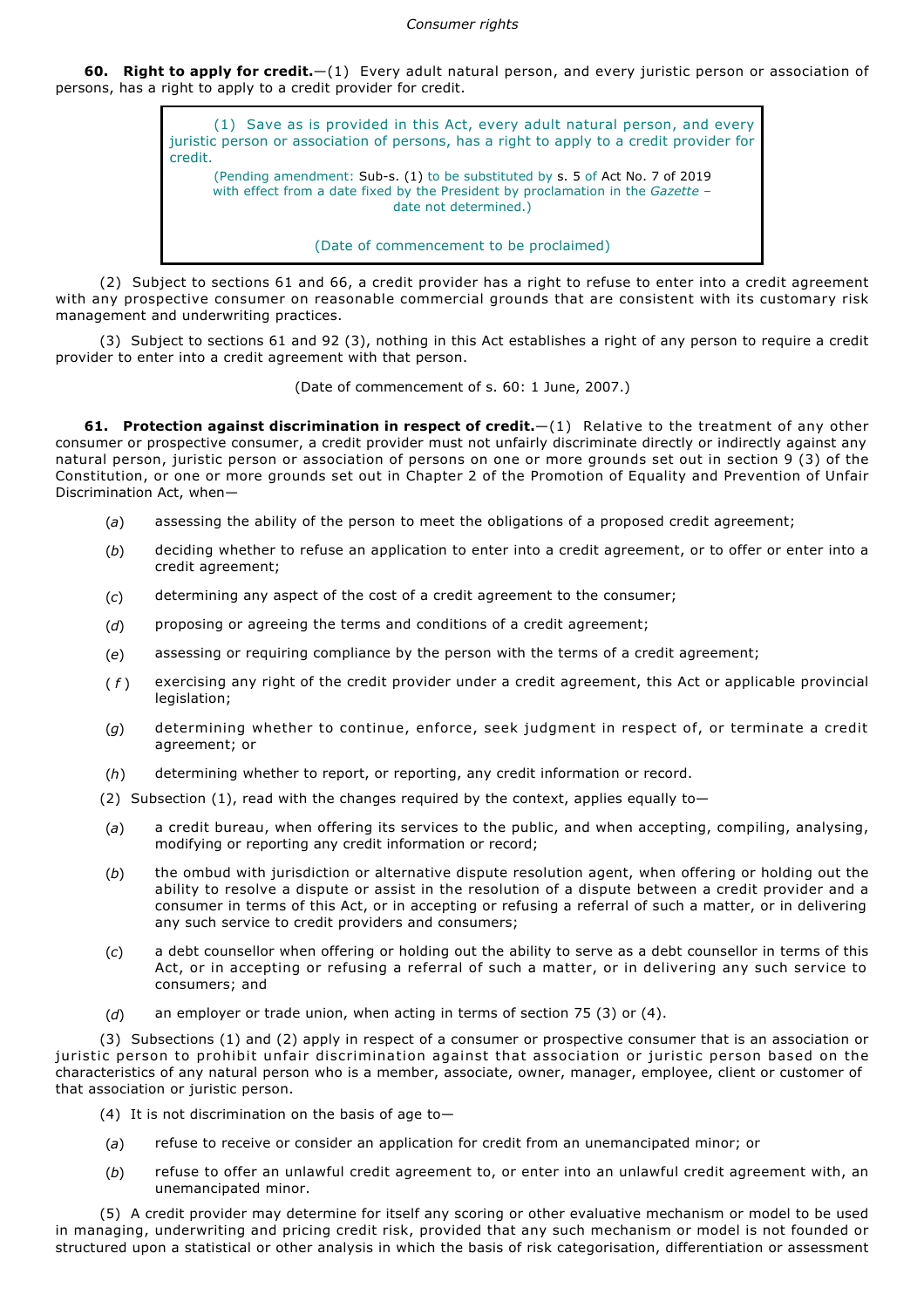is a ground of unfair discrimination prohibited in section 9 (3) of the Constitution.

(6) In respect of an alleged contravention of this section, any person contemplated in section 20 (1) of the Promotion of Equality and Prevention of Unfair Discrimination Act, may either—

- (*a*) institute proceedings before an equality court, in terms of Chapter 4 of the Promotion of Equality and Prevention of Unfair Discrimination Act; or
- (*b*) make a complaint to the National Credit Regulator in terms of section 136, which must refer the complaint to the equality court, if the complaint appears to be valid.

(7) A court may draw an inference that a credit provider has discriminated unfairly against a consumer or prospective consumer if that credit provider—

- (*a*) knew or reasonably could have known that the consumer or prospective consumer, or a natural person contemplated in subsection (3), was a historically disadvantaged person;
- (*b*) has made a decision contemplated in section 62 (1) (a) through (*d*), with respect to that consumer or prospective consumer; and
- (*c*) has refused, or failed without reasonable cause, to respond to a request made in terms of section 62 in respect of that decision.

(Date of commencement of s. 61: 1 June, 2007.)

**62. Right to reasons for credit being refused.**—(1) On request from a consumer, a credit provider must advise that consumer in writing of the dominant reason for—

- (*a*) refusing to enter into a credit agreement with that consumer;
- (*b*) offering that consumer a lower credit limit under a credit facility than applied for by the consumer, or reducing the credit limit under an existing credit facility;
- (*c*) refusing a request from the consumer to increase a credit limit under an existing credit facility; or
- (*d*) refusing to renew an expiring credit card or similar renewable credit facility with that consumer.

(2) When responding to a request in terms of subsection (1), a credit provider who has based its decision on an adverse credit report received from a credit bureau must advise the consumer in writing of the name, address and other contact particulars of that credit bureau.

(3) On application by a credit provider, the Tribunal may make an order limiting the credit provider's obligation in terms of this section if the Tribunal is satisfied that the consumer's requests for information are frivolous or vexatious.

(Date of commencement of s. 62: 1 June, 2007.)

**63. Right to information in official language.**—(1) A consumer has a right to receive any document that is required in terms of this Act in an official language that the consumer reads or understands, to the extent that is reasonable having regard to usage, practicality, expense, regional circumstances and the balance of the needs and preferences of the population ordinarily served by the person required to deliver that document.

(2) If the producer of a document that is required to be delivered to a consumer in terms of this Act is, or is required to be, a registrant, that person must—

- (*a*) make a submission to the National Credit Regulator proposing to make such documents available in at least two official languages; and
- (*b*) offer each consumer an opportunity to choose an official language in which to receive any document, from among at least two official languages as determined in accordance with a proposal that has been approved by the National Credit Regulator.
- (3) A proposal in terms of subsection (2) may propose—
- (*a*) the same official languages for use throughout the Republic; or
- (*b*) different official languages for use in different parts of the Republic.
- (4) The National Credit Regulator must—
- (*a*) consider each proposal in terms of subsection (2) having regard to usage, practicality, expense, regional circumstances and the balance of the needs and preferences of the population ordinarily served by the person making the proposal; and
- (*b*) either—
	- (i) approve the proposal; or
	- (ii) require the person making the proposal to submit a fresh proposal, if the National Credit Regulator concludes that the proposal does not adequately provide for the maximum practicable enjoyment of the right set out in subsection (1).
- (5) The person who made a proposal that is the subject of a decision of the National Credit Regulator in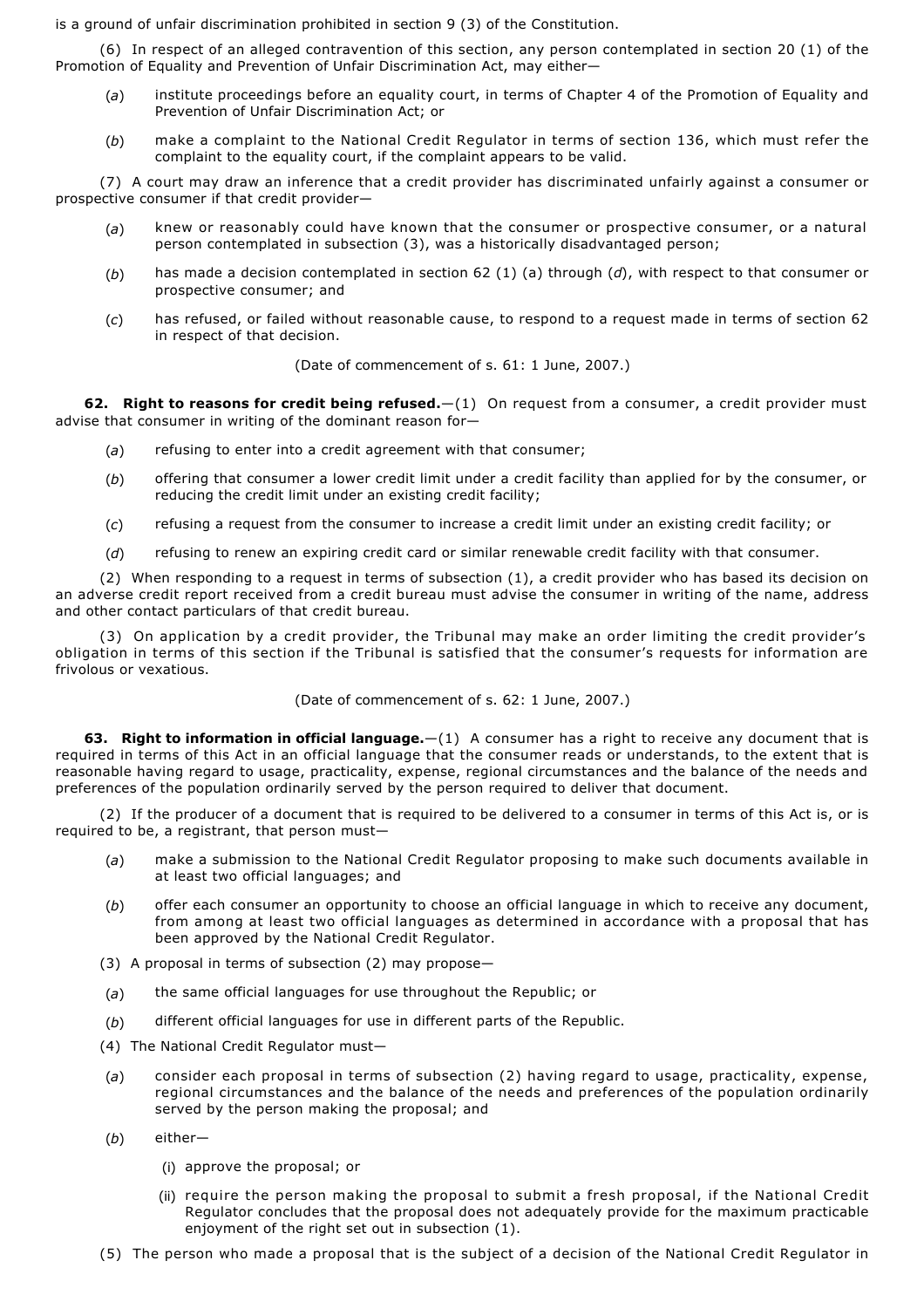terms of subsection (4) (b) (ii) may apply to the Tribunal to review that decision, and the Tribunal may make an order confirming or setting aside the decision.

(6) If the producer of a document that is required to be delivered to a consumer in terms of this Act is not a registrant, and not required to register, that person must offer the consumer an opportunity to choose an official language in which to receive that document from among at least two official languages selected by the producer of the document, having regard to usage, practicality, expense, regional circumstances and the balance of the needs and preferences of the population ordinarily served by that person.

(7) The producer of a document that is required to be delivered to a consumer in terms of this Act must provide each such document to the consumer in the official language chosen by the consumer in terms of this section.

(8) The Minister may prescribe at least two official languages to be used by the National Credit Regulator in any documents it is required to deliver in terms of this Act, for all or particular parts of the Republic, so as to give maximum effect to the right set out in subsection (1).

(Date of commencement of s. 63: 1 June, 2007.)

**64. Right to information in plain and understandable language.**—(1) The producer of a document that is required to be delivered to a consumer in terms of this Act must provide that document—

- (*a*) in the prescribed form, if any, for that document; or
- (*b*) in plain language, if no form has been prescribed for that document.

(2) For the purposes of this Act, a document is in plain language if it is reasonable to conclude that an ordinary consumer of the class of persons for whom the document is intended, with average literacy skills and minimal credit experience, could be expected to understand the content, significance, and import of the document without undue effort, having regard to—

- (*a*) the context, comprehensiveness and consistency of the document;
- (b) the organisation, form and style of the document;
- (*c*) the vocabulary, usage and sentence structure of the text; and
- (*d*) the use of any illustrations, examples, headings, or other aids to reading and understanding.

(3) The National Credit Regulator may publish guidelines for methods of assessing whether a document satisfies the requirements of subsection (1) (b).

- (4) This section does not apply to a developmental credit agreement if—
- (a) the National Credit Regulator has pre-approved the form of all documents to be used by the credit provider for such credit agreements in terms of this Act; and
- (b) the credit provider has used only those pre-approved forms in dealing with the particular consumer.

(5) When pre-approving any form of documents as contemplated in subsection (4), the National Credit Regulator must balance the need for efficiency of the credit provider with the principles of subsection (1) (b).

(Date of commencement of s. 64: 1 June, 2007.)

**65. Right to receive documents.**—(1) Every document that is required to be delivered to a consumer in terms of this Act must be delivered in the prescribed manner, if any.

(2) If no method has been prescribed for the delivery of a particular document to a consumer, the person required to deliver that document must—

- (*a*) make the document available to the consumer through one or more of the following mechanisms—
	- (i) in person at the business premises of the credit provider, or at any other location designated by the consumer but at the consumer's expense, or by ordinary mail;
	- (ii) by fax;
	- (iii) by email; or
	- $(iv)$  by printable web-page; and
- (*b*) deliver it to the consumer in the manner chosen by the consumer from the options made available in terms of paragraph (a).

(3) A credit provider must not charge a fee for the original copy of any document required to be delivered to a consumer in terms of this Act.

- (4) On written request from the consumer the credit provider must provide the consumer with—
- (*a*) a single replacement copy of a document required in terms of this Act, without charge to the consumer, at any time within a year after the date for original delivery of that document; and
- (*b*) any other replacement copy, subject to any search and production fees permitted by regulation.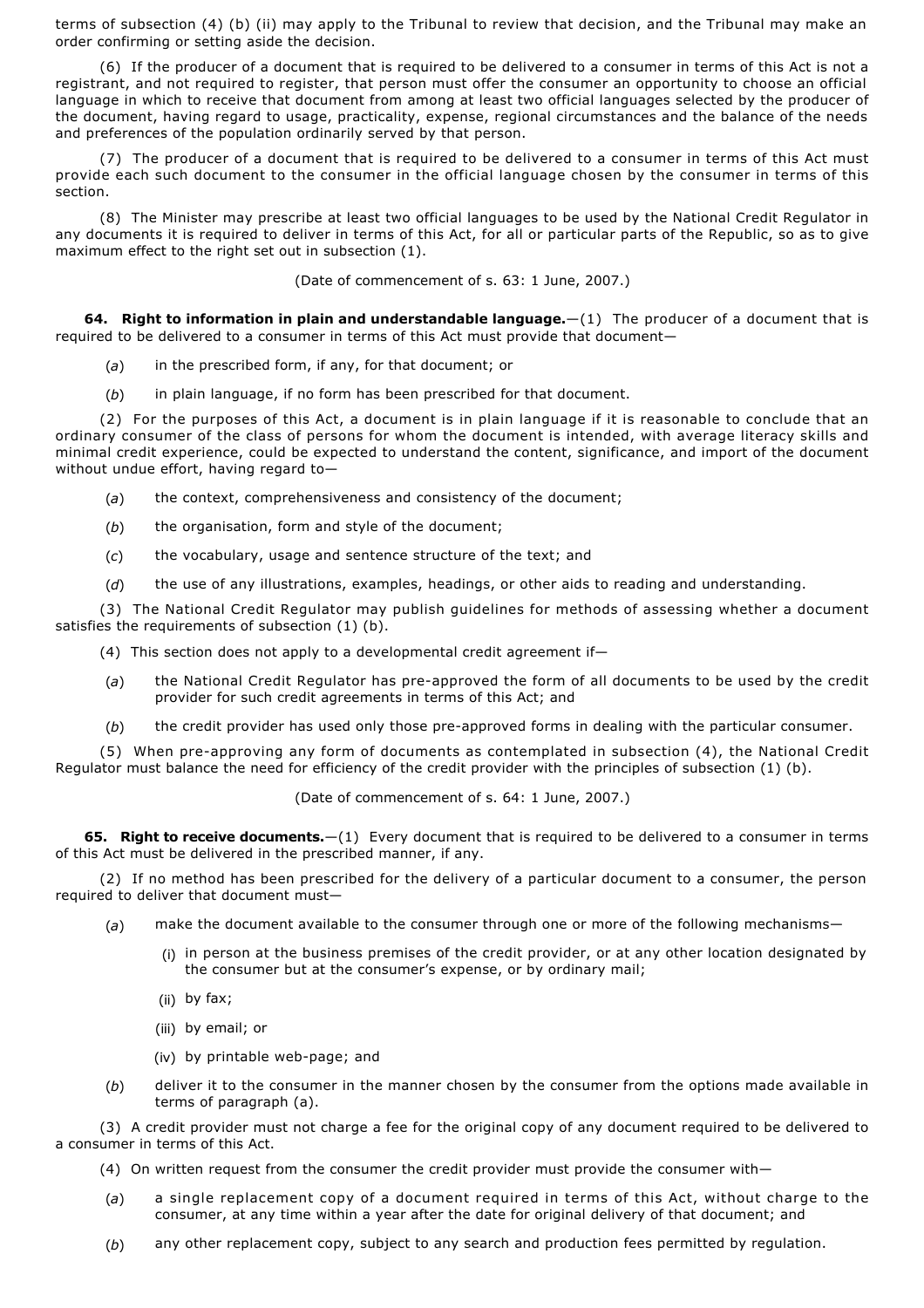(5) On application by a credit provider, the Tribunal may make an order limiting the credit provider's obligation in terms of subsection (4) if the Tribunal is satisfied that the consumer' s requests for information are frivolous or vexatious.

- (6) Subsections (3), (4) and (5) do not apply to a developmental credit agreement if
- (a) the National Credit Regulator has pre-approved procedures to be followed by the credit provider in the delivery of documents with respect to such credit agreements in terms of this Act; and
- (b) the credit provider has complied with those pre-approved procedures in dealing with the particular consumer.

(7) When preapproving any procedure as contemplated in subsection (6), the National Credit Regulator must balance the need for efficiency of the credit provider with the principles of subsections (1) to (5).

(Date of commencement of s. 65: 1 June, 2007.)

**66. Protection of consumer credit rights.**—(1) A credit provider must not, in response to a consumer exercising, asserting or seeking to uphold any right set out in this Act or in a credit agreement—

- (*a*) discriminate directly or indirectly against the consumer, compared to the credit provider's treatment of any other consumer who has not exercised, asserted or sought to uphold such a right;
- (*b*) penalise the consumer;
- (*c*) alter, or propose to alter, the terms or conditions of a credit agreement with the consumer, to the detriment of the consumer; or
- (*d*) take any action to accelerate, enforce, suspend or terminate a credit agreement with the consumer.

(2) If a credit agreement, or any provision of such an agreement is, in terms of this Act, declared to be unlawful or is severed from the agreement, the credit provider who is a party to that agreement must not, in response to that decision—

- (*a*) directly or indirectly penalise another party to that agreement when taking any action contemplated in section 61 (1);
- (*b*) alter the terms or conditions of any other credit agreement with another party to the impugned agreement, except to the extent necessary to correct a similarly unlawful provision; or
- (*c*) take any action to accelerate, enforce, suspend or terminate another credit agreement with another party to the impugned agreement.

(Date of commencement of s. 66: 1 June, 2007.)

*Part B*

*Confidentiality, personal information and consumer credit records*

**67. Conflicting legislation.**—In the case of an inconsistency between a provision of this Part read with any relevant definition in section 1, and a provision of the Promotion of Access to Information Act, 2000 (Act No. 2 of 2000), the provisions of this Part and that Act apply concurrently, to the extent that the provisions of this Part are not excluded in terms of section 5 of that Act.

(Date of commencement of s. 67: 1 September, 2006.)

**68. Right to confidential treatment.**—(1) Any person who, in terms of this Act, receives, compiles, retains or reports any confidential information pertaining to a consumer or prospective consumer must protect the confidentiality of that information, and in particular, must—

- (*a*) use that information only for a purpose permitted or required in terms of this Act, other national legislation or applicable provincial legislation; and
- (*b*) report or release that information only to the consumer or prospective consumer, or to another person—
	- (i) to the extent permitted or required by this Act, other national legislation or applicable provincial legislation; or
	- (ii) as directed by—
		- (*aa*) the instructions of the consumer or prospective consumer; or
		- (*bb*) an order of a court or the Tribunal.

(2) Failure by a credit bureau to comply with a notice issued in terms of section 55, in relation to this section, is an offence.

(Date of commencement of s. 68: 1 September, 2006.)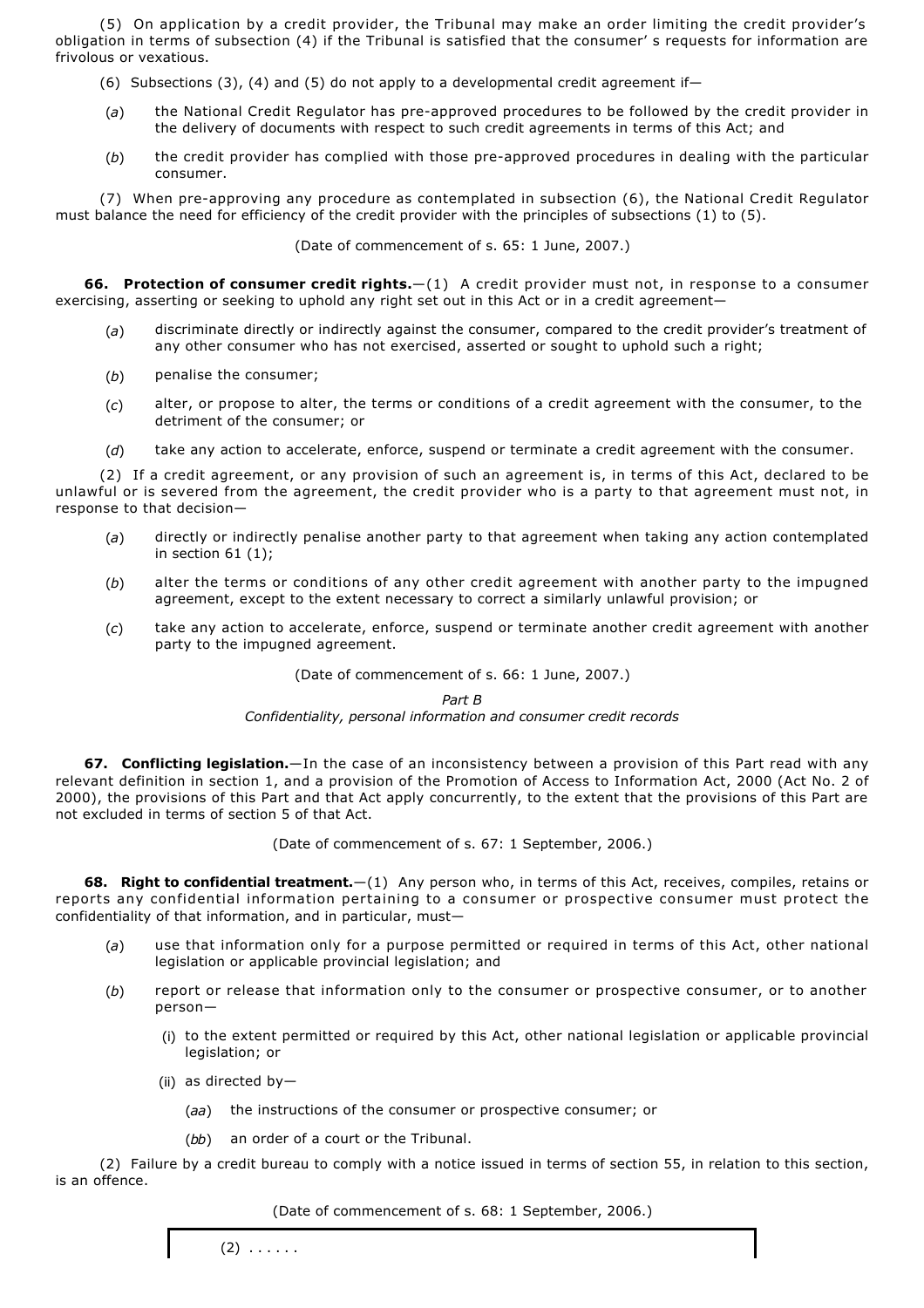(Date of commencement to be proclaimed)

**69. National register of credit agreements.**—(1) The Minister may require the National Credit Regulator to establish and maintain, in the prescribed manner and form, a single national register of outstanding credit agreements based on the information provided to it in terms of this section.

(2) Upon entering into or amending a credit agreement, other than a pawn transaction or an incidental credit agreement, the credit provider must report either directly to the national register established in terms of this section, or to a credit bureau, in the prescribed manner and form, and within the prescribed time the following information, subject to subsection (6)—

- (*a*) The credit provider's name, principal business address, and registration number, if any;
- (*b*) the name and address of the consumer;
- (*c*) if the consumer is—
	- (i) a natural person, their identity number, or in the case of a person who is not a South African citizen and who does not have an identity number, their passport number; or
	- (ii) a juristic person, its registration number;
- (*d*) if the agreement is a credit facility, the credit limit under that facility, and the expiry date of the agreement, if any; and
- (*e*) if the agreement is a credit transaction or credit guarantee—
	- (i) the principal debt under the agreement;
	- (ii) the particulars of any previously existing credit agreement that was terminated or satisfied in connection with the making of the new agreement;
	- (iii) the amount and schedule of each payment due under the agreement; and
	- (iv) the date on which the consumer's obligations will be fully satisfied if the agreement is fully complied with.

(3) A credit provider must report the particulars of the termination or satisfaction of any credit agreement reported in terms of subsection (2), in the prescribed manner and form, either directly to the national register established in terms of this section, or to a credit bureau.

(4) If a person transfers to another person the rights of a credit provider under a credit agreement referred to in subsection  $(2)$  –

- (*a*) the person who transfers those rights must report the particulars of that transfer, in the prescribed manner and form, to the national register established in terms of this section; and
- (*b*) the person to whom those rights are transferred must satisfy any subsequent obligations of the credit provider under this section.

(5) A credit bureau must transmit to the national register established in terms of this section, in the prescribed manner and form, any information reported to it by a credit provider in terms of this section.

(6) The Minister may prescribe alternative requirements, in place of any of those set out in subsection (2), with respect to developmental credit agreements.

> **69A. National record of debt intervention.**—(1) The National Credit Regulator must keep a record of applications for debt intervention contemplated in section 86A, the status of such applications and any orders granted in respect of such applications.

> (2) The record related to debt intervention may be published with the consent of the relevant debt intervention applicant, or as is required by this Act or any other applicable law.

> (3) The Minister may, in accordance with section 171, prescribe the information to be recorded in the record contemplated in subsection (1). (Pending amendment: S. 69A to be inserted by s. 6 of Act No. 7 of 2019 with effect from a date fixed by the President by proclamation in the *Gazette* – date not determined.)

> > (Date of commencement to be proclaimed)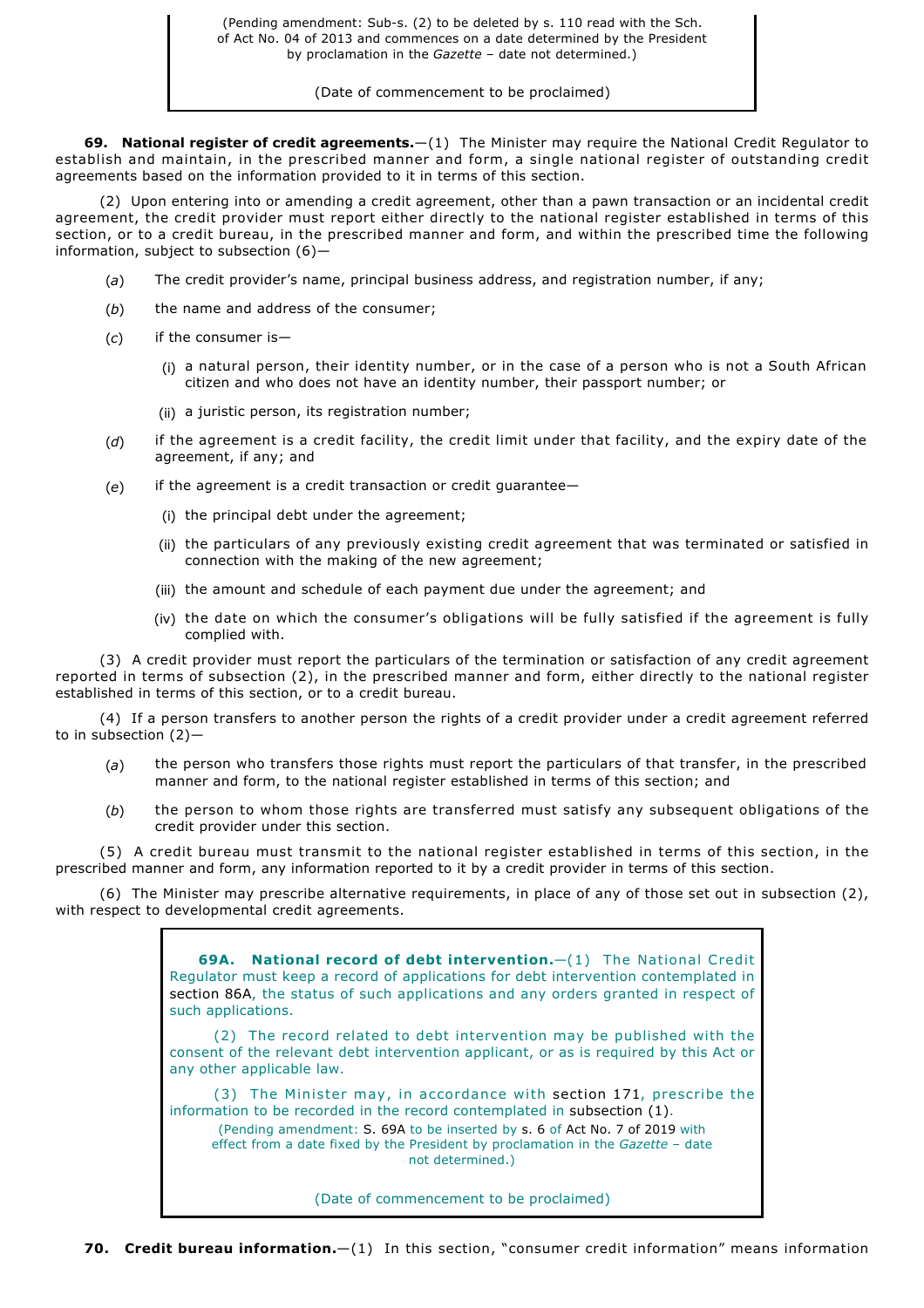- (*a*) a person's credit history, including applications for credit, credit agreements to which the person is or has been a party, pattern of payment or default under any such credit agreements, debt rearrangement in terms of this Act, incidence of enforcement actions with respect to any such credit agreement, the circumstances of termination of any such credit agreement, and related matters;
	- (*a*) a person's credit history, including applications for credit, credit agreements to which the person is or has been a party, pattern of payment or default under any such credit agreements, debt rearrangement in terms of this Act, incidence of enforcement actions with respect to any such credit agreement, the circumstances of termination of any such credit agreement, an application for, status of and orders granted in respect of debt intervention, and related matters; (Pending amendment: Para. (a) to be substituted by s. 7 (a) of Act No. 7 of 2019 with effect from a date fixed by the President by proclamation in the *Gazette* – date not determined.)

(Date of commencement to be proclaimed)

- (*b*) a person's financial history, including the person's past and current income, assets and debts, and other matters within the scope of that person's financial means, prospects and obligations, as defined in section 78 (3), and related matters;
- (*c*) a person's education, employment, career, professional or business history, including the circumstances of termination of any employment, career, professional or business relationship, and related matters; or
- (*d*) a person's identity, including the person's name, date of birth, identity number, marital status and family relationships, past and current addresses and other contact details, and related matters.
- (2) A registered credit bureau must—
- (*a*) accept the filing of consumer credit information from any credit provider on payment of the credit bureau's filing fee, if any;

(*a*A) accept without charge the filing of consumer credit information from the National Credit Regulator related to a debt intervention application, the status of such application and any order granted in respect of such application; (Pending amendment: Para. (aA) to be inserted by s. 7 (b) of Act No. 7 of 2019 with effect from a date fixed by the President by proclamation in the *Gazette* – date not determined.)

(Date of commencement to be proclaimed)

- (*b*) accept without charge the filing of consumer credit information from the consumer concerned for the purpose of correcting or challenging information otherwise held by that credit bureau concerning that consumer;
- (*c*) take reasonable steps to verify the accuracy of any consumer credit information reported to it;
- (*d*) retain any consumer credit information reported to it for the prescribed period, irrespective of whether that information reflects positively or negatively on the consumer;
- (*e*) maintain its records of consumer credit information in a manner that satisfies the prescribed standards;
- ( *f* ) promptly expunge from its records any prescribed consumer credit information that, in terms of the regulations, is not permitted to be entered in its records or is required to be removed from its records;
- (*g*) issue a report to any person who requires it for a prescribed purpose or a purpose contemplated in this Act, upon payment of the credit bureau's fee except where the Act explicitly provides that no fee be charged;
- (*h*) not draw a negative inference about, or issue a negative assessment of, a person's creditworthiness merely on the basis that the credit bureau has no consumer credit information concerning that person; and
- (*i*) not knowingly or negligently provide a report to any person containing inaccurate information.
- (3) In addition to—
- (*a*) the consumer credit information contemplated in subsection (2), a credit bureau may receive, compile and report only other prescribed information in respect of a consumer; and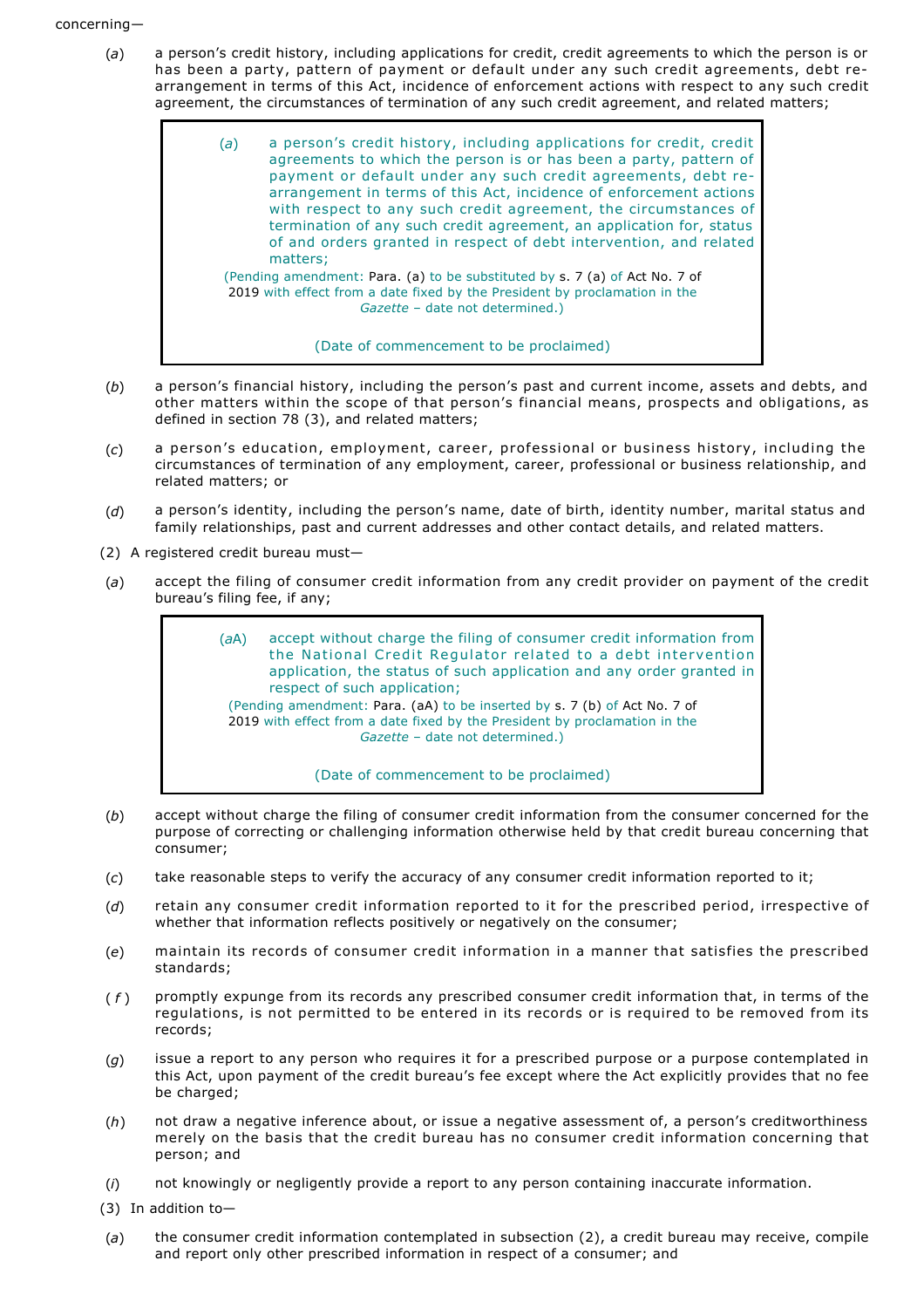- (*b*) the sources of consumer credit information contemplated in subsection (2), a credit bureau may receive consumer credit information in respect of a consumer only from other prescribed persons.
- (4) The Minister may prescribe—
- (*a*) standards for the filing, retention and reporting of consumer credit information by credit bureaux, in addition to, or in furtherance of the requirements set out in this section; and
- (*b*) maximum fees that may be charged to a consumer for accessing consumer credit information concerning that person.

(5) For the purpose of monitoring the consumer credit market to detect apparent patterns of reckless credit granting and over-indebtedness, researching the accessibility and use of credit by persons contemplated in section 13 (a), and otherwise exercising its mandate to research consumer credit issues and to investigate and enforce compliance with this Act, the National Credit Regulator may—

- (*a*) require any credit bureau to provide periodic synoptic reports of aggregate consumer credit information in the prescribed manner and form to the National Credit Regulator, but any such report must not identify any particular consumer or relate a particular consumer to any information so reported; and
- (*b*) make further reasonable requests for information from a credit bureau related to the information contemplated in paragraph (a); and
- (*c*) analyse information provided to it under this section or section 69.

(6) Failure by a credit bureau to comply with a notice issued in terms of section 55, in relation to this section, is an offence.

(Date of commencement of s. 70: 1 September, 2006.)

**71. Removal of record of debt adjustment or judgment.**  $- (1)$  A consumer whose debts have been rearranged in terms of Part D of this Chapter, must be issued with a clearance certificate by a debt counsellor within seven days after the consumer has—

- (*a*) satisfied all the obligations under every credit agreement that was subject to that debt rearrangement order or agreement, in accordance with that order or agreement; or
- (*b*) demonstrated—
	- (i) financial ability to satisfy the future obligations in terms of the re-arrangement order or agreement under—
		- (*aa*) a mortgage agreement which secures a credit agreement for the purchase or improvement of immovable property; or
		- (*bb*) any other long term agreement as may be prescribed;
	- (ii) that there are no arrears on the re-arranged agreements contemplated in subparagraph (i); and
	- (iii) that all obligations under every credit agreement included in the re-arrangement order or agreement, other than those contemplated in subparagraph (i), have been settled in full.  $[Sub-s. (1)$  substituted by s. 21 of Act No. 19 of 2014.]

(1A) A debt intervention applicant whose debts have been rearranged in terms of Part D of this Chapter, must be issued with a clearance certificate by the National Credit Regulator within seven business days after the debt intervention applicant has— (*a*) satisfied all the obligations under every credit agreement that was subject to that debt re-arrangement order or agreement, in accordance with that order or agreement; or (*b*) demonstrated as prescribed— (i) financial ability to satisfy the future obligations in terms of the re-arrangement order; or (ii) that there are no arrears on the re-arranged agreements contemplated in subparagraph (i); and (iii) that all obligations under every credit agreement included in the re-arrangement order or agreement, other than those contemplated in subparagraph (i), have been settled in full, and the National Credit Regulator must submit a copy of the clearance certificate to all registered credit bureaux. (Pending amendment: Sub-s. (1A) to be inserted by s. 8 (a) of Act No. 7 of 2019 with effect from a date fixed by the President by proclamation in the

*Gazette* – date not determined.)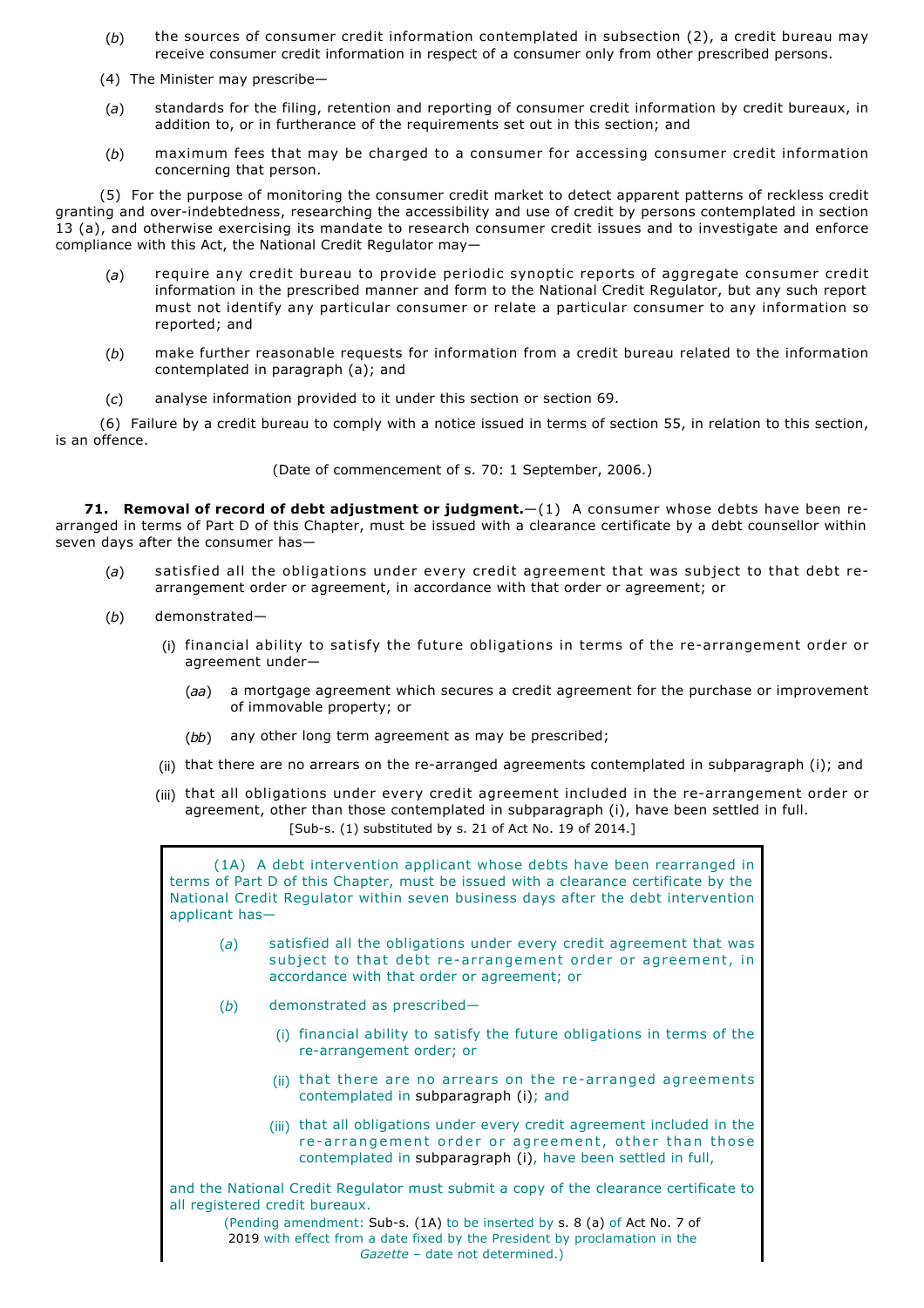(2) A debt counsellor must for the purposes of the demonstration envisaged in subsection (1) (b), apply such measures as may be prescribed.

[Sub-s. (2) substituted by s. 21 of Act No. 19 of 2014.]

(3) If a debt counsellor decides not to issue or fails to issue a clearance certificate as contemplated in subsection (1), the consumer may apply to the Tribunal to review that decision, and if the Tribunal is satisfied that the consumer is entitled to the certificate in terms of subsection (1), the Tribunal may order the debt counsellor to issue a clearance certificate to the consumer.

[Sub-s. (3) substituted by s. 21 of Act No. 19 of 2014.]

(3A) If the National Credit Regulator decides not to issue or fails to issue a clearance certificate as contemplated in subsection (1A), or fails to submit a copy to all registered credit bureaux, the debt intervention applicant may apply to the Tribunal to review that decision or failure to issue, and if the Tribunal is satisfied that the debt intervention applicant is entitled to the certificate in terms of subsection (1A), the Tribunal may order the National Credit Regulator to—

(*a*) issue a clearance certificate to the debt intervention applicant; or

(*b*) submit a copy to all registered credit bureaux. (Pending amendment: Sub-s. (3A) to be inserted by s. 8 (b) of Act No. 7 of

2019 with effect from a date fixed by the President by proclamation in the

*Gazette* – date not determined.)

(Date of commencement to be proclaimed)

(4) (*a*)A debt counsellor must within seven days after the issuance of the clearance certificate, file a certified copy of that certificate, with the national register established in terms of section 69 of this Act and all registered credit bureaux.

(*b*) If the debt counsellor fails to file a certified copy of a clearance certificate as contemplated in subsection (1), a consumer may file a certified copy of such certificate with the National Credit Regulator and lodge a complaint against such debt counsellor with the National Credit Regulator.

 $[Sub-s. (4)$  substituted by s. 21 of Act No. 19 of 2014.]

(5) Upon receiving a copy of a clearance certificate, a credit bureau, or the national credit register, must expunge from its records—

- (a) the fact that the consumer was subject to the relevant debt re-arrangement order or agreement;
- (*b*) any information relating to any default by the consumer that may have—
	- (i) precipitated the debt re-arrangement; or
	- (ii) been considered in making the debt re-arrangement order or agreement; and
- (c) any record that a particular credit agreement was subject to the relevant debt re-arrangement order or agreement.

(6) Upon receiving a copy of a court order rescinding any judgment, a credit bureau must expunge from its records all information relating to that judgment.

(7) Failure by a credit bureau to comply with a notice issued in terms of section 55, in relation to this section, is an offence.

(Date of commencement of s. 71: 1 June, 2007.)

**71A. Automatic removal of adverse consumer credit information.**—(1) The credit provider must submit to all registered credit bureaux within seven days after settlement by a consumer of any obligation under any credit agreement, information regarding such settlement where an obligation under such credit agreement was the subject of—

- (*a*) an adverse classification of consumer behaviour;
- (*b*) an adverse classification enforcement action against a consumer;
- (*c*) an adverse listing recorded in the payment profile of the consumer; or
- (*d*) a judgement debt.

(2) The credit bureau must remove any adverse listing contemplated in subsection (1) within seven days after receipt of such information from the credit provider.

(3) If the credit provider fails to submit information regarding a settlement as contemplated in subsection (1), a consumer may lodge a complaint against such credit provider with the National Credit Regulator.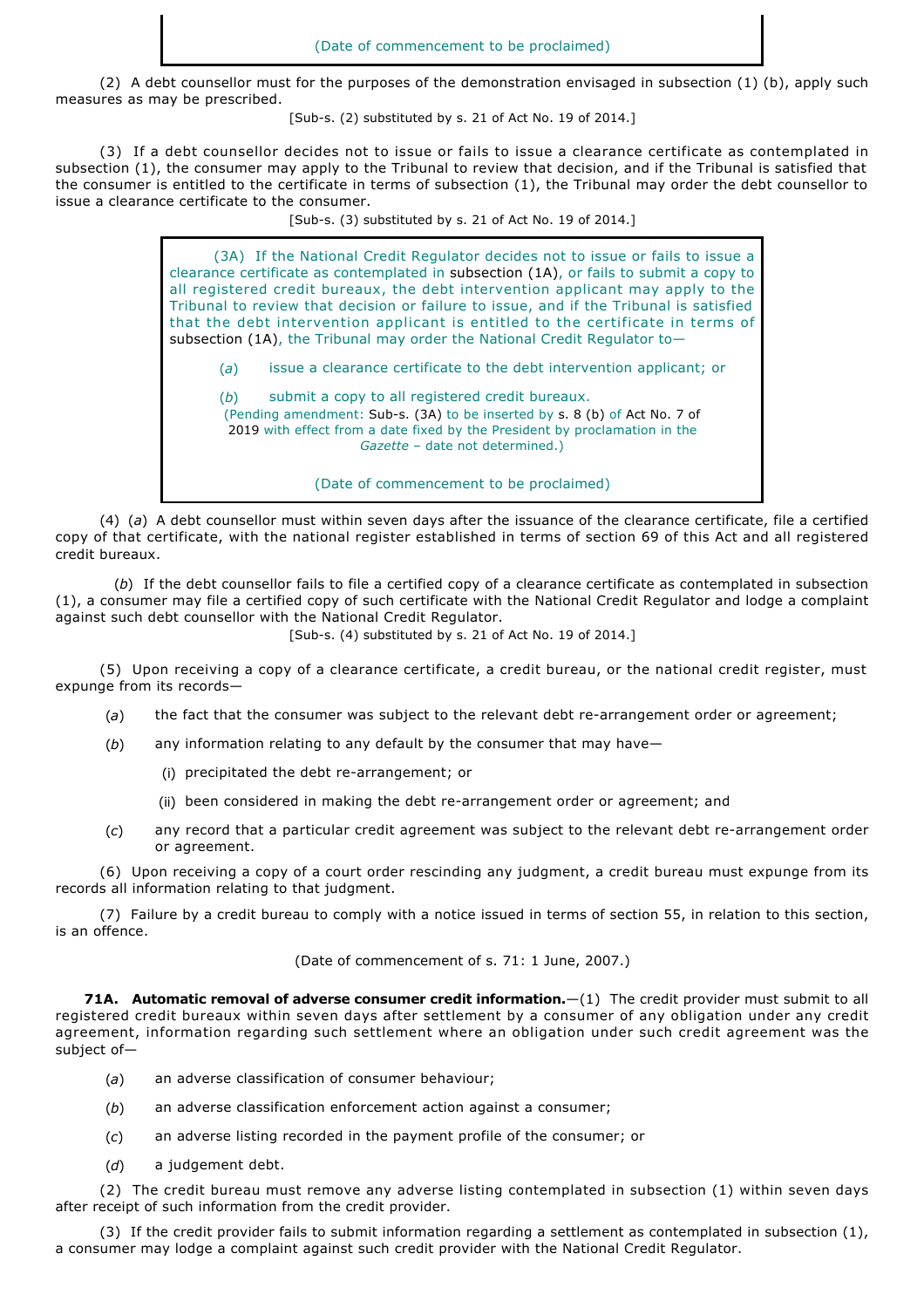(3A) The National Credit Regulator must submit proof of the following decisions or orders, together with the date on which the suspension or limitation ends, where relevant, to credit bureaux within two business days of that decision or order being made: (*a*) A rejection by the National Credit Regulator or Tribunal of an application for debt intervention; (*b*) an order of suspension made in terms of section 87A (2) (b) (i), as well as any extension of the order; (*c*) an order limiting the rights of the consumer under section 60 as contemplated in section 87A (8); or (*d*) an order for rehabilitation as contemplated in section 88B (7). (Pending amendment: Sub-s. (3A) to be inserted by s. 9 of Act No. 7 of 2019 with effect from a date fixed by the President by proclamation in the *Gazette* – date not determined.) (Date of commencement to be proclaimed)

(3B) Credit bureaux must remove a listing related to debt intervention within seven days from the date of receipt of proof of a decision contemplated in subsection (3A) (a) or as may be applicable from the date-

- (*a*) indicated by the National Credit Regulator as being the date on which the suspension contemplated in subsection (3A) (b) ends, unless the National Credit Regulator submitted further proof of—
	- (i) an extension of the order contemplated in section 87A (2) (b) (i); or
	- (ii) the imposition of a limitation contemplated in section 87A (8); or
- (*b*) indicated by the National Credit Regulator as being the date on which the limitation contemplated in subsection (3A) (c) ends,

whichever is the later date.

(Pending amendment: Sub-s. (3B) to be inserted by s. 9 of Act No. 7 of 2019 with effect from a date fixed by the President by proclamation in the *Gazette* – date not determined.)

(Date of commencement to be proclaimed)

(3C) Notwithstanding subsection (3B) credit bureaux must remove a listing related to debt intervention within seven days from receipt of proof of a rehabilitation order contemplated in section 88B (7).

(Pending amendment: Sub-s. (3C) to be inserted by s. 9 of Act No. 7 of 2019 with effect from a date fixed by the President by proclamation in the *Gazette* – date not determined.)

(Date of commencement to be proclaimed)

(3D) In the event that a credit provider or debt intervention applicant disputes the information submitted by the National Credit Regulator in terms of subsection (3A), that credit provider or debt intervention applicant may apply to the Tribunal to resolve the disputed information and if the Tribunal is satisfied that the information is erroneous, the Tribunal may make any appropriate order to correct the information that gave rise to the dispute.

(Pending amendment: Sub-s. (3D) to be inserted by s. 9 of Act No. 7 of 2019 with effect from a date fixed by the President by proclamation in the *Gazette* – date not determined.)

(Date of commencement to be proclaimed)

(3E) Every credit provider who is affected by an order contemplated in section 87 (1A) or 87A must, within seven business days from the day on which the order was served on the credit provider, amend the affected credit agreement in accordance with that order and submit the amended consumer credit information to credit bureaux in the prescribed manner and form.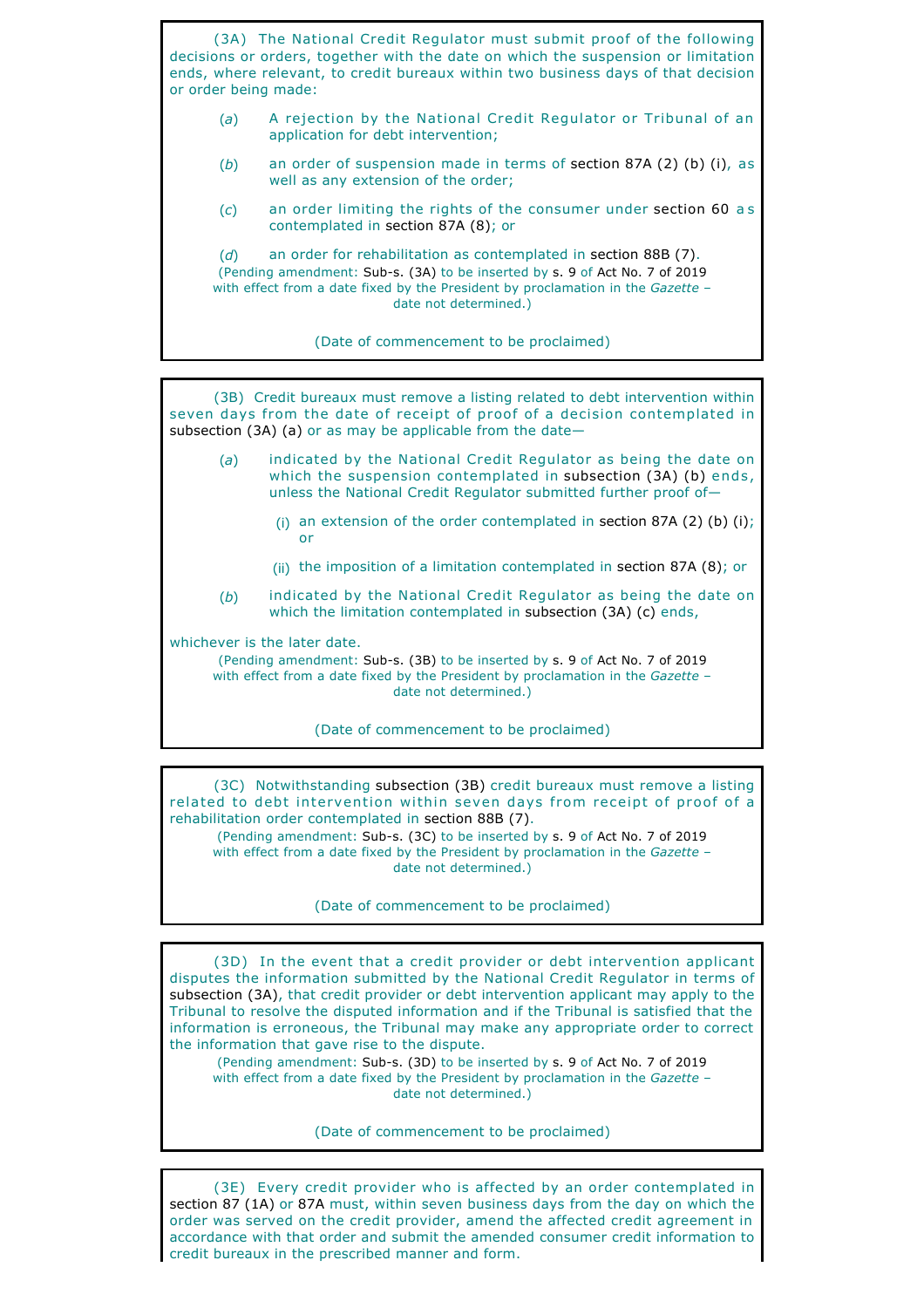### (Date of commencement to be proclaimed)

- (4) For the purposes of this section—
- (*a*) **"adverse classification of consumer behaviour"** means classification relating to consumer behaviour and includes a classification such as "delinquent", "default", "slow paying", "absconded", or "not contactable"; and
- (*b*) **"adverse classification of enforcement action"** means classification relating to enforcement action taken by the credit provider, including a classification such as "handed over for collection or recovery", "legal action", or "write-off".

[S. 71A inserted by s. 22 of Act No. 19 of 2014.]

- **72. Right to access and challenge credit records and information.**—(1) Every person has a right to—
	- (*a*) be advised by a credit provider within the prescribed time before any prescribed adverse information concerning the person is reported by it to a credit bureau, and to receive a copy of that information upon request;
	- (*b*) inspect any credit bureau, or national credit register, file or information concerning that person—
		- (i) without charge—
			- (*aa*) as of right once within any period of twelve months;
			- (*bb*) if so ordered by a court or the Tribunal; and
			- (*cc*) once within a reasonable period after successfully challenging any information in terms of this section, for the purpose of verifying whether that information has been corrected; and
		- (ii) at any other time, upon payment of the inspection fee of the credit bureau or national credit register, if any;
	- (*c*) challenge the accuracy of any information concerning that person—
		- (i) that is the subject of a proposed report contemplated in paragraph (a); or
		- (ii) that is held by the credit bureau or national credit register, as the case may be,

and require the credit bureau or National Credit Regulator, as the case may be, to investigate the accuracy of any challenged information, without charge to the consumer; and

(*d*) be compensated by any person who reported incorrect information to a registered credit bureau or to the National Credit Register for the cost of correcting that information.

(2) A credit provider must not require or induce a prospective consumer to obtain or request a report from a credit bureau in connection with an application for credit or an assessment under section 81.

(3) If a person has challenged the accuracy of information proposed to be reported to a credit bureau or to the national credit register, or held by a credit bureau or the national credit register, the credit provider, credit bureau or national credit register, as the case may be, must take reasonable steps to seek evidence in support of the challenged information, and within the prescribed time after the filing of the challenge must—

- (*a*) provide a copy of any such credible evidence to the person who filed the challenge, or
- (*b*) remove the information, and all record of it, from its files, if it is unable to find credible evidence in support of the information,

#### subject to subsection (6).

(4) Within 20 business days after receiving a copy of evidence in terms of subsection (3) (a), the person who challenged the information held by a credit provider, credit bureau or national credit register may apply in the prescribed manner and form to the National Credit Regulator to investigate the disputed information as a complaint under section 136.

(5) A credit bureau or the National Credit Register may not report information that is challenged until the challenge has been resolved in terms of subsection (3) (a) or (b).

(6) On application by a credit provider, credit bureau or the National Credit Regulator, as the case may be, the Tribunal may make an order limiting the applicant's obligations to a consumer in terms of this section if the Tribunal is satisfied that the consumer's—

- (*a*) particular request or requirement is frivolous, unfounded or wholly unreasonable; or
- (*b*) history and pattern of such requests or requirements are frivolous or vexatious.
- (7) Failure by a credit bureau to comply with a notice issued in terms of section 55, in relation to this section,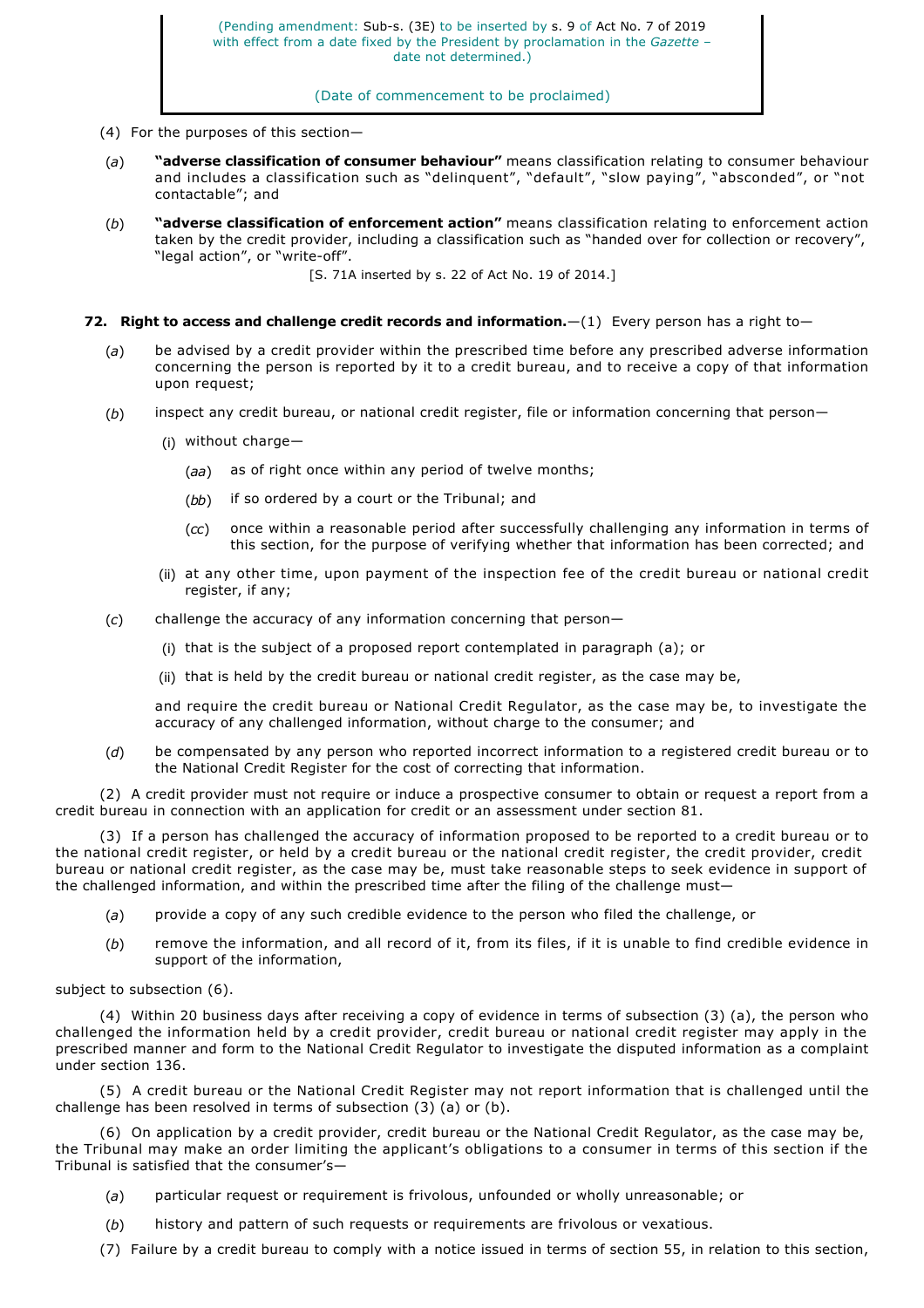(Date of commencement of s. 72: 1 September, 2006.)

**73. Verification, review and removal of consumer credit information.**—(1) The Minister may, at any time prescribe—

- (a) the nature of, time-frame, form and manner in which consumer credit information held by credit bureaux must be reviewed, verified, corrected or removed;
- (*a*A) the manner in which a registered auditor may confirm that the consumer credit information referred to in paragraph (a) has been reviewed, verified, corrected or removed; and
- (*b*) the time frame and schedule for the exercise by consumers of their rights in terms of section 72 (1). [Sub-s. (1) substituted by s. 23 of Act No. 19 of 2014.]
- (2) When prescribing a matter contemplated in subsection (1), the Minister must—
- (*a*) consider amongst other things—
	- (i) the predictive nature of such information; and
	- (ii) the socio-economic impact on consumers of the removal of such information; and
- (*b*) engage in consultation with affected stakeholders.

(3) Any regulations to be made in terms of this section must be submitted to the relevant Parliamentary Committee for the necessary consultation prior to their promulgation.

# *Part C Credit marketing practices*

74. Negative option marketing and opting out requirements. - (1) A credit provider must not make an offer to enter into a credit agreement, or induce a person to enter into a credit agreement, on the basis that the agreement will automatically come into existence unless the consumer declines the offer.

(2) Subject to section 119 (4), a credit provider must not make an offer to increase the credit limit under a credit facility, or induce a person to accept such an increase, on the basis that the limit will automatically be increased unless the consumer declines the offer.

(3) A credit provider must not make a proposal to alter or amend a credit agreement, or induce a person to accept such an alteration or amendment, on the basis that the alteration or amendment will automatically take effect unless the consumer rejects the proposal, except to the extent contemplated in section 104, 116 (a), 118 (3) or 119 (4).

(4) A credit agreement purportedly entered into as a result of an offer or proposal contemplated in subsection (1), is an unlawful agreement and void to the extent provided for in section 89.

(5) A provision of a credit agreement purportedly entered into as a result of an offer or proposal contemplated in subsection (2) or (3) is an unlawful provision and void to the extent provided for in section 90.

(6) When entering into a credit agreement, the credit provider must present to the consumer a statement of the following options and afford the consumer an opportunity to select any of those options—

- (a) To decline the option of pre-approved annual credit limit increases as provided for in section 119 (4), if the agreement is a credit facility; and
- (*b*) to be excluded from any—
	- (i) telemarketing campaign that may be conducted by or on behalf of the credit provider;
	- (ii) marketing or customer list that may be sold or distributed by the credit provider, other than as required by this Act; or
	- (iii) any mass distribution of email or sms messages.
- (7) A credit provider—
- (*a*) must maintain a register in the prescribed manner and form of all options selected by consumers in terms of subsection (6); and
- (*b*) must not act in a manner contrary to an option selected by a consumer in terms of subsection (6).

(Date of commencement of s. 74: 1 June, 2007.)

**75. Marketing and sales of credit at home or work.**—(1) A credit provider must not harass a person in attempting to persuade that person to apply for credit or to enter into a credit agreement or related transaction.

- (2) A credit provider must not enter into a credit agreement at a private dwelling except—
- (a) during a visit pre-arranged by the consumer for that purpose;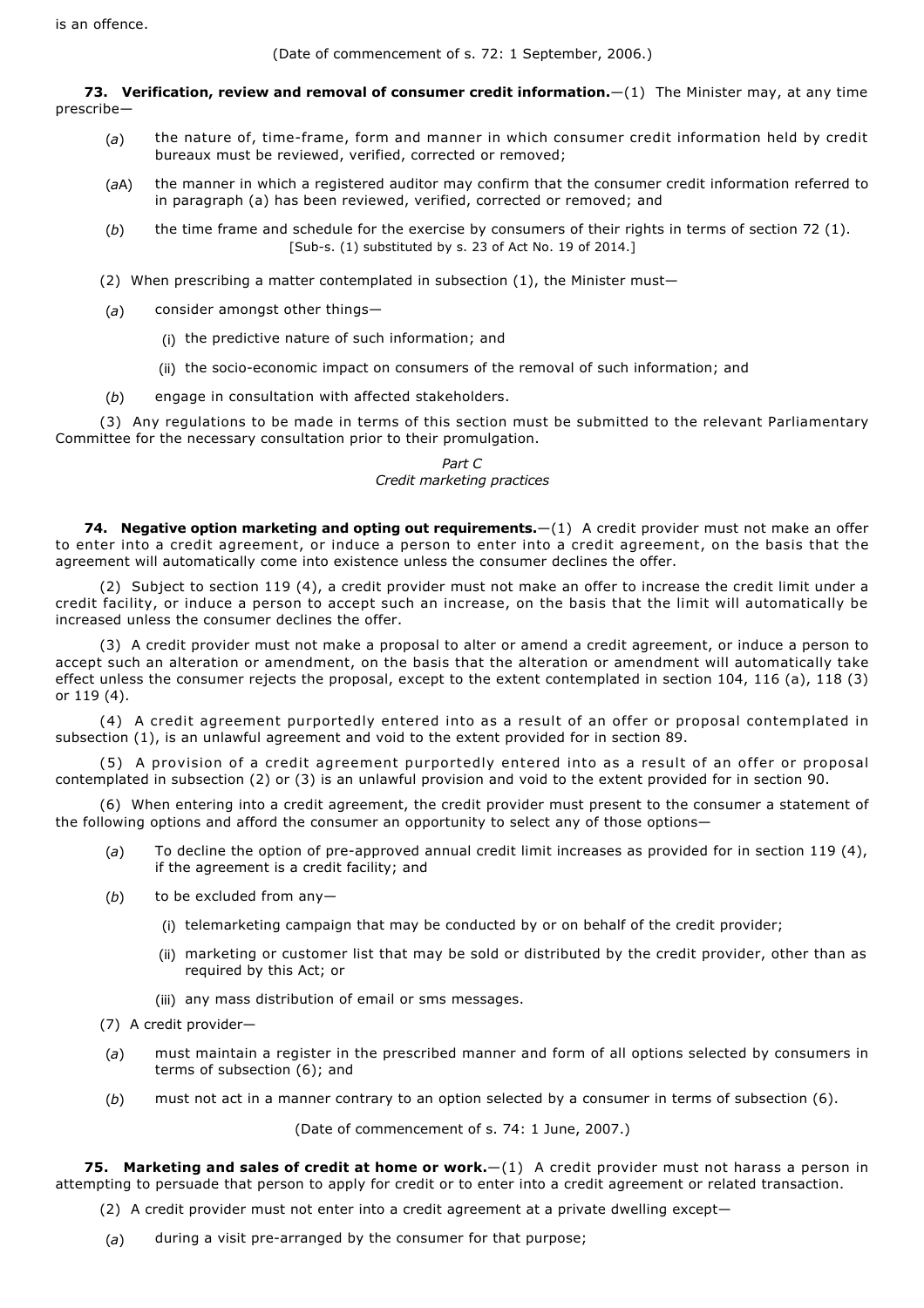- (*b*) if a credit provider visited the private dwelling for the purpose of offering goods or services for sale, and incidentally offered to provide or arrange credit to finance the purchase of those goods or services; or
- (*c*) if the credit agreement is of a prescribed category that is permitted to be entered into during a visit to a private dwelling.

(3) A credit provider must not visit a person's place of employment for the purpose of inducing the person to apply for or obtain credit, or enter into a credit agreement at such a place, except—

- (*a*) to enter into a credit agreement with the employer; or
- (*b*) if the visit results from—
	- (i) a formal arrangement between the credit provider, on the one hand, and the employer and any representative trade union or employee, on the other; or
	- (ii) a non-prompted invitation by the person being visited.

(4) An employer who, or representative trade union that, enters into an arrangement with a credit provider as contemplated in subsection (3) (b) (i) must not receive any fee, commission, payment, consideration or other monetary benefit in exchange for making that arrangement, or as a consequence of a credit agreement entered into during or as a result of that arrangement.

(5) Subsections (2) to (4) do not apply in respect of developmental credit agreements.

(Date of commencement of s. 75: 1 June, 2007.)

**76. Advertising practices.**—(1) This section does not apply to an advertisement—

- (*a*) that does not make reference to a specific credit product or credit provider, and of which the dominant purpose is to promote—
	- (i) responsible credit practices; or
	- (ii) the use of credit generally;
- (*b*) that generally promotes a specific credit provider, brand or type of credit agreement, but does not make specific reference to product price, cost or availability of credit; or
- (*c*) by the seller of goods or services, or on the premises of such a person, if that notice or advertisement indicates only that the person is prepared to accept payment through a credit facility in respect of which another person is the credit provider.

(2) This section applies to the provider of credit that is being advertised, or the seller of any goods or services that are being advertised for purchase on credit.

(3) A person who is required to be registered as a credit provider, but who is not so registered, must not advertise the availability of credit, or of goods or services to be purchased on credit.

- (4) An advertisement of the availability of credit, or of goods or services to be purchased on credit—
- (*a*) must comply with this section;
- (*b*) must contain any statement required by regulation;
- (*c*) must not—
	- (i) advertise a form of credit that is unlawful;
	- (ii) be misleading, fraudulent or deceptive; or
	- (iii) contain any statement prohibited by regulation; and
- (*d*) may contain a statement of comparative credit costs to the extent permitted by any applicable law or industry code of conduct, but any such statement must—
	- (i) show costs for each alternative being compared;
	- (ii) show rates of interest and all other costs of credit for each alternative;
	- (iii) be set out in the prescribed manner and form; and
	- (iv) be accompanied by the prescribed cautions or warnings concerning the use of such comparative statements.

(5) In any advertisement concerning the granting of credit, a credit provider must state or set out the interest rate and other credit costs in the prescribed manner and form.

- (6) This section does not apply to developmental credit agreements if—
- (a) the National Credit Regulator has pre-approved a form of advertising to be used by the credit provider concerned; and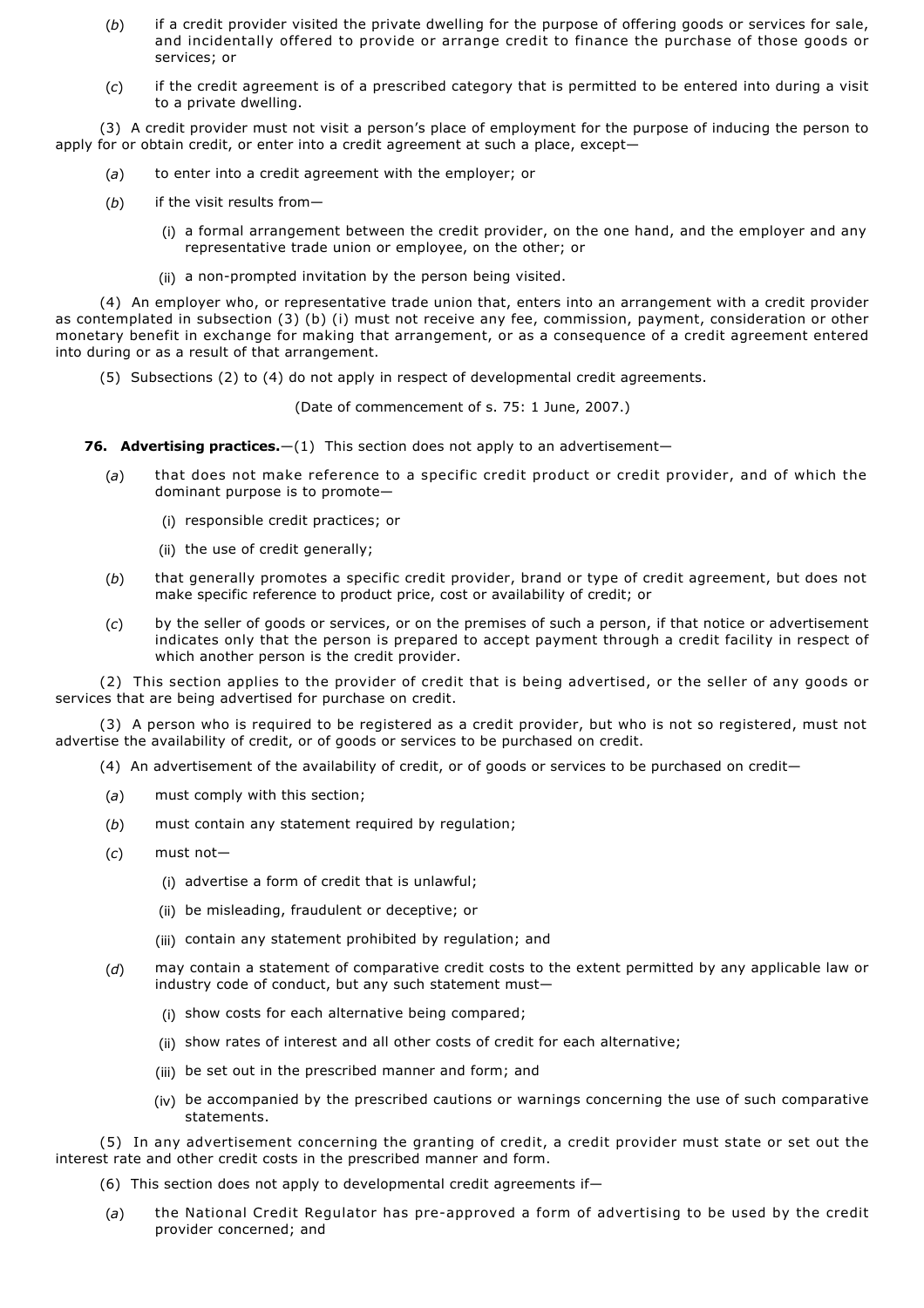(b) the credit provider has used only that pre-approved form of advertising in advertising or promoting goods, services or credit to the particular consumer.

(7) When pre-approving any form of advertising as contemplated in subsection (6), the National Credit Regulator must balance the need for efficiency of the credit provider with the principles of this section.

(Date of commencement of s. 76: 1 June, 2007.)

**77. Required marketing information.**—Any solicitation by or on behalf of a credit provider for the purpose of inducing a person to apply for or obtain credit must include a statement with the prescribed information for the particular type of solicitation.

(Date of commencement of s. 77: 1 June, 2007.)

*Part D*

*Overindebtedness and reckless credit*

**78. Application and interpretation of this Part.**—(1) This Part does not apply to a credit agreement in respect of which the consumer is a juristic person.

(2) Sections 81 to 84, and any other provisions of this Part to the extent that they relate to reckless credit, do not apply to—

- (*a*) a school loan or a student loan;
- (*b*) an emergency loan;
- (*c*) a public interest credit agreement;
- (*d*) a pawn transaction;
- (*e*) an incidental credit agreement; or
- ( *f* ) a temporary increase in the credit limit under a credit facility, provided that any credit extended in terms of paragraph (a) to (c) is reported to the National Credit Register in the prescribed manner and form, and further provided that in respect of any credit extended in terms of paragraph (b), reasonable proof of the existence of the emergency as defined in section 1 is obtained and retained by the credit provider.

(3) In this Part, "financial means, prospects and obligations", with respect to a consumer or prospective consumer, includes—

- (*a*) income, or any right to receive income, regardless of the source, frequency or regularity of that income, other than income that the consumer or prospective consumer receives, has a right to receive, or holds in trust for another person;
- (*b*) the financial means, prospects and obligations of any other adult person within the consumer's immediate family or household, to the extent that the consumer, or prospective consumer, and that other person customarily—
	- (i) share their respective financial means; and
	- (ii) mutually bear their respective financial obligations; and
- (*c*) if the consumer has or had a commercial purpose for applying for or entering into a particular credit agreement, the reasonably estimated future revenue flow from that business purpose.

(Date of commencement of s. 78: 1 June, 2007.)

**79. Over-indebtedness.**—(1) A consumer is over-indebted if the preponderance of available information at the time a determination is made indicates that the particular consumer is or will be unable to satisfy in a timely manner all the obligations under all the credit agreements to which the consumer is a party, having regard to that consumer's—

- (*a*) financial means, prospects and obligations; and
- (*b*) probable propensity to satisfy in a timely manner all the obligations under all the credit agreements to which the consumer is a party, as indicated by the consumer's history of debt repayment.

(2) When a determination is to be made whether a consumer is overindebted or not, the person making that determination must apply the criteria set out in subsection (1) as they exist at the time the determination is being made.

- (3) When making a determination in terms of this section, the value of—
- (*a*) any credit facility is the settlement value at that time under that credit facility; and
- (*b*) any credit guarantee is—
	- (i) the settlement value of the credit agreement that it guarantees, if the guarantor has been called upon to honour that guarantee; or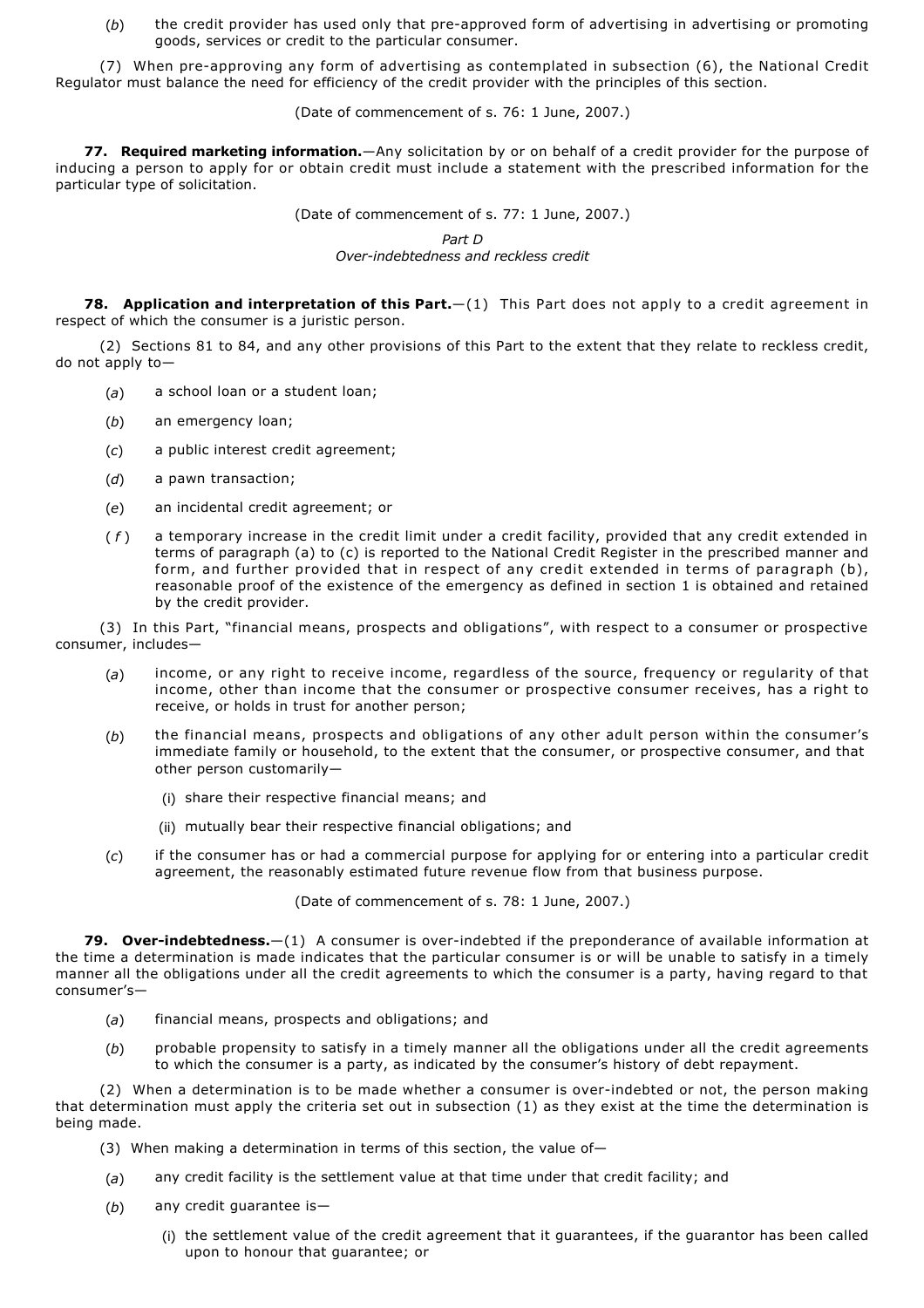(ii) the settlement value of the credit agreement that it guarantees, discounted by a prescribed factor

(Date of commencement of s. 79: 1 June, 2007.)

**80. Reckless credit.**—(1) A credit agreement is reckless if, at the time that the agreement was made, or at the time when the amount approved in terms of the agreement is increased, other than an increase in terms of section 119 (4)—

- (*a*) the credit provider failed to conduct an assessment as required by section 81 (2), irrespective of what the outcome of such an assessment might have concluded at the time; or
- (*b*) the credit provider, having conducted an assessment as required by section 81 (2), entered into the credit agreement with the consumer despite the fact that the preponderance of information available to the credit provider indicated that—
	- (i) the consumer did not generally understand or appreciate the consumer's risks, costs or obligations under the proposed credit agreement; or
	- (ii) entering into that credit agreement would make the consumer over-indebted.

(2) When a determination is to be made whether a credit agreement is reckless or not, the person making that determination must apply the criteria set out in subsection (1) as they existed at the time the agreement was made, and without regard for the ability of the consumer to—

- (*a*) meet the obligations under that credit agreement; or
- (*b*) understand or appreciate the risks, costs and obligations under the proposed credit agreement,

at the time the determination is being made.

- (3) When making a determination in terms of this section, the value of—
- (*a*) any credit facility is the credit limit at that time under that credit facility;
- (b) any pre-existing credit guarantee is-
	- (i) the settlement value of the credit agreement that it guarantees, if the guarantor has been called upon to honour that guarantee; or
	- (ii) the settlement value of the credit agreement that it guarantees, discounted by a prescribed factor; and
- (*c*) any new credit guarantee is the settlement value of the credit agreement that it guarantees, discounted by a prescribed factor.

(Date of commencement of s. 80: 1 June, 2007.)

**81. Prevention of reckless credit.**—(1) When applying for a credit agreement, and while that application is being considered by the credit provider, the prospective consumer must fully and truthfully answer any requests for information made by the credit provider as part of the assessment required by this section.

- (2) A credit provider must not enter into a credit agreement without first taking reasonable steps to assess—
- (*a*) the proposed consumer's—

—

- (i) general understanding and appreciation of the risks and costs of the proposed credit, and of the rights and obligations of a consumer under a credit agreement;
- (ii) debt re-payment history as a consumer under credit agreements;
- (iii) existing financial means, prospects and obligations; and
- (*b*) whether there is a reasonable basis to conclude that any commercial purpose may prove to be successful, if the consumer has such a purpose for applying for that credit agreement.
- (3) A credit provider must not enter into a reckless credit agreement with a prospective consumer.
- (4) For all purposes of this Act, it is a complete defence to an allegation that a credit agreement is reckless if
	- (*a*) the credit provider establishes that the consumer failed to fully and truthfully answer any requests for information made by the credit provider as part of the assessment required by this section; and
	- (*b*) a court or the Tribunal determines that the consumer's failure to do so materially affected the ability of the credit provider to make a proper assessment.

(Date of commencement of s. 81: 1 June, 2007.)

**82. Assessment mechanisms and procedures.**—(1) A credit provider may determine for itself the evaluative mechanisms or models and procedures to be used in meeting its assessment obligations under section 81, provided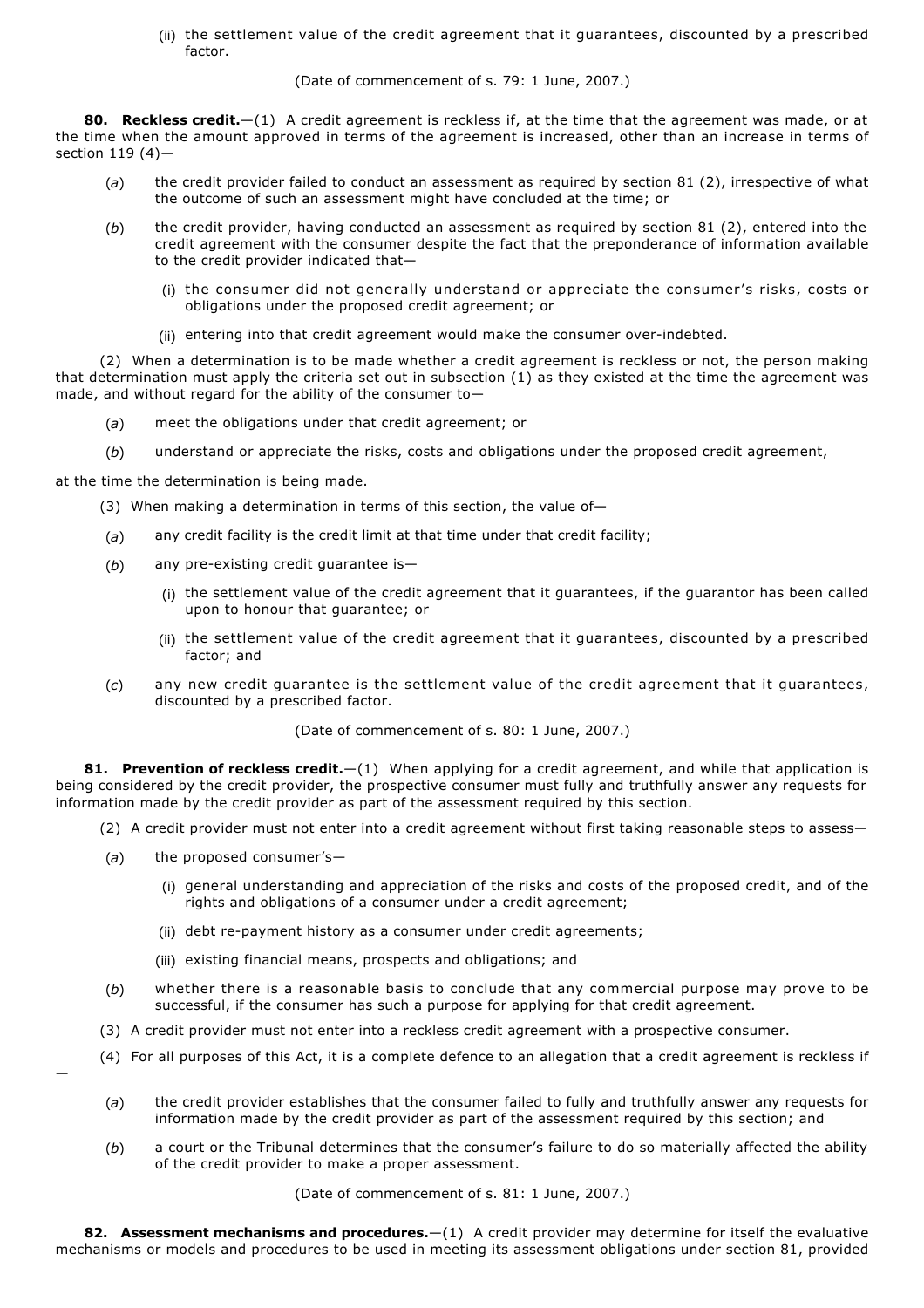that any such mechanism, model or procedure results in a fair and objective assessment and must not be inconsistent with the affordability assessment regulations made by the Minister. [Sub-s.  $(1)$  substituted by s. 24  $(a)$  of Act No. 19 of 2014.]

(2) The Minister must, on recommendation of the National Credit Regulator, make affordability assessment regulations.

[Sub-s.  $(2)$  substituted by s. 24  $(a)$  of Act No. 19 of 2014.]

 $(3)$   $\dots$ [Sub-s. (3) deleted by s. 24 (b) of Act No. 19 of 2014.]

 $(4)$   $\ldots$  . . . .

[Sub-s. (4) deleted by s. 24 (b) of Act No. 19 of 2014.]

(Date of commencement of s. 82: 1 June, 2007.)

**82A. Report and investigation of reckless credit agreement.**—(1) If during an assessment contemplated in section 86 (6) there are reasonable grounds to suspect that a credit agreement included in that assessment is a reckless credit agreement, the debt counsellor must report that suspected reckless credit agreement to— (*a*) the National Credit Regulator where the debt counsellor rejects the application as contemplated in section 86 (7) (a) or makes a recommendation contemplated in section 86 (7) (b); or

(*b*) the Magistrate's Court where the debt counsellor makes a recommendation contemplated in section 86 (7) (c).

(2) A credit provider must, within seven business days of receipt of a request and at a fee not exceeding the maximum prescribed fee, provide a debt counsellor with the following information requested in relation to the consumer concerned:

- (*a*) Relevant application for credit;
- (b) pre-agreement statement;
- (*c*) quote;
- (*d*) credit agreement entered into with the consumer;
- (*e*) documentation in support of steps taken in terms of section 81 (2);
- ( *f* ) record of payments made; and
- (*g*) documentation in support of any steps taken after default by the consumer.

(3) The report to the National Credit Regulator contemplated in subsection (1) (a) is deemed to be a complaint in terms of section 136 and the National Credit Regulator must investigate that report in accordance with section 139.

(4) The Tribunal may impose an administrative fine contemplated in section 151 where a credit provider intentionally fails to comply with subsection (2). (Pending amendment: S. 82A to be inserted by s. 10 of Act No. 7 of 2019 with effect from a date fixed by the President by proclamation in the *Gazette* – date not determined.)

(Date of commencement to be proclaimed)

**83. Declaration of reckless credit agreement.**—(1) Despite any provision of law or agreement to the contrary, in any court or Tribunal proceedings in which a credit agreement is being considered, the court or Tribunal, as the case may be, may declare that the credit agreement is reckless, as determined in accordance with this Part.  $[Sub-s. (1)$  substituted by s. 25 (b) of Act No. 19 of 2014.]

(2) If a court or Tribunal declares that a credit agreement is reckless in terms of section 80 (1) (a) or 80 (1) (b) (i), the court or Tribunal, as the case may be, may make an order—

- (*a*) setting aside all or part of the consumer's rights and obligations under that agreement, as the court determines just and reasonable in the circumstances; or
- (*b*) suspending the force and effect of that credit agreement in accordance with subsection (3) (b) (i). [Sub-s. (2) amended by s. 25 (c) of Act No. 19 of 2014.]
- (3) If a court or Tribunal, as the case may be, declares that a credit agreement is reckless in terms of section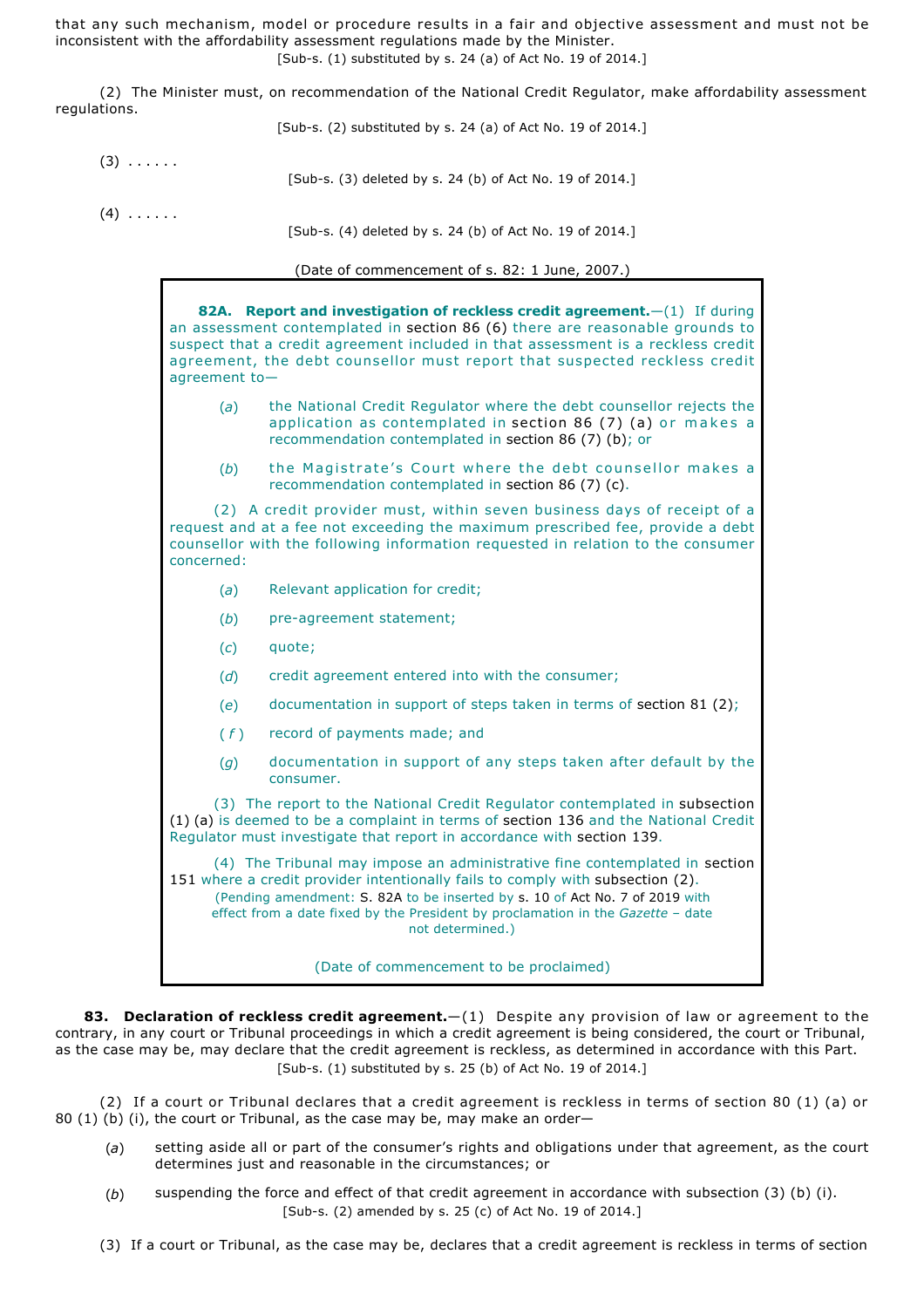80 (1) (b) (ii), the court or Tribunal, as the case may be—

- (*a*) must further consider whether the consumer is overindebted at the time of those proceedings; and [Para. (a) substituted by s. 25 (e) of Act No. 19 of 2014.]
- (*b*) if the court or Tribunal, as the case may be, concludes that the consumer is overindebted, the said court or Tribunal may make an order—
	- (i) suspending the force and effect of that credit agreement until a date determined by the Court when making the order of suspension; and
	- (ii) restructuring the consumer's obligations under any other credit agreements, in accordance with section 87.

[Subs. (3) amended by s. 25 (d) of Act No. 19 of 2014. Para. (b) amended by s. 25 ( f ) of Act No. 19 of 2014.]

(4) Before making an order in terms of subsection (3), the court or Tribunal, as the case may be, must consider—

- (*a*) the consumer's current means and ability to pay the consumer's current financial obligations that existed at the time the agreement was made; and
- (*b*) the expected date when any such obligation under a credit agreement will be fully satisfied, assuming the consumer makes all required payments in accordance with any proposed order.
	- [S. 83 amended by s. 25 (a) of Act No. 19 of 2014. Sub-s. (4) amended by s. 25 (g) of Act No. 19 of 2014.]

(Date of commencement of s. 83: 1 June, 2007.)

**84. Effect of suspension of credit agreement.**—(1) During the period that the force and effect of a credit agreement is suspended in terms of this Act—

- (*a*) the consumer is not required to make any payment required under the agreement;
- (*b*) no interest, fee or other charge under the agreement may be charged to the consumer; and
- (*c*) the credit provider's rights under the agreement, or under any law in respect of that agreement, are unenforceable, despite any law to the contrary.
- (2) After a suspension of the force and effect of a credit agreement ends—
- (*a*) all the respective rights and obligations of the credit provider and the consumer under that agreement—
	- (i) are revived; and
	- (ii) are fully enforceable except to the extent that a court may order otherwise; and
- (*b*) for greater certainty, no amount may be charged to the consumer by the credit provider with respect to any interest, fee or other charge that were unable to be charged during the suspension in terms of subsection (1) (b).

(Date of commencement of s. 84: 1 June, 2007.)

**85. Court may declare and relieve over-indebtedness.**—Despite any provision of law or agreement to the contrary, in any court proceedings in which a credit agreement is being considered, if it is alleged that the consumer under a credit agreement is over-indebted, the court may-

- (*a*) refer the matter directly to a debt counsellor with a request that the debt counsellor evaluate the consumer's circumstances and make a recommendation to the court in terms of section 86 (7); or
- (b) declare that the consumer is over-indebted, as determined in accordance with this Part, and make any order contemplated in section 87 to relieve the consumer's over-indebtedness.

(Date of commencement of s. 85: 1 June, 2007.)

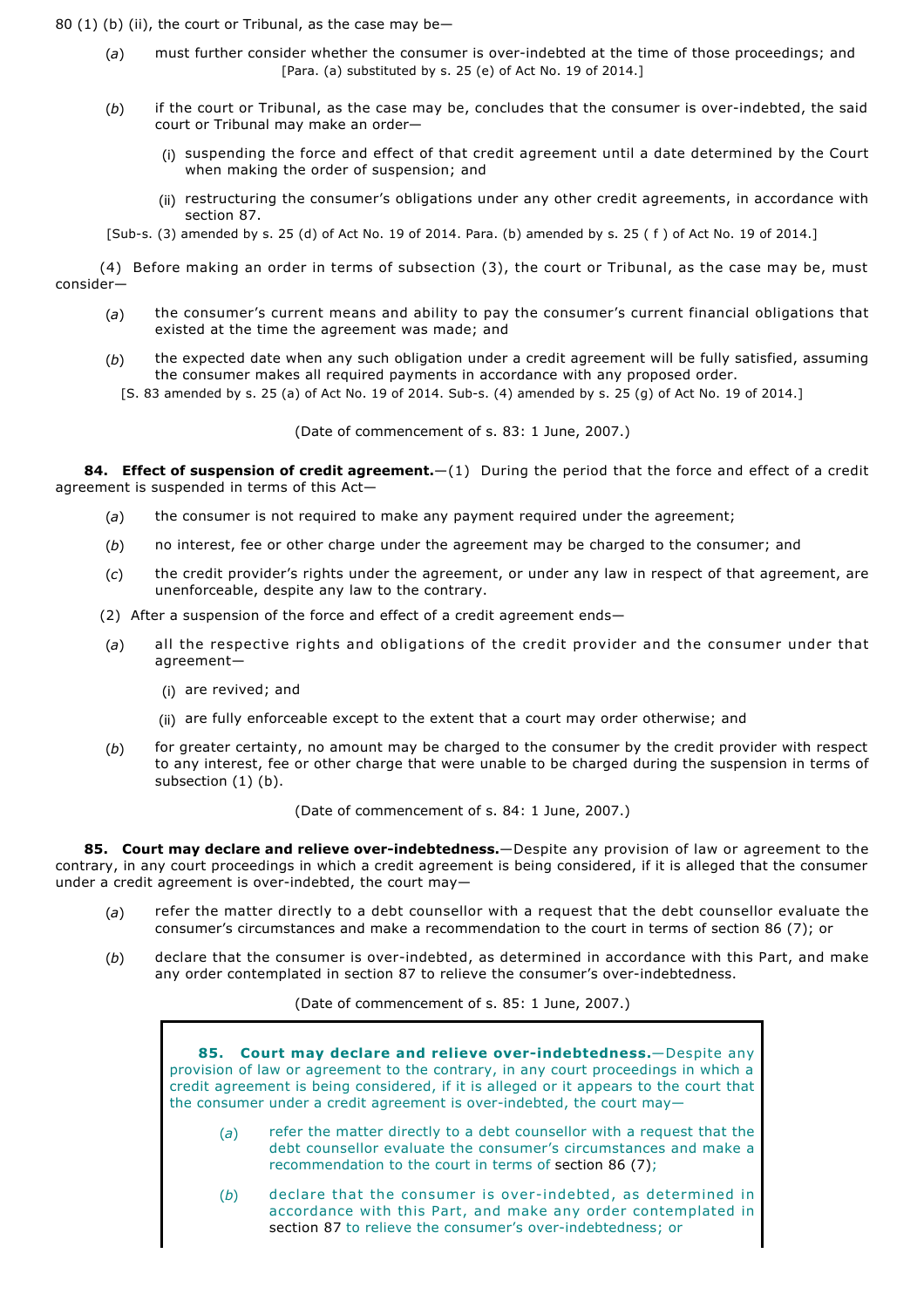(*c*) where the consumer may qualify for debt intervention, enquire whether the consumer wishes to participate in debt intervention and if the consumer confirms— (i) refer the matter to the National Credit Regulator for consideration; or (ii) where the court has sufficient information to do so, consider the matter and make an order contemplated in sections 87 (1A) or 87A. (Pending amendment: S. 85 to be substituted by s. 11 of Act No. 7 of 2019 with effect from a date fixed by the President by proclamation in the *Gazette* – date not determined.) (Date of commencement to be proclaimed)

**86. Application for debt review.**—(1) A consumer may apply to a debt counsellor in the prescribed manner and form to have the consumer declared overindebted.

(2) An application in terms of this section may not be made in respect of, and does not apply to, a particular credit agreement if, at the time of that application, the credit provider under that credit agreement has proceeded to take the steps contemplated in section 130 to enforce that agreement.

 $[Sub-s. (2)$  substituted by s. 26 (a) of Act No. 19 of 2014.]

(3) A debt counsellor—

- (*a*) may require the consumer to pay an application fee, not exceeding the prescribed amount, before accepting an application in terms of subsection (1); and
- (*b*) may not require or accept a fee from a credit provider in respect of an application in terms of this section.

(4) On receipt of an application in terms of subsection (1), a debt counsellor must—

- (*a*) provide the consumer with proof of receipt of the application;
- (*b*) notify, in the prescribed manner and form—
	- (i) all credit providers that are listed in the application; and
	- (ii) every registered credit bureau.

(5) A consumer who applies to a debt counsellor, and each credit provider contemplated in subsection (4) (b), must—

- (*a*) comply with any reasonable requests by the debt counsellor to facilitate the evaluation of the consumer's state of indebtedness and the prospects for responsible debt re-arrangement; and
- (*b*) participate in good faith in the review and in any negotiations designed to result in responsible debt re-arrangement.

(6) A debt counsellor who has accepted an application in terms of this section must determine, in the prescribed manner and within the prescribed time—

- (*a*) whether the consumer appears to be overindebted; and
- (*b*) if the consumer seeks a declaration of reckless credit, whether any of the consumer's credit agreements appear to be reckless.

(*b*) whether any of the consumer's credit agreements appear to be reckless. (Pending amendment: Para. (b) to be substituted by s. 12 (a) of Act No. 7 of 2019 with effect from a date fixed by the President by proclamation in the *Gazette* – date not determined.)

(Date of commencement to be proclaimed)

(7) If, as a result of an assessment conducted in terms of subsection (6), a debt counsellor reasonably concludes that—

- (a) the consumer is not over-indebted, the debt counsellor must reject the application, even if the debt counsellor has concluded that a particular credit agreement was reckless at the time it was entered into;
- (*b*) the consumer is not overindebted, but is nevertheless experiencing, or likely to experience, difficulty satisfying all the consumer's obligations under credit agreements in a timely manner, the debt counsellor may recommend that the consumer and the respective credit providers voluntarily consider and agree on a plan of debt re-arrangement; or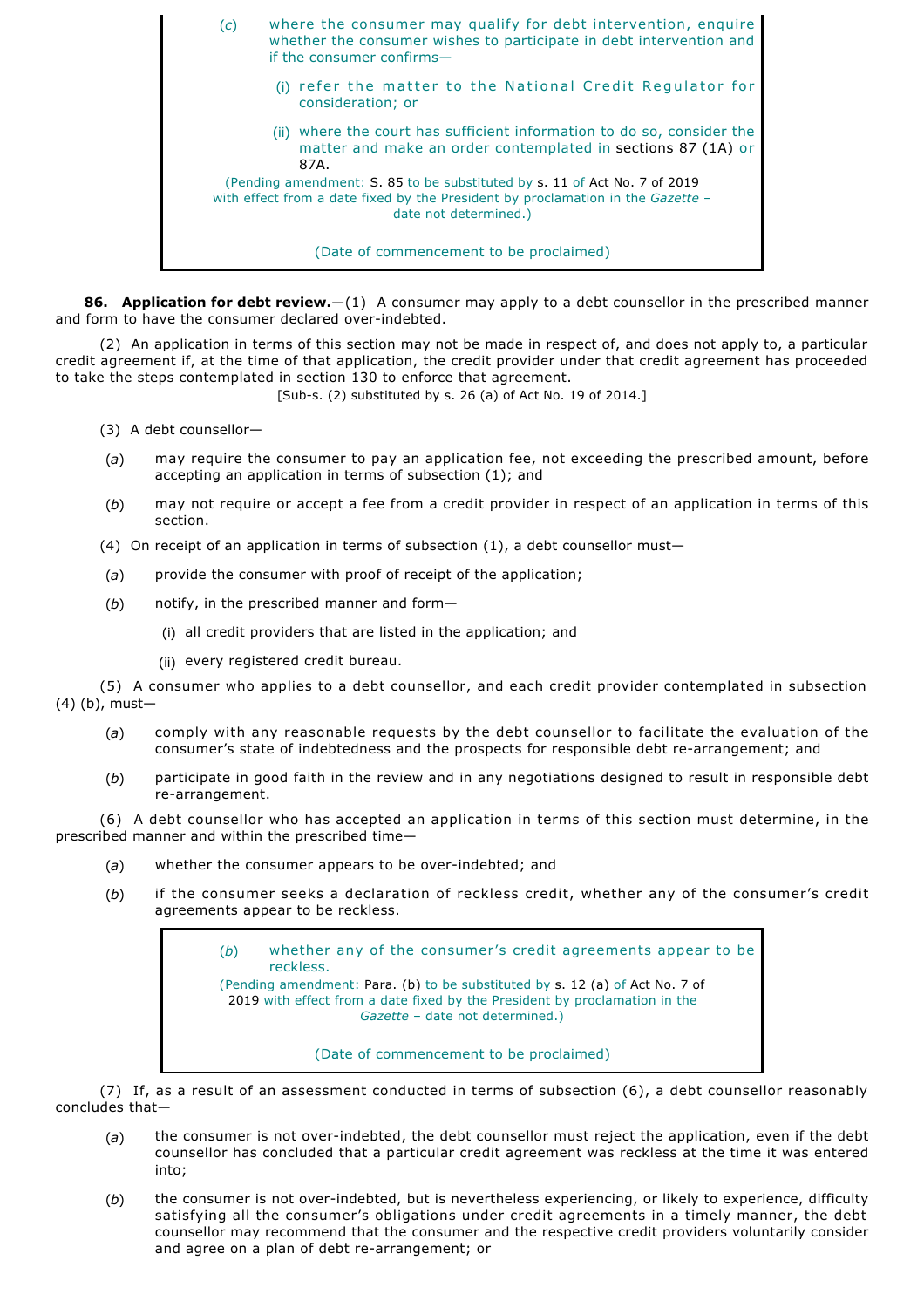- (*c*) the consumer is overindebted, the debt counsellor may issue a proposal recommending that the Magistrate's Court make either or both of the following orders—
	- (i) that one or more of the consumer's credit agreements be declared to be reckless credit, if the debt counsellor has concluded that those agreements appear to be reckless; and
	- (ii) that one or more of the consumer's obligations be re-arranged by-
		- ( *aa* ) extending the period of the agreement and reducing the amount of each payment due accordingly;
		- (*bb*) postponing during a specified period the dates on which payments are due under the agreement;
		- (*cc*) extending the period of the agreement and postponing during a specified period the dates on which payments are due under the agreement; or

(*cc*) extending the period of the agreement and postponing during a specified period the dates on which payments are due under the agreement; (Pending amendment: Item. (cc) to be amended by s. 12 (b) of Act No. 7 of 2019 with effect from a date fixed by the President by proclamation in the *Gazette* – date not determined.)

(Date of commencement to be proclaimed)

(*cc*A) determining, as prescribed, the maximum rate of interest, fees or other charges, excluding charges contemplated in section 101 (1) (e), under a credit agreement, for such a period as the Magistrate's Court deems fair and reasonable but not exceeding the period contemplated in section 86A (6) (d); or (Pending amendment: Item. (ccA) to be inserted by s. 12 (b) of Act No. 7 of 2019 with effect from a date fixed by the President by proclamation in the *Gazette* – date not determined.)

(Date of commencement to be proclaimed)

- (*dd*) recalculating the consumer's obligations because of contraventions of Part A or B of Chapter 5, or Part A of Chapter 6.
- (8) If a debt counsellor makes a recommendation in terms of subsection (7) (b) and—
- (*a*) the consumer and each credit provider concerned accept that proposal, the debt counsellor must record the proposal in the form of an order, and if it is consented to by the consumer and each credit provider concerned, file it as a consent order in terms of section 138; or
- (*b*) if paragraph (a) does not apply, the debt counsellor must refer the matter to the Magistrate's Court with the recommendation.

(9) If a debt counsellor rejects an application as contemplated in subsection (7) (a), the consumer, with leave of the Magistrate's Court, may apply directly to the Magistrate's Court, in the prescribed manner and form, for an order contemplated in subsection (7) (c).

(10) (*a*)If a consumer is in default under a credit agreement that is being reviewed in terms of this section, the credit provider in respect of that credit agreement may, at any time at least 60 business days after the date on which the consumer applied for the debt review, give notice to terminate the review in the prescribed manner to-

(i) the consumer;

 $\mathbf{r}$ 

- (ii) the debt counsellor; and
- (iii) the National Credit Regulator; and

(*b*) No credit provider may terminate an application for debt review lodged in terms of this Act, if such application for review has already been filed in a court or in the Tribunal.

[Sub-s. (10) substituted by s. 26 (b) of Act No. 19 of 2014.]

(11) If a credit provider who has given notice to terminate a review as contemplated in subsection (10) proceeds to enforce that agreement in terms of Part C of Chapter 6, the court hearing the matter may order that the debt review resume on any conditions the court considers to be just in the circumstances.  $[Sub-s. (11)$  substituted by s. 26 (b) of Act No. 19 of 2014.]

(Date of commencement of s. 86: 1 June, 2007.)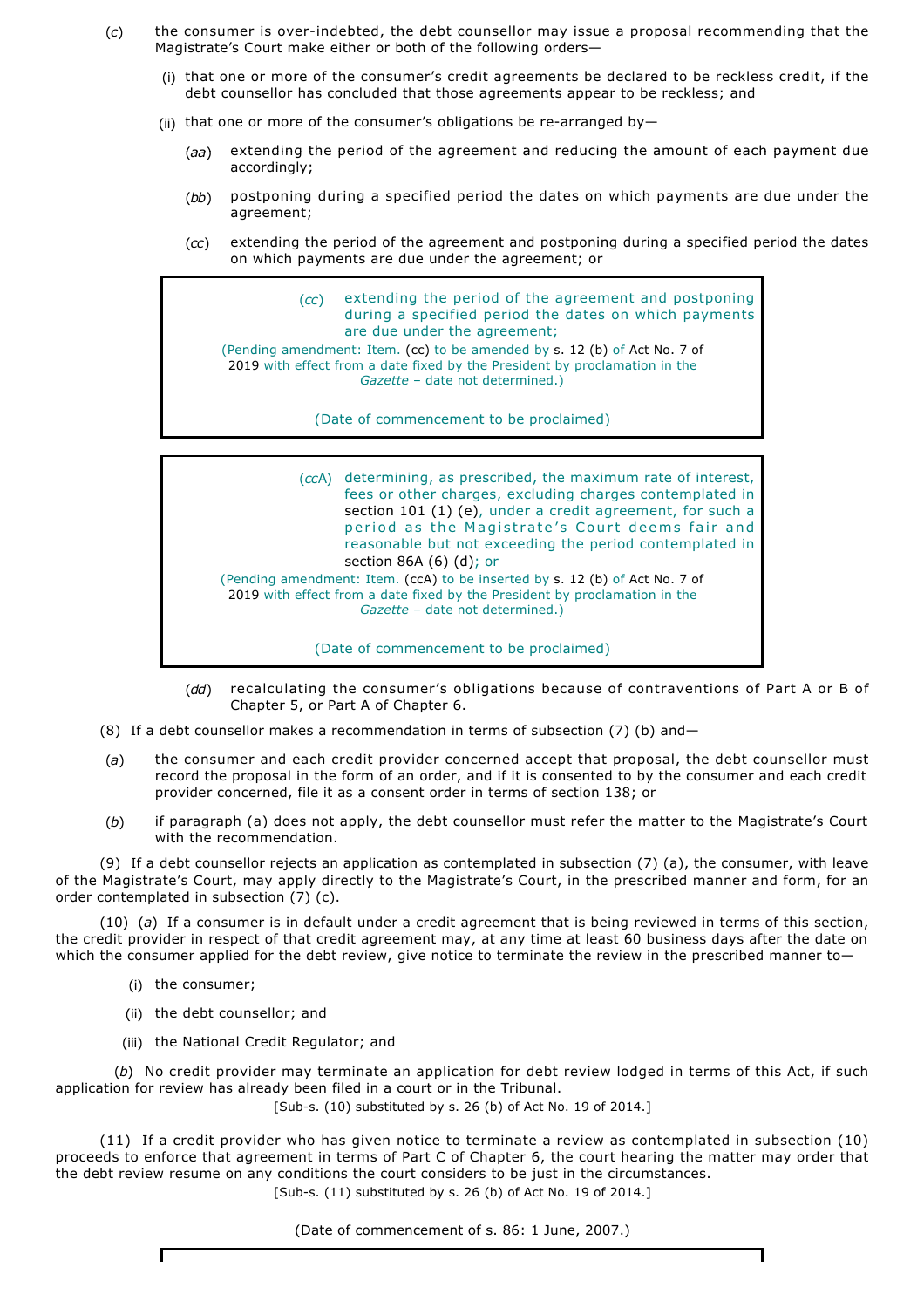**86A. Application for debt intervention.**  $-(1)$  A debt intervention applicant may apply to the National Credit Regulator in the prescribed manner and form to have the debt intervention applicant declared overindebted, if that debt intervention applicant has a total unsecured debt owing to credit providers of no more than R50,000, or such an amount as may be prescribed by section 171 (2A) (b).

(2) The following credit agreements that form part of the total unsecured debt, do not qualify for debt intervention—

- (*a*) A developmental credit agreement contemplated in section 10; and
- (*b*) subject to section 85 (c), any credit agreement where, at the time of the application for debt intervention, the credit provider under that credit agreement has proceeded to take the steps contemplated in section 130 to enforce that agreement.

(3) On receipt of an application contemplated in subsection (1), the National Credit Regulator must comply with section 86 (4) and (6), with the necessary changes.

(4) A debt intervention applicant, and each credit provider listed in the application for debt intervention, must comply with section 86 (5), with the necessary changes.

(5) The National Credit Regulator must, when considering an application contemplated in subsection (1), provide the debt intervention applicant with—

- (*a*) counselling on financial literacy; and
- (*b*) access to training to improve that debt intervention applicant's financial literacy.

(6) If the National Credit Regulator as a result of the assessment contemplated in subsection (3) reasonably concludes that—

- (*a*) the debt intervention applicant does not qualify for debt intervention, the National Credit Regulator must reject the application;
- (*b*) the debt intervention applicant does not qualify for debt intervention, but is nevertheless experiencing, or is likely to experience, difficulty satisfying all the debt intervention applicant's obligations under credit agreements in a timely manner, the National Credit Regulator must recommend that the debt intervention applicant and the respective credit providers voluntarily consider and agree on a plan of debt re-arrangement;
- (*c*) a credit agreement that formed part of the application may constitute reckless lending, an unlawful credit agreement or a credit agreement resulting from prohibited conduct, the National Credit Regulator must refer the credit agreement to the Tribunal for an appropriate declaration;
- (*d*) the debt intervention applicant qualifies for debt intervention, and the obligations of the debt intervention applicant can be re-arranged within a period of five years or such longer period as may be prescribed, the National Credit Regulator must refer the matter with a recommendation to the Tribunal in the prescribed manner and form for an order contemplated in section 87 (1A); or
- (*e*) the debt intervention applicant qualifies for debt intervention, but the income and assets of the debt intervention applicant are insufficient to allow for the obligations of the debt intervention applicant to be re-arranged during the period contemplated in paragraph (d), the National Credit Regulator must refer the matter with a recommendation to the Tribunal in the prescribed manner and form for an order contemplated in section 87A.

(7) If the National Credit Regulator rejects an application as contemplated in subsection (6) (a), the debt intervention applicant, with leave of the Magistrate's Court, may apply directly to the Magistrate's Court, in the prescribed manner and form, for an order contemplated in section 87.

(8) If the National Credit Regulator makes a recommendation in terms of subsection (6) (b), and the debt intervention applicant and-

(*a*) each credit provider concerned accept that proposal, the National Credit Regulator must comply with section 86 (8) (a) with the necessary changes; or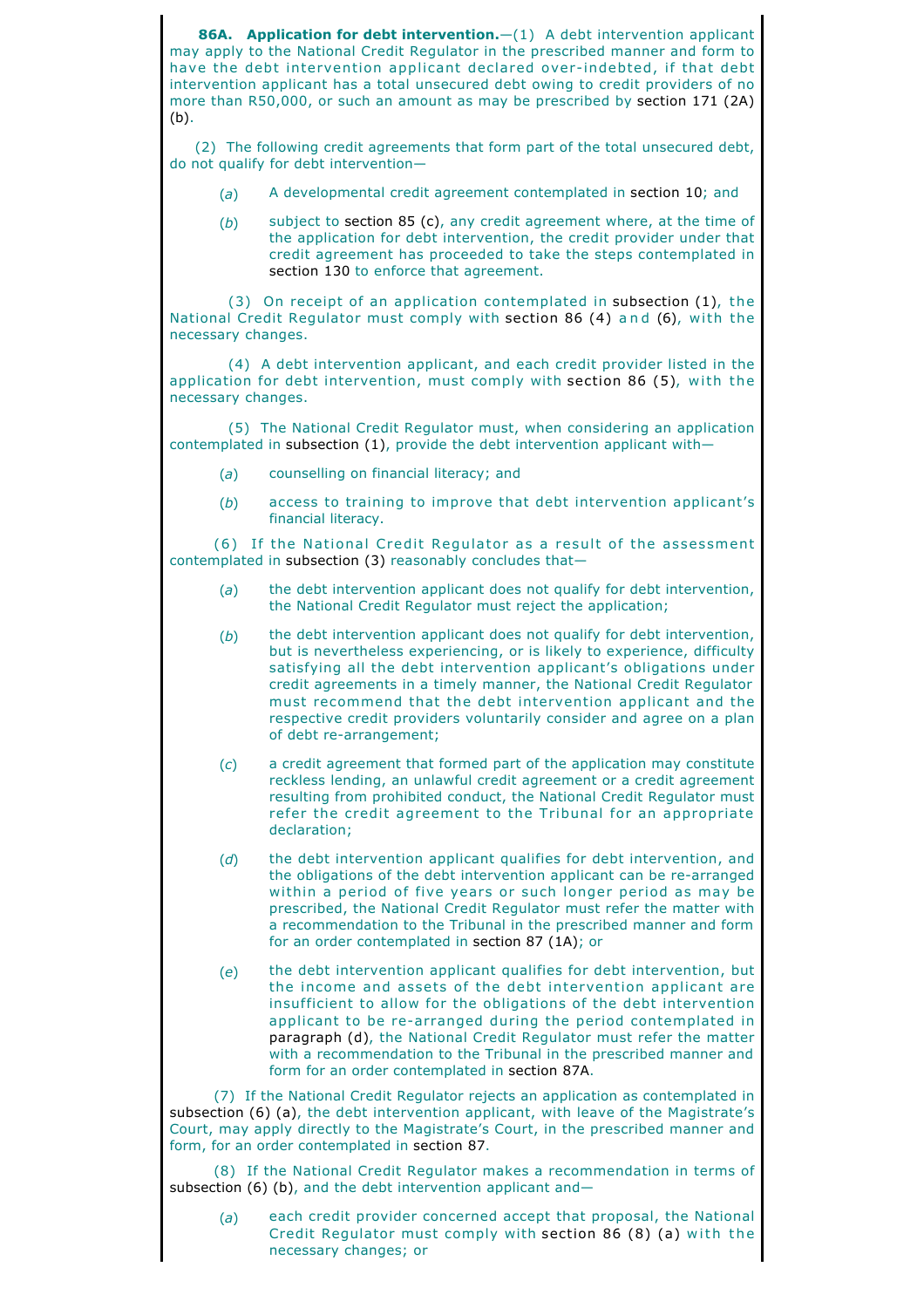| a credit provider concerned did not accept the proposal, the National<br>(b)<br>Credit Regulator must refer the matter to the Tribunal with the<br>recommendation.                                                                                                                                                                                                                                                   |
|----------------------------------------------------------------------------------------------------------------------------------------------------------------------------------------------------------------------------------------------------------------------------------------------------------------------------------------------------------------------------------------------------------------------|
| (9) (a) If the National Credit Regulator refers an application for debt<br>intervention in terms of subsection (6) (e), the National Credit Regulator must<br>inform each credit provider listed in the application for debt intervention of such<br>referral and invite such credit providers to make representations to the Tribunal by<br>a specified date.                                                       |
| (b) A credit provider contemplated in paragraph (a) may submit written<br>representations to the Tribunal in the prescribed form and manner, on or before<br>the date so specified.                                                                                                                                                                                                                                  |
| $(10)$ (a) If a debt intervention applicant is in default under a credit<br>agreement that forms part of the application for debt intervention in terms of this<br>section, the credit provider in respect of that credit agreement may, after the<br>prescribed period, give notice to terminate the debt intervention in the prescribed<br>manner $to-$                                                            |
| (i) the debt intervention applicant; and                                                                                                                                                                                                                                                                                                                                                                             |
| (ii) the National Credit Regulator.                                                                                                                                                                                                                                                                                                                                                                                  |
| (b) No credit provider may terminate an application for debt intervention<br>lodged in terms of this Act, if such application for debt intervention has already<br>been filed in the Tribunal.                                                                                                                                                                                                                       |
| (11) If a credit provider who has given notice to terminate the debt<br>intervention as contemplated in subsection (10) proceeds to enforce that<br>agreement in terms of Part C of Chapter 6, the court or the Tribunal hearing the<br>matter may order that the debt intervention resume on any conditions the court or<br>Tribunal considers to be just in the circumstances.                                     |
| $(12)$ (a) Subsection (6) (e) is effective for a period of 48 months from the<br>date on which it becomes operational.                                                                                                                                                                                                                                                                                               |
| (b) The Minister must review the impact of section 87A and must, no later<br>than 36 months after subsection (6) (e) becomes operational, table a report in the<br>National Assembly setting out the findings of that review.<br>(Pending amendment: S. 86A to be inserted by s. 13 of Act No. 7 of 2019 with<br>effect from a date fixed by the President by proclamation in the Gazette - date<br>not determined.) |
| (Date of commencement to be proclaimed)                                                                                                                                                                                                                                                                                                                                                                              |

**87. Magistrate's Court may re-arrange consumer's obligations.**—(1) If a debt counsellor makes a proposal to the Magistrate's Court in terms of section 86 (8) (b), or a consumer applies to the Magistrate's Court in terms of section 86 (9), the Magistrate's Court must conduct a hearing and, having regard to the proposal and information before it and the consumer's financial means, prospects and obligations, may—

> 87. Magistrate's Court or Tribunal may re-arrange consumer's obligations (Pending amendment: S. 87 heading to be substituted by s. 14 (a) of Act No. 7 of 2019 with effect from a date fixed by the President by proclamation in the *Gazette* – date not determined.)

> > (Date of commencement to be proclaimed)

- (*a*) reject the recommendation or application as the case may be; or
- (*b*) make—
	- (i) an order declaring any credit agreement to be reckless, and an order contemplated in section 83 (2) or (3), if the Magistrate's Court concludes that the agreement is reckless;
	- (ii) an order re-arranging the consumer's obligations in any manner contemplated in section 86 (7) (c) (ii); or

(iii) both orders contemplated in subparagraph (i) and (ii).

(1A) If the National Credit Regulator makes a recommendation to the Tribunal in terms of section 86A (6) (d), the Tribunal or a member of the Tribunal acting alone in accordance with this Act, must conduct a hearing and, having regard to the recommendation and other information before it and the consumer's financial means, prospects and obligations, may—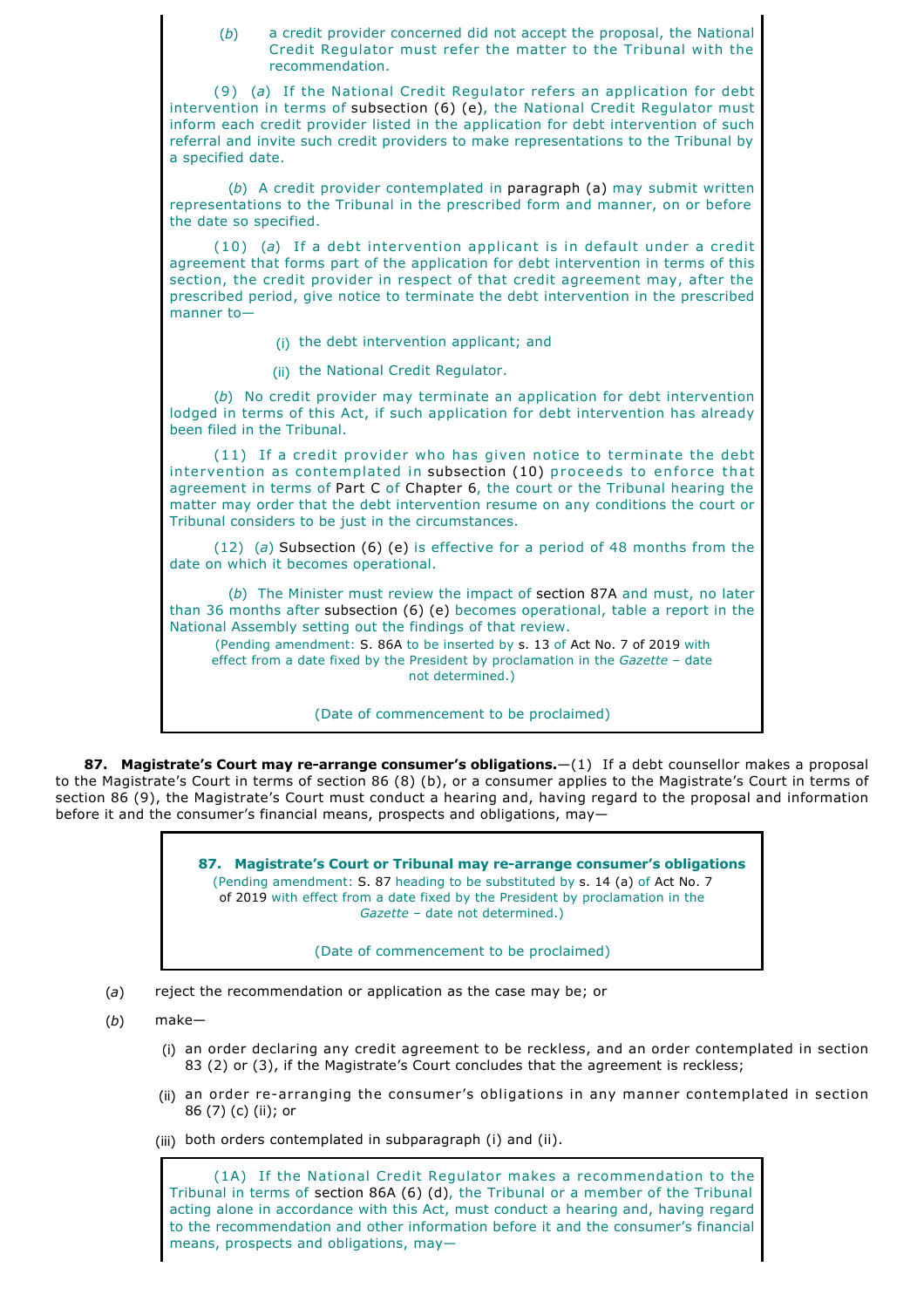

(2) The National Credit Regulator may not intervene before the Magistrate's Court in a matter referred to it in terms of this section.

(Date of commencement of s. 87: 1 June, 2007.)

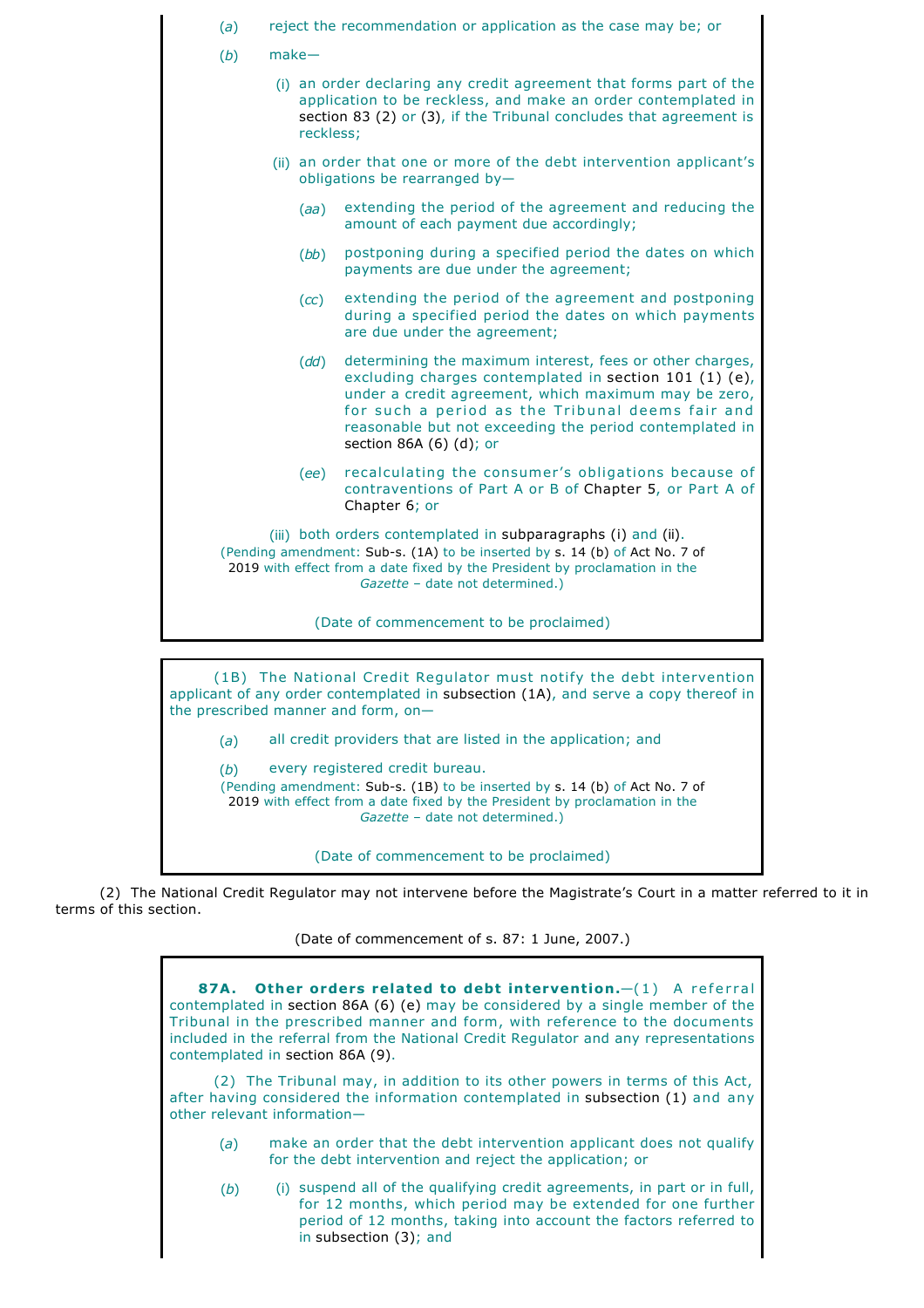|                                                                                                                                                                                                                                                                                                                                                                                                                                                     | (ii) require the debt intervention applicant to attend a financial<br>literacy programme.                                                                                                                                                                                                                 |  |  |  |
|-----------------------------------------------------------------------------------------------------------------------------------------------------------------------------------------------------------------------------------------------------------------------------------------------------------------------------------------------------------------------------------------------------------------------------------------------------|-----------------------------------------------------------------------------------------------------------------------------------------------------------------------------------------------------------------------------------------------------------------------------------------------------------|--|--|--|
| (3) When considering the suspension or part suspension of a credit<br>agreement, an alteration or extension of that suspension, or the extinguishing of<br>the whole or a portion of the total of the amounts contemplated in section $101$ (1)<br>under a qualifying agreement, the Tribunal must take into account relevant factors,<br>which factors may include the following-                                                                  |                                                                                                                                                                                                                                                                                                           |  |  |  |
| (a)                                                                                                                                                                                                                                                                                                                                                                                                                                                 | Whether the debt intervention applicant-                                                                                                                                                                                                                                                                  |  |  |  |
|                                                                                                                                                                                                                                                                                                                                                                                                                                                     | (i) is a disabled person, a minor heading a household, a woman<br>heading a household, or an elderly person;                                                                                                                                                                                              |  |  |  |
|                                                                                                                                                                                                                                                                                                                                                                                                                                                     | (ii) had ever applied for debt review or for an order of sequestration<br>or administration; or                                                                                                                                                                                                           |  |  |  |
|                                                                                                                                                                                                                                                                                                                                                                                                                                                     | (iii) ever had any debt extinguished by an order of a court or<br>Tribunal;                                                                                                                                                                                                                               |  |  |  |
| (b)                                                                                                                                                                                                                                                                                                                                                                                                                                                 | the circumstances of the debt intervention applicant and any act or<br>$omission-$                                                                                                                                                                                                                        |  |  |  |
|                                                                                                                                                                                                                                                                                                                                                                                                                                                     | (i) when entering into each qualifying credit agreement that makes<br>up the total unsecured debt;                                                                                                                                                                                                        |  |  |  |
|                                                                                                                                                                                                                                                                                                                                                                                                                                                     | (ii) that resulted in, or contributed to, the fact that the debt<br>intervention applicant does not have sufficient income or assets<br>to allow for the obligations of the debt intervention applicant to<br>be re-arranged during the period contemplated in section 86A<br>$(6)$ $(d)$ ; or            |  |  |  |
|                                                                                                                                                                                                                                                                                                                                                                                                                                                     | (iii) by the debt intervention applicant to secure an income or<br>increase existing income; or                                                                                                                                                                                                           |  |  |  |
| (c)                                                                                                                                                                                                                                                                                                                                                                                                                                                 | an act or omission of each affected credit provider-                                                                                                                                                                                                                                                      |  |  |  |
|                                                                                                                                                                                                                                                                                                                                                                                                                                                     | (i) when entering into the relevant credit agreement; or                                                                                                                                                                                                                                                  |  |  |  |
|                                                                                                                                                                                                                                                                                                                                                                                                                                                     | (ii) during the process contemplated in section 86A and during the<br>proceedings before the Tribunal.                                                                                                                                                                                                    |  |  |  |
| $(4)$ (a) Section 84 applies to a suspension contemplated in subsection (2)<br>(b) (i).                                                                                                                                                                                                                                                                                                                                                             |                                                                                                                                                                                                                                                                                                           |  |  |  |
| (b) Subject to subsection $(6)$ , if the period of prescription in respect of a<br>suspended credit agreement would be completed before or on, or within one year<br>after the day on which the suspension ended, the period of prescription shall not<br>be completed before a year has elapsed after the day on which the suspension<br>ended.                                                                                                    |                                                                                                                                                                                                                                                                                                           |  |  |  |
| (5) (a) The National Credit Regulator must review the financial<br>circumstances of the debt intervention applicant eight months after an order was<br>granted in terms of subsection (2) (b), and determine whether the debt<br>intervention applicant at that time has sufficient income or assets to allow for the<br>obligations of the debt intervention applicant to be re-arranged during the period<br>contemplated in section 86A (6) (d). |                                                                                                                                                                                                                                                                                                           |  |  |  |
| (b) The National Credit Regulator must, where the debt intervention<br>applicant-                                                                                                                                                                                                                                                                                                                                                                   |                                                                                                                                                                                                                                                                                                           |  |  |  |
|                                                                                                                                                                                                                                                                                                                                                                                                                                                     | (i) has sufficient income or assets to allow for the obligations to be re-<br>arranged during the period contemplated in section 86A (6) (d), refer<br>the matter with a recommendation to the Tribunal in the prescribed<br>manner and form for an order contemplated in section 87 (1A); or             |  |  |  |
|                                                                                                                                                                                                                                                                                                                                                                                                                                                     | (ii) still does not have sufficient income or assets to allow for the<br>obligations to be re-arranged during the period contemplated in<br>section 86A (6) (d), refer the matter to the Tribunal to consider an<br>extension of the period of suspension as contemplated in subsection<br>$(2)$ (b) (i). |  |  |  |

(*c*) If the Tribunal orders an extension of the suspension, the National Credit Regulator must again conduct the review contemplated in paragraph (a) eight months into the extended suspension period and where the debt intervention applicant at that time—

> (i) has sufficient income or assets to allow for the obligations to be re-arranged during the period contemplated in section 86A (6) (d), refer the matter with a recommendation to the Tribunal in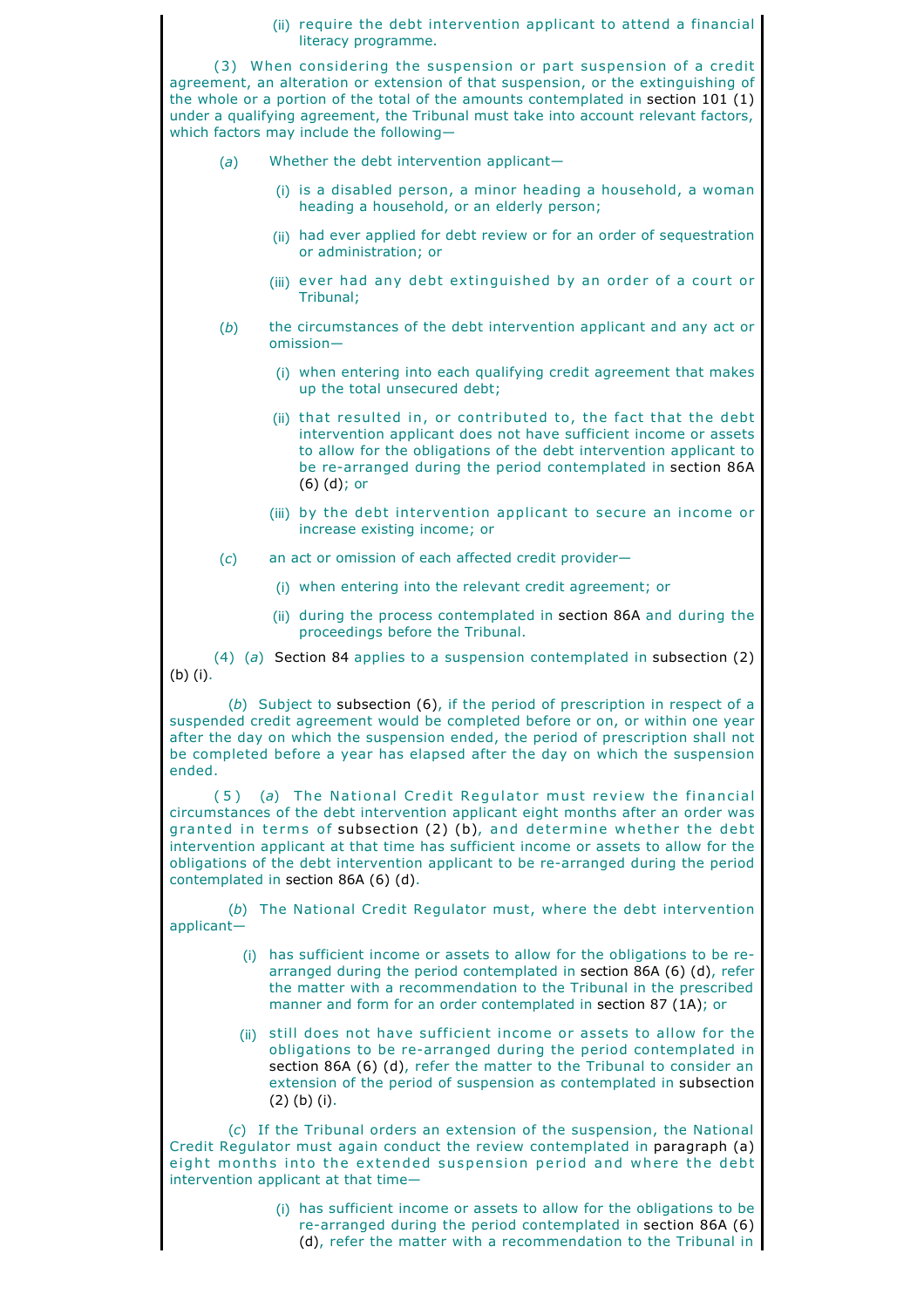the prescribed manner and form for an order contemplated in section 87 (1A); or

(ii) still does not have sufficient income or assets to allow for the obligations to be re-arranged during the period contemplated in section 86A (6) (d), refer the matter to the Tribunal to consider the extinguishing of the whole or a portion of the total of the amounts contemplated in section 101 (1) under each qualifying agreement.

(*d*) Section 86A (9) applies with the necessary changes when the National Credit Regulator does a referral contemplated in paragraphs (b) (ii) or (c) (ii).

(6) The Tribunal may, in addition to its other powers in terms of this Act, after having considered—

- (*a*) the referral contemplated in subsection (5) (c) (ii);
- (*b*) whether the debt intervention applicant still does not have sufficient income or assets to allow for the obligations to be re-arranged during the period contemplated in section 86A (6) (d); and
- (*c*) the factors contemplated in subsection (3),

and subject to subsections  $(7)$  and  $(8)$ , declare the total of the amounts contemplated in section 101 (1) under the qualifying credit agreements as extinguished.

(7) The extinguishment contemplated in subsection  $(6)$ -

- (*a*) may be a percentage of the total of the amounts contemplated in section 101 (1) under each qualifying agreement; and
- (*b*) must apply equally to all the qualifying credit agreements.

(8) When granting an order contemplated in subsection (6) the Tribunal must limit the debt intervention applicant's right to apply for credit contemplated in section 60 for a minimum period of six months and the Tribunal may limit said right for such further period as the Tribunal deems fair and reasonable—

- (*a*) taking into account the factors referred to in subsections (3) and (9); and
- (*b*) subject to the maximum periods referred to in subsection (9).

(9) The total period of limitation on the debt intervention applicant's right to apply for credit contemplated in subsection (8) (a) may not exceed 12 months and when determining an appropriate discretionary period, the following factors must also be considered—

- (*a*) The total unsecured debt;
- (*b*) the number of credit agreements that were submitted for debt intervention;
- (*c*) the period of each qualifying credit agreement; and
- (*d*) the debt intervention applicant's credit record.

(10) The National Credit Regulator must notify the debt intervention applicant of any order contemplated in this section, and serve a copy thereof in the prescribed manner and form, on-

- (*a*) all credit providers that are listed in the application; and
- (*b*) every registered credit bureau.

(11) The Tribunal may rescind or change an order for debt intervention if information is placed before the Tribunal showing that the debt intervention applicant who applied for debt intervention was dishonest in his or her application or fails to comply with the conditions of the debt intervention order.

(Pending amendment: S. 87A to be inserted by s. 15 of Act No. 7 of 2019 with effect from a date fixed by the President by proclamation in the *Gazette* – date not determined.)

(Date of commencement to be proclaimed)

88. Effect of debt review or re-arrangement order or agreement.  $-(1)$  A consumer who has filed an application in terms of section 86 (1), or who has alleged in court that the consumer is overindebted, must not incur any further charges under a credit facility or enter into any further credit agreement, other than a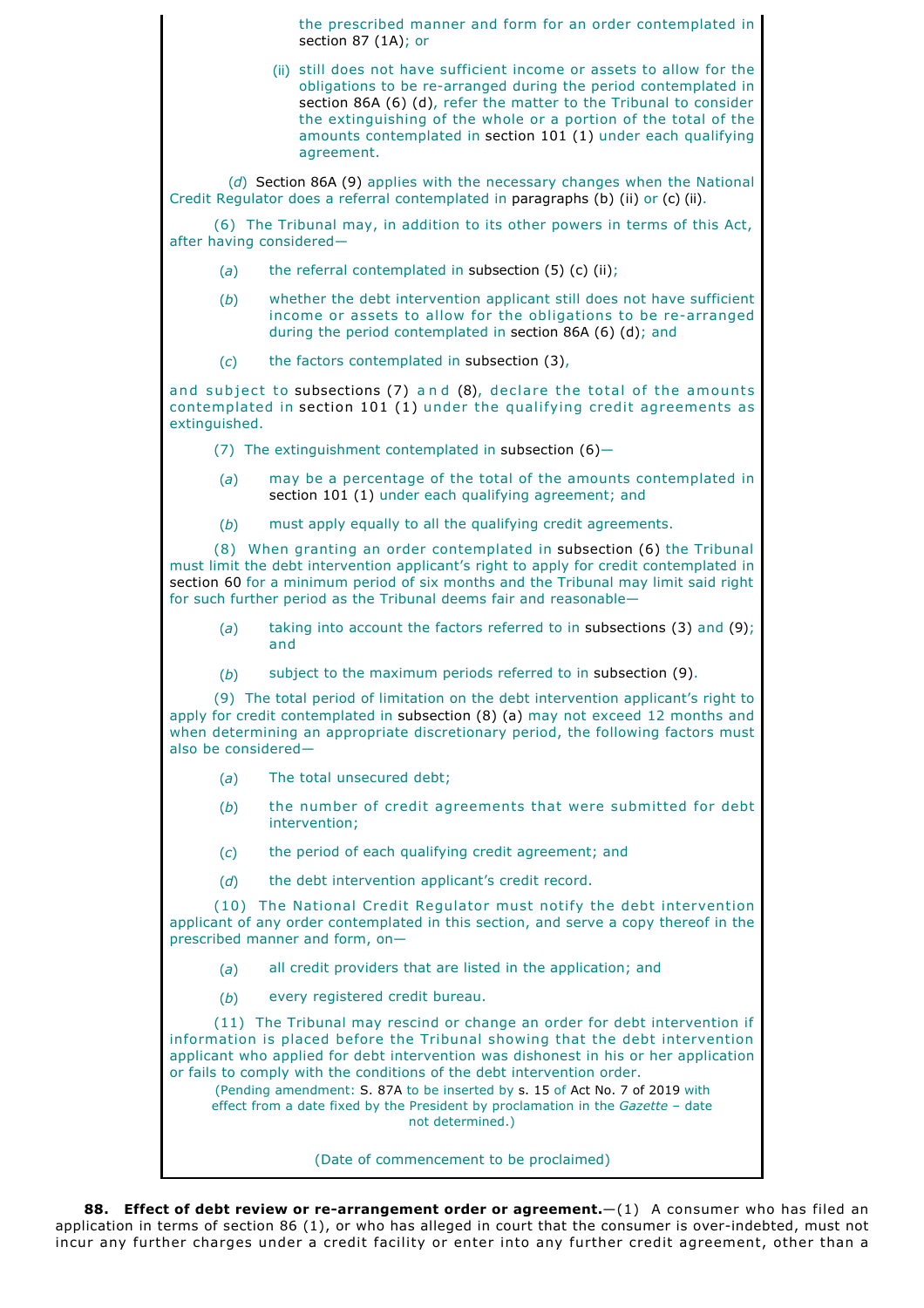consolidation agreement, with any credit provider until one of the following events has occurred—

- (*a*) The debt counsellor rejects the application and the prescribed time period for direct filing in terms of section 86 (9) has expired without the consumer having so applied;
- (*b*) the court has determined that the consumer is not overindebted, or has rejected a debt counsellor's proposal or the consumer's application; or
- (*c*) a court having made an order or the consumer and credit providers having made an agreement rearranging the consumer's obligations, all the consumer's obligations under the credit agreements as re-arranged are fulfilled, unless the consumer fulfilled the obligations by way of a consolidation agreement.

(2) If a consumer fulfils obligations by way of a consolidation agreement as contemplated in subsection 1 (c), or this subsection, the effect of subsection (1) continues until the consumer fulfils all the obligations under the consolidation agreement, unless the consumer again fulfilled the obligations by way of a consolidation agreement.

(3) Subject to section 86 (9) and (10), a credit provider who receives notice of court proceedings contemplated in section 83 or 85, or notice in terms of section 86 (4) (b) (i), may not exercise or enforce by litigation or other judicial process any right or security under that credit agreement until—

- (*a*) the consumer is in default under the credit agreement; and
- (*b*) one of the following has occurred—
	- (i) An event contemplated in subsection (1) (a) through (*c*); or
	- (ii) the consumer defaults on any obligation in terms of a re-arrangement agreed between the consumer and credit providers, or ordered by a court or the Tribunal.

(4) If a credit provider enters into a credit agreement, other than a consolidation agreement contemplated in this section, with a consumer who has applied for a debt re-arrangement and that re-arrangement still subsists, all or part of that new credit agreement may be declared to be reckless credit, whether or not the circumstances set out in section 80 apply.

(5) If a consumer applies for or enters into a credit agreement contrary to this section, the provisions of this Part will never apply to that agreement.

## (Date of commencement of s. 88: 1 June, 2007.)

| <b>88A.</b> Effect of debt intervention. - (1) A debt intervention applicant who has<br>filed an application for debt intervention contemplated in section 86A may not enter<br>into any further credit agreement, other than a consolidation agreement, with a<br>credit provider unless-                                                                               |                                                                                                                                                                                                                                                                                                                                                                                                                             |  |  |  |
|--------------------------------------------------------------------------------------------------------------------------------------------------------------------------------------------------------------------------------------------------------------------------------------------------------------------------------------------------------------------------|-----------------------------------------------------------------------------------------------------------------------------------------------------------------------------------------------------------------------------------------------------------------------------------------------------------------------------------------------------------------------------------------------------------------------------|--|--|--|
| (a)                                                                                                                                                                                                                                                                                                                                                                      | the National Credit Regulator rejects the application for debt<br>intervention and the prescribed time period for direct filing in terms of<br>section 86A (7) has expired without the debt intervention applicant<br>having so applied;                                                                                                                                                                                    |  |  |  |
| (b)                                                                                                                                                                                                                                                                                                                                                                      | the Tribunal has determined that the debt intervention applicant is<br>not over-indebted, or has rejected the proposal of the National<br>Credit Regulator or the debt intervention applicant's application;                                                                                                                                                                                                                |  |  |  |
| (c)                                                                                                                                                                                                                                                                                                                                                                      | the Tribunal having made an order or the debt intervention applicant<br>and credit providers having made an agreement re-arranging the<br>debt intervention applicant's obligations and all the debt intervention<br>applicant's obligations under the credit agreements as re-arranged<br>are fulfilled, except where the debt intervention applicant fulfilled the<br>obligations by way of a consolidation agreement; or |  |  |  |
| (d)                                                                                                                                                                                                                                                                                                                                                                      | the period contemplated in section 87A (8) has expired.                                                                                                                                                                                                                                                                                                                                                                     |  |  |  |
| (2) If a debt intervention applicant fulfils obligations by way of a<br>consolidation agreement, the effect of subsection (1) continues until the debt<br>intervention applicant fulfils all the obligations under that consolidation agreement,<br>unless the debt intervention applicant again fulfilled the obligations by way of<br>another consolidation agreement. |                                                                                                                                                                                                                                                                                                                                                                                                                             |  |  |  |
| (3) A credit provider who receives notice of an application contemplated in<br>section 86A may not exercise or enforce by litigation or other judicial process any<br>right under that credit agreement until-                                                                                                                                                           |                                                                                                                                                                                                                                                                                                                                                                                                                             |  |  |  |
| (a)                                                                                                                                                                                                                                                                                                                                                                      | the National Credit Regulator or Tribunal rejects the application or<br>the debt intervention applicant is in default under the credit<br>agreement; and                                                                                                                                                                                                                                                                    |  |  |  |
| (b)                                                                                                                                                                                                                                                                                                                                                                      | one of the following has occurred:                                                                                                                                                                                                                                                                                                                                                                                          |  |  |  |
|                                                                                                                                                                                                                                                                                                                                                                          | (i) An event contemplated in subsection (1) (a), (b) or (c); or                                                                                                                                                                                                                                                                                                                                                             |  |  |  |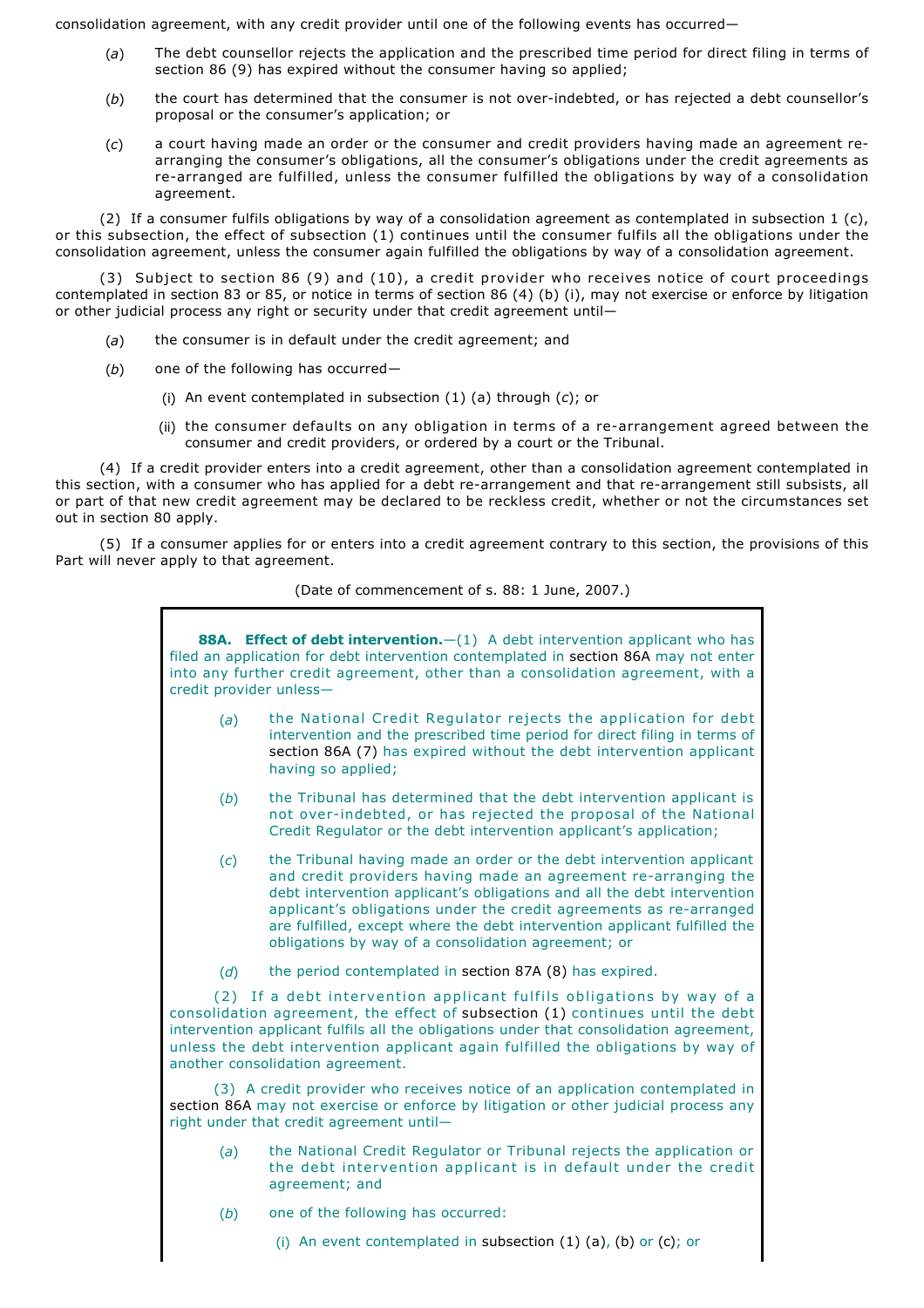(ii) the debt intervention applicant defaults on any obligation in terms of a re-arrangement agreed between the debt intervention applicant and credit providers, or ordered by the Tribunal.

(4) If a credit provider enters into a credit agreement, other than a consolidation agreement contemplated in this section, with a debt intervention applicant who is expecting, or is subject to, an order related to debt intervention, all or part of that new credit agreement may be declared to be reckless credit, whether or not the circumstances set out in section 80 apply.

(5) If a debt intervention applicant applies for, or enters into a credit agreement contrary to this section, the provisions related to debt intervention will never apply to that agreement.

(6) If the Tribunal ordered that the debt that underlies a credit agreement is extinguished, the credit provider may not exercise or enforce by litigation or other judicial process any right under that credit agreement or arising from that order, in respect of the portion of the debt that the order applies to.

(Pending amendment: S. 88A to be inserted by s. 16 of Act No. 7 of 2019 with effect from a date fixed by the President by proclamation in the *Gazette* – date not determined.)

(Date of commencement to be proclaimed)

**88B. Application for rehabilitation.**—(1) A debt intervention applicant who was granted an order contemplated in section 87A (6) may in the prescribed manner apply to the National Credit Regulator for a rehabilitation order to be granted by the Tribunal.

(2) The debt intervention applicant must submit proof that he or she has paid the amounts contemplated in section 101 (1) as it was due on the date on which the order contemplated in section 87A (6) was granted, under each credit agreement affected by that order, by—

- (*a*) payment in full to each credit provider of those amounts; or
- (*b*) entering into a settlement agreement with a relevant credit provider to the effect that those amounts have been resolved to the satisfaction of the credit provider.

(3) The application for a rehabilitation order must further be supported by such information as the Minister may prescribe, including proof that the debt intervention applicant has-

- (*a*) improved his or her, or their joint, as the case may be, financial circumstances to such an extent that the debt intervention applicant can participate in the credit market; and
- (*b*) successfully completed the programme contemplated in section 87A (2) (b) (ii).

(4) Upon receipt of the application for rehabilitation, the National Credit Regulator must—

- (*a*) notify, in the prescribed manner and form—
	- (i) all credit providers that were affected by the order contemplated in section 87A (6); and
	- (ii) every registered credit bureau; and
- (*b*) consider the application for rehabilitation and if the debt intervention application has complied with the requirements contemplated in subsections (2) and (3), refer the matter for consideration by the Tribunal.

(5) If the National Credit Regulator rejects an application for rehabilitation, the debt intervention applicant, with leave of the Tribunal, may apply directly to the Tribunal, in the prescribed manner and form, for an order contemplated in subsection (7).

(6) The Tribunal must notify each affected credit provider of the date on which the application for rehabilitation will be considered.

(7) The Tribunal must consider the application for rehabilitation, any information submitted in support of the application, and any submissions made by an affected credit provider and may grant an order that the debt intervention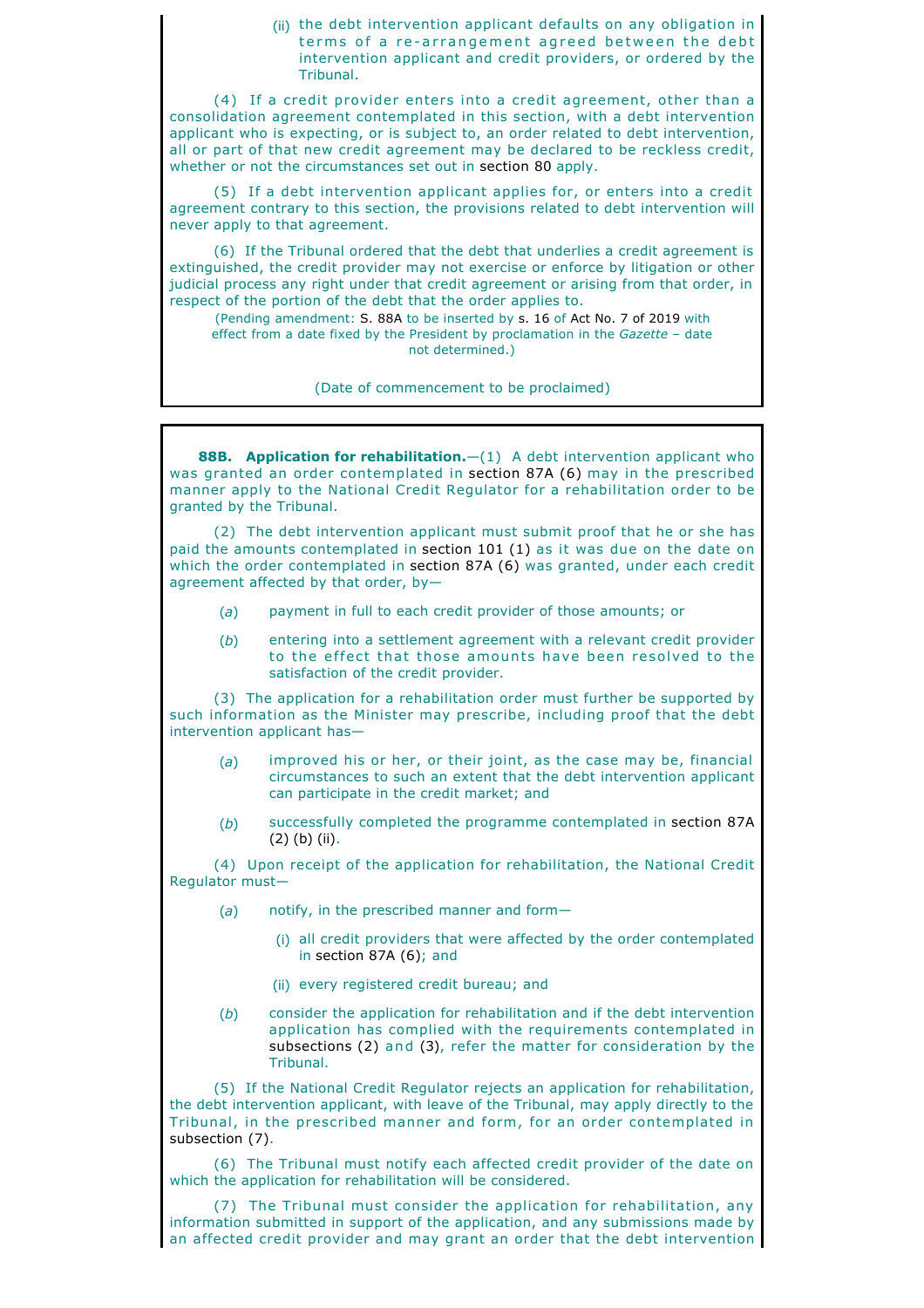applicant is rehabilitated if the Tribunal is satisfied that the debt intervention applicant complied with the requirements in subsections (2) and (3).

(8) An order that the debt intervention applicant is rehabilitated has the effect that any limitation on the rights of the debt intervention applicant contemplated in section 60 ends from the date of that order.

(9) The National Credit Regulator must notify the debt intervention applicant of any order contemplated in this section, and serve a copy thereof in the prescribed manner and form, on—

(*a*) all credit providers that are listed in the application; and

(*b*) every registered credit bureau. (Pending amendment: S. 88B to be inserted by s. 16 of Act No. 7 of 2019 with effect from a date fixed by the President by proclamation in the *Gazette* – date not determined.)

(Date of commencement to be proclaimed)

## CHAPTER 5 CONSUMER CREDIT AGREEMENTS

# *Part A Unlawful agreements and provisions*

**89. Unlawful credit agreements.**—(1) This section does not apply to a pawn transaction.

(2) Subject to subsections (3) and (4), a credit agreement is unlawful if—

- (*a*) at the time the agreement was made the consumer was an unemancipated minor unassisted by a guardian, or was subject to—
	- (i) an order of a competent court holding that person to be mentally unfit; or
	- (ii) an administration order referred to in section 74 (1) of the Magistrates' Courts Act, and the administrator concerned did not consent to the agreement,

and the credit provider knew, or could reasonably have determined, that the consumer was the subject of such an order;

- (*b*) the agreement results from an offer prohibited in terms of section 74 (1);
- (*c*) it is a supplementary agreement or document prohibited by section 91 (a);
- (*d*) at the time the agreement was made, the credit provider was unregistered and this Act requires that credit provider to be registered; or
- (*e*) the credit provider was subject to a notice by the National Credit Regulator or a provincial credit regulator requiring the credit provider—
	- (i) to stop offering, making available or extending credit under any credit agreement, or agreeing to do any of those things; or
	- (ii) to stop offering, making available or extending credit under the particular form of credit agreement used by the credit provider,

whether or not this Act requires that credit provider to be registered, and no further appeal or review is available in respect of that notice.

(3) Subsection (2) (a) does not apply to a credit agreement if the consumer, or any person acting on behalf of the consumer, directly or indirectly, by an act or omission—

- (*a*) induced the credit provider to believe that the consumer had the legal capacity to contract; or
- (*b*) attempted to obscure or suppress the fact that the consumer was subject to an order contemplated in that paragraph.
- (4) Subsection (2) (d) does not apply to a credit provider if—
- (*a*) at the time the credit agreement was made, or within 30 days after that time, the credit provider had applied for registration in terms of section 40, and was awaiting a determination of that application; or
- (*b*) at the time the credit agreement was made, the credit provider held a valid clearance certificate issued by the National Credit Regulator in terms of section 42 (3) (b).

(5) If a credit agreement is unlawful in terms of this section, despite any other legislation or any provision of an agreement to the contrary, a court must make a just and equitable order including but not limited to an order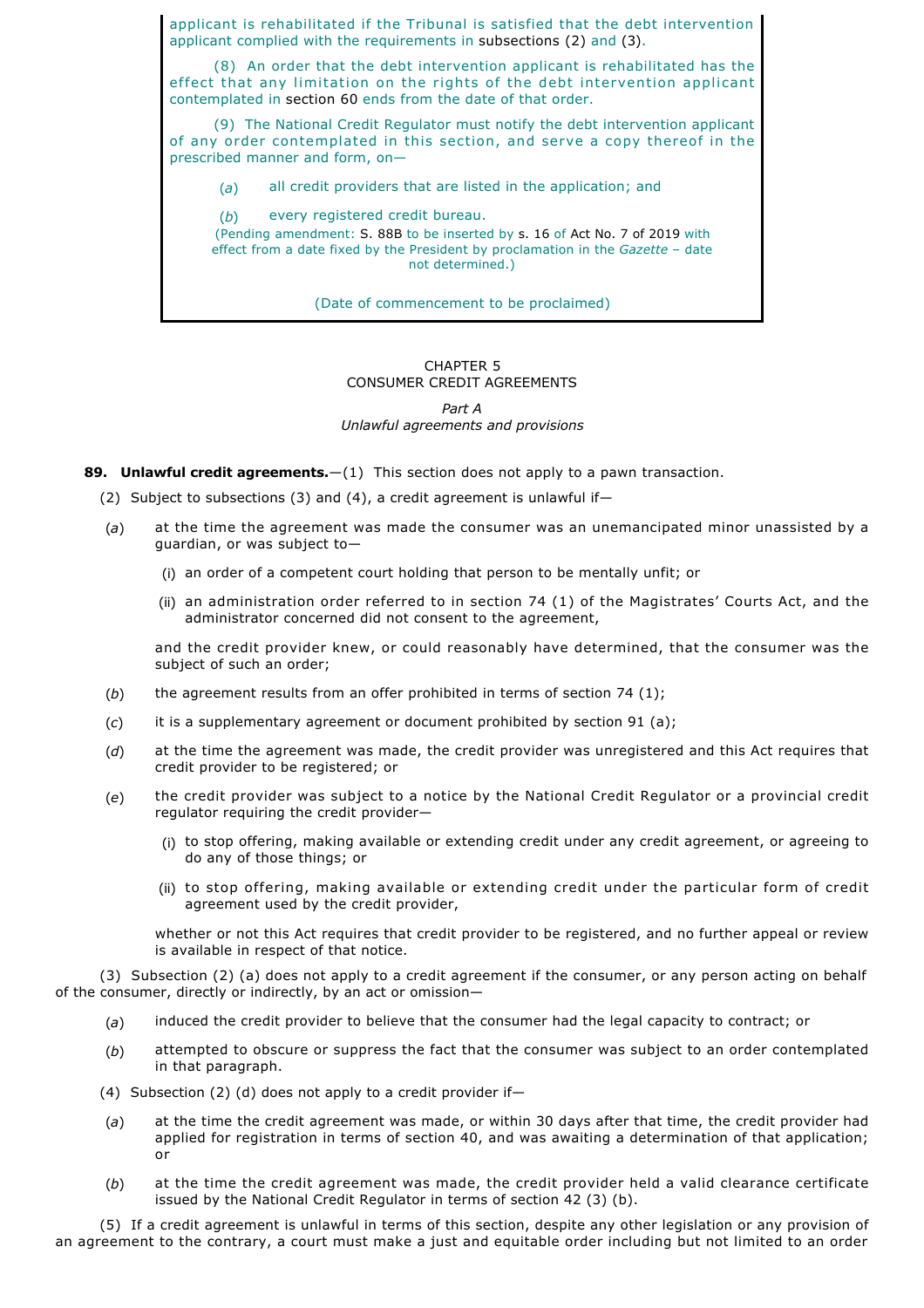that—

| (5) If a credit agreement is unlawful in terms of this section, despite any<br>other legislation or any provision of an agreement to the contrary, a court or the<br>Tribunal, as the case may be, must make a just and equitable order including but<br>not limited to an order that-<br>(Pending amendment: Sub-s. (5) to be amended by s. 17 of Act No. 7 of 2019<br>with effect from a date fixed by the President by proclamation in the Gazette -<br>date not determined.) |
|----------------------------------------------------------------------------------------------------------------------------------------------------------------------------------------------------------------------------------------------------------------------------------------------------------------------------------------------------------------------------------------------------------------------------------------------------------------------------------|
| (Date of commencement to be proclaimed)                                                                                                                                                                                                                                                                                                                                                                                                                                          |

- (*a*) the credit agreement is void as from the date the agreement was entered into;
- (*b*) . . . . . .

[Para. (b) deleted by s. 27 (b) of Act No. 19 of 2014.]

(*c*) . . . . . .

[Sub-s. (5) amended by s. 27 (a) of Act No. 19 of 2014. Para. (c) deleted by s. 27 (b) of Act No. 19 of 2014.]

(Date of commencement of s. 89: 1 June, 2007.)

**90. Unlawful provisions of credit agreement.**—(1) A credit agreement must not contain an unlawful provision.

- (2) A provision of a credit agreement is unlawful if—
- (*a*) its general purpose or effect is to—
	- (i) defeat the purposes or policies of this Act;
	- (ii) deceive the consumer; or
	- (iii) subject the consumer to fraudulent conduct;
- (*b*) it directly or indirectly purports to—
	- (i) waive or deprive a consumer of a right set out in this Act;
	- (ii) avoid a credit provider's obligation or duty in terms of this Act;
	- (iii) set aside or override the effect of any provision of this Act;
	- (iv) authorise the credit provider to—
		- (*aa*) do anything that is unlawful in terms of this Act; or
		- (*bb*) fail to do anything that is required in terms of this Act;
- (*c*) it purports to waive any common law rights that—
	- (i) may be applicable to the credit agreement; and
	- (ii) have been prescribed in terms of subsection  $(5)$ ;
- (*d*) the provision results from an offer prohibited in terms of section 74 (2) or (3);
- (*e*) it purports to make the agreement subject to a supplementary agreement prohibited by section 91 (a);
- ( *f* ) it requires the consumer to enter into a supplementary agreement, or sign a document, prohibited by section 91 (a); or
- (*g*) it purports to exempt the credit provider from liability, or limit such liability, for—
	- (i) any act, omission or representation by a person acting on behalf of the credit provider; or
	- (ii) any guarantee or warranty that would, in the absence of such a provision, be implied in a credit agreement;
- (*h*) it expresses an acknowledgement by the consumer that—
	- (i) before the agreement was made, no representations or warranties were made in connection with the agreement by the credit provider or a person on behalf of the credit provider; or
	- (ii) the consumer has received goods or services, or a document that is required by this Act to be delivered to the consumer, which have or has not in fact been delivered or rendered to the consumer;
- (*i*) it expresses an agreement by the consumer to forfeit any money to the credit provider if the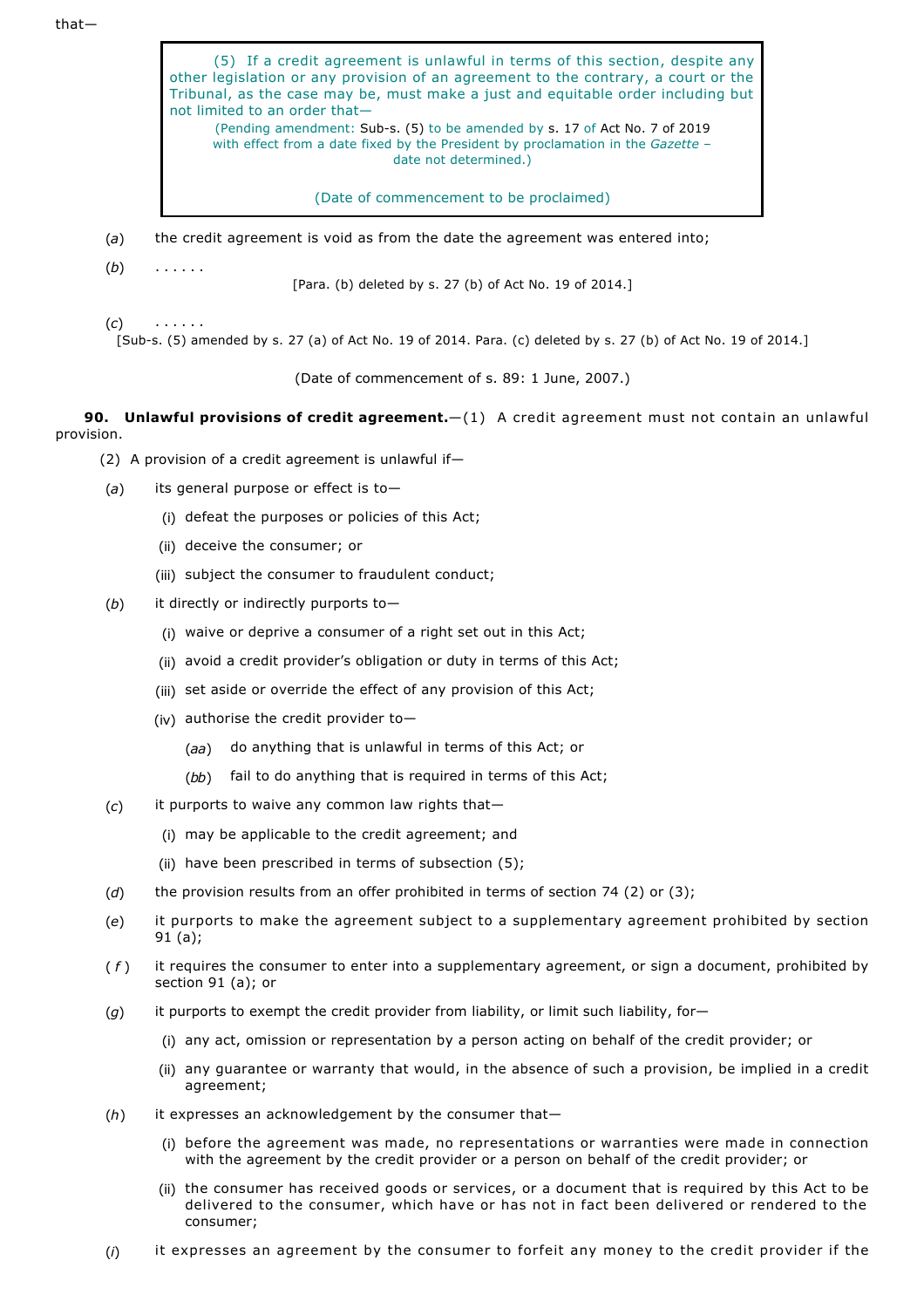consumer—

- (i) exercises the right of rescission in terms of section 121, except to the extent contemplated in section 121 (3) (b); or
- (ii) fails to comply with a provision of the agreement before the consumer receives any goods or services in terms of the agreement;
- ( *j*) it purports to appoint the credit provider, or any employee or agent of the credit provider, as an agent of the consumer for any purpose other than those contemplated in section 102 or deems such an appointment to have been made;
- (*k*) it expresses, on behalf of the consumer—
	- (i) an authorisation for any person acting on behalf of the credit provider to enter any premises for the purposes of taking possession of goods to which the credit agreement relates; or
	- (ii) a grant of a power of attorney in advance to the credit provider in respect of any matter related to the granting of credit in terms of this Act;
	- (iii) an undertaking to sign in advance any documentation relating to enforcement of the agreement, irrespective of whether such documentation is complete or incomplete at the time it is signed;
	- (iv) a consent to a pre-determined value of costs relating to enforcement of the agreement except to the extent that is consistent with Chapter 6;
	- (v) a limitation of the credit provider's liability for an action contemplated in subparagraph (iv); or
	- (vi) a consent to the jurisdiction of—
		- (*aa*) the High Court, if the magistrates' court has concurrent jurisdiction; or
		- (*bb*) any court seated outside the area of jurisdiction of a court having concurrent jurisdiction and in which the consumer resides or works or where the goods in question (if any) are ordinarily kept;
- (*l*) it expresses an agreement by the consumer to—
	- (i) deposit with the credit provider, or with any other person at the direction of the credit provider, an identity document, credit or debit card, bank account or automatic teller machine access card, or any similar identifying document or device; or
	- (ii) provide a personal identification code or number to be used to access an account;
- (*m*) it purports to direct or authorise any person engaged in processing payments to give priority to payments for the credit provider over any other credit provider;
- (*n*) it purports to authorise or permit the credit provider to satisfy an obligation of the consumer by making a charge against an asset, account, or amount deposited by or for the benefit of the consumer and held by the credit provider or a third party, except by way of a standing debt arrangement, or to the extent permitted by section 124; or
- (*o*) it states or implies that the rate of interest is variable, except to the extent permitted by section 103 (4).

(3) In any credit agreement, a provision that is unlawful in terms of this section is void as from the date that the provision purported to take effect.

(4) In any matter before it respecting a credit agreement that contains a provision contemplated in subsection (2), the court must—

> (4) In any matter before it respecting a credit agreement that contains a provision contemplated in subsection (2), the court or the Tribunal, as the case may be, must— (Pending amendment: Sub-s. (4) to be amended by s. 18 of Act No. 7 of 2019 with effect from a date fixed by the President by proclamation in the *Gazette* – date not determined.)

> > (Date of commencement to be proclaimed)

- (*a*) sever that unlawful provision from the agreement, or alter it to the extent required to render it lawful, if it is reasonable to do so having regard to the agreement as a whole; or
- (*b*) declare the entire agreement unlawful as from the date that the agreement, or amended agreement, took effect,

and make any further order that is just and reasonable in the circumstances to give effect to the principles of section 89 (5) with respect to that unlawful provision, or entire agreement, as the case may be.

(5) The Minister may prescribe particular common law rights that may not be waived in a credit agreement on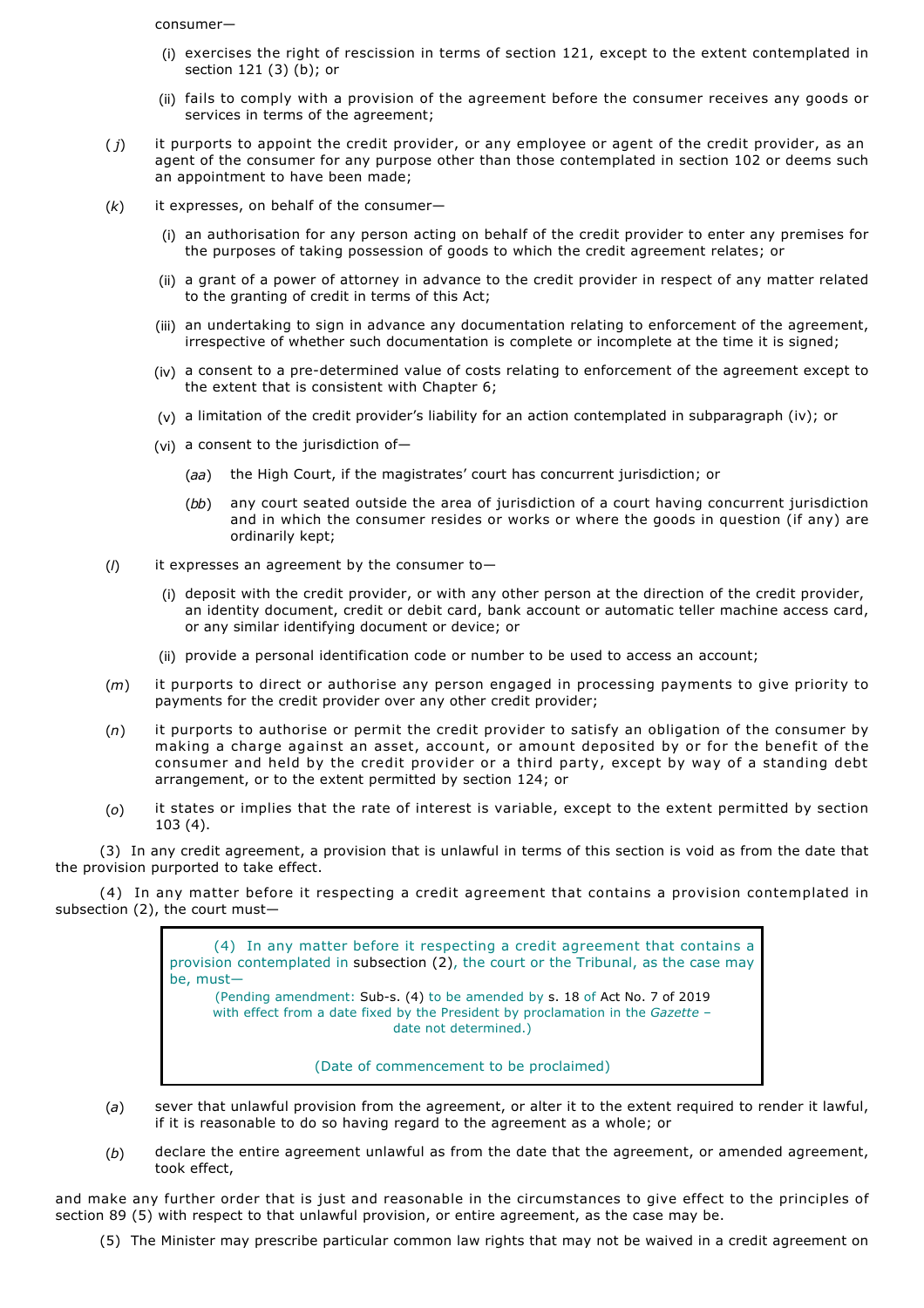the grounds that the waiver of those rights would be inconsistent with the purposes of this Act as set out in section 3.

(Date of commencement of s. 90: 1 June, 2007.)

**91. Prohibition of unlawful provisions in credit agreements and supplementary agreements.**—(1) A credit provider must not directly or indirectly, by false pretences or with the intent to defraud, offer, require or induce a consumer to enter into or sign a credit agreement that contains an unlawful provision as contemplated in section 90.

(2) A credit provider must not directly or indirectly require or induce a consumer to enter into a supplementary agreement or sign any document, that contains a provision that would be unlawful if it were included in a credit agreement.

[S. 91 substituted by s. 28 of Act No. 19 of 2014.]

(Date of commencement of s. 91: 1 June, 2007.)

*Part B Disclosure, form and effect of credit agreements*

**92. Pre-agreement disclosure.**—(1) A credit provider must not enter into a small credit agreement unless the credit provider has given the consumer a pre-agreement statement and quotation in the prescribed form.

(2) A credit provider must not enter into an intermediate or large credit agreement unless the credit provider has given the consumer—

- (a) a pre-agreement statement-
	- (i) in the form of the proposed agreement; or
	- (ii) in another form addressing all matters required in terms of section 93; and
- (*b*) a quotation in the prescribed form, setting out the principal debt, the proposed distribution of that amount, the interest rate and other credit costs, the total cost of the proposed agreement, and the basis of any costs that may be assessed under section 121 (3) if the consumer rescinds the contract.

(3) Subject only to subsection (4), sections 81 and 101 (1) (d) (ii), for a period of five business days after the date on which a quotation is presented in terms of subsection  $(2)$  (b)-

- (*a*) with respect to a small agreement, the credit provider must, at the request of the consumer, enter into the contemplated credit agreement at or below the interest rate or credit cost quoted, subject only to sections  $81$  and  $101$   $(1)$   $(d)$   $(ii)$ ;
- (*b*) with respect to an intermediate or large agreement, the credit provider must, at the request of the consumer, enter into the contemplated credit agreement at an interest rate or credit cost that—
	- (i) is at or below the interest rate or credit cost quoted; or
	- (ii) is higher than the interest rate or credit cost quoted by a margin no greater than the difference between the respective prevailing bank rates on the date of the quote, and the date the agreement is made.

(4) If credit is extended for the purchase of an item with limited availability, the credit provider may state that the quotation provided in terms of this section is subject to the continued availability of the item during the period contemplated in subsection (3).

- (5) The Minister may prescribe different forms to be used in terms of this section in respect of—
- (*a*) developmental credit agreements; and
- (*b*) other credit agreements.

(6) A statement that is required by this section to be delivered to a consumer may be transmitted to the consumer in a paper form, or in a printable electronic form.

(7) This section does not apply to any offer, proposal, pre-approval statement or similar arrangement in terms of which a credit provider merely indicates to a prospective consumer a willingness to consider an application to enter into a hypothetical future credit agreement generally or up to a specified maximum value.

(Date of commencement of s. 92: 1 June, 2007.)

**93. Form of credit agreements.**—(1) The credit provider must deliver to the consumer, without charge, a copy of a document that records their credit agreement, transmitted to the consumer in a paper form, or in a printable electronic form.

- (2) A document that records a small credit agreement must be in the prescribed form.
- (3) A document that records an intermediate or large agreement—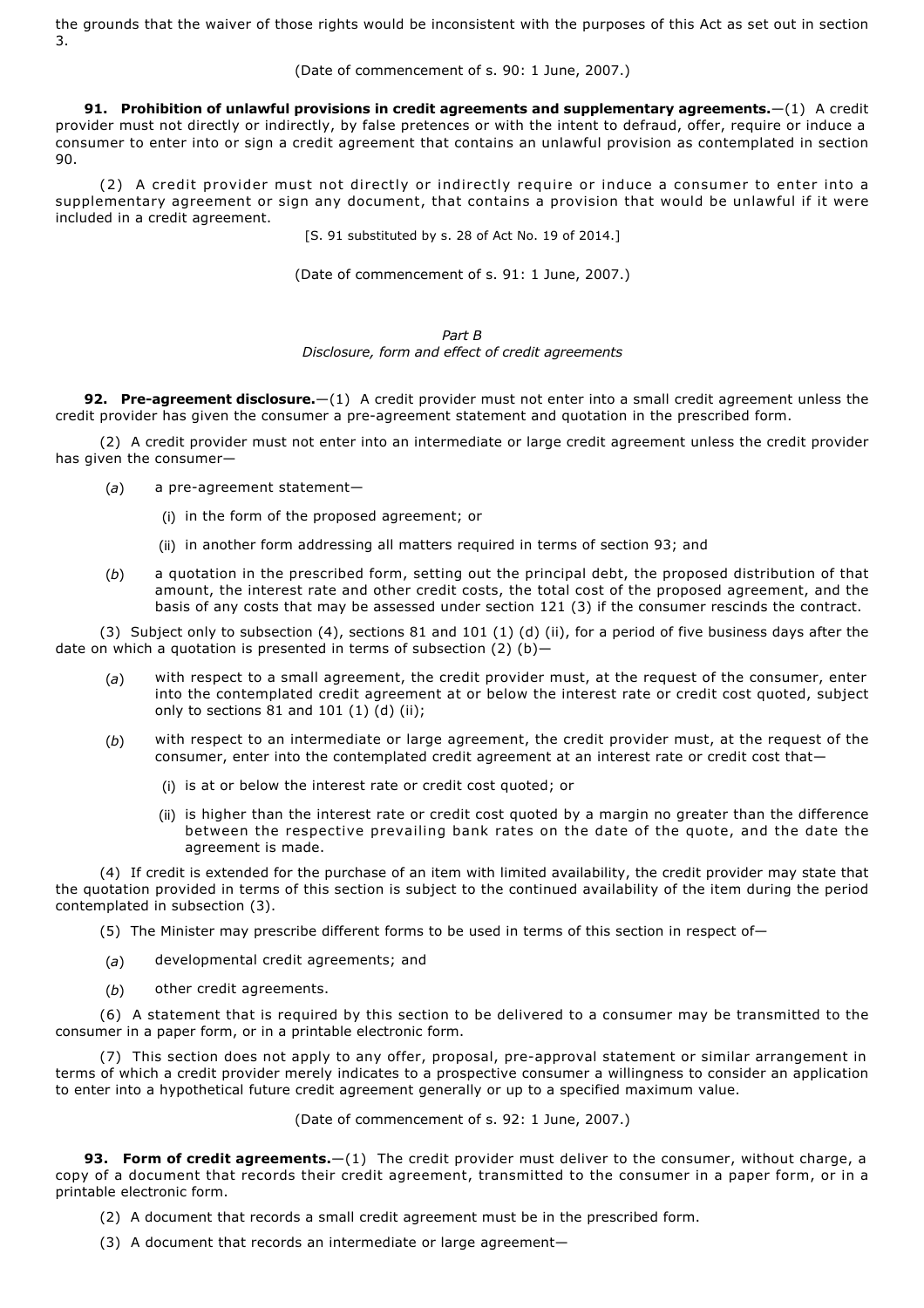- (*a*) must be in the prescribed form, if any, for the category or type of credit agreement concerned; or
- (*b*) if there is no applicable prescribed form, may be in any form that—
	- (i) is determined by the credit provider; and
	- (ii) complies with any prescribed requirements for the category or type of credit agreement concerned.

(4) The National Credit Regulator may publish guidelines for methods of assessing whether a statement satisfies any prescribed requirements contemplated in subsection (3).

- (5) The Minister may prescribe different forms to be used in terms of subsection (2) in respect of—
- (*a*) developmental credit agreements; and
- (*b*) other credit agreements.

(Date of commencement of s. 93: 1 June, 2007.)

**94. Liability for lost or stolen cards or other identification devices.**—(1) If a credit facility provides for access to that facility by use of a card, personal identification code or number or similar identification device, the document that records that credit agreement must set out a contact telephone number at which the consumer may report the loss or theft of that card, personal identification code or number or other device.

(2) A credit provider must not impose a liability on a consumer for any use of a credit facility after the time that the consumer has reported the loss or theft of the associated card, personal identification code or number or similar device, unless—

- (*a*) the consumer's signature appears on the voucher, sales slip, or similar record evidencing that particular use of the credit facility; or
- (*b*) the credit provider has other evidence sufficient to establish that the consumer authorised or was responsible for that particular use of the credit facility.

(Date of commencement of s. 94: 1 June, 2007.)

**95. Changes, deferrals and waivers.**—The provision of credit as a result of a change to an existing credit agreement, or a deferral or waiver of an amount under an existing credit agreement, is not to be treated as creating a new credit agreement for the purposes of this Act if the change, deferral or waiver is made in accordance with this Act or the agreement.

(Date of commencement of s. 95: 1 June, 2007.)

**96. Address for notice.**—(1) Whenever a party to a credit agreement is required or wishes to give legal notice to the other party for any purpose contemplated in the agreement, this Act or any other law, the party giving notice must deliver that notice to the other party at—

- (*a*) the address of that other party as set out in the agreement, unless paragraph (b) applies; or
- (*b*) the address most recently provided by the recipient in accordance with subsection (2).

(2) A party to a credit agreement may change their address by delivering to the other party a written notice of the new address by hand, registered mail, or electronic mail, if that other party has provided an email address.

(Date of commencement of s. 96: 1 June, 2007.)

**97. Consumer must disclose location of goods.**—(1) This section applies to a credit agreement if—

- (*a*) it concerns any goods, and the consumer at any time during the agreement has or had possession of those goods; and
- (*b*) in terms of that agreement—
	- (i) the title to those goods has not passed to the consumer; or
	- (ii) the credit provider has a right to take possession of the goods irrespective of whether they are owned by the consumer or another person.

(2) Until the termination of an agreement to which this section applies, the consumer must inform the credit provider, in the prescribed time, manner and form, of any change concerning—

- (*a*) the consumer' s residential or business address;
- (*b*) the address of the premises in which any goods that are subject to the agreement are ordinarily kept; and
- (*c*) the name and address of any other person to whom possession of the goods has been transferred.

(3) On request by the credit provider, a deputy sheriff or messenger of the court, the consumer must inform that person, in the prescribed manner and form, of the address of the premises where the goods are ordinarily kept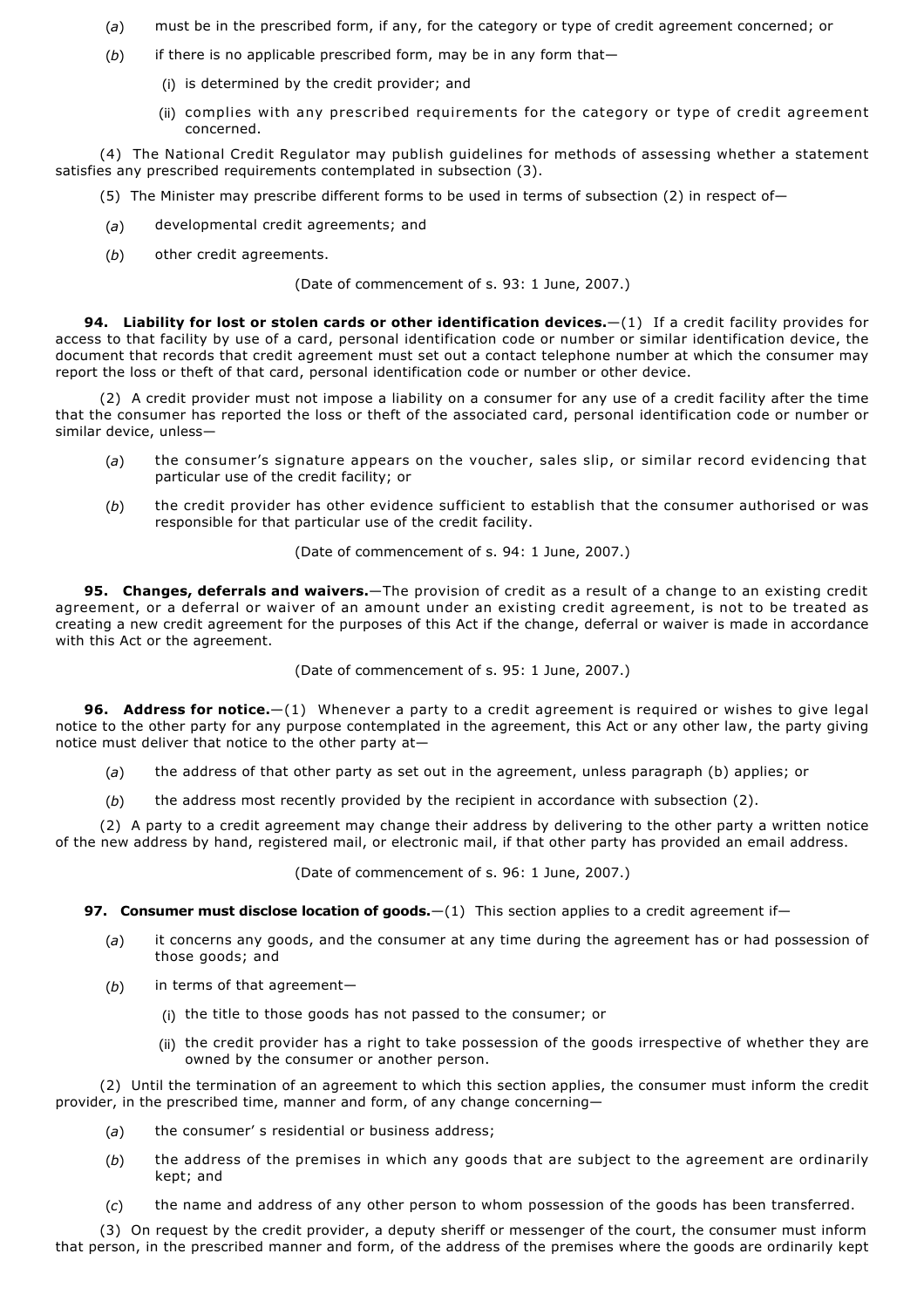and the name and address of the landlord, if any, of those premises.

(4) If at the time of a request under subsection (3) the consumer is no longer in possession of the goods that are subject to the agreement, the consumer must provide the name and address of the person to whom possession of those goods has been transferred.

- (5) A consumer who knowingly—
- (*a*) provides false or misleading information to a credit provider, deputy sheriff or messenger of the court under this section; or
- (*b*) acts in a manner contrary to this section with intent to frustrate or impede a credit provider exercising rights under this Act or a credit agreement,

is guilty of an offence.

—

(Date of commencement of s. 97: 1 June, 2007.)

**98. Agreement attaches to substituted goods.**—If, after delivery to the consumer of goods that are subject to a credit agreement, the consumer and the credit provider agree to substitute other goods for all or part of the goods so described—

- (*a*) from the date of delivery of the substituted goods, the credit agreement applies to the substituted goods rather than the goods originally described; and
- (*b*) the credit provider must prepare and deliver to the consumer an amended credit agreement describing the substituted goods, but without making any other changes to the original agreement.

(Date of commencement of s. 98: 1 June, 2007.)

**99. Obligations of pawn brokers.**—(1) A credit provider who enters into a pawn transaction with a consumer

- (*a*) must specify in the credit agreement a date on which the agreement ends;
- (*b*) must retain until the end of the credit agreement, and at the risk of the credit provider, any property of the consumer that is delivered to the credit provider as security under the credit agreement; and
- (*c*) must deliver any property referred to in paragraph (b) to the consumer if the consumer pays, or tenders the money required to pay, the settlement value under the agreement at any time up to and including the date on which the agreement ends.

(2) If a credit provider contemplated in this section fails to deliver any property to the consumer as required in subsection (1) (c) the Tribunal, on application by the consumer, may order the credit provider to pay to the consumer an amount equal to—

- (*a*) the fair market value of the property, less the settlement value at the time of failure to deliver that property, as determined by the Tribunal, if the reason for the failure to return the property is that it has been damaged or destroyed by an intervening cause outside the control of the credit provider; or
- (*b*) double the fair market value of the property, less the settlement value at the time of failure to deliver that property, as determined by the Tribunal, if the reason for the failure to return the property is other than as contemplated in paragraph (a).

(3) If property contemplated in subsection (2) has been sold by the credit provider, evidence of the price at which that property was sold may be considered by the Tribunal, but is not conclusive, in determining the fair market value of that property.

(Date of commencement of s. 99: 1 June, 2007.)

*Part C Consumer's liability, interest, charges and fees*

**100. Prohibited charges.**—(1) A credit provider must not charge an amount to, or impose a monetary liability on, the consumer in respect of—

- (*a*) a credit fee or charge prohibited by this Act;
- (*b*) an amount of a fee or charge exceeding the amount that may be charged consistent with this Act;
- (*c*) an interest charge under a credit agreement exceeding the amount that may be charged consistent with this Act; or
- (*d*) any fee, charge, commission, expense or other amount payable by the credit provider to any third party in respect of a credit agreement, except as contemplated in section 102 or elsewhere in this Act.

(2) A credit provider must not charge a consumer a higher price for any goods or services than the price charged by that credit provider for the same or substantially similar goods or services in the ordinary course of business on the basis of a cash transaction.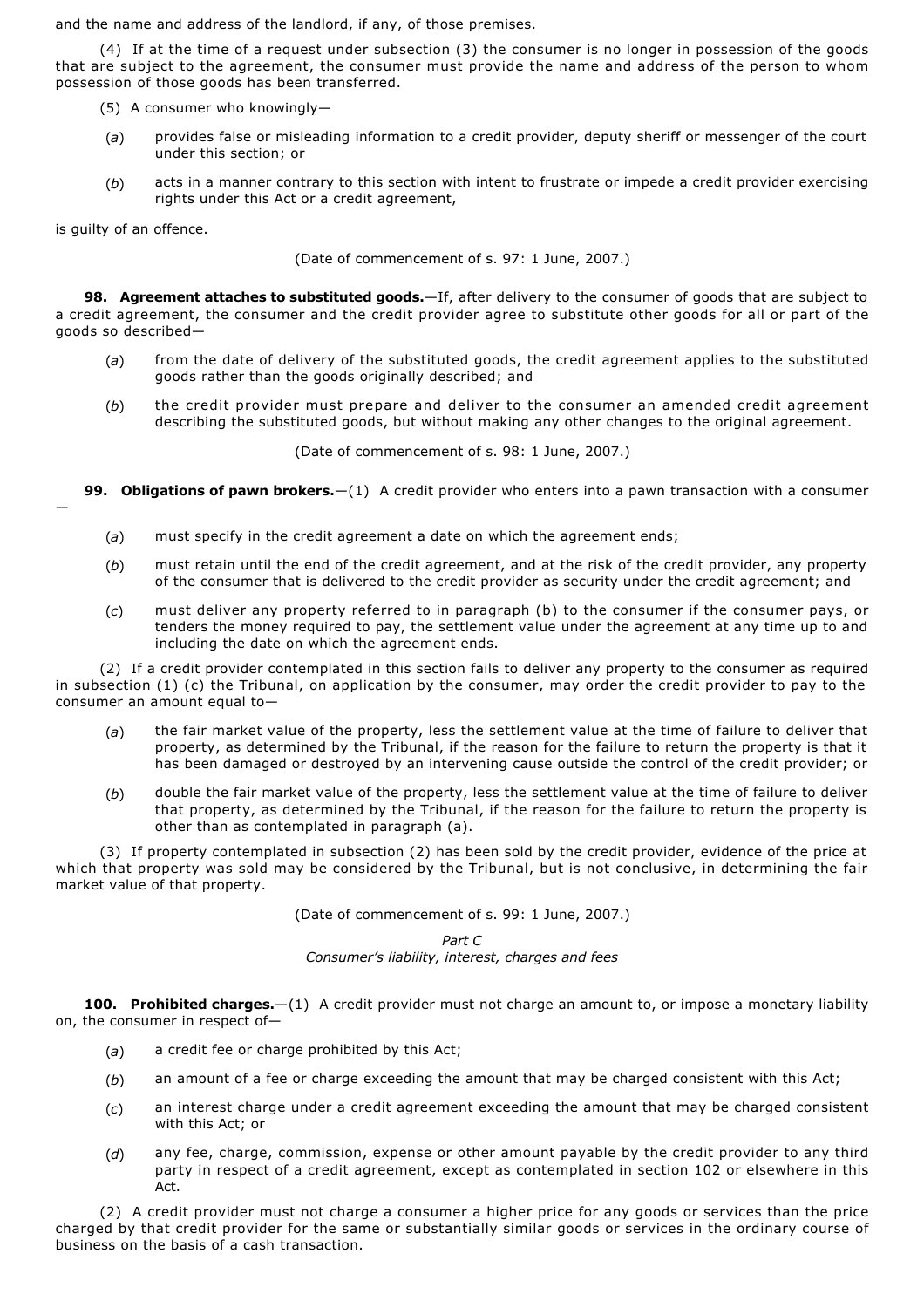(3) A person who contravenes this section is guilty of an offence.

[Sub-s. (3) added by s. 29 of Act No. 19 of 2014.]

(Date of commencement of s. 100: 1 June, 2007.)

101. Cost of credit. $-(1)$  A credit agreement must not require payment by the consumer of any money or other consideration, except—

- (*a*) the principal debt, being the amount deferred in terms of the agreement, plus the value of any item contemplated in section 102;
- (*b*) an initiation fee, which—
	- (i) may not exceed the prescribed amount relative to the principal debt; and
	- (ii) must not be applied unless the application results in the establishment of a credit agreement with that consumer;
- (*c*) a service fee, which—
	- (i) in the case of a credit facility, may be payable monthly, annually, on a per transaction basis or on a combination of periodic and transaction basis; or
	- (ii) in any other case, may be payable monthly or annually; and
	- (iii) must not exceed the prescribed amount relative to the principal debt;
- (*d*) interest, which—
	- (i) must be expressed in percentage terms as an annual rate calculated in the prescribed manner; and
	- (ii) must not exceed the applicable maximum prescribed rate determined in terms of section 105;
- (*e*) cost of any credit insurance provided in accordance with section 106;
- (*f*) default administration charges, which-
	- (i) may not exceed the prescribed maximum for the category of credit agreement concerned; and
	- (ii) may be imposed only if the consumer has defaulted on a payment obligation under the credit agreement, and only to the extent permitted by Part C of Chapter 6; and
- (*g*) collection costs, which may not exceed the prescribed maximum for the category of credit agreement concerned and may be imposed only to the extent permitted by Part C of Chapter 6.

(2) A credit provider who is a party to a credit agreement with a consumer and enters into a new credit agreement with the same consumer that replaces the earlier agreement in whole or in part may charge that consumer an initiation fee contemplated in subsection (1) (b) in respect of that second credit agreement, only to the extent permitted by regulation, having regard to the nature of the transaction and the character of the relationship between the credit provider and consumer.

(3) If a credit facility is attached to a financial services account, or is maintained in association with such an account, any service charge in terms of that account—

- (*a*) if that charge would not have been levied if there were no credit facility attached to the account, is subject to the prescribed maximum contemplated in subsection (1) (c); and
- (*b*) otherwise, is exempt from the prescribed maximum contemplated in subsection (1) (c).

(Date of commencement of s. 101: 1 June, 2007.)

**102. Fees or charges.**—(1) If a credit agreement is an instalment agreement, a mortgage agreement, a secured loan or a lease, the credit provider may include in the principal debt deferred under the agreement any of the following items to the extent that they are applicable in respect of any goods that are the subject of the agreement—

- (*a*) an initiation fee as contemplated in section 101 (1) (b), if the consumer has been offered and declined the option of paying that fee separately;
- (b) the cost of an extended warranty agreement;
- (*c*) delivery, installation and initial fuelling charges;
- (*d*) connection fees, levies or charges;
- (*e*) taxes, licence or registration fees; or
- ( *f* ) subject to section 106, the premiums of any credit insurance payable in respect of that credit agreement.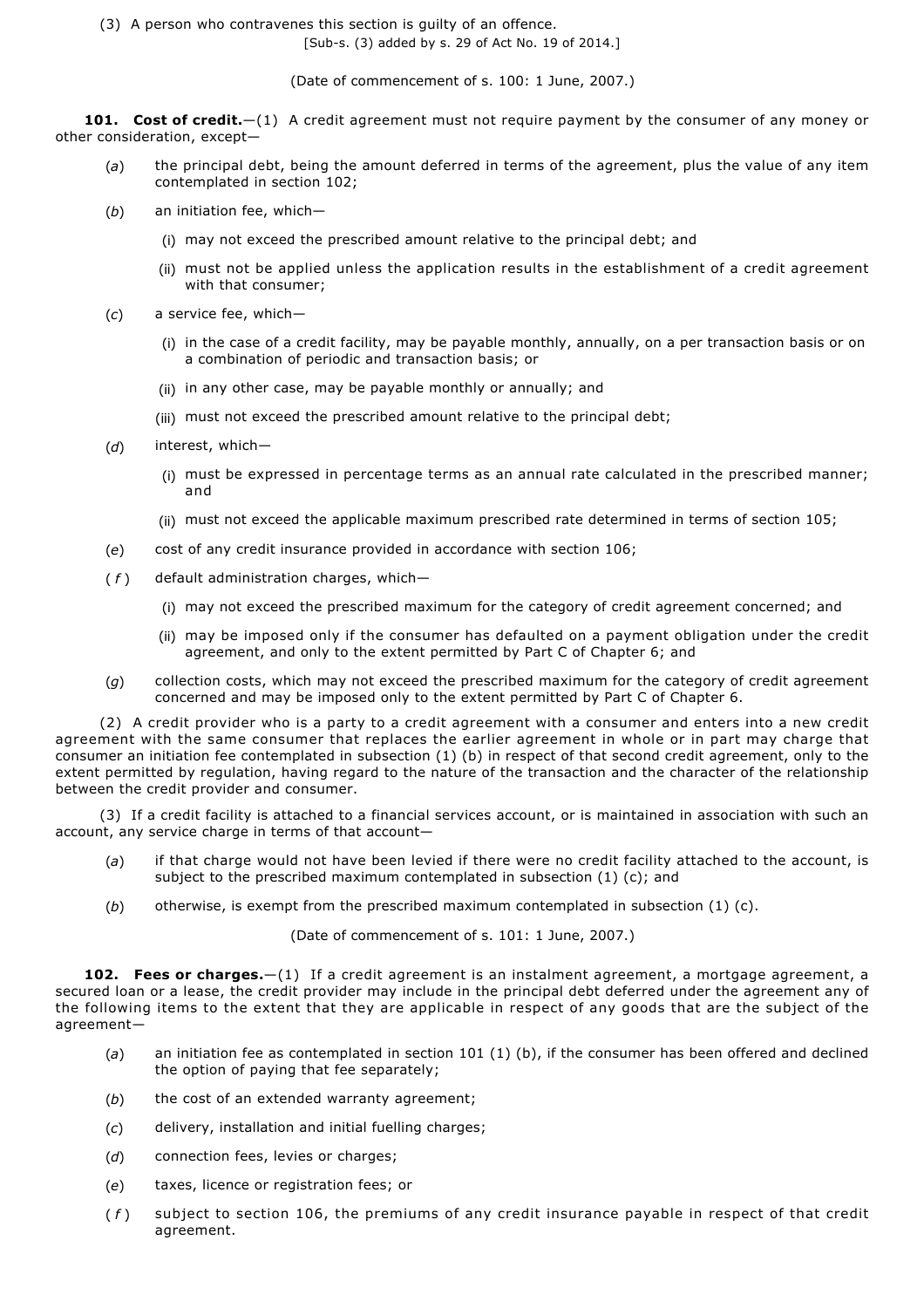- (2) A credit provider must not—
- (*a*) charge an amount in terms of subsection (1) unless the consumer chooses to have the credit provider act as the consumer's agent in arranging for the service concerned;
- (*b*) require the consumer to appoint the credit provider as the consumer's agent for the purpose of arranging any service mentioned in subsection (1); or
- (*c*) charge the consumer an amount under subsection (1) in excess of—
	- (i) the actual amount payable by the credit provider for the service, as determined after taking into account any discount or other rebate or other applicable allowance received or receivable by the credit provider; or
	- (ii) the fair market value of a service contemplated in subsection  $(1)$ , if the credit provider delivers that service directly without paying a charge to a third party.

(3) If the actual amount paid by a credit provider to another person is not ascertainable when the consumer pays an amount to the credit provider for a fee or charge contemplated in subsection (1) and if, when it is ascertained, it is less than the amount paid by the consumer, the credit provider must refund or credit the difference to the consumer.

(Date of commencement of s. 102: 1 June, 2007.)

**103. Interest.**—(1) Subject to subsection (5), the interest rate applicable to an amount in default or an overdue payment under a credit agreement may not exceed the highest interest rate applicable to any part of the principal debt under that agreement.

(2) A credit agreement may provide for an interest charge to become payable or be debited at any time after the day to which it applies.

(3) A credit provider must not, at any time before the end of a day to which an interest charge applies, require payment of or debit the interest charge.

(4) A credit agreement may provide for the interest rate to vary during the term of the agreement only if the variation is by fixed relationship to a reference rate stipulated in the agreement, which reference rate must be the same as that used by that credit provider in respect of any similar credit agreements currently being issued by it.

(5) Despite any provision of the common law or a credit agreement to the contrary, the amounts contemplated in section 101 (1) (b) to (g) that accrue during the time that a consumer is in default under the credit agreement may not, in aggregate, exceed the unpaid balance of the principal debt under that credit agreement as at the time that the default occurs.

(6) The Minister may make regulations prescribing the manner in which interest is to be calculated and disclosed for the purposes of this Act.

(7) Subject to the review and approval of the National Credit Regulator, subsection (4) does not apply in respect of developmental credit agreements.

(Date of commencement of s. 103: 1 June, 2007.)

**104. Changes to interest, credit fees or charges.**—(1) A credit provider must not unilaterally increase—

- (*a*) the periodic or incidental service fees, or the method of calculating such fees, that may be charged under the credit agreement; or
- (*b*) the rate of interest applicable to a credit agreement, except with respect to a credit agreement with a variable interest rate.

(2) Except as otherwise provided for in this section, a credit provider must give written notice of at least five business days to the consumer setting out particulars of a change concerning—

- (*a*) the rate of interest;
- (*b*) the amount of a credit fee or charge; or
- (*c*) a change in the frequency or time for payment of a credit fee or charge.

(3) In respect of a credit agreement that has a variable interest rate, the credit provider must give written notice to the consumer, no later than 30 business days after the day on which a change in the variable interest rate takes effect, setting out—

- (*a*) the new rate and any further prescribed information; or
- (*b*) if a rate is determined by referring to a reference rate as contemplated in section 103 (4), the new reference rate.

(Date of commencement of s. 104: 1 June, 2007.)

**105. Maximum rates of interest, fees and charges.**—(1) The Minister, after consulting the National Credit Regulator, may prescribe a method for calculating—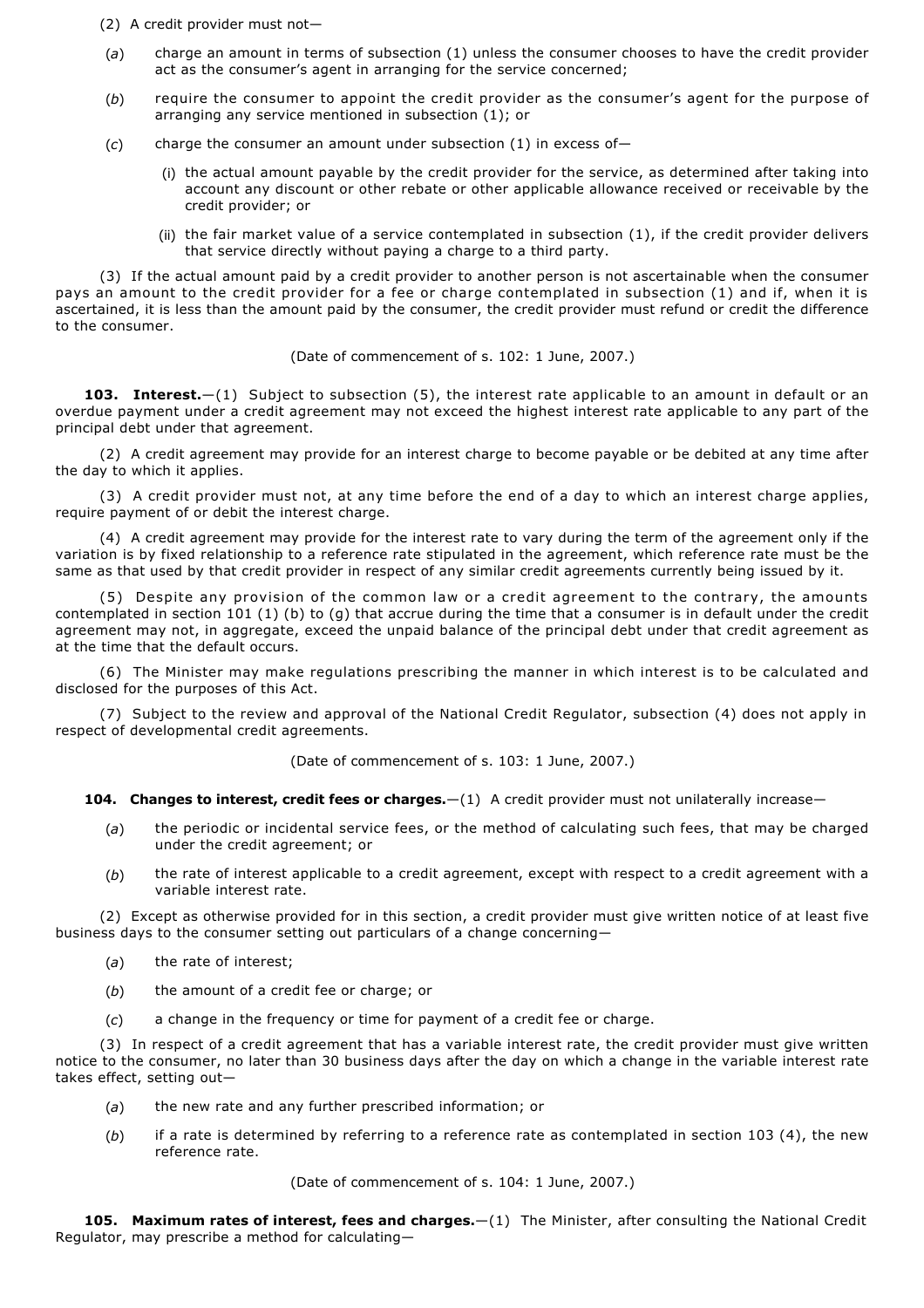- (*a*) a maximum rate of interest; and
- (b) the maximum fees contemplated in this Part,

applicable to each subsector of the consumer credit market, as determined by the Minister.

(2) When prescribing a matter contemplated in subsection (1), the Minister must consider, among other things—

- (*a*) the need to make credit available to persons contemplated in section 13 (a);
- (*b*) conditions prevailing in the credit market, including the cost of credit and the optimal functioning of the consumer credit market; and
- (*c*) the social impact on low income consumers.
- (3) When establishing regulations contemplated in this section, the Minister—
- (*a*) must establish different maximums for credit agreements within each subsector of the consumer credit market; and
- (*b*) may prescribe the method, consistent with section 101 (3), for allocating service fees between the provision of credit and the provision of related financial services, in circumstances in which a credit provider offers multiple financial services under a single agreement.

(Date of commencement of s. 105: 1 June, 2007.)

**106. Credit insurance.**—(1) A credit provider may require a consumer to maintain during the term of their credit agreement—

- (*a*) credit life insurance not exceeding, at any time during the life of the credit agreement, the total of the consumer's outstanding obligations to the credit provider in terms of their agreement; and
- (*b*) either—
	- (i) in the case of a mortgage agreement, insurance cover in respect of the immovable property that is subject to the mortgage, not exceeding the full asset value of that property; or
	- (ii) in any other case, insurance cover against damage or loss of any property other than property referred to in sub-paragraph (i), not exceeding, at any time during the life of the credit agreement, the total of the consumer's outstanding obligations to the credit provider in terms of their agreement.

(1) A credit provider may require a consumer to maintain during the term of their credit agreement—

- (*a*) where section (1A) is not applicable to the credit agreement, credit life insurance not exceeding, at any time during the life of the credit agreement, the total of the consumer's outstanding obligations to the credit provider in terms of their agreement; and
- (b) credit insurance, other than credit life insurance-
	- (i) in the case of a mortgage agreement, in respect of the immovable property that is subject to the mortgage, not exceeding the full asset value of that property; or
	- (ii) in the case of a credit agreement that deals with movable property, against damage or loss of the property that forms the subject matter of the credit agreement, not exceeding, at any time during the life of the credit agreement, the total of the consumer's outstanding obligations to the credit provider in terms of their agreement.

(Pending amendment: Sub-s.  $(1)$  to be substituted by s. 19 (a) of Act No. 7 of 2019 with effect from a date fixed by the President by proclamation in the *Gazette* – date not determined.)

(Date of commencement to be proclaimed)

(1A) Where the term of a credit agreement exceeds six months, or such period as may be prescribed, and the principal debt does not exceed R50 000, or such amount as may be prescribed, the Minister may, after consultation with the Minister of Finance, prescribe requirements for the credit provider to require the consumer to enter into and maintain credit life insurance for the duration of the term of that credit agreement not exceeding, at any time during the life of the credit agreement, the total of the consumer's outstanding obligations to the credit provider in terms of that credit agreement.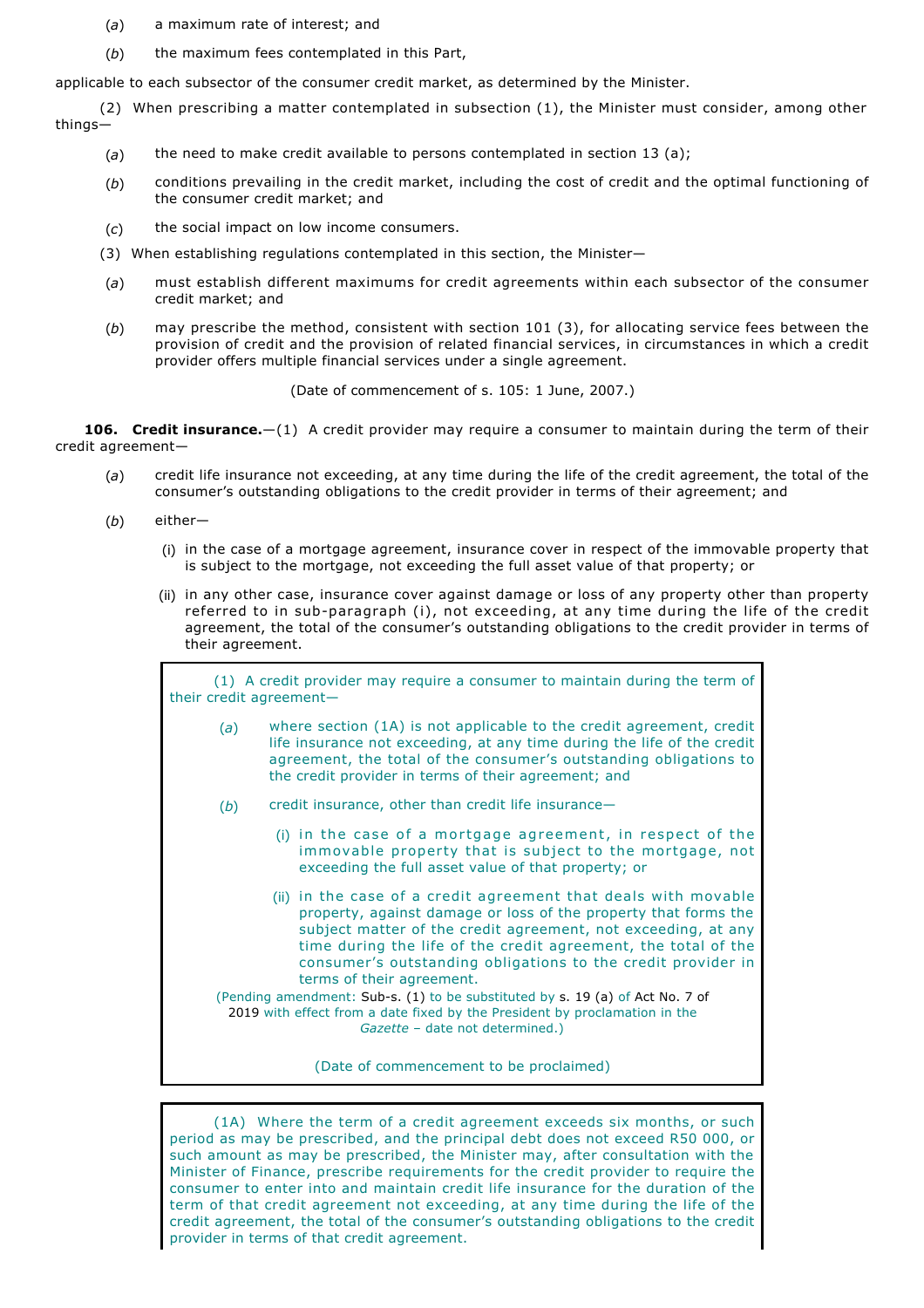### (Date of commencement to be proclaimed)

(2) Despite subsection (1), a credit provider must not offer or demand that the consumer purchase or maintain insurance that is—

- (*a*) unreasonable; or
- (*b*) at an unreasonable cost to the consumer, having regard to the actual risk and liabilities involved in the credit agreement.

(3) In addition to insurance that may be required in terms of subsection (1), a credit provider may offer a consumer optional insurance in relation to the obligations of the consumer under the credit agreement or relating to the possession, use, ownership or benefits of the goods or services supplied in terms of the credit agreement.

> (3) In addition to insurance that may be required in terms of subsections (1) and (1A), a credit provider may offer a consumer optional insurance in relation to the obligations of the consumer under the credit agreement or relating to the possession, use, ownership or benefits of the goods or services supplied in terms of the credit agreement. (Pending amendment: Sub-s. (3) to be substituted by s. 19 (c) of Act No. 7 of 2019 with effect from a date fixed by the President by proclamation in the

*Gazette* – date not determined.)

(Date of commencement to be proclaimed)

(4) If the credit provider proposes to the consumer the purchase of a particular policy of credit insurance as contemplated in subsection (1) or (3)—

> (4) If the credit provider proposes to the consumer the purchase of a particular policy of credit insurance as contemplated in subsection (1), (1A) or (3)— (Pending amendment: Sub-s. (4) to be amended by s. 19 (d) of Act No. 7 of 2019 with effect from a date fixed by the President by proclamation in the *Gazette* – date not determined.)

> > (Date of commencement to be proclaimed)

- (*a*) the consumer must be given, and be informed of, the right to waive that proposed policy and substitute a policy of the consumer's own choice, subject to subsection (6);
- (*b*) such policy must provide for payment of premiums by the consumer—
	- (i) on a monthly basis in the case of small and intermediate agreements; or
	- (ii) on a monthly or annual basis in the case of large agreements,

for the duration of the credit agreement; and

(*c*) in the case of an annual premium the premium must be recovered from the consumer within the applicable year.

(5) With respect to any policy of insurance arranged by a credit provider as contemplated in subsection (4), the credit provider must—

- (*a*) not add any surcharge, fee or additional premium above the actual cost of insurance arranged by that credit provider;
- (*b*) disclose to the consumer in the prescribed manner and form—
	- (i) the cost to the consumer of any insurance supplied; and
	- (ii) the amount of any fee, commission, remuneration or benefit receivable by the credit provider, in relation to that insurance;
- (*c*) explain the terms and conditions of the insurance policy to the consumer and provide the consumer with a copy of that policy; and
- (*d*) be a loss payee under the policy up to the settlement value at the occurrence of an insured contingency only and any remaining proceeds of the policy must be paid to the consumer.

(6) If the consumer exercises the right under subsection 4 (a) to substitute an insurance policy of the consumer's own choice, the credit provider may require the consumer to provide the credit provider with the following written directions—

(*a*) a valid direction in the prescribed manner and form requiring and permitting the credit provider to pay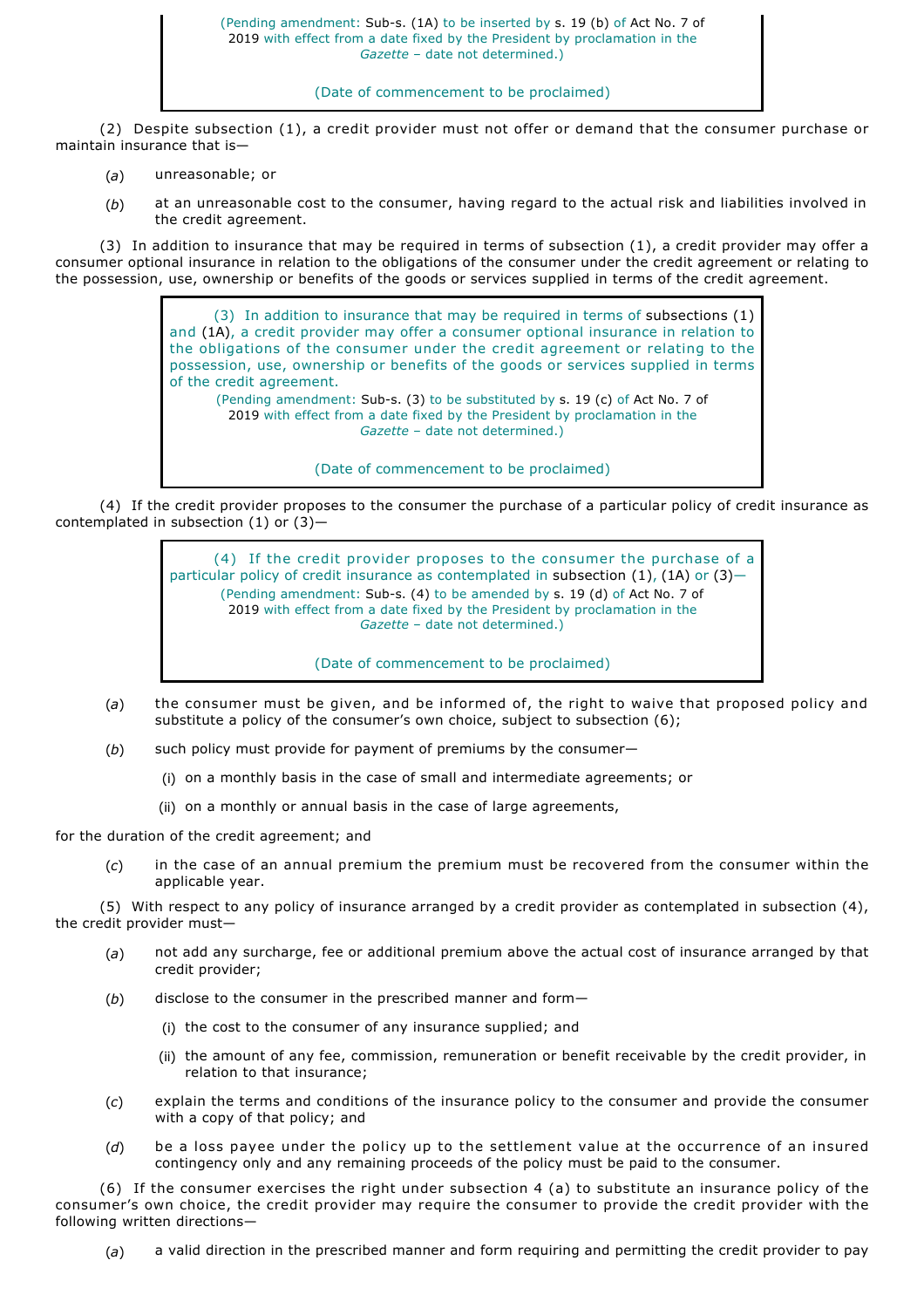any premiums due under that policy during the term of the credit agreement on behalf of the consumer as they fall due, and to bill the consumer for the amount of such premiums—

- (i) on a monthly basis for small and intermediate agreements; and
- (ii) on a monthly or annual basis for large agreements; and
- (*b*) a valid direction to the insurer in the prescribed manner and form, naming the credit provider as a loss payee under the policy up to the settlement value at the happening of an insured contingency, and requiring the insurer, if an insured event occurs, to settle the consumer's obligation under the credit agreement as a first charge against the proceeds of that policy at any time during the term of the credit agreement.

(7) If the premiums under an insurance policy contemplated in this section are paid annually, the consumer is entitled, upon settlement of the credit agreement, to a refund of the unused portion of the final year's premium.

(8) The Minister may, in consultation with the Minister of Finance, prescribe the limit in respect of the cost of credit insurance that a credit provider may charge a consumer.

[Sub-s. (8) added by s. 30 of Act No. 19 of 2014.]

(Date of commencement of s. 106: 1 June, 2007.)

(8) (*a*) The Minister may, in consultation with the Minister of Finance, prescribe the limit in respect of the cost of credit insurance that a credit provider may charge a consumer.

(*b*) Where the requirement contemplated in subsection (1A) is prescribed, the Minister must, in consultation with the Minister of Finance, prescribe the limit in respect of the cost of credit life insurance contemplated in subsection (1A). (Pending amendment: Sub-s. (8) to be substituted by s. 19 (e) of Act No. 7 of 2019 with effect from a date fixed by the President by proclamation in the *Gazette* – date not determined.)

(Date of commencement to be proclaimed)

*Part D Statements of account*

**107. Limited application of this Part.**—(1) This Part does not apply in respect of a credit guarantee, until the time that the credit provider first calls on the guarantor to satisfy an obligation in respect of that guarantee.

(2) Sections 108, 109 and 110 do not apply in respect of—

- (*a*) a pawn transaction; or
- (*b*) a discounted transaction or an incidental credit agreement, until the time that interest is first charged on the principal debt owed to the credit provider.

(3) In the case of joint consumers or guarantors, a statement required under this section need only be given to one of them, but a joint consumer or guarantor who does not receive such statement may require the credit provider to deliver a duplicate of that statement without charge.

- (4) Sections 108 to 114 do not apply to a developmental credit agreement to the extent that—
- (a) the National Credit Regulator has pre-approved the form of all documents and the procedures to be used by the credit provider for such credit agreements in terms of this Part; and
- (b) the credit provider has used only those pre-approved forms and followed those pre-approved procedures in dealing with the particular consumer.

(5) When pre-approving any form of documents or procedures as contemplated in subsection (4), the National Credit Regulator must balance the need for efficiency of the credit provider with the principles of this Part.

(Date of commencement of s. 107: 1 June, 2007.)

**108. Statement of account.**—(1) A credit provider must offer to deliver to each consumer periodic statements of account in accordance with this section.

- (2) The maximum period between issuing statements of account is—
- (*a*) one month, except as otherwise provided for in this subsection;
- (*b*) two months, in respect of an instalment agreement, lease or secured loan; or
- (*c*) six months in respect of a mortgage agreement.
- (3) Despite subsection (2)—
- (*a*) a consumer and credit provider may agree to reduce the frequency of statements of account referred to in subsection (2) (a) or (b), but no such agreement may provide for more than three months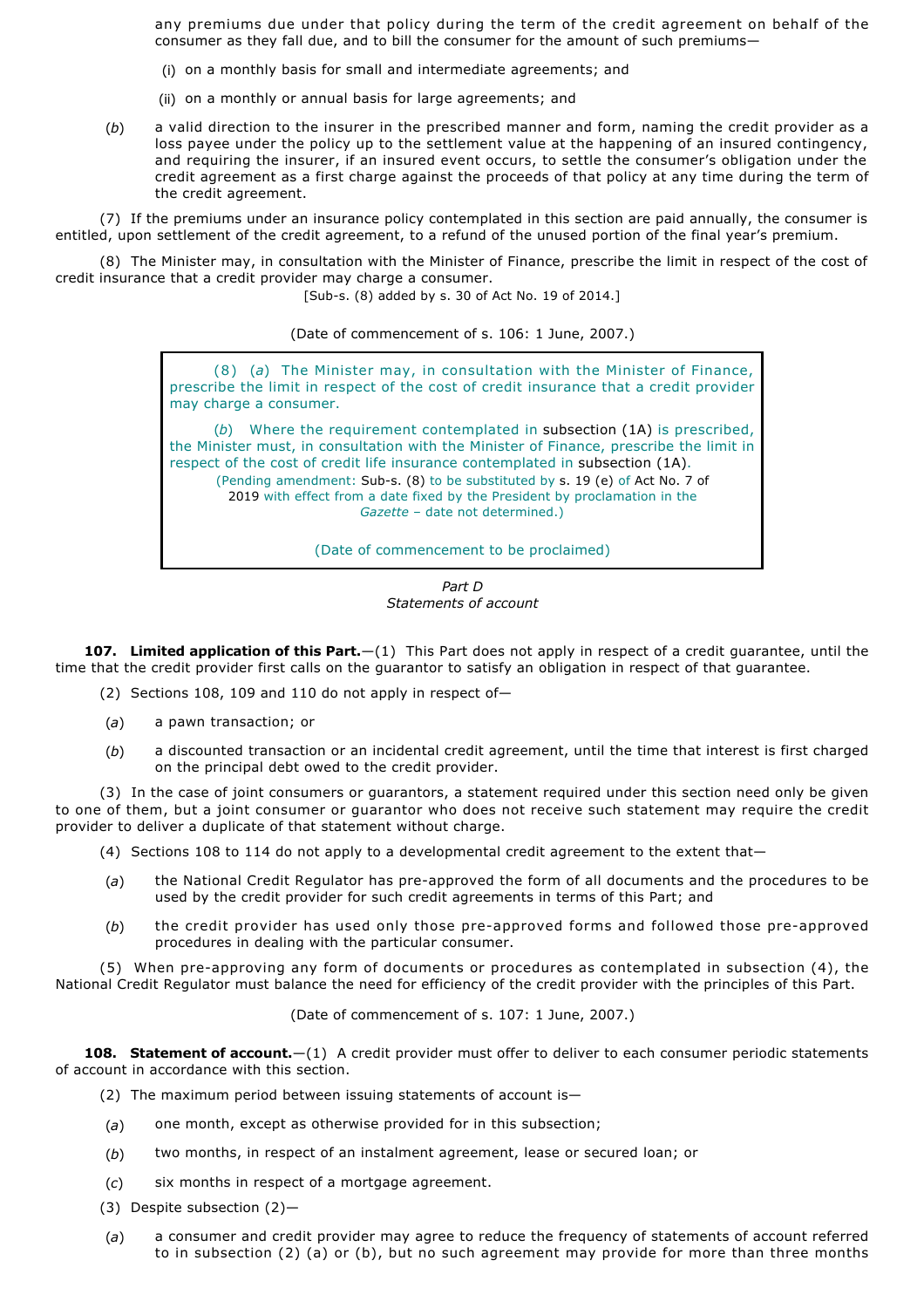between delivery of successive statements of account; and

(*b*) a statement of account need not be delivered in respect of a credit facility if no amount has been debited or credited to the account during the statement period.

(Date of commencement of s. 108: 1 June, 2007.)

**109. Form and content of statement of account.**  $-(1)$  The opening balance shown in each successive statement of account must be the same as the closing balance shown in the immediately preceding statement of account.

- (2) A statement of account in respect of a small credit agreement must be in the prescribed form.
- (3) A statement of account in respect of an intermediate or large agreement may be in—
- (*a*) the prescribed form, if any, for the category or type of credit agreement concerned; or
- (*b*) a form determined by the credit provider, and which complies with any prescribed requirements for the category or type of credit agreement concerned.

(4) The National Credit Regulator may publish guidelines for methods of assessing whether a statement satisfies any prescribed requirements contemplated in subsection (3).

(Date of commencement of s. 109: 1 June, 2007.)

**110. Statement of amount owing and related matters.**—(1) At the request of a consumer, a credit provider must deliver without charge to the consumer a statement of all or any of the following—

- (*a*) the current balance of the consumer' s account;
- (*b*) any amounts credited or debited during a period specified in the request;
- (*c*) any amounts currently overdue and when each such amount became due; and
- (*d*) any amount currently payable and the date it became due.
- (2) A statement requested in terms of subsection (1) must be delivered—
- (*a*) within 10 business days, if all the requested information relates to a period of one year or less before the request was made; or
- (*b*) within 20 business days, if any of the requested information relates to a period of more than one year before the request was made.
- (3) A statement under this section may be delivered—
- (*a*) orally, in person or by telephone; or
- (*b*) in writing, either to the consumer in person or by sms, mail, fax, email or other electronic form of communication, to the extent that the credit provider is equipped to offer such facilities,

as directed by the consumer when making the request.

- (4) A credit provider is not required to provide—
- (*a*) a further written statement under this section if it has, within the three months before the request is given, given such a statement to the person requesting it; or
- (*b*) information in a statement under this section more than three years after the account was closed.

(5) On application by a credit provider, the Tribunal may make an order limiting the credit provider's obligations to a consumer in terms of this section if the Tribunal is satisfied that the consumer's requests are frivolous or vexatious.

(Date of commencement of s. 110: 1 June, 2007.)

**111. Disputed entries in accounts.**—(1) A consumer may dispute all or part of any particular credit or debit entered under a credit agreement, by delivering a written notice to the credit provider.

- (2) A credit provider who receives a notice of dispute in terms of subsection  $(1)$ -
- (*a*) must give the consumer a written notice either—
	- (i) explaining the entry in reasonable detail; or
	- (ii) confirming that the statement was in error either in whole or in part, and setting out the revised entry; and
- (*b*) must not begin enforcement proceedings on the basis of a default arising from the disputed entry—
	- (i) until the credit provider has complied with paragraph (a); or
	- (ii) at any time that the matter is under alternative dispute resolution procedures, or before the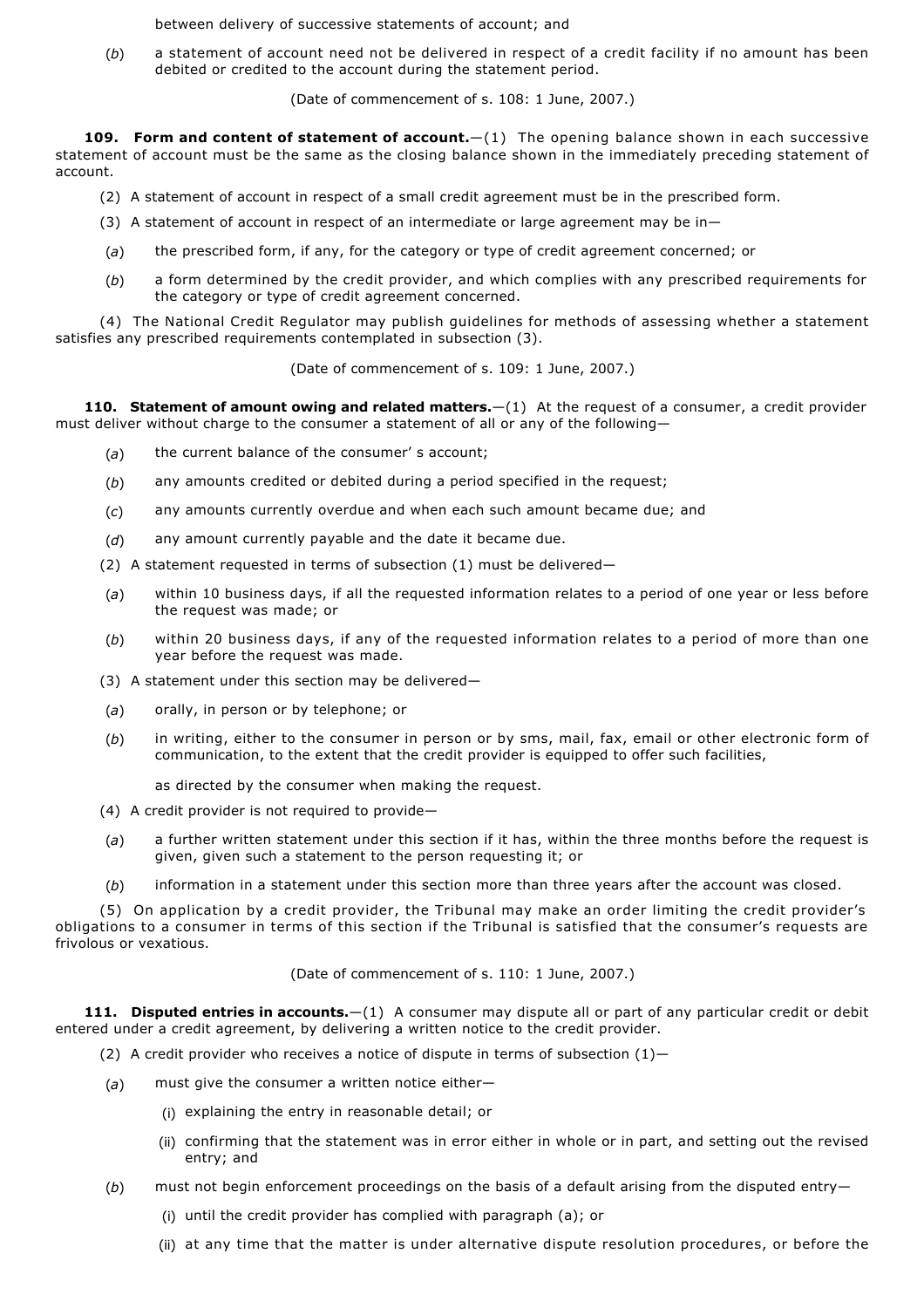Tribunal in terms of section 115.

(Date of commencement of s. 111: 1 June, 2007.)

**112. Dating and adjustment of debits and credits in accounts.**—(1) A debit to a consumer's account takes effect as of the date on which the consumer incurred that debit.

(2) A credit to a consumer's account takes effect on the date the consumer makes a payment to the credit provider, or otherwise earns the right to have the account credited.

(3) A credit provider may subsequently adjust debits or credits to a consumer's account, and the account balances, so as to accurately reflect the legal obligations of the consumer and the credit provider.

(Date of commencement of s. 112: 1 June, 2007.)

113. Statement of settlement amount.  $-(1)$  At the request of a consumer or guarantor, a credit provider must deliver without charge to the consumer a statement of the amount required to settle a credit agreement, as calculated in accordance with section 125, as of a date specified in the request.

- (2) A statement requested in terms of subsection  $(1)$ -
- (*a*) must be delivered within five business days;
- (*b*) may be delivered—
	- (i) orally, in person or by telephone; or
	- (ii) in writing, either to the consumer in person or by sms, mail, fax or email or other electronic form of communication, to the extent that the credit provider is equipped to offer such facilities,

as directed by the consumer when making the request; and

(*c*) is binding for a period of five business days after delivery, subject to subsection (3).

(3) A statement delivered in respect of a credit facility is not binding to the extent of any credits to that account, or charges made to that account by or on behalf of the consumer, after the date on which the statement was prepared.

(4) On application by a credit provider, the Tribunal may make an order limiting the credit provider's obligations to a consumer in terms of this section if the Tribunal is satisfied that the consumer's requests are frivolous or vexatious.

(Date of commencement of s. 113: 1 June, 2007.)

**114. Tribunal may order statement to be provided.**—If a statement is not offered or delivered within the time required by this Part, the Tribunal, on application by the consumer, may—

- (*a*) order the credit provider to provide the statement; or
- (*b*) determine the amounts in relation to which the statement was sought.

(Date of commencement of s. 114: 1 June, 2007.)

**115. Disputes concerning statements.**—(1) A consumer who has unsuccessfully attempted to resolve a disputed entry directly with the credit provider in terms of section 111, and through alternative dispute resolution under Part A of Chapter 7, may apply to the Tribunal to resolve—

- (*a*) a disputed entry shown on a statement of account; or
- (*b*) a dispute concerning a statement of the settlement amount.

(2) If the Tribunal is satisfied that an entry, or the settlement amount, as shown on a statement is in error, the Tribunal may determine the matters in dispute and may make any appropriate order to correct the statement that gave rise to the dispute.

(Date of commencement of s. 115: 1 June, 2007.)

*Part E Alteration of credit agreement*

**116. Alteration of original or amended agreement document.**—Any change to a document recording a credit agreement or an amended credit agreement, after it is signed by the consumer, if applicable, or delivered to the consumer, is void unless—

- (*a*) the change reduces the consumer's liabilities under the agreement;
- (*b*) after the change is made, unless the change is effected in terms of section 119 (1) (c), the consumer signs or initials in the margin opposite the change;
- (*c*) the change is recorded in writing and signed by the parties; or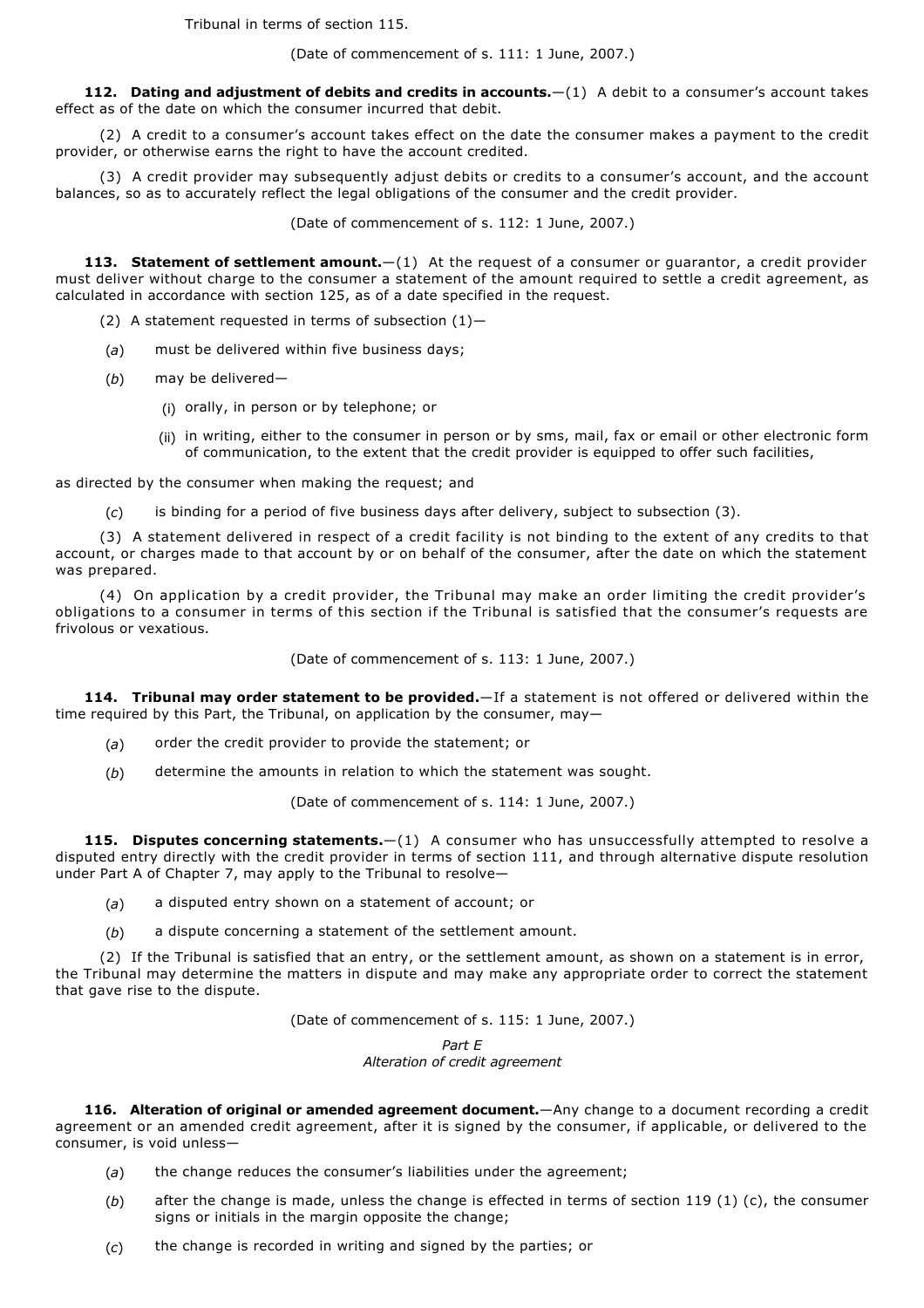(*d*) any oral change is recorded electromagnetically and subsequently reduced to writing.

(Date of commencement of s. 116: 1 June, 2007.)

**117. Changes by agreement.**—(1) If the parties to a credit agreement agree to change its terms, the credit provider must, not later than 20 business days after the date of the agreement, deliver to the consumer a document that—

- (*a*) reflects their amended agreement; and
- (*b*) complies with the requirements set out in section 93.

(2) This section does not apply in respect of an increase or decrease to the credit limit under a credit facility, subject to section 119 (6).

(Date of commencement of s. 117: 1 June, 2007.)

**118. Reductions to credit limit under credit facility.**—(1) At any time the consumer under a credit facility, by written notice to the credit provider, may

- (a) require the credit provider to reduce the credit limit under that credit facility; and-
- (*b*) stipulate a maximum credit limit that the consumer is prepared to accept.

(2) After receiving a notice in terms of subsection (1), the credit provider must give the consumer written confirmation of—

- (*a*) the new credit limit, which must not exceed the maximum limit stipulated by the consumer, if any; and
- (*b*) the date on which the new credit limit is to take effect, which may not be more than 30 business days after the date of the notice from the consumer.

(3) Subject to sections 61 and 66, the credit provider under a credit facility, by written notice to the consumer, may reduce the credit limit under that credit facility to take effect on delivery of the notice.

(4) If, at the time a new credit limit takes effect in terms of this section, the settlement value under that credit facility is higher than the newly established credit limit, the credit provider must not treat that excess as an over-extension of credit for the purpose of calculating the minimum payment due at any time.

(5) A credit provider must not charge the consumer a fee for reducing a credit limit.

(Date of commencement of s. 118: 1 June, 2007.)

**119. Increases in credit limit under credit facility.**—(1) A credit provider may increase the credit limit under a credit facility only—

- (*a*) temporarily, as contemplated in subsection (2);
- (*b*) by agreement with the consumer, subject to subsection (3)—
	- (i) in response to a written or oral request initiated by the consumer at any time; or
	- (ii) with the written consent of the consumer in response to a written proposal by the credit provider, which may be delivered to the consumer at any time; or
- (*c*) unilaterally, in accordance with, and subject to the limitations set out in, subsection (4).
- (2) An increase in the credit limit under a credit facility is temporary if—
- (*a*) the credit provider honours an instrument issued by the consumer, despite the fact that it results in a debt that exceeds the established credit limit; or
- (*b*) the credit provider agrees to raise the credit limit in response to a request from the consumer in order to accommodate a particular transaction, on condition that the preceding credit limit will again apply within a specified period, or after a specified occurrence has taken place.

(3) Before increasing a credit limit in terms of subsection (1) (b), the credit provider must complete a fresh assessment of the consumer's ability to meet the obligations that could arise under that credit facility, as required by section 81.

(4) If the consumer, at the time of applying for the credit facility or at any later time, in writing has specifically requested the option of having the credit limit automatically increased from time to time, a credit provider may unilaterally increase the credit limit under that credit facility—

- (*a*) once during each year, as measured from the later of—
	- (i) the date that the credit facility was established; or
	- (ii) the date on which the credit limit was most recently altered in accordance with subsection  $(1)$  (b); and
- (b) by an amount not exceeding the lesser of-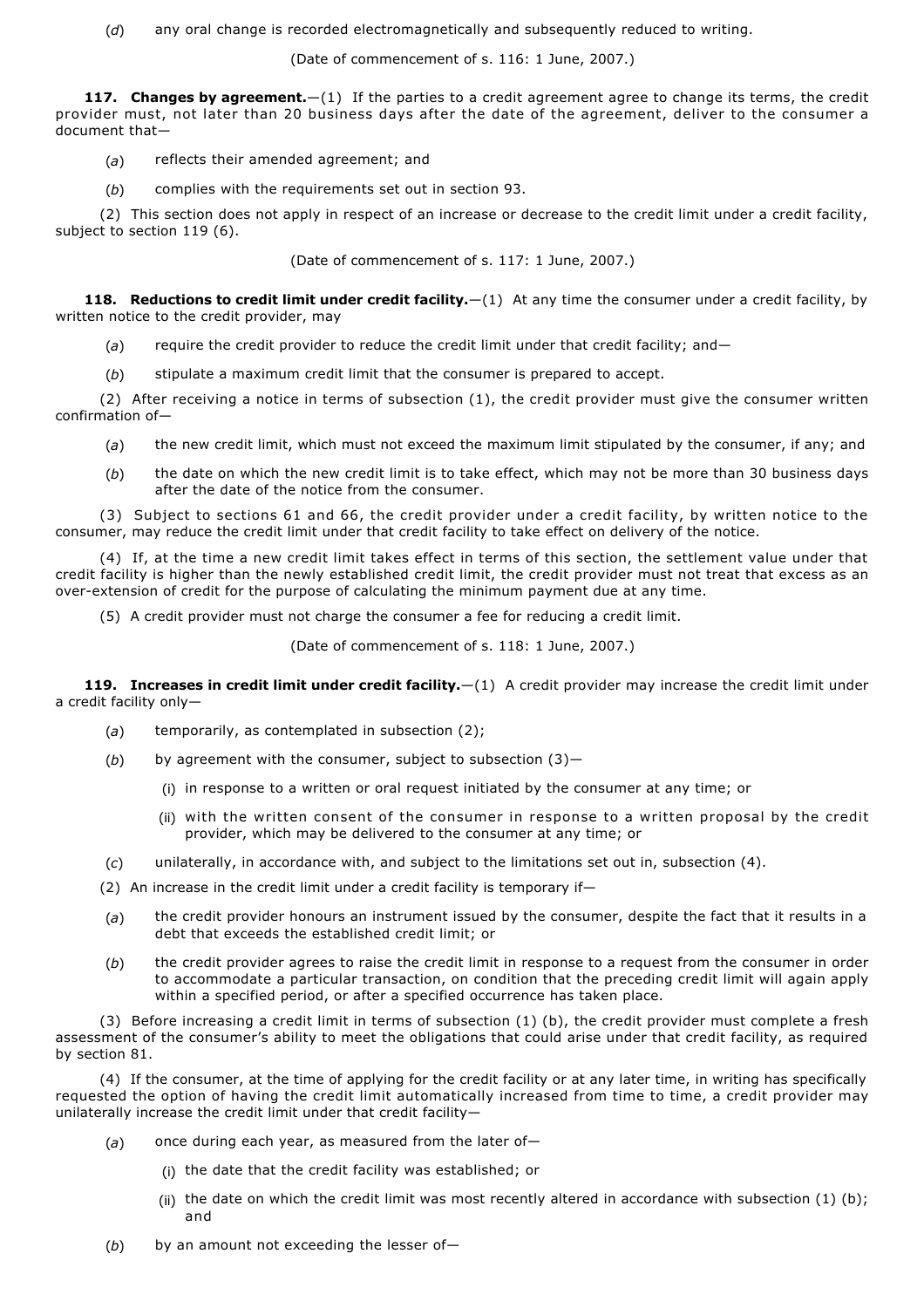- (i) the average monthly purchases or cash advances charged to the credit facility by the consumer; or
- (ii) the average monthly payments made by the consumer,

during the 12 months immediately preceding the date on which the credit limit is increased.

- (5) For the purposes of subsection (4), a specific request—
- (*a*) does not include—
	- (i) an oral request or assent by the consumer; or
	- (ii) a standard provision of an agreement, the whole of which is accepted by the consumer; but
- (*b*) does include—
	- (i) a written request in any form authored and signed by the consumer and delivered to the credit provider at any time; or
	- (ii) a standard form option—
		- (*aa*) authored by the credit provider and presented for consideration by the consumer alongside the alternative of having credit limits increased only as contemplated in subsection (1) (b); and
		- (*bb*) assented to by being initialled or signed by the consumer.

(6) If, when increasing the credit limit under a credit facility, the credit provider alters any other term of the credit agreement, the credit provider must comply with the requirements set out in sections 93 and 117.

(7) An increase in a credit limit in terms of subsection (4) is not unlawful in terms of section 74 (2).

(Date of commencement of s. 119: 1 June, 2007.)

**120. Unilateral changes by credit provider.**—(1) Despite any provision to the contrary in a credit agreement, a credit provider may not unilaterally change—

- (*a*) the period for repayment of the principal debt, except to lengthen it; or
- (*b*) the manner of calculating the minimum payment due periodically under a credit facility, subject to section 118 (4).

(2) Except as otherwise provided for in section 104, a credit provider must give the consumer written notice of at least five business days of a unilateral change to a credit agreement and in that notice must set out the particulars of the change.

(Date of commencement of s. 120: 1 June, 2007.)

*Part F*

*Rescission and termination of credit agreements*

**121. Consumer's right to rescind credit agreement.**—(1) This section applies only in respect of a lease or an instalment agreement entered into at any location other than the registered business premises of the credit provider.

(2) A consumer may terminate a credit agreement within five business days after the date on which the agreement was signed by the consumer, by—

- (*a*) delivering a notice in the prescribed manner to the credit provider; and
- (*b*) tendering the return of any money or goods, or paying in full for any services, received by the consumer in respect of the agreement.
- (3) When a credit agreement is terminated in terms of this section, the credit provider—
- (*a*) must refund any money the consumer has paid under the agreement within seven business days after the delivery of the notice to terminate; and
- (*b*) may require payment from the consumer for—
	- (i) the reasonable cost of having any goods returned to the credit provider and restored to saleable condition; and
	- (ii) a reasonable rent for the use of those goods for the time that the goods were in the consumer's possession, unless those goods are in their original packaging and it is apparent that they have remained unused.

(4) A credit provider to whom property has been returned in terms of this section, and who has unsuccessfully attempted to resolve any dispute over depreciation of that property directly with the consumer and through alternative dispute resolution under Part A of Chapter 7, may apply to a court for an order in terms of subsection (5).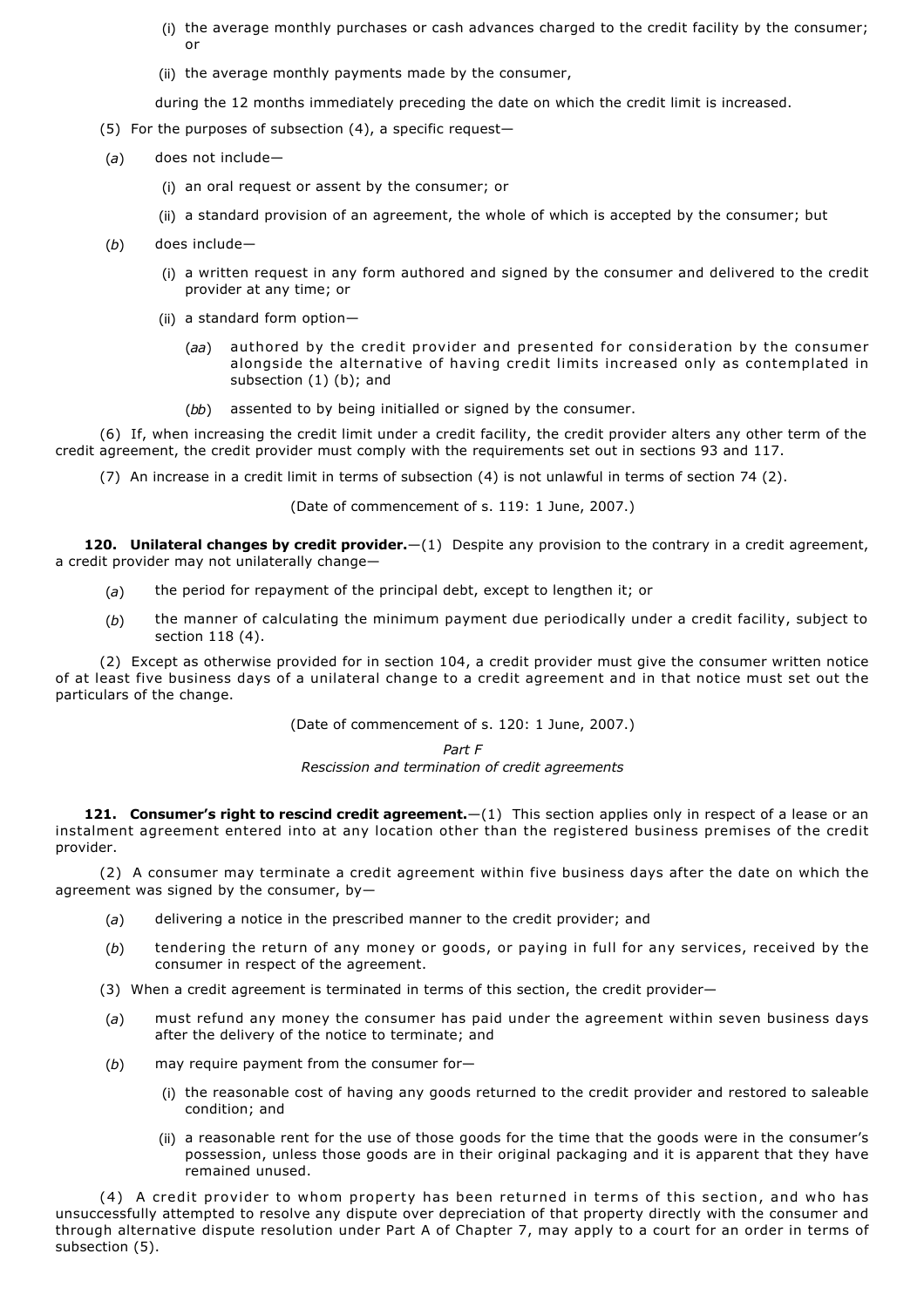(5) If, on an application in terms of subsection (4), a court concludes that the actual fair market value of the goods depreciated during the time that they were in the consumer's possession, a court may order the consumer to pay to the credit provider a further amount not greater than the difference between—

- (*a*) the depreciation in actual fair market value, as determined by the court; and
- (*b*) the amount that the credit provider is entitled to charge the consumer in terms of subsection (3) (b).

(Date of commencement of s. 121: 1 June, 2007.)

**122. When consumer may terminate agreement.**—(1) A consumer may terminate a credit agreement at any time by paying the settlement amount to the credit provider, in accordance with section 125.

(2) In addition to subsection (1), a consumer may terminate an instalment agreement, secured loan or lease of movable property, by—

- (*a*) surrendering to the credit provider the goods that are the subject of that agreement in accordance with section 127; and
- (*b*) paying to the credit provider any remaining amount demanded in accordance with section 127 (7).

(Date of commencement of s. 122: 1 June, 2007.)

**123. Termination of agreement by credit provider.**—(1) A credit provider may terminate a credit agreement before the time provided in that agreement only in accordance with this section.

(2) If a consumer is in default under a credit agreement, the credit provider may take the steps set out in Part C of Chapter 6 to enforce and terminate that agreement.

- (3) A credit provider in respect of a credit facility may—
- (*a*) suspend that credit facility at any time the consumer is in default under the agreement; or
- (*b*) close that credit facility by giving written notice to the consumer at least ten business days before the credit facility will be closed.

(4) A credit agreement referred to in subsection (3) remains in effect to the extent necessary until the consumer has paid all amounts lawfully charged to that account.

- (5) A credit provider may not close or terminate a credit facility solely on the grounds that—
- (*a*) the credit provider has declined a consumer's request to increase the credit limit;
- (*b*) the consumer has declined the credit provider's offer to increase the credit limit;
- (*c*) the consumer has requested a reduction in the credit limit, unless that reduction would reduce the credit limit to a level at which the credit provider does not customarily offer or establish credit facilities; or
- (*d*) the card, personal identification code or number or other identification device used to access that facility has expired.

(6) The unilateral termination of a credit agreement by a credit provider as contemplated in this section does not suspend or terminate any residual obligations of the credit provider to the consumer under that agreement or this Act.

(Date of commencement of s. 123: 1 June, 2007.)

## CHAPTER 6

## COLLECTION, REPAYMENT, SURRENDER AND DEBT ENFORCEMENT

#### *Part A Collection and repayment practices*

**124. Charges to other accounts.**—(1) It is lawful for a consumer to provide, a credit provider to request or a credit agreement to include an authorisation to the credit provider to make a charge or series of charges contemplated in section 90 (2) (n), if such authorisation meets all the following conditions—

- (*a*) the charge or series of charges may be made only against an asset, account, or amount that has been—
	- (i) deposited by or for the benefit of the consumer and held by that credit provider or that third party; and
	- (ii) specifically named by the consumer in the authorisation;
- (*b*) the charge or series of charges may be made only to satisfy—
	- (i) a single obligation under the credit agreement; or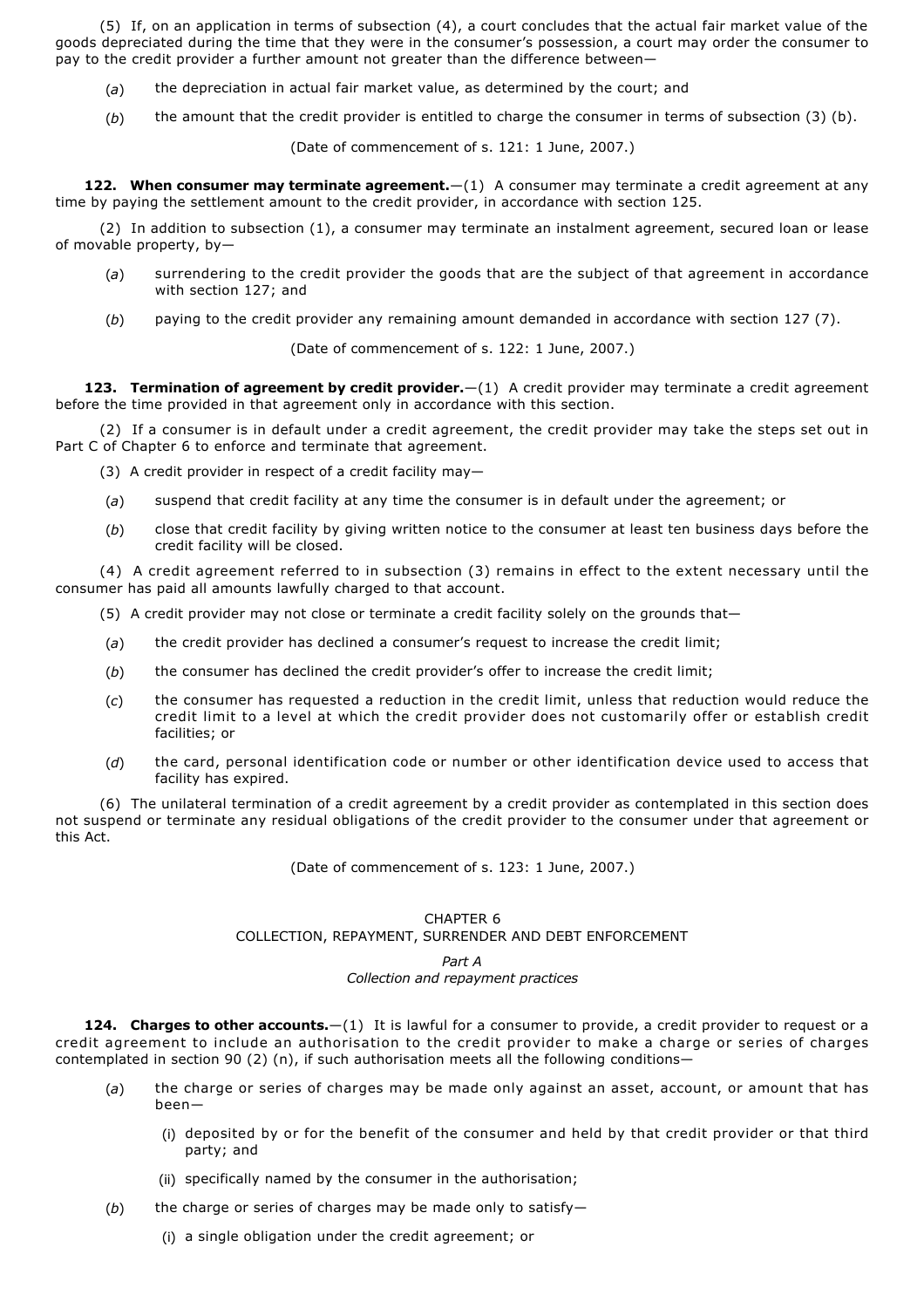- (ii) a series of recurring obligations under the credit agreement, specifically set out in the authorisation;
- (*c*) the charge or series of charges may be made only for an amount that is—
	- (i) calculated by reference to the obligation it is intended to satisfy under the credit agreement, and
	- (ii) specifically set out in the authorisation;
- (*d*) the charge or series of charges may be made only on or after a specified date, or series of specified dates—
	- (i) corresponding to the date on which an obligation arises, or the dates on which a series of recurring obligations arise, under the credit agreement; and
	- (ii) specifically set out in the authorisation; and
- (*e*) any authorisation not given in writing, must be recorded electromagnetically and subsequently reduced to writing.

(2) Before making a single charge, or the initial charge of a series of charges, to be made under a particular authorisation, the credit provider must give the consumer notice in the prescribed manner and form, setting out the particulars as required by this subsection, of the charge or charges to be made under that authorisation.

(3) If there is a conflict between a provision of this section and a provision of the National Payment Systems Act, 1998 (Act No. 78 of 1998), the provisions of that Act prevail.

(Date of commencement of s. 124: 1 June, 2007.)

**125. Consumer's or guarantor's right to settle agreement.**  $-(1)$  A consumer or guarantor is entitled to settle the credit agreement at any time, with or without advance notice to the credit provider.

(2) The amount required to settle a credit agreement is the total of the following amounts—

- (*a*) The unpaid balance of the principal debt at that time;
- (*b*) the unpaid interest charges and all other fees and charges payable by the consumer to the credit provider up to the settlement date; and
- (*c*) in the case of a large agreement—
	- (i) at a fixed rate of interest, an early termination charge no more than a prescribed charge or, if no charge has been prescribed, a charge calculated in accordance with subparagraph (ii); or
	- (ii) other than at a fixed rate of interest, an early termination charge equal to no more than the interest that would have been payable under the agreement for a period equal to the difference between—
		- (*aa*) three months; and
		- (*bb*) the period of notice of settlement if any, given by the consumer.

(Date of commencement of s. 125: 1 June, 2007.)

**126. Early payments and crediting of payments.**—(1) At any time, without notice or penalty, a consumer may prepay any amount owed to a credit provider under a credit agreement.

(2) A credit provider must accept any payment under a credit agreement when it is tendered, even if that is before the date on which the payment is due.

(3) A credit provider must credit each payment made under a credit agreement to the consumer as of the date of receipt of the payment, as follows—

- (*a*) Firstly, to satisfy any due or unpaid interest charges;
- (*b*) secondly, to satisfy any due or unpaid fees or charges; and
- (*c*) thirdly, to reduce the amount of the principal debt.

(Date of commencement of s. 126: 1 June, 2007.)

**126A. Restrictions on certain practices relating to credit agreements.**—(1) A person must not promote, offer to supply, supply or induce any person to accept the supply of any service that has as its dominant function—

- (*a*) the breaching of a credit agreement; or
- (*b*) the unauthorised transfer of any right of a credit provider under a credit agreement to a third person.
- (2) Subsection (1) (b) does not apply in respect of-
- (*a*) any negotiation, by an attorney on behalf of a consumer, with the credit provider concerned; or
- (*b*) any action carried out by, on behalf of or with the permission of the credit provider concerned.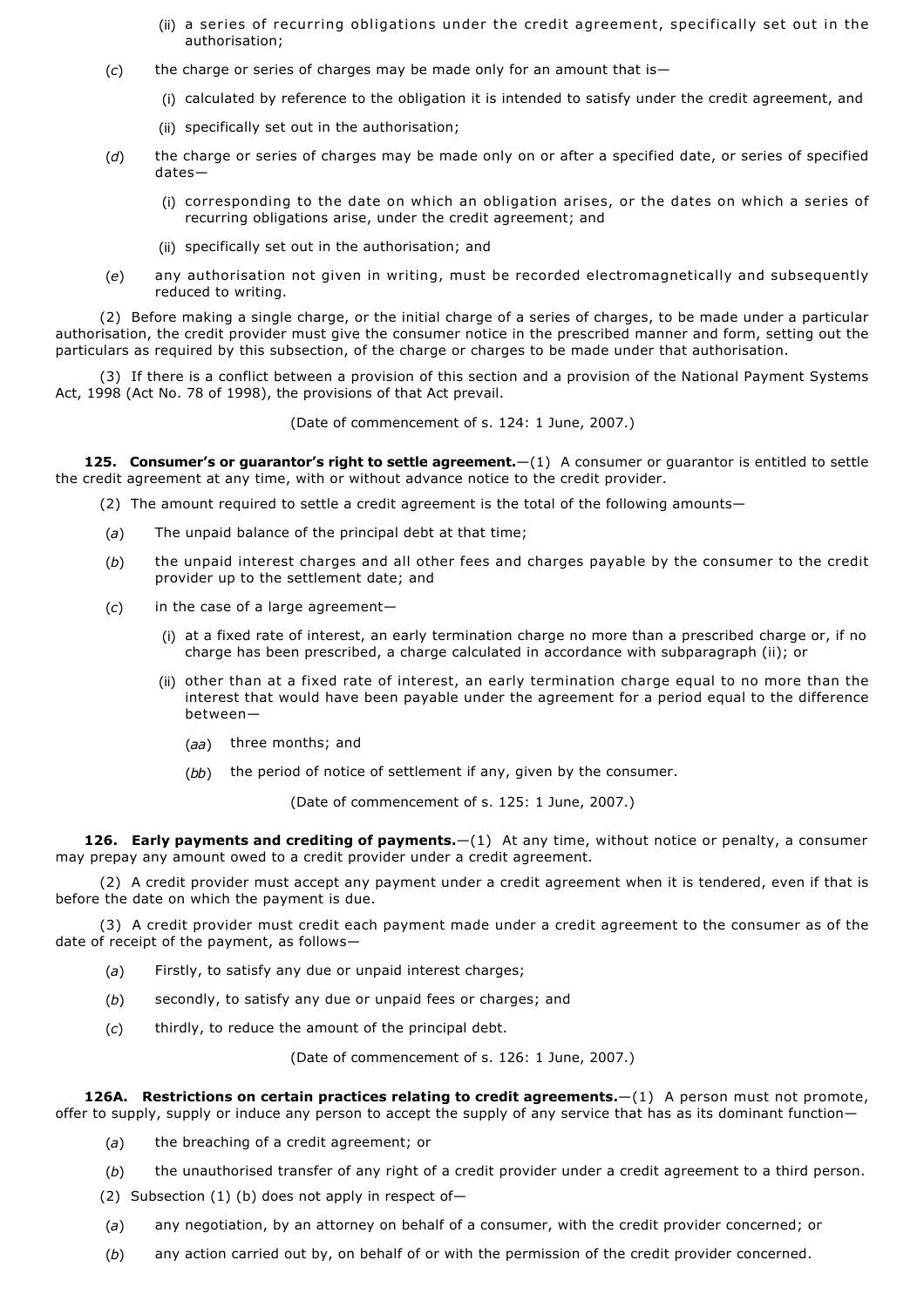(3) A person who offers to supply, or supplies, any service for the express or implied purpose of—

improving a consumer's credit record, credit history or credit rating; or

causing a credit bureau to remove credit information from its records concerning that consumer,

may not charge a consumer, or receive any payment from the consumer, for the credit repair service until that service has been fully performed, and must provide each consumer with a disclosure statement in the prescribed manner and form.

(4) Subsection (3) does not apply in respect of any credit repair service rendered by an attorney, or a registered credit bureau.

- (5) A person who offers to supply, or supplies—
- (*a*) any service for the express or implied purpose of investigating fees, charges or interest charged on a credit agreement; or
- (*b*) a computer software programme originating within the Republic, which is programmed to calculate fees, charges, or interest charged on a credit agreement, for valuable consideration,

must provide each consumer of the service or software, as the case may be, with a disclosure statement in the prescribed manner and form.

(6) This section does not apply to a debt counsellor in respect of any action authorised in terms of this Act. [S. 126A inserted by s. 121 (1) of Act No. 68 of 2008 with effect from 31 March, 2011.]

**126B.** Application of prescription on debt.  $-(1)(a)$  No person may sell a debt under a credit agreement to which this Act applies and that has been extinguished by prescription under the Prescription Act, 1969 (Act No. 68 of 1969).

(b) No person may continue the collection of, or re-activate a debt under a credit agreement to which this Act applies—

- (i) which debt has been extinguished by prescription under the Prescription Act, 1969 (Act No. 68 of 1969); and
- (ii) where the consumer raises the defence of prescription, or would reasonably have raised the defence of prescription had the consumer been aware of such a defence, in response to a demand, whether as part of legal proceedings or otherwise.
	- [S. 126B inserted by s. 31 of Act No. 19 of 2014.]

## *Part B Surrender of goods*

- **127. Surrender of goods.**—(1) A consumer under an instalment agreement, secured loan or lease—
	- (*a*) may give written notice to the credit provider to terminate the agreement; and
	- (*b*) if—
		- (i) the goods are in the credit provider's possession, require the credit provider to sell the goods; or
		- (ii) otherwise, return the goods that are the subject of that agreement to the credit provider's place of business during ordinary business hours within five business days after the date of the notice or within such other period or at such other time or place as may be agreed with the credit provider.
	- (2) Within 10 business days after the later of—
	- (*a*) receiving a notice in terms of subsection (1) (b) (i); or
	- (*b*) receiving goods tendered in terms of subsection (1) (b) (ii), a credit provider must give the consumer written notice setting out the estimated value of the goods and any other prescribed information.

(3) Within 10 business days after receiving a notice under subsection (2), the consumer may unconditionally withdraw the notice to terminate the agreement in terms of subsection (1) (a), and resume possession of any goods that are in the credit provider's possession, unless the consumer is in default under the credit agreement.

- (4) If the consumer—
- (*a*) responds to a notice as contemplated in subsection (3), the credit provider must return the goods to the consumer unless the consumer is in default under the credit agreement; or
- (*b*) does not respond to a notice as contemplated in subsection (3), the credit provider must sell the goods as soon as practicable for the best price reasonably obtainable.
- (5) After selling any goods in terms of this section, a credit provider must—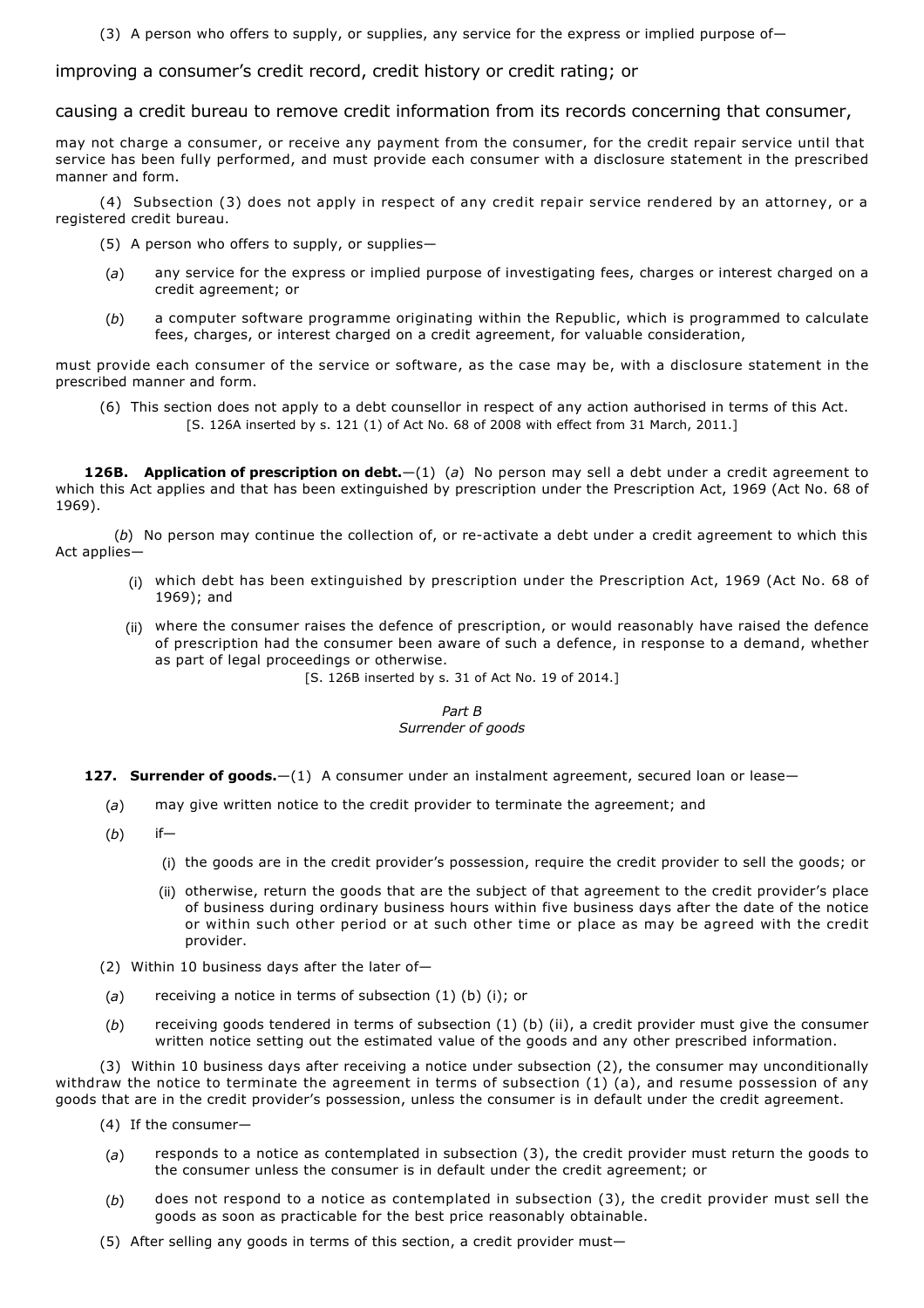- (*a*) credit or debit the consumer with a payment or charge equivalent to the proceeds of the sale less any expenses reasonably incurred by the credit provider in connection with the sale of the goods; and
- (b) give the consumer a written notice stating the following-
	- (i) The settlement value of the agreement immediately before the sale;
	- (ii) the gross amount realised on the sale;
	- (iii) the net proceeds of the sale after deducting the credit provider's permitted default charges, if applicable, and reasonable costs allowed under paragraph (a); and
	- (iv) the amount credited or debited to the consumer's account.

(6) If an amount is credited to the consumer's account and it exceeds the settlement value immediately before the sale, and—

- (*a*) another credit provider has a registered credit agreement with the same consumer in respect of the same goods, the credit provider must remit that amount to the Tribunal, which may make an order for the distribution of the amount in a manner that is just and reasonable; or
- (*b*) no other credit provider has a registered credit agreement with the same consumer in respect of the same goods, the credit provider must remit that amount to the consumer with the notice required by subsection (5) (b), and the agreement is terminated upon remittance of that amount.

(7) If an amount is credited to the consumer's account and it is less than the settlement value immediately before the sale, or an amount is debited to the consumer's account, the credit provider may demand payment from the consumer of the remaining settlement value, when issuing the notice required by subsection (5) (b).

- (8) If a consumer—
- (*a*) fails to pay an amount demanded in terms of subsection (7) within 10 business days after receiving a demand notice, the credit provider may commence proceedings in terms of the Magistrates' Courts Act for judgment enforcing the credit agreement; or
- (*b*) pays the amount demanded after receiving a demand notice at any time before judgment is obtained under paragraph (a), the agreement is terminated upon remittance of that amount.

(9) In either event contemplated in subsection (8), interest is payable by the consumer at the rate applicable to the credit agreement on any outstanding amount demanded by the credit provider in terms of subsection (7) from the date of the demand until the date that the outstanding amount is paid.

(10) A credit provider who acts in a manner contrary to this section is guilty of an offence.

(Date of commencement of s. 127: 1 June, 2007.)

128. Compensation for consumer. $-(1)$  A consumer who has unsuccessfully attempted to resolve a disputed sale of goods in terms of section 127 directly with the credit provider, or through alternative dispute resolution under Part A of Chapter 7, may apply to the Tribunal to review the sale.

(2) If the Tribunal considering an application in terms of this section is not satisfied that the credit provider sold the goods as soon as reasonably practicable, or for the best price reasonably obtainable, the Tribunal may order the credit provider to credit and pay to the consumer an additional amount exceeding the net proceeds of sale.

(3) A decision by the Tribunal in terms of this section is subject to appeal to, or review by, the High Court to the extent permitted by section 148.

(Date of commencement of s. 128: 1 June, 2007.)

*Part C Debt enforcement by repossession or judgment*

**129. Required procedures before debt enforcement.**—(1) If the consumer is in default under a credit agreement, the credit provider—

(*a*) may draw the default to the notice of the consumer in writing and propose that the consumer refer the credit agreement to a debt counsellor, alternative dispute resolution agent, consumer court or ombud with jurisdiction, with the intent that the parties resolve any dispute under the agreement or develop and agree on a plan to bring the payments under the agreement up to date; and

> (*a*) may draw the default to the notice of the consumer in writing and propose that the consumer refer the credit agreement to the National Credit Regulator for debt intervention, a debt counsellor, alternative dispute resolution agent, consumer court or ombud with jurisdiction, with the intent that the parties resolve any dispute under the agreement or develop and agree on a plan to bring the payments under the agreement up to date; and

(Pending amendment: Para. (a) to be substituted by s. 20 (a) of Act No. 7 of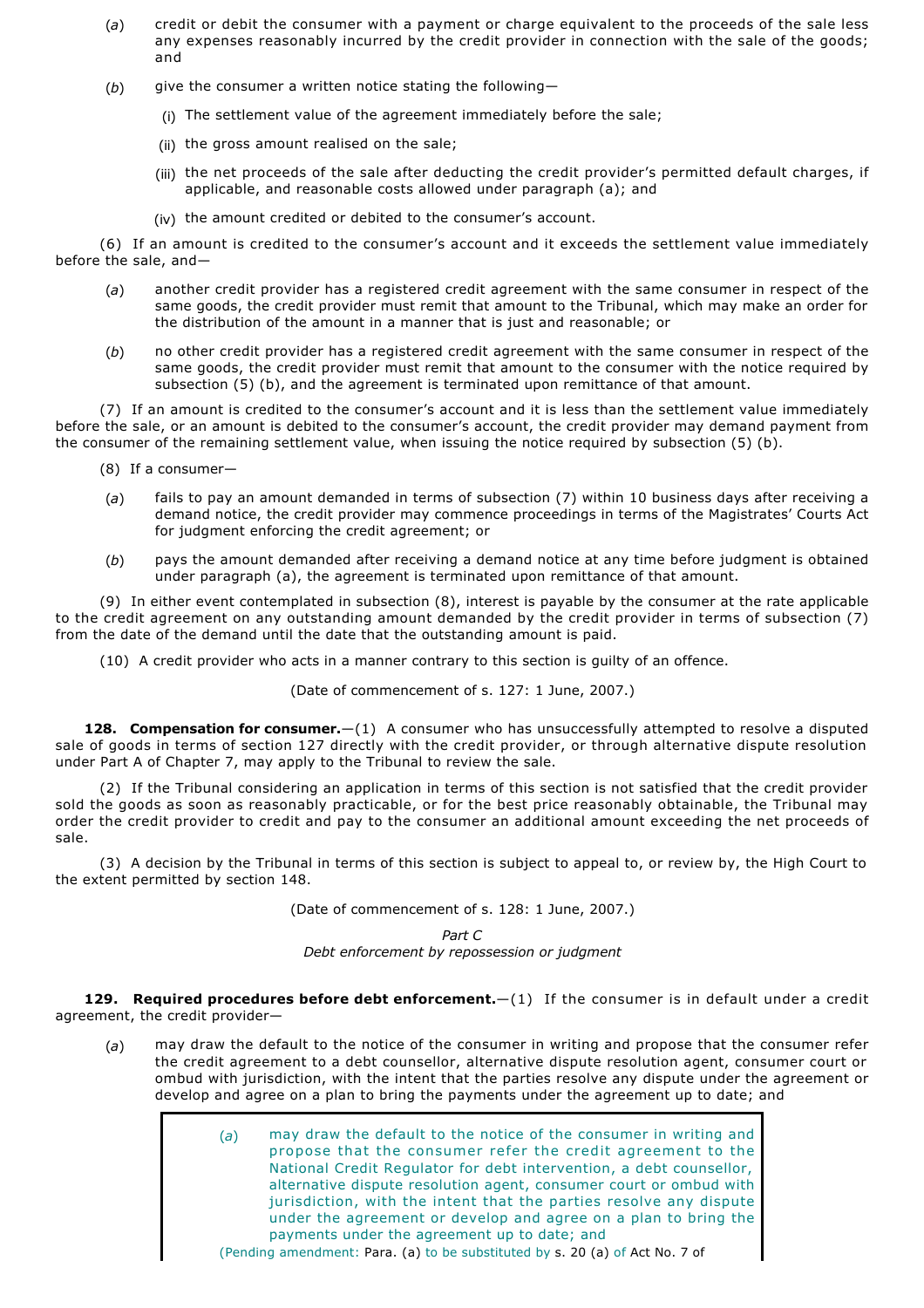(Date of commencement to be proclaimed)

- (*b*) subject to section 130 (2), may not commence any legal proceedings to enforce the agreement before —
	- (i) first providing notice to the consumer, as contemplated in paragraph (a), or in section 86 (10), as the case may be; and
	- (ii) meeting any further requirements set out in section 130.

(2) Subsection (1) does not apply to a credit agreement that is subject to a debt restructuring order, or to proceedings in a court that could result in such an order.

(3) Subject to subsection (4), a consumer may at any time before the credit provider has cancelled the agreement, remedy a default in such credit agreement by paying to the credit provider all amounts that are overdue, together with the credit provider's prescribed default administration charges and reasonable costs of enforcing the agreement up to the time the default was remedied.

 $[Sub-s. (3)$  substituted by s. 32 (a) of Act No. 19 of 2014.]

- (4) A credit provider may not re-instate or revive a credit agreement after-
- (*a*) the sale of any property pursuant to—
	- (i) an attachment order; or
	- (ii) surrender of property in terms of section 127;
- (*b*) the execution of any other court order enforcing that agreement; or

(*b*) the execution of any other court order or order of the Tribunal enforcing that agreement; (Pending amendment: Para. (b) to be substituted by s. 20 (b) of Act No. 7 of 2019 with effect from a date fixed by the President by proclamation in the *Gazette* – date not determined.)

(Date of commencement to be proclaimed)

(*c*) the termination thereof in accordance with section 123. [Sub-s. (4) amended by s. 32 (b) of Act No. 19 of 2014.]

> (*c*) the termination thereof in accordance with section 123; or (Pending amendment: Para. (c) to be substituted by s. 20 (b) of Act No. 7 of 2019 with effect from a date fixed by the President by proclamation in the *Gazette* – date not determined.)

> > (Date of commencement to be proclaimed)

(*d*) the Tribunal ordered that the debt that underlies a credit agreement is extinguished: Provided that where only a portion of the debt due under a credit agreement was extinguished, this subsection applies only in respect of the portion so extinguished. (Pending amendment: Para. (d) to be added by s. 20 (c) of Act No. 7 of 2019 with effect from a date fixed by the President by proclamation in the *Gazette* – date not determined.)

(Date of commencement to be proclaimed)

- (5) The notice contemplated in subsection (1) (a) must be delivered to the consumer—
- (*a*) by registered mail; or
- (*b*) to an adult person at the location designated by the consumer. [Sub-s. (5) added by s. 32 (c) of Act No. 19 of 2014.]
- (6) The consumer must in writing indicate the preferred manner of delivery contemplated in subsection (5).  $[Sub-s. (6)$  added by s. 32 (c) of Act No. 19 of 2014.]
- (7) Proof of delivery contemplated in subsection (5) is satisfied by—
- (*a*) written confirmation by the postal service or its authorised agent, of delivery to the relevant post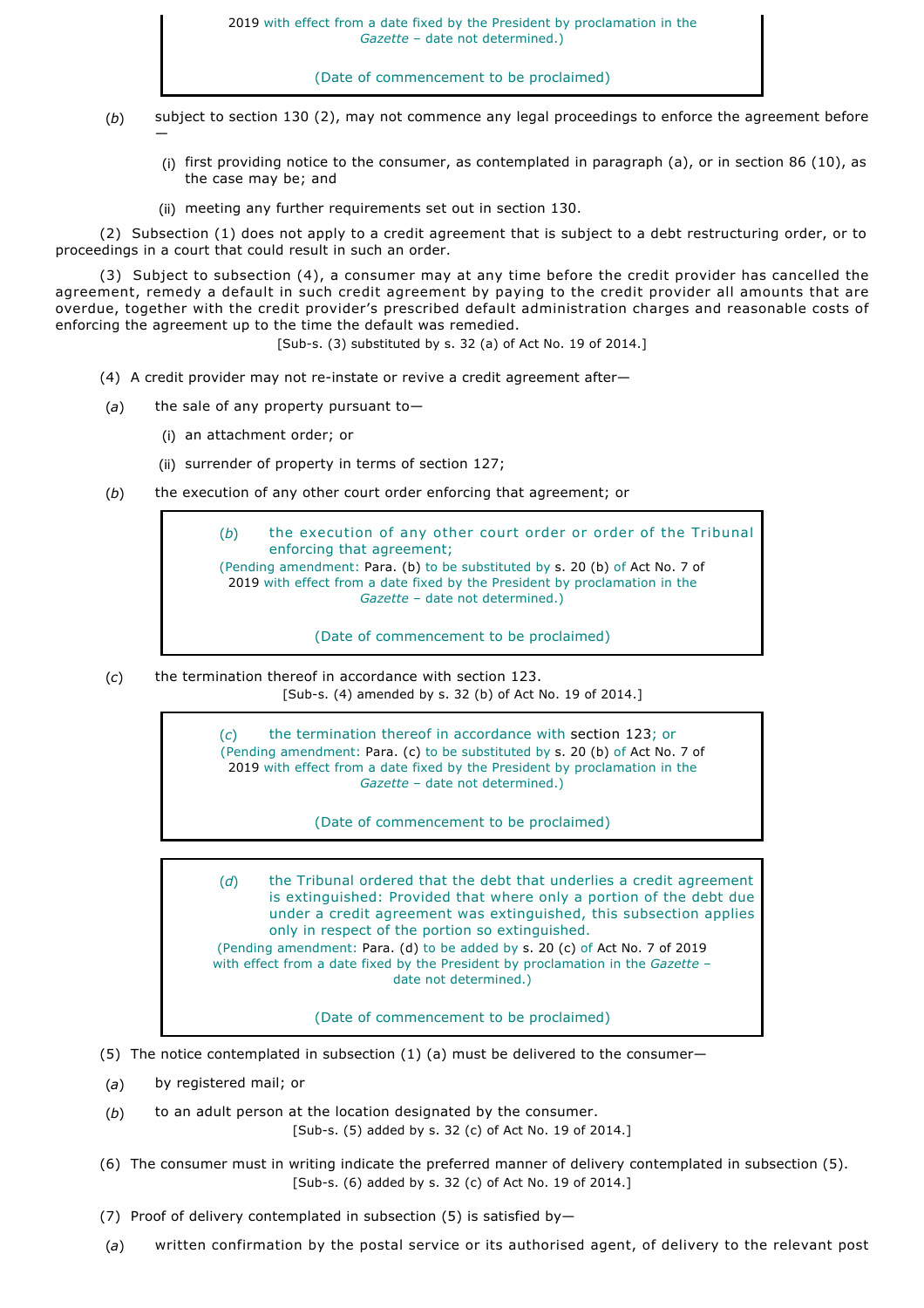office or postal agency; or

(*b*) the signature or identifying mark of the recipient contemplated in subsection (5) (b). [Sub-s. (7) added by s. 32 (c) of Act No. 19 of 2014.]

(Date of commencement of s. 129: 1 June, 2007.)

**130. Debt procedures in a Court.**—(1) Subject to subsection (2), a credit provider may approach the court for an order to enforce a credit agreement only if, at that time, the consumer is in default and has been in default under that credit agreement for at least 20 business days and—

- (*a*) at least 10 business days have elapsed since the credit provider delivered a notice to the consumer as contemplated in section 86 (10), or section 129 (1), as the case may be; [Para. (a) substituted by s. 33 of Act No. 19 of 2014.]
- (b) in the case of a notice contemplated in section 129 (1), the consumer has-
	- (i) not responded to that notice; or
	- (ii) responded to the notice by rejecting the credit provider's proposals; and
- (*c*) in the case of an instalment agreement, secured loan, or lease, the consumer has not surrendered the relevant property to the credit provider as contemplated in section 127.

(2) In addition to the circumstances contemplated in subsection (1), in the case of an instalment agreement, secured loan, or lease, a credit provider may approach the court for an order enforcing the remaining obligations of a consumer under a credit agreement at any time if—

- (*a*) all relevant property has been sold pursuant to—
	- (i) an attachment order; or
	- (ii) surrender of property in terms of section 127; and
- (*b*) the net proceeds of sale were insufficient to discharge all the consumer's financial obligations under the agreement.

(3) Despite any provision of law or contract to the contrary, in any proceedings commenced in a court in respect of a credit agreement to which this Act applies, the court may determine the matter only if the court is satisfied that—

- (*a*) in the case of proceedings to which sections 127, 129 or 131 apply, the procedures required by those sections have been complied with;
- (*b*) there is no matter arising under that credit agreement, and pending before the Tribunal, that could result in an order affecting the issues to be determined by the court; and
- (*c*) that the credit provider has not approached the court—
	- (i) during the time that the matter was before a debt counsellor, alternative dispute resolution agent, consumer court or the ombud with jurisdiction; or
	- (ii) despite the consumer having—
		- ( *aa* ) surrendered property to the credit provider, and before that property has been sold;
		- (*bb*) agreed to a proposal made in terms of section 129 (1) (a) and acted in good faith in fulfilment of that agreement;
		- (*cc*) complied with an agreed plan as contemplated in section 129 (1) (a); or
		- (*dd*) brought the payments under the credit agreement up to date, as contemplated in section 129 (1) (a).
- (4) In any proceedings contemplated in this section, if the court determines that—
- (*a*) the credit agreement was reckless as described in section 80, the court must make an order contemplated in section 83;
- (*b*) the credit provider has not complied with the relevant provisions of this Act, as contemplated in subsection (3) (a), or has approached the court in circumstances contemplated in subsection (3) (c) the court must—
	- (i) adjourn the matter before it; and
	- (ii) make an appropriate order setting out the steps the credit provider must complete before the matter may be resumed;
- (*c*) the credit agreement is subject to a pending debt review in terms of Part D of Chapter 4, the court may—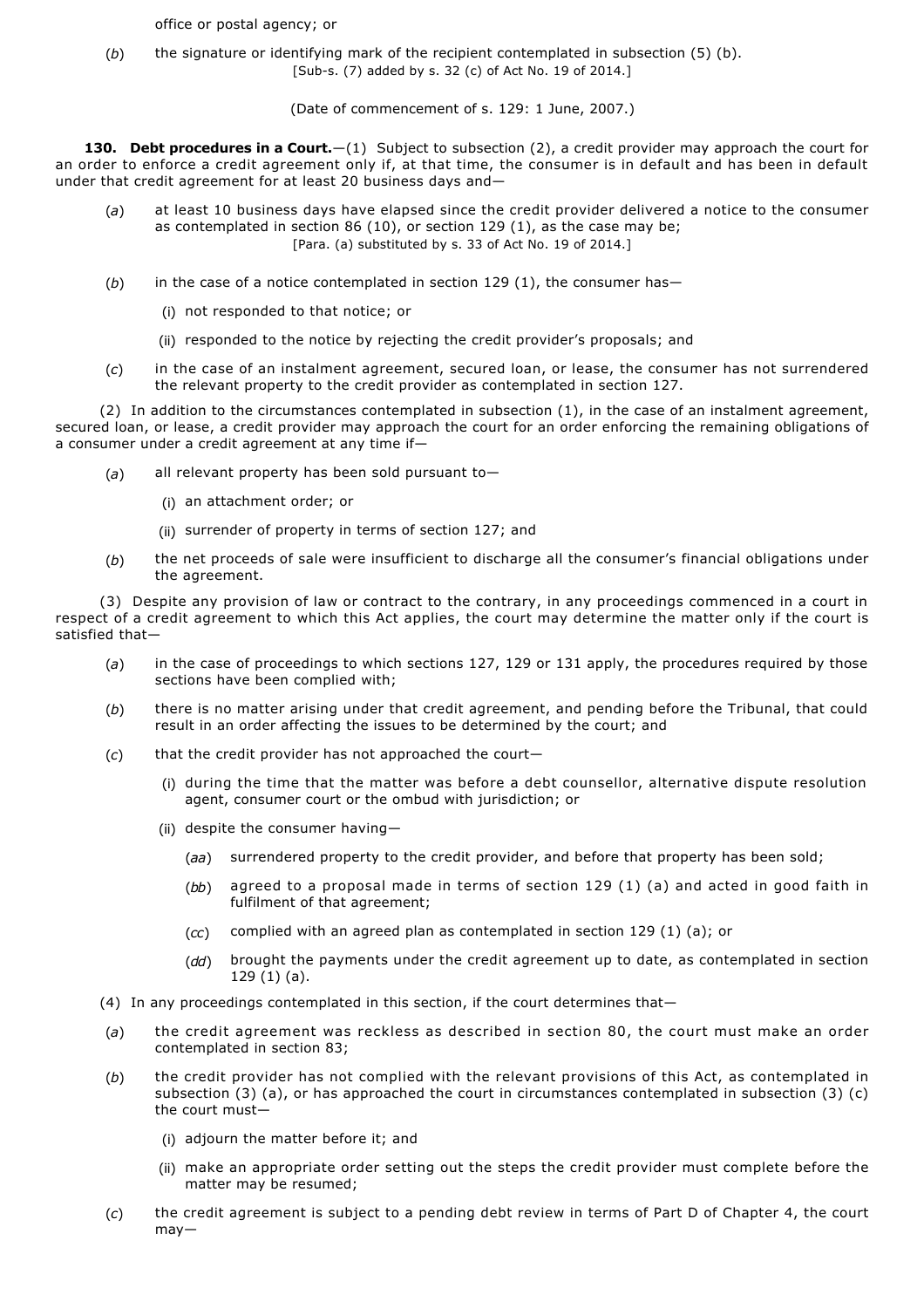- (i) adjourn the matter, pending a final determination of the debt review proceedings;
- (ii) order the debt counsellor to report directly to the court, and thereafter make an order contemplated in section 85 (b); or
- (iii) if the credit agreement is the only credit agreement to which the consumer is a party, order the debt counsellor to discontinue the debt review proceedings, and make an order contemplated in section 85 (b):
- (*d*) there is a matter pending before the Tribunal, as contemplated in subsection (3) (b), the court may—
	- (i) adjourn the matter before it, pending a determination of the proceedings before the Tribunal; or
	- (ii) order the Tribunal to adjourn the proceedings before it, and refer the matter to the court for determination; or
- (e) the credit agreement is either suspended or subject to a debt re-arrangement order or agreement, and the consumer has complied with that order or agreement, the court must dismiss the matter.



(Date of commencement of s. 130: 1 June, 2007.)

**131. Repossession of goods.**—If a court makes an attachment order with respect to property that is the subject of a credit agreement, section 127 (2) to (9) and section 128, read with the changes required by the context, apply with respect to any goods attached in terms of that order.

(Date of commencement of s. 131: 1 June, 2007.)

**132. Compensation for credit provider.**—(1) A credit provider who has unsuccessfully attempted to resolve a dispute over the costs of attachment of property in terms of section 129 to 131 directly with the consumer, and through alternative dispute resolution under Part A of Chapter 7, may apply to the court for compensation from the consumer in respect of any costs of repossession of property in excess of those permitted under section 131.

- (2) The court may grant an order contemplated in subsection  $(1)$  if it is satisfied that-
- (*a*) the consumer knowingly—
	- (i) provided false or misleading information to the credit provider in terms of section 97; or
	- (ii) engaged in a pattern of behaviour that was reasonably likely to frustrate or impede the exercise of the credit provider's right to repossess property under section 129 to 131; and
- (*b*) as a result, the credit provider experienced unreasonable delay or incurred exceptional costs in the exercise of those rights.

(Date of commencement of s. 132: 1 June, 2007.)

## **133. Prohibited collection and enforcement practices.**—(1) A credit provider must not—

- (*a*) make use of any document, number or instrument referred to in section 90 (2) (l) when collecting on or enforcing a credit agreement; or
- (*b*) direct or permit any other person to do anything contemplated in this subsection on behalf, or as an agent, of the credit provider.

(2) When collecting money owed by a consumer under a credit agreement or when seeking to enforce a credit agreement, a credit provider must not use or rely on, or permit any person to use or rely on, any document, instrument or contract provision referred to in section 90 (2) (l).

(3) A person who contravenes this section is guilty of an offence.

(Date of commencement of s. 133: 1 June, 2007.)

CHAPTER 7 DISPUTE SETTLEMENT OTHER THAN DEBT ENFORCEMENT

> *Part A Alternative dispute resolution*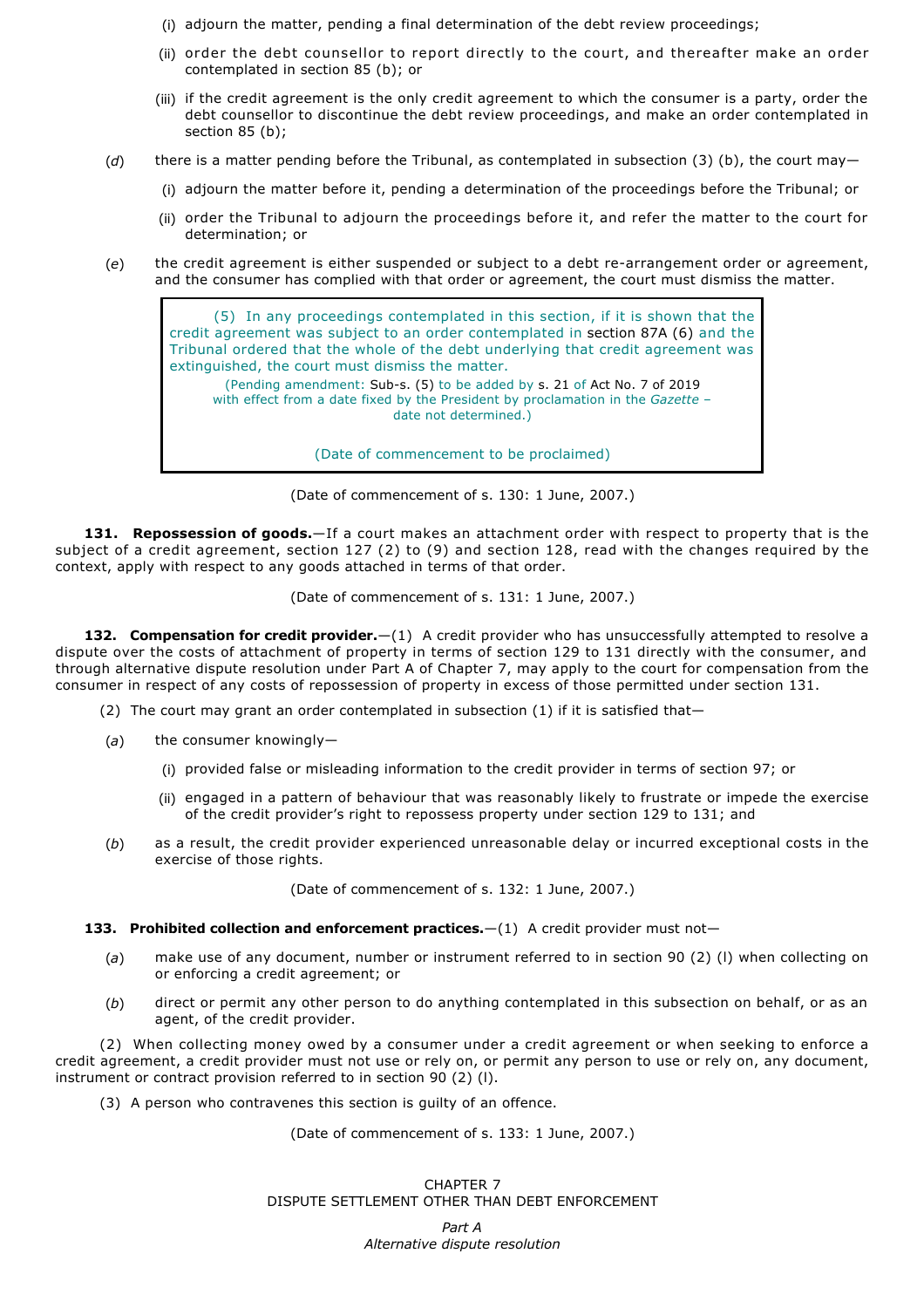**134. Alternative dispute resolution.**—(1) As an alternative to filing a complaint with the National Credit Regulator in terms of section 136, a person may refer a matter or a dispute following an allegation of a reckless credit agreement that could be the subject of such a complaint as follows—

- (*a*) If the credit provider concerned is a financial institution as defined in the Financial Sector Regulation Act, 2017, the matter—
	- (i) may be referred only to the ombud with jurisdiction to resolve a complaint or settle a matter involving that credit provider, as determined in accordance with that Act; and

(ii) must be procedurally resolved as if it were a complaint in terms of that Act; or [Para. (a) substituted by s. 290 read with Sch. 4 of Act No. 9 of 2017 with effect from a date determined by the Minister by notice in the *Gazette*: 1 October, 2018 (General Notice No. 169 in *Government Gazette* 41549 of 29 March, 2018.).]

- (*b*) if the credit provider is not a financial institution, as defined in the Financial Sector Regulation Act, 2017, the matter may be referred to either—
	- (i) a consumer court, for resolution in accordance with this Act and the provincial legislation establishing that consumer court; or

(ii) an alternative dispute resolution agent, for resolution by conciliation, mediation or arbitration. [Sub-s. (1) amended by s. 34 of Act No. 19 of 2014 and substituted by s. 290 read with Sch. 4 of Act No. 9 of 2017 with effect from a date determined by the Minister by notice in the *Gazette*: 1 October, 2018 (General Notice No. 169 in *Government Gazette* 41549 of 29 March, 2018.).]

(2) The respondent in a matter referred to an alternative dispute resolution agent under subsection (1) (b) (ii) may object to that referral in writing within 10 business days, in which case—

- (*a*) the matter may not be resolved by an alternative dispute resolution agent;
- (*b*) if the matter is the proper subject of a complaint to the National Credit Regulator, the matter is deemed to have been filed as a complaint in terms of section 136; or
- (*c*) if the matter is the proper subject of an application to the Tribunal, the matter is deemed to have been an application directly to the Tribunal in terms of section 137.

(3) The Tribunal, after considering a matter in terms of a deemed application under subsection (2) (c), may make an exceptional order of costs against the respondent if the Tribunal considers that the matter could have been properly resolved by conciliation, mediation or arbitration carried out in good faith.

(4) In respect of any dispute between a credit provider and a consumer that could be the subject of an application to the Tribunal in terms of this Act, other than Part C of this Chapter, the consumer or credit provider, before either may apply directly to the Tribunal—

- (*a*) must attempt to resolve that matter directly between themselves; and
- (*b*) if unable to do so, must refer the matter—
	- (i) to the ombud with jurisdiction, for resolution in accordance with this Act and in terms of the Financial Sector Regulation Act, 2017, if the credit provider concerned is a financial institution as defined in that Act; or

[Sub-para. (i) substituted by s. 290 read with Sch. 4 of Act No. 9 of 2017 with effect from a date determined by the Minister by notice in the *Gazette*: 1 October, 2018 (General Notice No. 169 in *Government Gazette* 41549 of 29 March, 2018.).]

(ii) in any other case, to either—

a consumer court, for resolution in accordance with this Act and the provincial legislation establishing that consumer court; or

an alternative dispute resolution agent, for resolution by conciliation, mediation or arbitration.

(5) If an alternative dispute resolution agent concludes that either party to conciliation, mediation or arbitration in terms of subsection (4) (b) (ii) (bb) is not participating in that process in good faith, or that there is no reasonable probability of the parties resolving their dispute through that process, the alternative dispute resolution agent must issue a certificate in the prescribed form stating that the process has failed.

**134A. Registration and accreditation of alternative dispute resolution agents.**—The National Credit Regulator must register and accredit alternative dispute resolution agents.

[S. 134A inserted by s. 35 of Act No. 19 of 2014.]

**134B. Deregistration of alternative dispute resolution agents.**—(1) Subject to subsection (2), registration and accreditation in terms of section 134A may be cancelled by the Tribunal on application by the National Credit Regulator, if an alternative dispute resolution agent—

(*a*) fails to comply with any condition of its registration and accreditation; or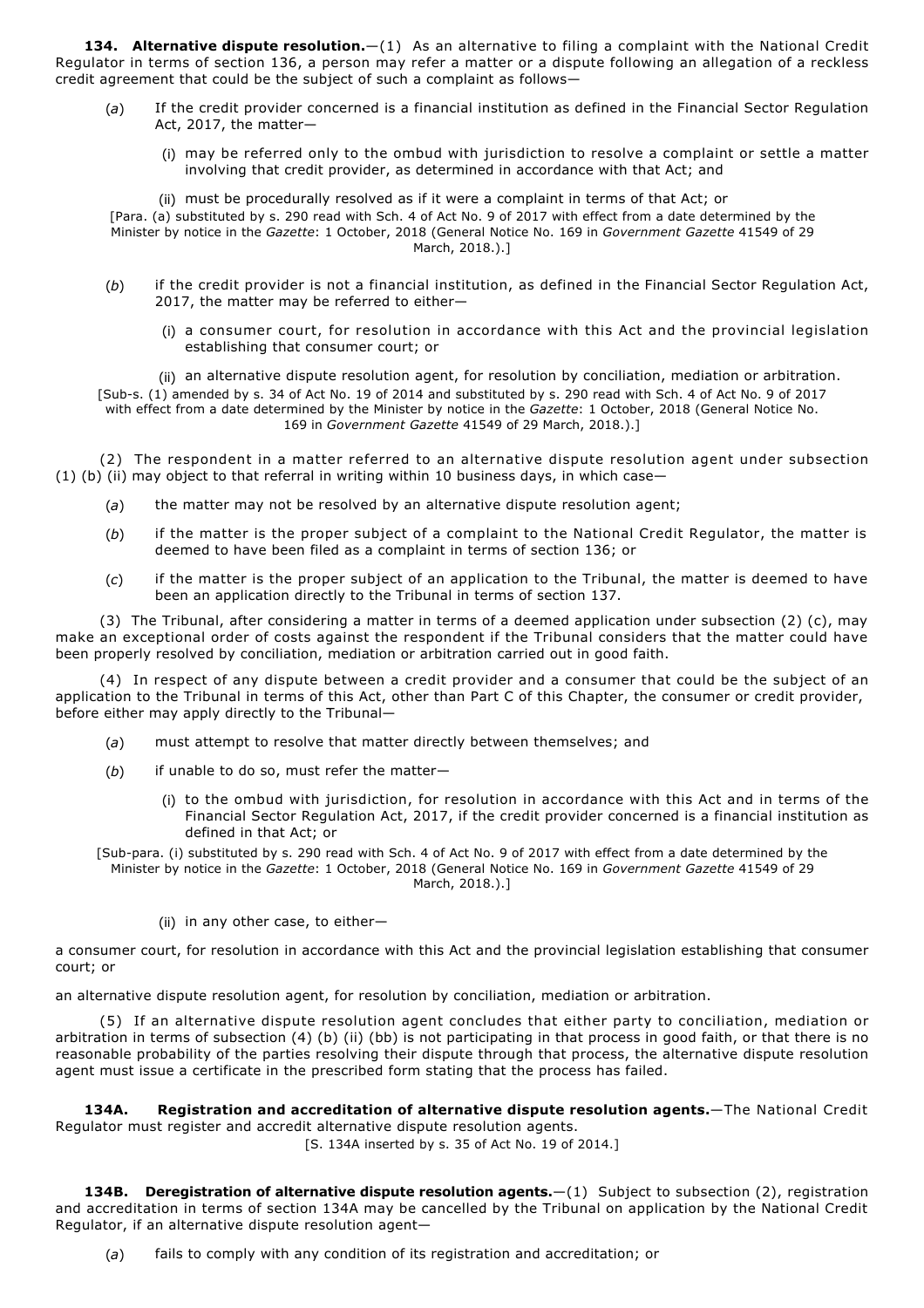(*b*) contravenes this Act.

(2) If an alternative dispute resolution agent fails to comply with any condition of its registration or accreditation or contravenes this Act, and such alternative dispute resolution agent is also licensed by another regulatory authority, the National Credit Regulator may—

- (*a*) impose conditions on the registration of such alternative dispute resolution agent consistent with its licence, if any;
- (*b*) refer the matter to the regulatory authority that licensed such alternative dispute resolution agent, with a request that the regulatory authority review that licence in the circumstances; or
- (*c*) at the request, or with the consent, of the regulatory authority that licensed that alternative dispute resolution agent, apply to the Tribunal for cancellation of the registration and accreditation.
- (3) A regulatory authority to whom a matter has been referred to in terms of subsection (2) (b)-
- (*a*) must conduct a formal review of the alternative dispute resolution agent's licence;
- (*b*) to the extent permitted by the legislation in terms of which the alternative dispute resolution agent is licensed, may suspend that licence pending the outcome of that review; or
- (*c*) may request, or consent to, the National Credit Regulator lodging an application with the Tribunal for cancellation of the registration.

(4) The National Credit Regulator must attempt to reach an agreement as contemplated in section 17 (4) with any regulatory authority that issued a licence to an alternative dispute resolution agent that is registered in terms of section 134A, to co-ordinate the procedures to be followed in taking any action in terms of subsections (2) and (3).

- (5) The registration of an alternative dispute resolution agent is cancelled as of-
- (*a*) the date on which the Tribunal issues an order; or
- (*b*) in the case of a voluntary cancellation, the date specified by the said alternative dispute resolution agent in the notice of voluntary cancellation.

(6) An alternative dispute resolution agent whose registration has been cancelled must not engage in any formerly registered activities after the date on which the cancellation takes effect.

[S. 134B inserted by s. 35 of Act No. 19 of 2014.]

**135. Dispute resolution may result in consent order.**—(1) The ombud with jurisdiction, consumer court or alternative dispute resolution agent that has resolved, or assisted parties in resolving, a dispute in terms of this Part may—

- (*a*) record the resolution of that dispute in the form of an order, and
- $(b)$  if the parties to the dispute consent to that order, submit it to-
	- (i) a court to be made a consent order, in terms of its rules; or
	- (ii) the Tribunal to be made a consent order in terms of section 138.

(2) The National Credit Regulator may not intervene before the Tribunal in respect of a consent order submitted in terms of this section.

> *Part B Initiating complaints or applications*

**136. Initiating a complaint to National Credit Regulator.**—(1) Any person may submit a complaint concerning an alleged contravention of this Act or a complaint concerning an allegation of reckless credit to the National Credit Regulator in the prescribed manner and form.

[Sub-s. (1) substituted by s. 36 of Act No. 19 of 2014.]

(1) Any person may, subject to section 55 (2) (b), submit a complaint concerning an alleged contravention of this Act to the National Credit Regulator in the prescribed manner and form. (Pending amendment: Sub-s.  $(1)$  to be substituted by s. 110 read with the

Sch. of Act No. 4 of 2013 and commences on a date determined by the President by proclamation in the *Gazette* – date not determined.)

(Date of commencement to be proclaimed)

(2) The National Credit Regulator may initiate a complaint in its own name.

**137. Initiating applications to Tribunal.**—(1) The National Credit Regulator may apply to the Tribunal in the prescribed manner and form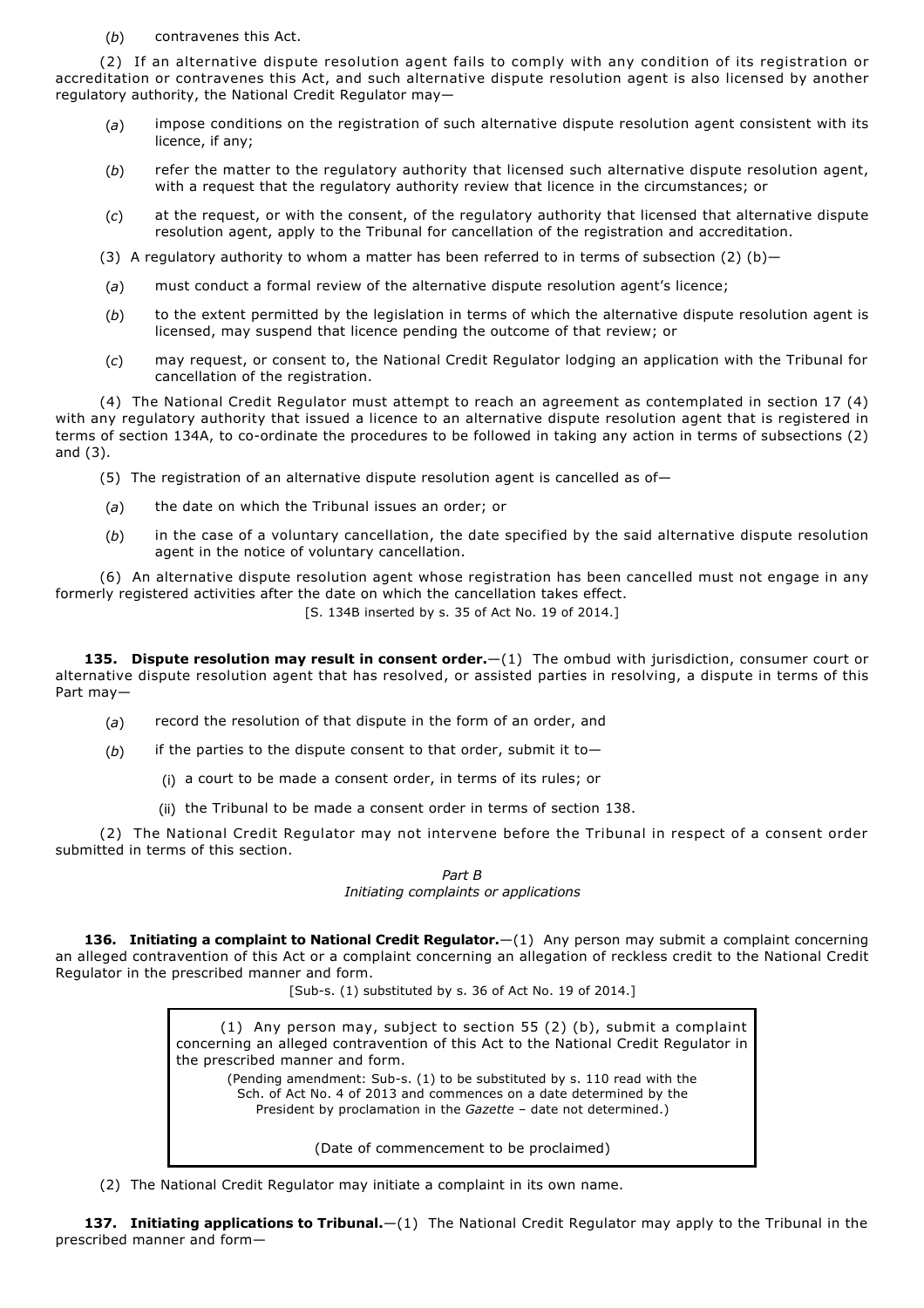(*a*) for an order resolving a dispute over information held by a credit bureau, in terms of Part B of Chapter  $4:$ 



(Date of commencement to be proclaimed)

- (*b*) for an order compelling the delivery of a statement of account or a review of a statement in terms of Part D of Chapter 5;
- (*c*) to review the conduct of a sale of goods in terms of section 127 or the distribution of proceeds from such a sale;
- (*d*) for leave to bring a complaint directly before the Tribunal; or
- (*e*) for an order condoning late filing.

—

(1A) The National Credit Regulator must refer applications for debt intervention that qualifies in terms of this Act, to the Tribunal in the prescribed manner and form. (Pending amendment: Sub-s. (1A) to be inserted by s. 22 of Act No. 7 of 2019 with effect from a date fixed by the President by proclamation in the *Gazette* – date not determined.)

(Date of commencement to be proclaimed)

- (2) A registrant, or applicant for registration, may file an application in terms of section 59 at any time within
- (*a*) 20 business days after the National Credit Regulator makes the decision that is the subject of the application; or
- (*b*) such longer time as the Tribunal may allow on good cause shown.

(3) A consumer or credit provider who has unsuccessfully attempted to resolve a dispute directly with the other party and through alternative dispute resolution in terms of section 134 (4) may file an application contemplated in this Act at any time within—

- (*a*) 20 business days after the failure of the attempted alternative dispute resolution; or
- (*b*) such longer time as the Tribunal may allow on good cause shown.

(4) The National Credit Regulator may intervene before the Tribunal in respect of any application contemplated in this section in which the National Credit Regulator is not already a party.

**138. Consent orders.** - (1) If a matter has been-

- (*a*) resolved through the ombud with jurisdiction, consumer court or alternative dispute resolution agent; or
- (*b*) investigated by the National Credit Regulator, and the National Credit Regulator and the respondent agree to the proposed terms of an appropriate order,

the Tribunal or a court, without hearing any evidence, may confirm that resolution or agreement as a consent order.

(2) With the consent of a complainant, a consent order confirmed in terms of subsection (1) (b) may include an award of damages to the complainant.

> *Part C Informal resolution or investigation of complaints*

**139. Investigation by National Credit Regulator.**—(1) Upon initiating or accepting a complaint in terms of section 136, the National Credit Regulator may—

- (a) issue a notice of non-referral to the complainant in the prescribed form, if the complaint appears to be frivolous or vexatious, or does not allege any facts which, if true, would constitute grounds for a remedy under this Act;
- (*b*) refer the complaint to—
	- (i) a debt counsellor, if the matter appears to concern either reckless credit or possible overindebtedness of the consumer; or
	- (ii) the ombud with jurisdiction, consumer court or an alternative dispute resolution agent for the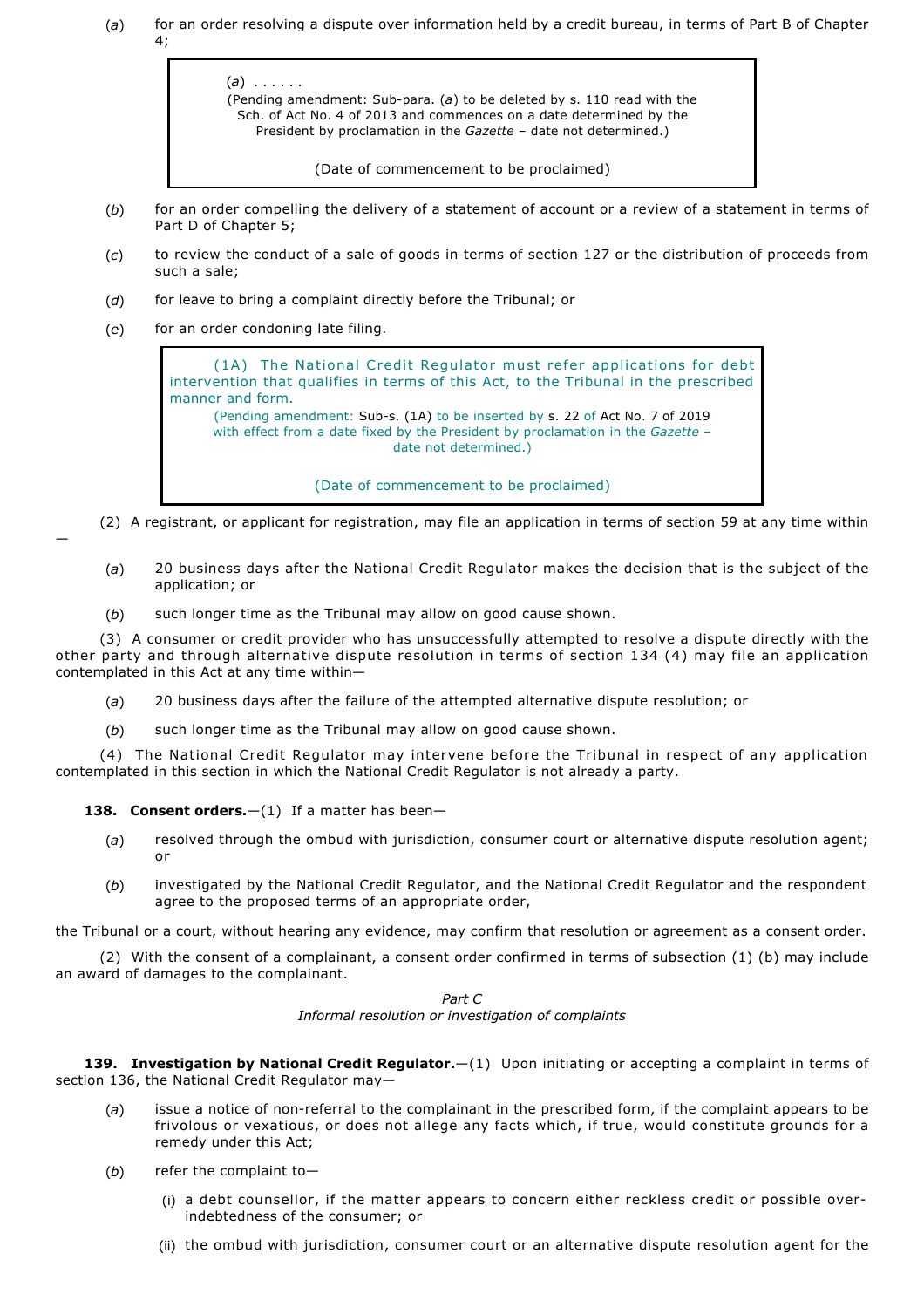purposes of assisting the parties to resolve the dispute in terms of section 134; or

(*c*) direct an inspector to investigate the complaint as quickly as practicable, in any other case.

(2) At any time during an investigation, the National Credit Regulator may designate one or more persons to assist the inspector conducting the investigation contemplated in subsection (1).

(3) At any time during an investigation, the National Credit Regulator may summon any person who is believed to be able to furnish any information on the subject of the investigation, or to have possession or control of any book, document or other object that has a bearing on that subject—

- (*a*) to appear before the National Credit Regulator to be interrogated; or
- (*b*) to deliver or produce to the National Credit Regulator such book, document or other object,

at a time and place specified in the summons.

(4) A person questioned by an inspector conducting an investigation must answer each question truthfully and to the best of that person's ability, but—

- (a) the person is not obliged to answer any question if the answer is self-incriminating; and
- (*b*) the inspector questioning such a person must inform that person of the right set out in paragraph (a).

(5) No self-incriminating answer given or statement made by any person to an inspector exercising any power in terms of this section is admissible as evidence against the person who gave the answer or made the statement in criminal proceedings in any court, except in criminal proceedings for perjury or in which that person is tried for an offence contemplated in section 159, and then only to the extent that the answer or statement is relevant to prove the offence charged.

**140. Outcome of complaint.**—(1) After completing an investigation into a complaint, the National Credit Regulator may—

- (a) issue a notice of non-referral to the complainant in the prescribed form;
- (*b*) make a referral in accordance with subsection (2), if the National Credit Regulator believes that a person has engaged in prohibited conduct;
- (*c*) make an application to the Tribunal if the complaint concerns a matter that the Tribunal may consider on application in terms of any provision of this Act; or
- (*d*) refer the matter to the National Prosecuting Authority, if the complaint concerns an offence in terms of this Act.

(2) In the circumstances contemplated in subsection (1) (b), the National Credit Regulator may refer the matter—

- (*a*) to the consumer court of the province in which the consumer resides, or the consumer court of the province in which the credit provider has its principal place of business in the Republic, if there is a consumer court in such a province and if the National Credit Regulator believes that the issues raised by the complaint can be dealt with expeditiously and fully by such a referral; or
- (*b*) to the Tribunal.

(3) If, in respect of a matter contemplated in subsection (2), there is no consumer court within either applicable province, the National Credit Regulator may refer the matter to either—

- (*a*) a consumer court in another province, if the balance of convenience or interests of justice so permit; or
- (*b*) the Tribunal.

(4) If the National Credit Regulator refers a matter to a consumer court in terms of subsection (2) or (3) (a), any party to that referral may apply to the Tribunal, in the prescribed manner and form and within the prescribed time, for an order that the matter be referred to—

- (*a*) a different consumer court, or
- (*b*) the Tribunal.
- (5) If an application has been made to the Tribunal—
- (*a*) in terms of subsection (4) (a), the Tribunal may order that the matter be referred to a different consumer court, if the balance of convenience or interests of justice so require;
- (*b*) in terms of subsection (4) (b), the Tribunal may order that the matter be referred to it instead of the consumer court if the balance of convenience or interests of justice so require.
- (6) A consumer court hearing a matter referred to in this section—
- (*a*) must conduct its proceedings in a manner consistent with the requirements of Part D of this Chapter; and
- (*b*) may make any order that the Tribunal could have made in terms of this Act after hearing that matter.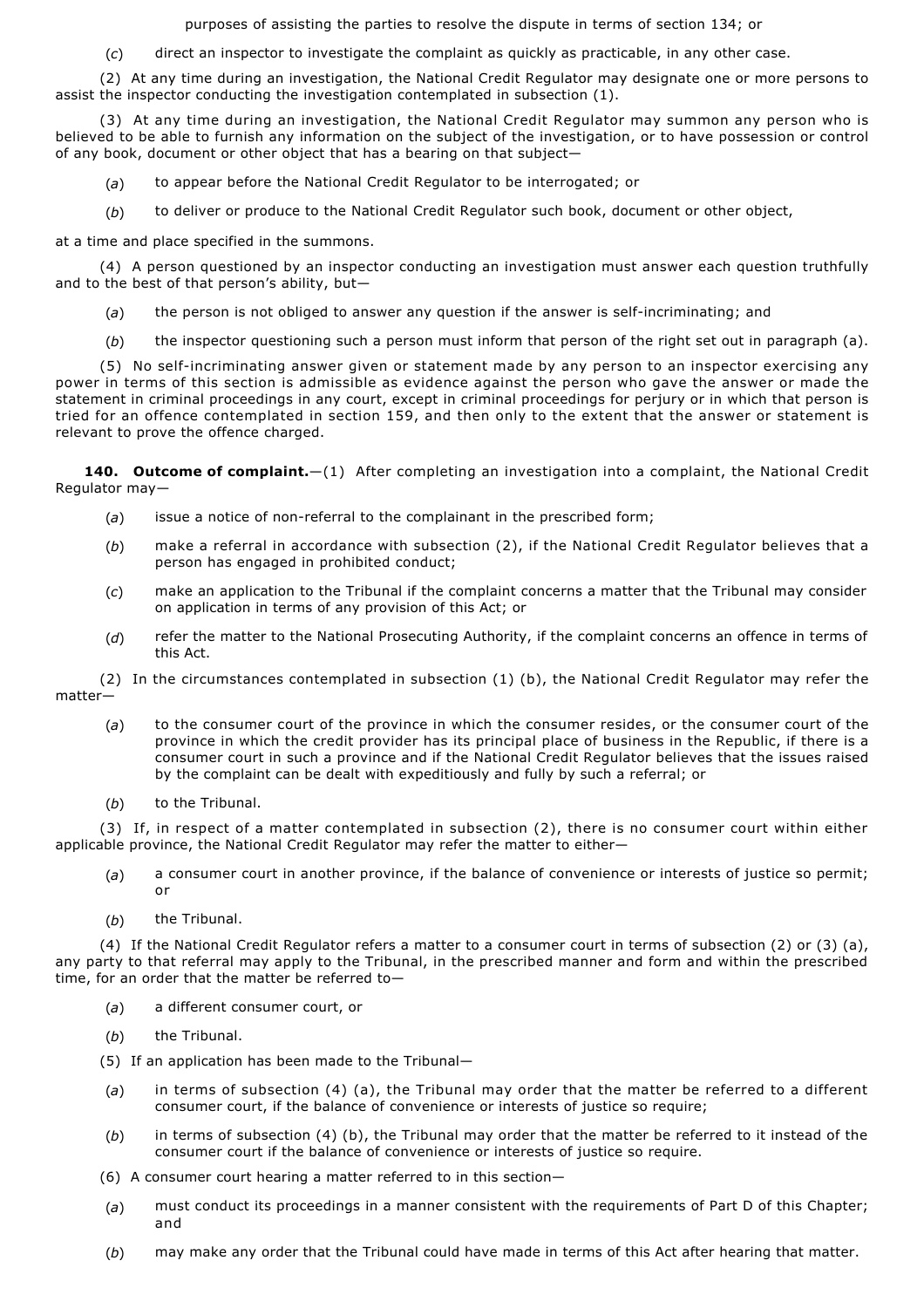(7) An order of a consumer court made after hearing a matter referred to in terms of this section has the same force and effect as if it had been made by the Tribunal.

**141. Referral to Tribunal.**—(1) If the National Credit Regulator issues a notice of non-referral in response to a complaint other than a complaint concerning section 61 or an offence in terms of this Act, the complainant concerned may refer the matter directly to—

- (*a*) the consumer court of the province within which the complainant resides, or in which the respondent has its principal place of business in the Republic, subject to the provincial legislation governing the operation of that consumer court; or
- (*b*) the Tribunal, with the leave of the Tribunal.
- (2) If a matter is referred directly to a consumer court in terms of subsection  $(1)$ -
- (*a*) the respondent may apply to the Tribunal, in the prescribed manner and form and within the prescribed time, for an order that the matter be referred to—
	- (i) a different consumer court; or
	- (ii) the Tribunal;
- (*b*) the provisions of section 140 (6) and (7), read with the changes required by the context, apply to an application made in terms of paragraph (a); and
- (*c*) if the matters remains referred to a consumer court, the provisions of Parts D and E of this Chapter, each read with the changes required by the context, apply to the hearing of the matter by the consumer court.

(3) A referral to the Tribunal, whether by the National Credit Regulator in terms of section 140 (1) or by a complainant in terms of subsection (1), must be in the prescribed form.

(4) The Tribunal must conduct a hearing into any matter referred to it under this Chapter, in accordance with the requirements of this Act.

**141A. "Extended application of this Part.**—This Part applies to any matter before the Tribunal irrespective of whether the matter arises in terms of this Act or any other legislation.

[S. 141A inserted by s. 121 (1) of Act No. 68 of 2008 with effect from 31 March, 2011.]

*Part D Tribunal consideration of complaints, applications and referrals*

**142. Hearings before Tribunal.**—(1) The Tribunal must conduct its hearings in public—

- (*a*) in an inquisitorial manner;
- (*b*) as expeditiously as possible;
- (*c*) as informally as possible; and
- (*d*) in accordance with the principles of natural justice.

(2) Despite subsection (1), the Tribunal member presiding at a hearing may exclude members of the public, or specific persons or categories of persons, from attending the proceedings—

- (*a*) if evidence to be presented is confidential information, but only to the extent that the information cannot otherwise be protected;
- (*b*) if the proper conduct of the hearing requires it; or
- (*c*) for any other reason that would be justifiable in civil proceedings in a High Court.

(3) The Chairperson of the Tribunal must assign any of the following matters to be heard by a single member of the Tribunal, sitting alone:

- (*a*) Any application by a consumer or credit provider in terms of section 137 (3);
- (*b*) consent orders in terms of this Act or the Consumer Protection Act, 2008; [Para. (b) substituted by s. 121 (1) of Act No. 68 of 2008 with effect from 31 March, 2011.]
- (*c*) applications to permit late filing;
- (*d*) review of requests for additional information, in terms of section 45 (2);
- (*e*) review of an order to cease engaging in an activity, in terms of section 54;
- ( *f* ) applications for an order limiting consumer requests in terms of section 62, 65, 72, 110 or 113; or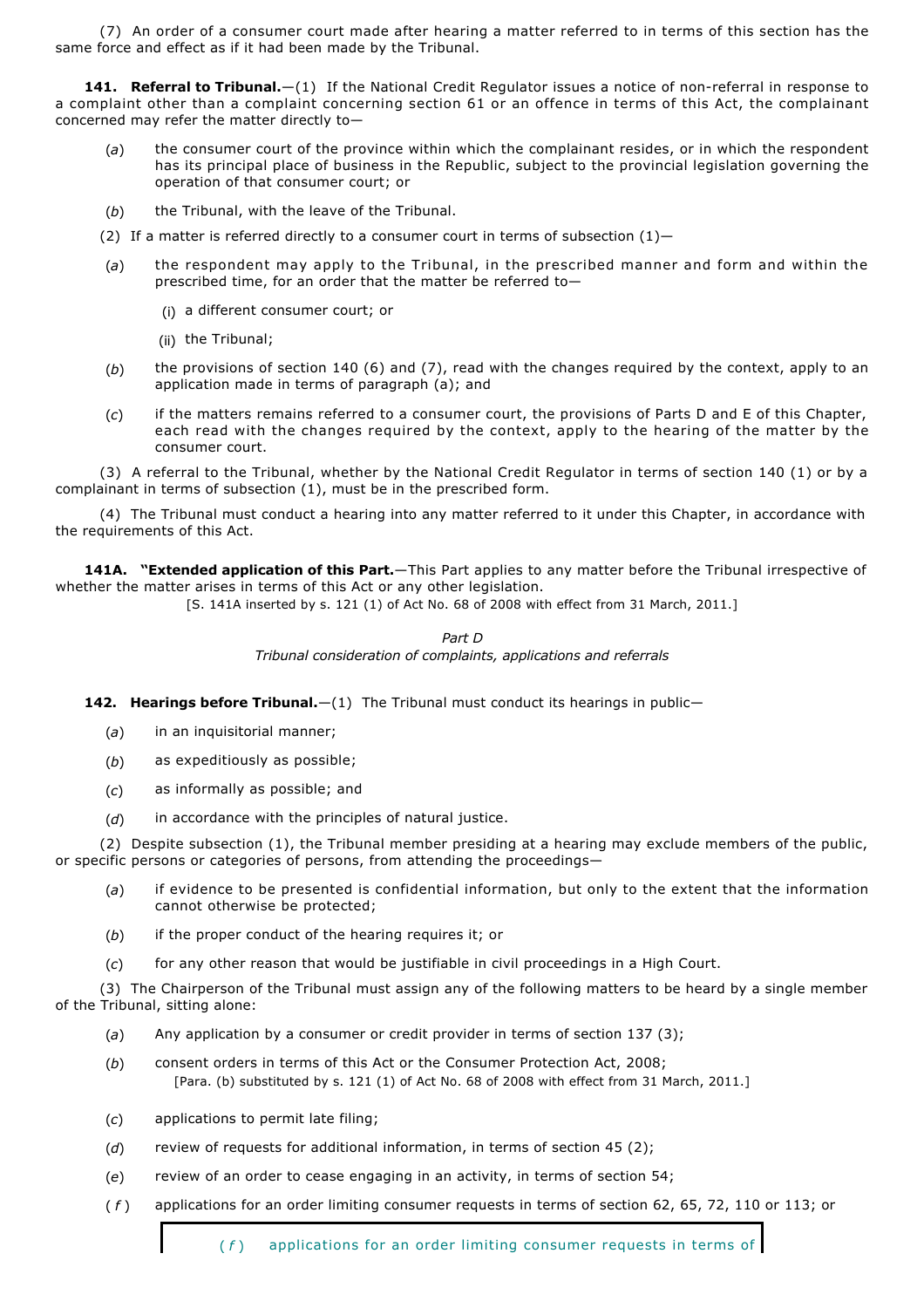section 62, 65, 72, 110 or 113; (Pending amendment: Para. ( f ) to be amended by s. 23 (a) of Act No. 7 of

2019 with effect from a date fixed by the President by proclamation in the *Gazette* – date not determined.)

(Date of commencement to be proclaimed)

(*f*A) consideration of a debt intervention application contemplated in section 86A; or

(Pending amendment: Para. (fA) to be inserted by s. 23 (b) of Act No. 7 of 2019 with effect from a date fixed by the President by proclamation in the *Gazette* – date not determined.)

(Date of commencement to be proclaimed)

(*g*) applications for an order concerning the remittance of proceeds of sale, in terms of section 127 or 131.

(4) At the conclusion of a hearing, the Tribunal must make an order permitted in the circumstances in terms of this Act, or the Consumer Protection Act, 2008, and must issue written reasons for its decision.

[Sub-s. (4) substituted by s. 121 (1) of Act No. 68 of 2008 with effect from 31 March, 2011.]

(5) The Tribunal must provide the participants and members of the public reasonable access to the record of each hearing, subject to any ruling to protect confidential information made in terms of subsection (2) (a).

**143. Right to participate in hearing.**—The following persons may participate in a hearing contemplated in this Part, in person or through a representative, and may put questions to witnesses and inspect any books, documents or items presented at the hearing—

- (*a*) The National Credit Regulator, or the National Consumer Commission in the case of a matter arising in terms of the Consumer Protection Act, 2008; [Para. (a) substituted by s. 121 (1) of Act No. 68 of 2008 with effect from 31 March, 2011.]
- (*b*) the applicant or complainant, and in the case of a complaint concerning an alleged contravention of section 61, the consumer or prospective consumer, if that person is not the complainant;
- (*c*) the respondent; and
- (*d*) any other person who has a material interest in the hearing, unless, in the opinion of the presiding member of the Tribunal, that interest is adequately represented by another participant.

**144. Powers of member presiding at hearing.**—The member of the Tribunal presiding at a hearing may—

- (*a*) direct or summon any person to appear at any specified time and place;
- (*b*) question any person under oath or affirmation;
- (*c*) summon or order any person—
	- (i) to produce any book, document or item necessary for the purposes of the hearing; or
	- (ii) to perform any other act in relation to this Act; and
- (*d*) give directions prohibiting or restricting the publication of any evidence given to the Tribunal.

**145. Rules of procedure.**—Subject to the rules of procedure of the Tribunal, the member of the Tribunal presiding at a hearing may determine any matter of procedure for that hearing, with due regard to the circumstances of the case and the requirements of the applicable sections of this Act.

**146. Witnesses.**—(1) Every person giving evidence at a hearing of the Tribunal must answer any relevant question.

(2) The law regarding a witness's privilege in a criminal case in a court of law applies equally to a person who provides information during a hearing.

(3) The Tribunal may order a person to answer any question or to produce any article or document, even if it is self-incriminating to do so.

(4) Section 139 (5) applies to evidence given by a witness in terms of this section.

**147.** Costs. - (1) Subject to subsection (2), each party participating in a hearing must bear its own costs.

(2) If the Tribunal—

(*a*) has not made a finding against a respondent, the member of the Tribunal presiding at a hearing may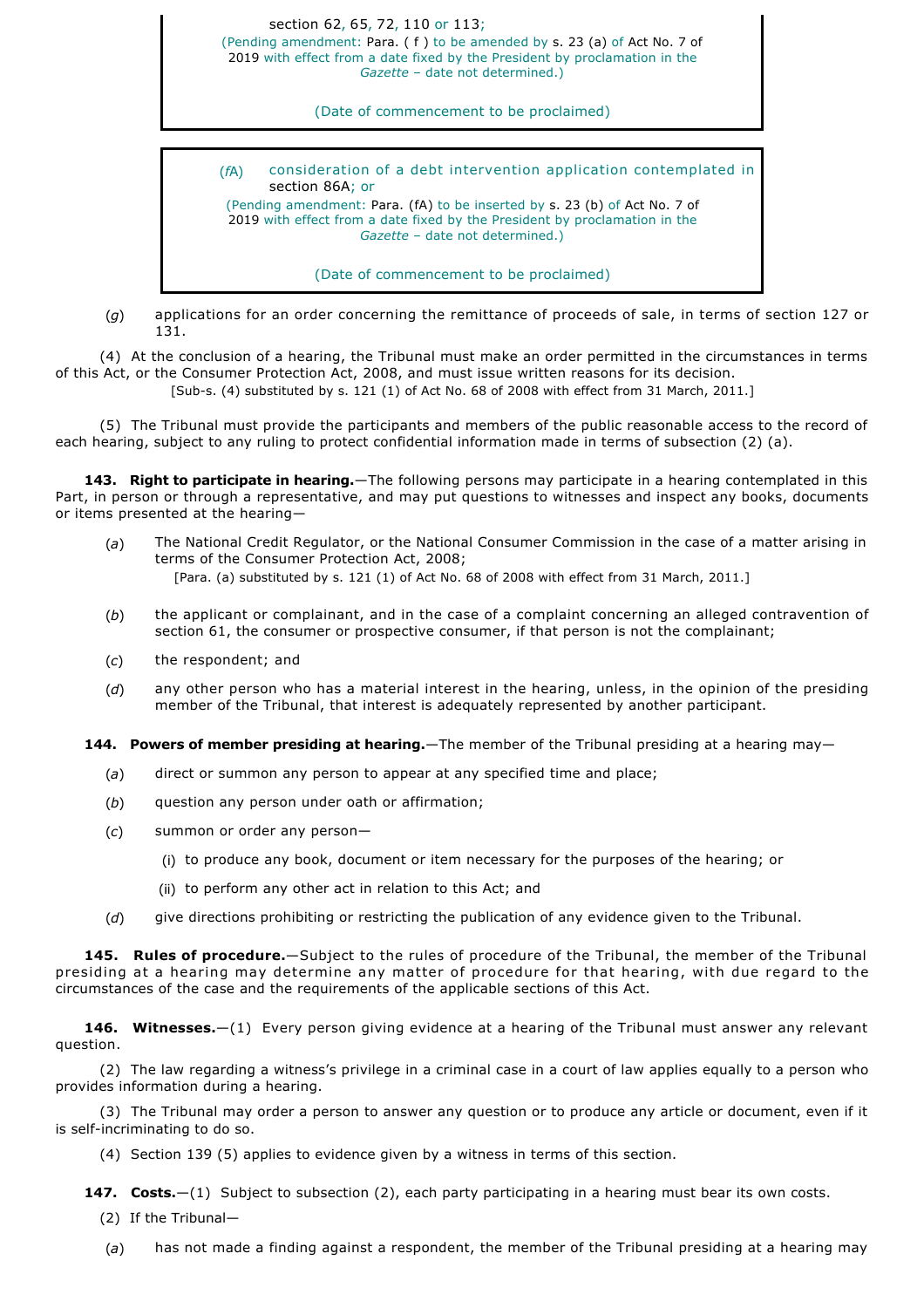award costs to the respondent and against a complainant who referred the complaint in terms of section 141 (1) or section 75 (1) (b) of the Consumer Protection Act, 2008, as the case may be; or [Para. (a) amended by s. 121 (1) of Act No. 68 of 2008 with effect from 31 March, 2011.]

(*b*) has made a finding against a respondent, the member of the Tribunal presiding at a hearing may award costs against the respondent and to a complainant who referred the complaint in terms of section 141 (1) or section 75 (1) (b) of the Consumer Protection Act, 2008, as the case may be. [Para. (b) amended by s. 121 (1) of Act No. 68 of 2008 with effect from 31 March, 2011.]

**148. Appeals and reviews.**—(1) A participant in a hearing before a single member of the Tribunal may appeal a decision by that member to a full panel of the Tribunal.

(2) Subject to the rules of the High Court, a participant in a hearing before a full panel of the Tribunal may-

- (*a*) apply to the High Court to review the decision of the Tribunal in that matter; or
- (*b*) appeal to the High Court against the decision of the Tribunal in that matter, other than a decision in terms of section 138 or section 69 (2) (b) or 73 of the Consumer Protection Act, 2008, as the case may be.

[Para. (b) amended by s. 121 (1) of Act No. 68 of 2008 with effect from 31 March, 2011.]

#### *Part E Tribunal orders*

**149. Interim relief.**—(1) At any time, whether or not a hearing has commenced into a complaint, a complainant may apply to the Tribunal for an interim order in respect of that complaint, and the Tribunal may grant such an order if—

- (*a*) there is evidence that the allegations may be true; and
- (*b*) an interim order is reasonably necessary to—
	- (i) prevent serious, irreparable damage to that person; or
	- (ii) prevent the purposes of this Act from being frustrated;
- (*c*) the respondent has been given a reasonable opportunity to be heard, having regard to the urgency of the proceedings; and
- (*d*) the balance of convenience favours the granting of the order.
- (2) An interim order in terms of this section must not extend beyond the earlier of-
- (*a*) the conclusion of a hearing into the complaint; or
- (*b*) the date that is six months after the date of issue of the interim order.

(3) If an interim order has been granted, and a hearing into that matter has not been concluded within six months after the date of that order, the Tribunal, on good cause shown, may extend the interim order for a further period not exceeding six months.

**150. Orders of Tribunal.**—In addition to its other powers in terms of this Act, the Tribunal may make an appropriate order in relation to prohibited conduct or required conduct in terms of this Act, or the Consumer Protection Act, 2008, including—

- (*a*) declaring conduct to be prohibited in terms of this Act;
- (*b*) interdicting any prohibited conduct;
- (*c*) imposing an administrative fine in terms of section 151, with or without the addition of any other order in terms of this section;
- (*d*) confirming a consent agreement in terms of this Act or the Consumer Protection Act, 2008, as an order of the Tribunal;

[Para. (d) amended by s. 121 (1) of Act No. 68 of 2008 with effect from 31 March, 2011.]

- (e) condoning any non-compliance of its rules and procedures on good cause shown;
- ( *f* ) confirming an order against an unregistered person to cease engaging in any activity that is required to be registered in terms of this Act;
- (*g*) suspending or cancelling the registrant's registration, subject to section 57 (2) and (3);
- (*h*) requiring repayment to the consumer of any excess amount charged, together with interest at the rate set out in the agreement; or
- (*i*) any other appropriate order required to give effect to a right, as contemplated in this Act or the Consumer Protection Act, 2008.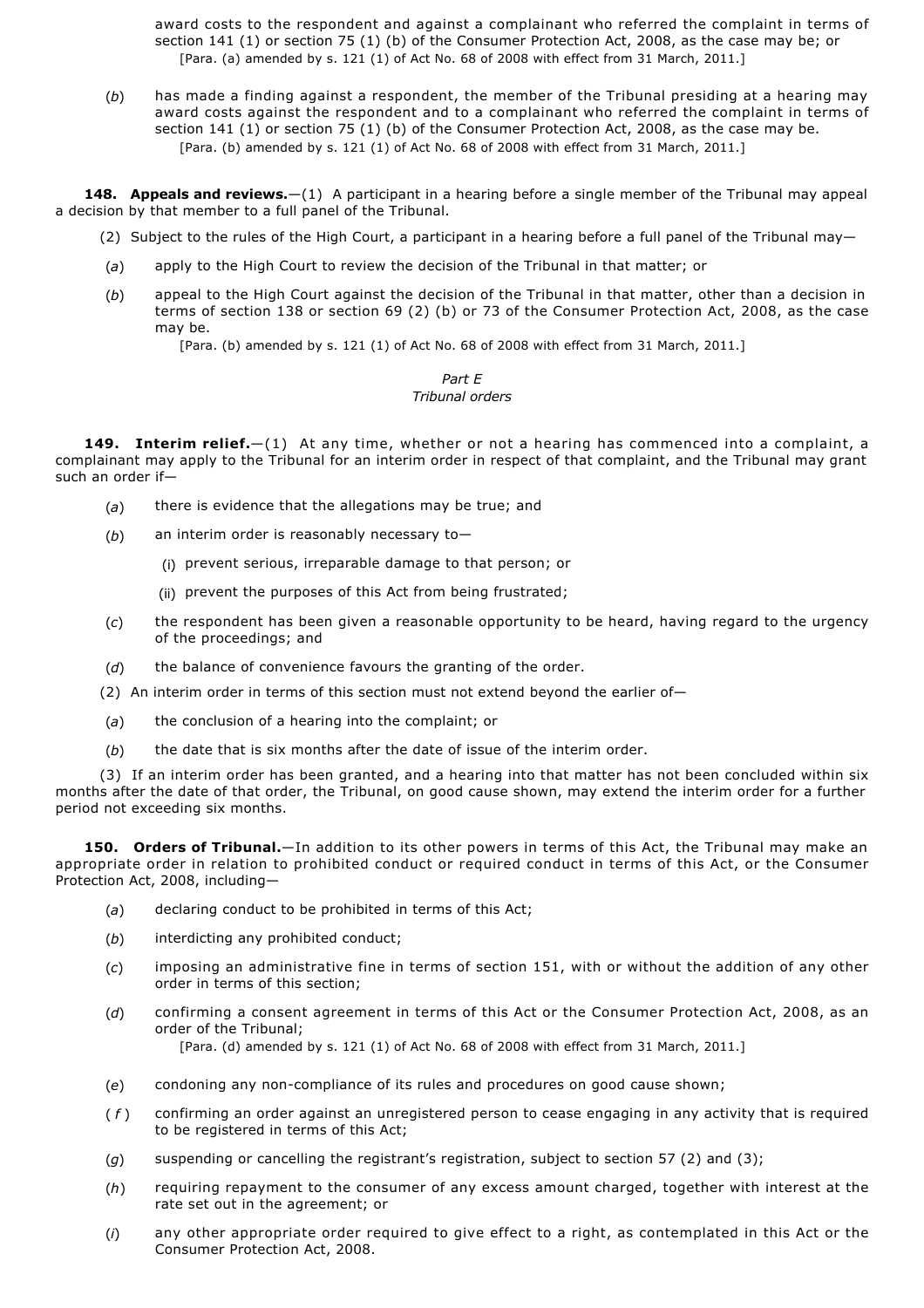[S. 150 amended by s. 121 (1) of Act No. 68 of 2008 with effect from 31 March, 2011. Para. (i) amended by s. 121 (1) of Act No. 68 of 2008 with effect from 31 March, 2011.]

**151. Administrative fines.**—(1) The Tribunal may impose an administrative fine in respect of prohibited or required conduct in terms of this Act, or the Consumer Protection Act, 2008.

[Subs. (1) substituted by s. 121 (1) of Act No. 68 of 2008 with effect from 31 March, 2011.]

(2) An administrative fine imposed in terms of this Act, or the Consumer Protection Act, 2008, may not exceed the greater of—

- (*a*) 10 per cent of the respondent's annual turnover during the preceding financial year; or
- (*b*) R1 000 000. [Sub-s. (2) amended by s. 121 (1) of Act No. 68 of 2008 with effect from 31 March, 2011.]
- (3) When determining an appropriate fine, the Tribunal must consider the following factors:
- (*a*) The nature, duration, gravity and extent of the contravention;
- (*b*) any loss or damage suffered as a result of the contravention;
- (*c*) the behaviour of the respondent;
- (*d*) the market circumstances in which the contravention took place;
- (*e*) the level of profit derived from the contravention;
- (f) the degree to which the respondent has co-operated with the National Credit Regulator, or the National Consumer Commission, in the case of a matter arising in terms of the Consumer Protection Act, 2008, and the Tribunal; and

[Para. ( f ) amended by s. 121 (1) of Act No. 68 of 2008 with effect from 31 March, 2011.]

- (*g*) whether the respondent has previously been found in contravention of this Act, or the Consumer Protection Act, 2008, as the case may be. [Para. (g) amended by s. 121 (1) of Act No. 68 of 2008 with effect from 31 March, 2011.]
- (4) For the purpose of this section, the annual turnover of-
- (*a*) a credit provider at the time an administrative fine is assessed, is the total income of that credit provider during the immediately preceding year under all credit agreements to which this Act applies, less the amount of that income that represents the repayment of principal debt under those credit agreements; or
- (*b*) any other person, is the amount determined in the prescribed manner.

(5) A fine payable in terms of this section must be paid into the National Revenue Fund referred to in section 213 of the Constitution

**152. Status and enforcement of orders.**—(1) Any decision, judgment or order of the Tribunal may be served, executed and enforced as if it were an order of the High Court, and is binding on—

- (*a*) the National Credit Regulator, or the National Consumer Commission, in the case of a matter arising in terms of the Consumer Protection Act, 2008; [Para. (a) amended by s. 121 (1) of Act No. 68 of 2008 with effect from 31 March, 2011.]
- (*b*) provincial credit regulators, or provincial consumer protection authority, in the case of a matter arising in terms of the Consumer Protection Act, 2008; [Para. (b) amended by s. 121 (1) of Act No. 68 of 2008 with effect from 31 March, 2011.]
- (*c*) a consumer court;
- (*d*) an alternative dispute resolution agent or the ombud with jurisdiction, or, in the case of a matter arising in terms of the Consumer Protection Act, 2008, an alternative dispute resolution agent as defined in that Act;

[Para. (d) amended by s. 121 (1) of Act No. 68 of 2008 with effect from 31 March, 2011.]

(*e*) a debt counsellor; and

(*e*) a debt counsellor; (Pending amendment: Para. (e) to be amended by s. 24 (a) of Act No. 7 of 2019 with effect from a date fixed by the President by proclamation in the *Gazette* – date not determined.)

(Date of commencement to be proclaimed)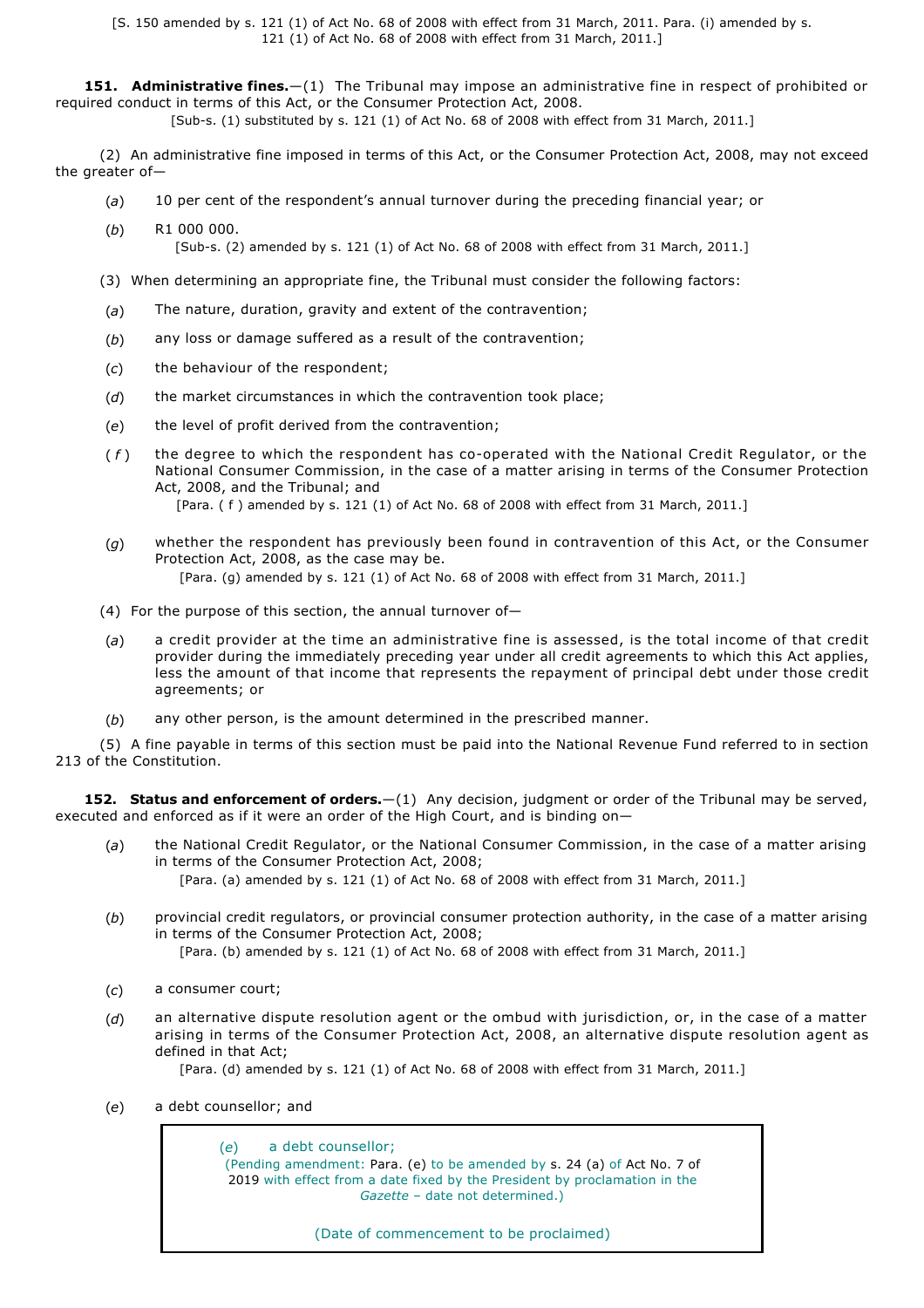(*e*A) a credit provider; (Pending amendment: Para. (eA) to be inserted by s. 24 (b) of Act No. 7 of 2019 with effect from a date fixed by the President by proclamation in the *Gazette* – date not determined.)

(Date of commencement to be proclaimed)

(*e*B) a consumer; and (Pending amendment: Para. (eB) to be inserted by s. 24 (b) of Act No. 7 of 2019 with effect from a date fixed by the President by proclamation in the *Gazette* – date not determined.)

(Date of commencement to be proclaimed)

(*f*) a Magistrate's Court.

(2) The National Credit Regulator, or the National Consumer Commission, in the case of a matter arising in terms of the Consumer Protection Act, 2008, may institute proceedings in the High Court on its own behalf for recovery of an administrative fine imposed by the Tribunal.

[Sub-s. (2) amended by s. 121 (1) of Act No. 68 of 2008 with effect from 31 March, 2011.]

(3) A proceeding under subsection (2) may not be initiated more than three years after the imposition of the administrative fine.

# CHAPTER 8 ENFORCEMENT OF ACT

#### *Part A Searches*

**153. Authority to enter and search under warrant.**—(1) A judge of the High Court, a regional magistrate or a magistrate may issue a warrant to enter and search any premises that are within the jurisdiction of that judge or magistrate if, from information on oath or affirmation, there are reasonable grounds to believe that—

- (*a*) prohibited conduct has taken place, is taking place or is likely to take place on or in those premises; or
- (*b*) anything connected with an investigation into possible prohibited conduct is in the possession of, or under the control of, a person who is on or in those premises.
- (2) A warrant to enter and search may be issued at any time and must specifically—
- (*a*) identify the premises that may be entered and searched; and
- (*b*) authorise an inspector or a police officer to enter and search the premises and to do anything listed in section 154.

(3) A warrant to enter and search is valid until one of the following events occurs—

- (*a*) The warrant is executed;
- (*b*) the warrant is cancelled by the person who issued it or, in that person's absence, by a person with similar authority;
- (*c*) the purpose for which it was issued has lapsed; or
- (*d*) one month has expired after the date it was issued.

(4) A warrant to enter and search may be executed only during the day, unless the judge, regional magistrate or magistrate who issued it authorises that it may be executed at night at a time that is reasonable in the circumstances.

(5) A person authorised by a warrant issued in terms of subsection (2) may enter and search premises named in that warrant.

(6) Immediately before commencing with the execution of a warrant, a person executing that warrant must either—

- (*a*) if the owner, or person in control, of the premises to be searched is present—
	- (i) provide identification to that person and explain to that person the authority by which the warrant is being executed; and
	- (ii) hand a copy of the warrant to that person or to the person named in the warrant; or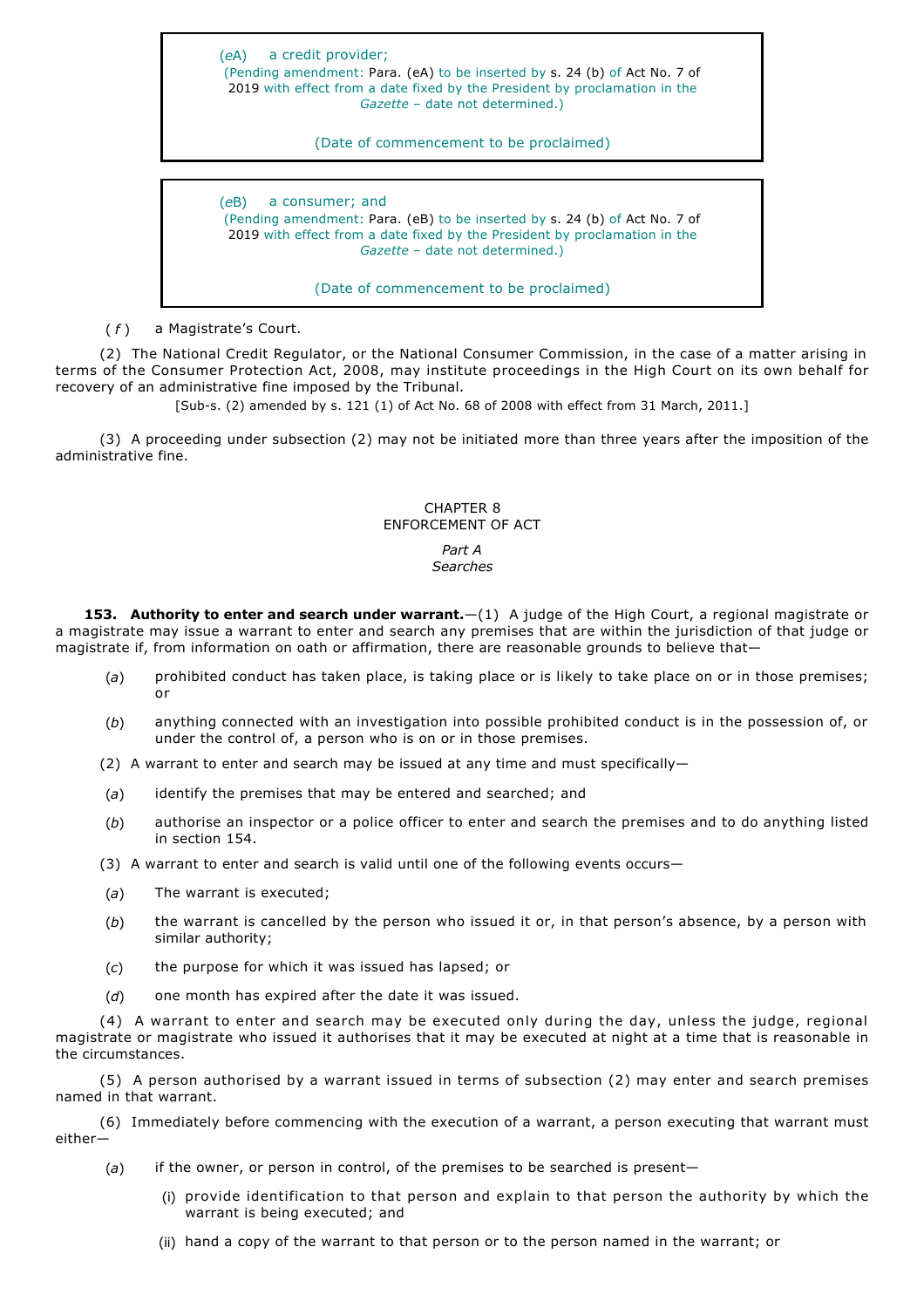(*b*) if none of those persons is present, affix a copy of the warrant to the premises in a prominent and visible place.

154. Powers to enter and search.-(1) A person who is authorised under section 153 to enter and search premises may—

- (*a*) enter upon or into those premises;
- (*b*) search those premises;
- (*c*) search any person on those premises if there are reasonable grounds to believe that the person has personal possession of an article or document that has a bearing on the investigation;
- (*d*) examine any article or document on or in those premises that has a bearing on the investigation;
- (*e*) request information about any article or document from the owner of, or person in control of, the premises or from any person who has control of the article or document, or from any other person who may have the information;
- ( *f* ) take extracts from, or make copies of, any book or document on or in the premises that has a bearing on the investigation;
- (*g*) use any computer system on the premises, or require assistance of any person on the premises to use that computer system, to—
	- (i) search any data contained in or available to that computer system; and
	- (ii) reproduce any record from that data;
- (*h*) seize any output from that computer for examination and copying; and
- (*i*) attach and, if necessary, remove from the premises for examination and safekeeping anything that has a bearing on the investigation.
- (2) Section 139 (5) applies to an answer given or statement made to an inspector in terms of this section.

(3) An inspector authorised to conduct an entry and search in terms of section 153 may be accompanied and assisted by a police officer.

**155. Conduct of entry and search.**—(1) A person who enters and searches any premises under section 154 must conduct the entry and search with strict regard for decency and order, and with regard for each person's right to dignity, freedom, security and privacy.

(2) During any search under section 154 (1) (c), only a female inspector or police officer may search a female person, and only a male inspector or police officer may search a male person.

- (3) A person who enters and searches premises under section 154, before questioning any person—
- (*a*) must advise that person of the right to be assisted at the time by an advocate or attorney; and
- (*b*) allow that person to exercise that right.
- (4) A person who removes anything from premises being searched must—
- (*a*) issue a receipt for it to the owner of, or person in control of, the premises; and
- (*b*) return it as soon as practicable after achieving the purpose for which it was removed.

(5) During a search, a person may refuse to permit the inspection or removal of an article or document on the grounds that it contains privileged information.

(6) If the owner or person in control of an article or document refuses in terms of subsection (5) to give that article or document to the person conducting the search, the person conducting the search may request the registrar or sheriff of the High Court that has jurisdiction to attach and remove the article or document for safe custody until that court determines whether or not the information is privileged.

(7) A police officer who is authorised to enter and search premises under section 154, or who is assisting an inspector who is authorised to enter and search premises under section 154, may overcome resistance to the entry and search by using as much force as is reasonably required, including breaking a door or window of the premises.

(8) Before using force in terms of subsection (7), a police officer must audibly demand admission and must announce the purpose of the entry, unless it is reasonable to believe that doing so may induce someone to destroy or dispose of an article or document that is the object of the search.

(9) The National Credit Regulator may compensate anyone who suffers damage because of a forced entry during a search when no-one responsible for the premises was present.

### *Part B Offences*

**156. Breach of confidence.**—(1) It is an offence to disclose any confidential information concerning the affairs of any person or juristic person obtained—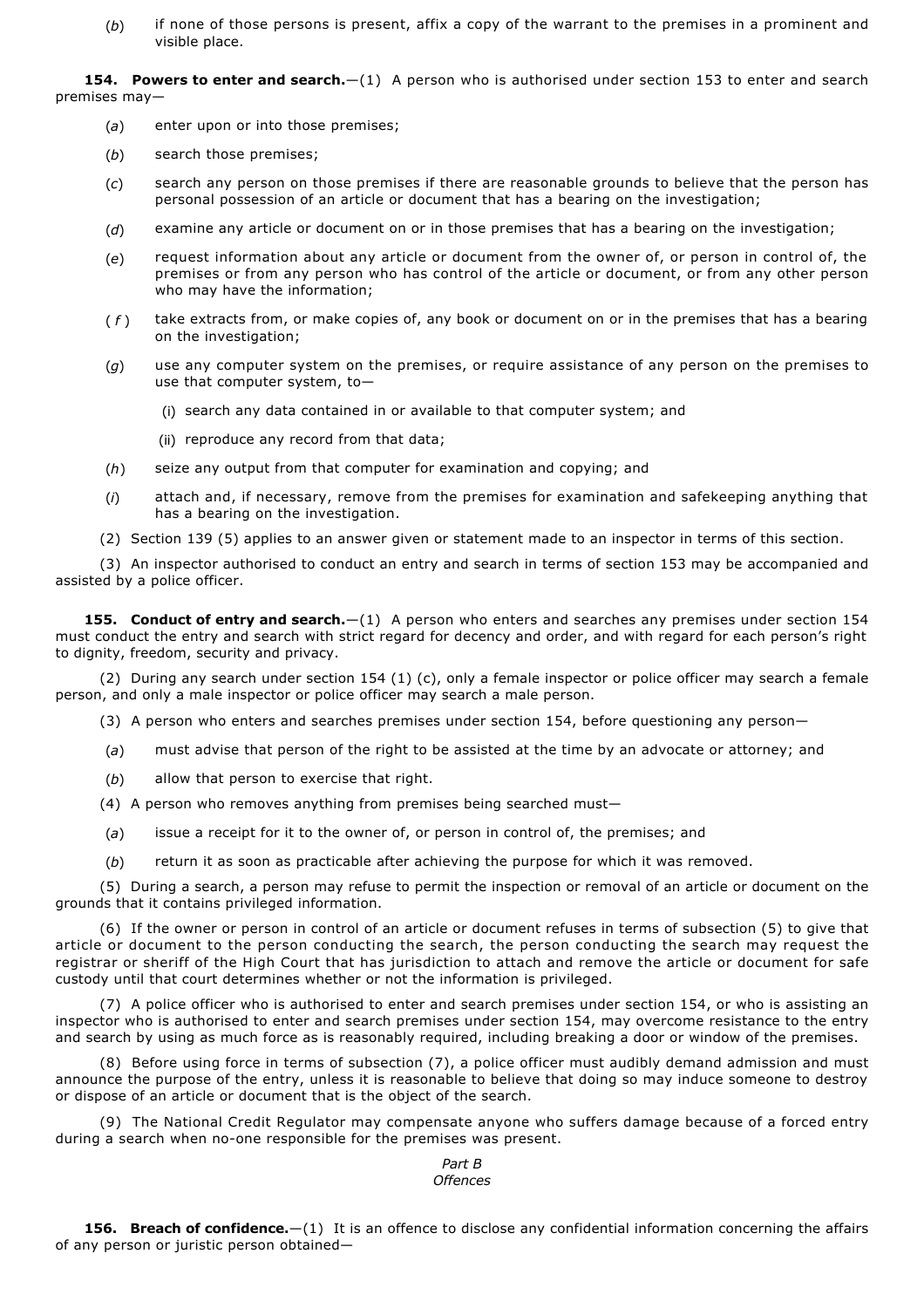- (*a*) in carrying out any function in terms of this Act; or
- (*b*) as a result of initiating a complaint or participating in any proceedings in terms of this Act.
- (2) Subsection (1) does not apply to information disclosed—
- (*a*) for the purpose of the proper administration or enforcement of this Act;
- (*b*) for the purpose of the administration of justice; or
- (*c*) at the request of an inspector, regulator or member of the Tribunal entitled to receive the information.

**157. Hindering administration of Act.**—It is an offence to hinder, oppose, obstruct or unduly influence any person who is exercising a power or performing a duty delegated, conferred or imposed on that person by this Act.

> 157A. Offences related to debt intervention. - (1) Any person who intentionally submits false information related to debt intervention, or who presents information related to debt intervention in a manner that is intended to mislead the National Credit Regulator or Tribunal, is guilty of an offence.

> (2) Any person who intentionally alters his or her financial circumstances, or persons who intentionally alter their joint financial circumstances, in order to qualify for debt intervention, is guilty of an offence.

(Pending amendment: S. 157A to be inserted by s. 25 of Act No. 7 of 2019 with effect from a date fixed by the President by proclamation in the *Gazette* – date not determined.)

(Date of commencement to be proclaimed)

**157B. Offences related to credit agreements generally.**—(1) A credit provider who intentionally— (*a*) participates in an unlawful credit marketing practice contemplated in section 74 (2) and (3), section 75 (1) or section 91; (*b*) does not comply with the limitations to entering into a credit agreement at a private dwelling contemplated in section 75 (2); (*c*) does not comply with the limitations related to visiting or entering into a credit agreement at a person's place of employment contemplated in section 75 (3); (*d*) enters into an unlawful agreement contemplated in section 89 (2) with a prospective consumer; (*e*) includes an unlawful provision contemplated in section 90 in a credit agreement with a prospective consumer; or ( *f* ) offers or demands that a consumer purchases or maintains insurance that is unreasonable, at an unreasonable cost, or is to cover a risk that reasonably cannot arise in respect of that consumer, as contemplated in section 106 (2) (a) or (b) respectively, is guilty of an offence. (2) Any person who intentionally sells a debt under a credit agreement to which this Act applies and which debt has been extinguished by prescription under the Prescription Act, 1969 (Act No. 68 of 1969), as contemplated by section 126B (1) (a), is guilty of an offence. (3) Any person who intentionally continues the collection of, or attempts to re-activate a debt under a credit agreement to which this Act applies under the circumstances contemplated in section 126B (1) (b), is guilty of an offence. (Pending amendment: S. 157B to be inserted by s. 25 of Act No. 7 of 2019 with

effect from a date fixed by the President by proclamation in the *Gazette* – date not determined.)

(Date of commencement to be proclaimed)

**157C.** Offences related to registration.  $-(1)$  Any person who intentionally gives him or herself out to be—

(*a*) a credit provider, without having been registered under section 39 or section 40, as may be applicable;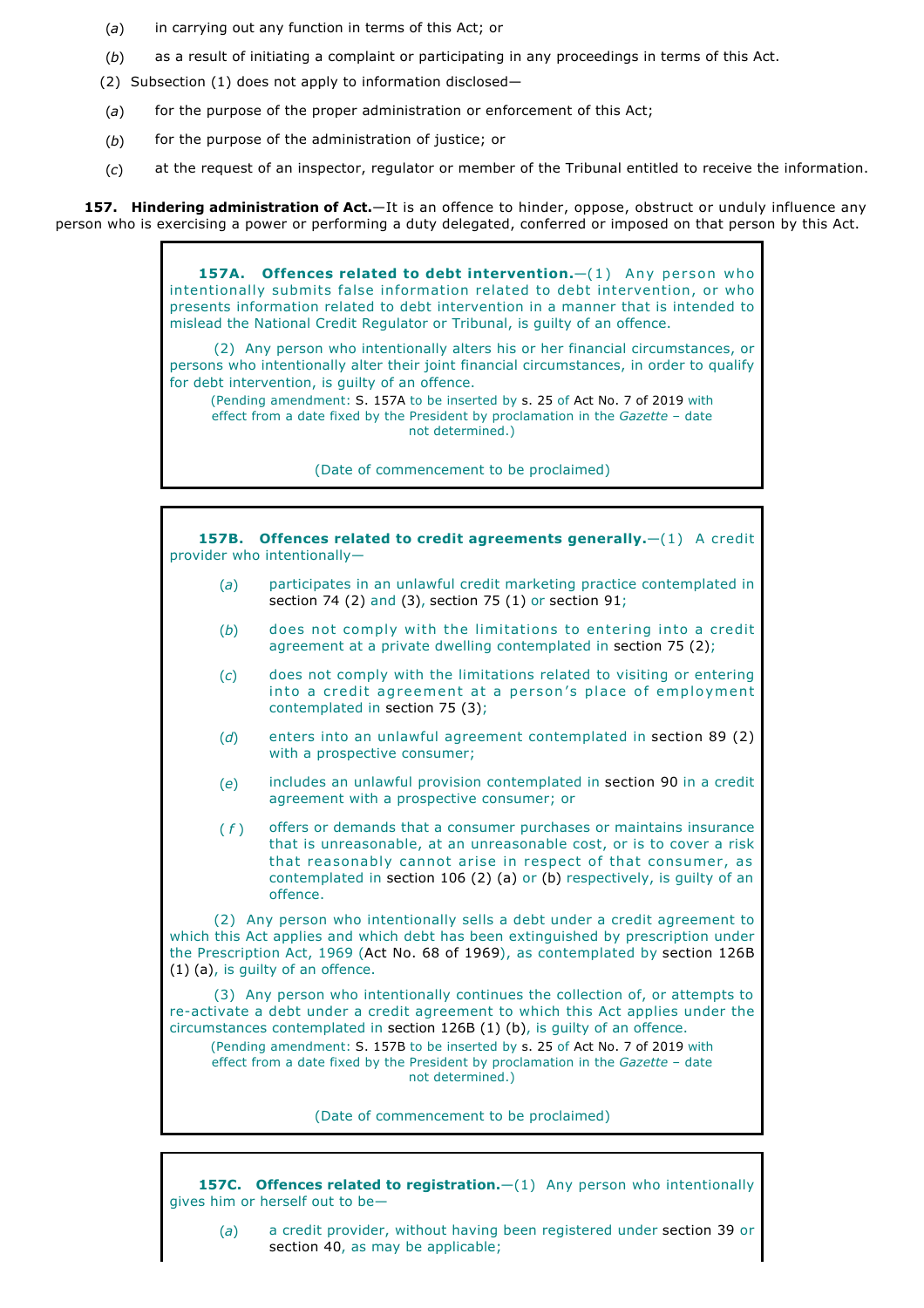| (b)                                     | a credit provider of developmental credit, without having been<br>registered under section 41;                                                                                                                                                                                                                                                                                                                                                                                                                                                                                                                   |  |
|-----------------------------------------|------------------------------------------------------------------------------------------------------------------------------------------------------------------------------------------------------------------------------------------------------------------------------------------------------------------------------------------------------------------------------------------------------------------------------------------------------------------------------------------------------------------------------------------------------------------------------------------------------------------|--|
| (c)                                     | a credit bureau, without having been registered under section 43;                                                                                                                                                                                                                                                                                                                                                                                                                                                                                                                                                |  |
| (d)                                     | a debt counsellor, without having been registered under section 44;                                                                                                                                                                                                                                                                                                                                                                                                                                                                                                                                              |  |
| (e)                                     | a payment distribution agent, without having been registered under<br>section 44A; or                                                                                                                                                                                                                                                                                                                                                                                                                                                                                                                            |  |
| (f)                                     | an alternative dispute resolution agent, without having been<br>registered under section 134A,                                                                                                                                                                                                                                                                                                                                                                                                                                                                                                                   |  |
| is guilty of an offence.                |                                                                                                                                                                                                                                                                                                                                                                                                                                                                                                                                                                                                                  |  |
|                                         | (2) Subsection $(1)$ does not apply if-                                                                                                                                                                                                                                                                                                                                                                                                                                                                                                                                                                          |  |
| (a)                                     | at the time the credit agreement was made, or within 30 days after<br>that time, the credit provider had applied for registration in terms of<br>section 40, and was awaiting a determination of that application;                                                                                                                                                                                                                                                                                                                                                                                               |  |
| (b)                                     | at the time the credit agreement was made, the credit provider held<br>a valid clearance certificate issued by the National Credit Regulator in<br>terms of section 42 $(3)$ $(b)$ ; or                                                                                                                                                                                                                                                                                                                                                                                                                          |  |
| (c)                                     | the act in question was a once-off transaction or incidental to the<br>main business of the person contemplated in subsection (1):<br>Provided that the main business of that person may not be the<br>provision of credit, debt counselling, payment distribution or<br>alternative dispute resolution as contemplated in this Act, nor may it<br>be the retention of credit information as contemplated in this Act.<br>(Pending amendment: S. 157C to be inserted by s. 25 of Act No. 7 of 2019<br>with effect from a date fixed by the President by proclamation in the Gazette $-$<br>date not determined.) |  |
| (Date of commencement to be proclaimed) |                                                                                                                                                                                                                                                                                                                                                                                                                                                                                                                                                                                                                  |  |

**157D.** Offence by non-natural person.—Where the person who committed an offence in terms of this Act is not a natural person, every director or prescribed officer of that person who knowingly was a party to the contravention, is, subject to the provisions of this Act and any other law, guilty of an offence and subject to the same penalties as if such director or prescribed officer committed the offence in person.

(Pending amendment: S. 157D to be inserted by s. 25 of Act No. 7 of 2019 with effect from a date fixed by the President by proclamation in the *Gazette* – date not determined.)

(Date of commencement to be proclaimed)

**158. Failure to attend when summoned.**—A person commits an offence who, having been directed or summoned to attend a hearing—

- (*a*) fails without sufficient cause to appear at the time and place specified or to remain in attendance until excused; or
- (*b*) attends as required, but—
	- (i) refuses to be sworn in or to make an affirmation; or
	- (ii) fails to produce a book, document or other item as ordered, if it is in the possession of, or under the control of, that person.

**159. Failure to answer fully or truthfully.**—A person commits an offence who, having been sworn in or having made an affirmation—

- (*a*) subject to section 139 (5), fails to answer any question fully and to the best of that person's ability; or
- (*b*) gives false evidence, knowing or believing it to be false.

160. Offences relating to regulator and Tribunal.-(1) A person commits an offence who contravenes or fails to comply with an order of the Tribunal.

(2) A person commits an offence who—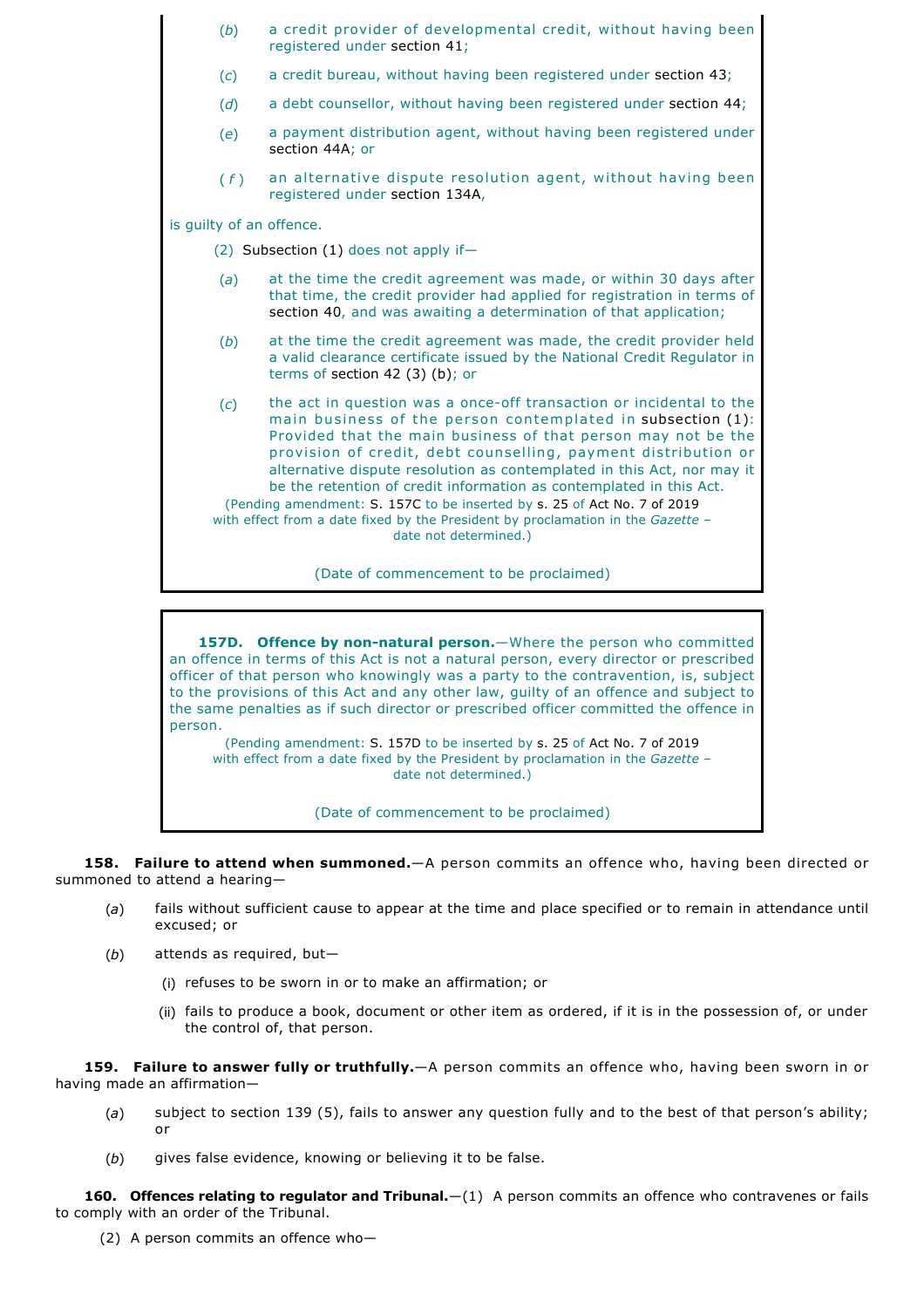- (*a*) does anything calculated to improperly influence the Tribunal or a regulator concerning any matter connected with an investigation;
- (*b*) anticipates any findings of the Tribunal or a regulator concerning an investigation in a way that is calculated to influence the proceedings or findings;
- (*c*) does anything in connection with an investigation that would have been contempt of court if the proceedings had occurred in a court of law;
- (*d*) knowingly provides false information to a regulator;
- (*e*) defames the Tribunal or a member of the Tribunal, in their respective official capacities;
- ( *f* ) wilfully interrupts the proceedings of a hearing or misbehaves in the place where a hearing is being conducted;
- (*g*) acts contrary to a warrant to enter and search; or
- (*h*) without authority, but claiming to have authority in terms of section 153—
	- (i) enters or searches premises; or
	- (ii) attaches or removes an article or document.
- **161. Penalties.**—Any person convicted of an offence in terms of this Act, is liable—
	- (*a*) in the case of a contravention of section 160 (1), to a fine or to imprisonment for a period not exceeding 10 years, or to both a fine and imprisonment; or
	- (*b*) in any other case, to a fine or to imprisonment for a period not exceeding 12 months, or to both a fine and imprisonment.

| 161.<br>$is$ liable $-$ | <b>Penalties.</b> $-(1)$ Any person convicted of an offence in terms of this Act,                                                                                                                                                                                                                                                                                                |
|-------------------------|----------------------------------------------------------------------------------------------------------------------------------------------------------------------------------------------------------------------------------------------------------------------------------------------------------------------------------------------------------------------------------|
| (a)                     | in the case of a contravention of section $160$ (1), to a fine or to<br>imprisonment for a period not exceeding 10 years, or to both a fine<br>and imprisonment;                                                                                                                                                                                                                 |
| (aA)                    | in the case of a contravention contemplated in section 157A, to-                                                                                                                                                                                                                                                                                                                 |
|                         | (i) a fine or imprisonment not exceeding two years or to both a fine<br>and such imprisonment; and                                                                                                                                                                                                                                                                               |
|                         | (ii) a permanent prohibition on applying for debt intervention;                                                                                                                                                                                                                                                                                                                  |
| (aB)                    | in the case of a contravention contemplated in sections 157B or<br>157C, to a fine or imprisonment not exceeding 10 years or to both a<br>fine and such imprisonment or, if the convicted person is not a<br>natural person as contemplated in section 157D, to a fine not<br>exceeding 10 per cent of its annual turnover or R1 000 000,<br>whichever amount is the greater; or |
| (b)                     | in any other case not listed in paragraphs (a), (aA) or (aB), to a fine<br>or to imprisonment for a period not exceeding 12 months, or to both<br>a fine and imprisonment.                                                                                                                                                                                                       |
| considered-             | (2) When determining an appropriate penalty, the following factors must be                                                                                                                                                                                                                                                                                                       |
| (a)                     | The nature, duration, gravity and extent of the contravention;                                                                                                                                                                                                                                                                                                                   |
| (b)                     | any loss or damage suffered as a result of the contravention;                                                                                                                                                                                                                                                                                                                    |
| (c)                     | the behaviour of the person convicted of an offence in terms of this<br>Act;                                                                                                                                                                                                                                                                                                     |
| (d)                     | the market circumstances in which the contravention took place;                                                                                                                                                                                                                                                                                                                  |
| (e)                     | the value of the credit agreement that formed the basis for the<br>commission of the offence;                                                                                                                                                                                                                                                                                    |
| (f)                     | the degree to which the person convicted of an offence in terms of<br>this Act has co-operated with the National Credit Regulator or<br>Tribunal; and                                                                                                                                                                                                                            |
| (g)                     | whether the person convicted of an offence in terms of this Act has<br>previously been found in contravention of this Act.                                                                                                                                                                                                                                                       |
|                         | (3) For purposes of determining the appropriate penalty contemplated in                                                                                                                                                                                                                                                                                                          |

subsection (1) (aB), annual turnover must be calculated in accordance with section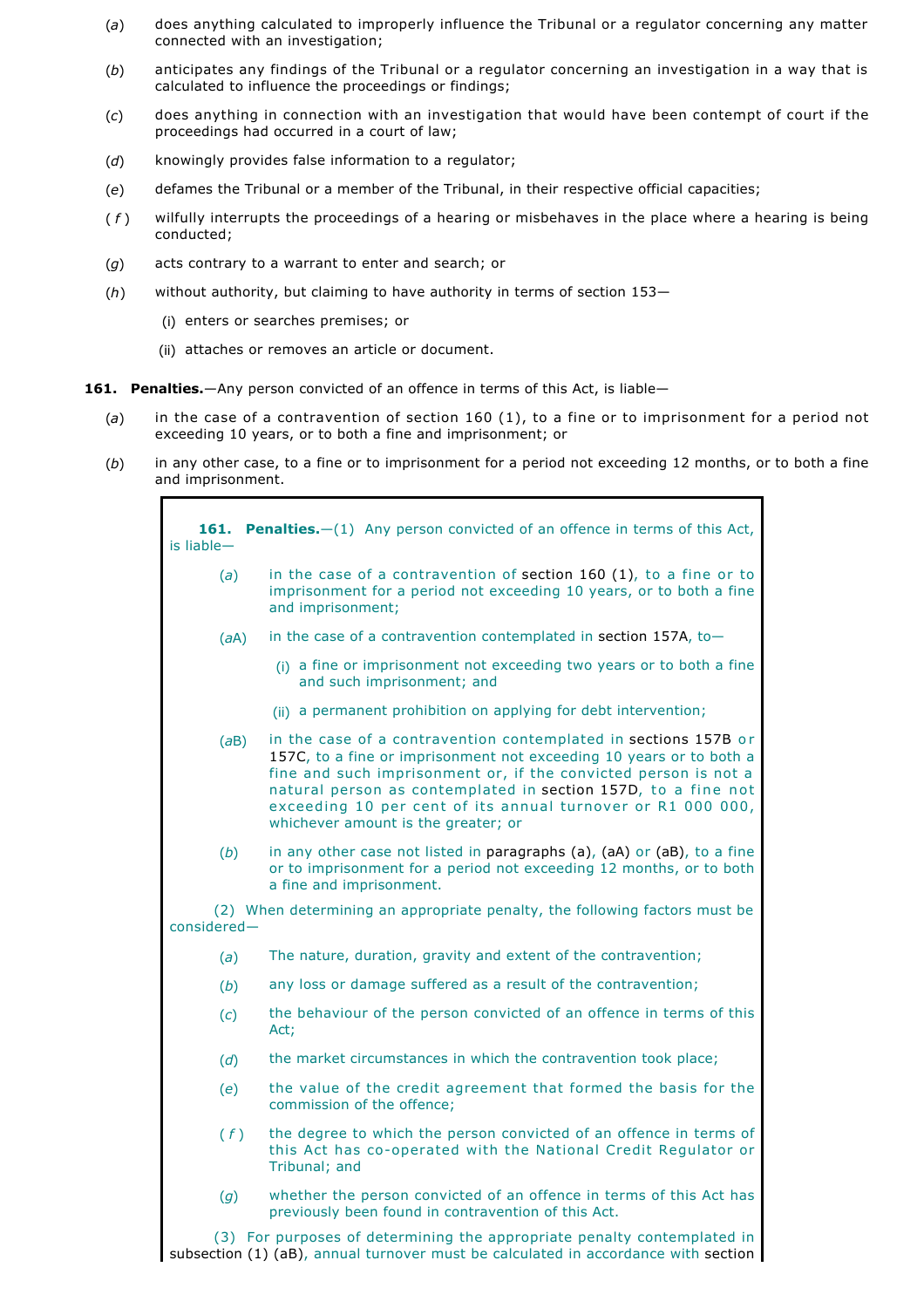151 (4).

(Pending amendment: S. 161 to be substituted by s. 26 of Act No. 7 of 2019 with effect from a date fixed by the President by proclamation in the *Gazette* – date not determined.)

(Date of commencement to be proclaimed)

**162. Magistrate' s Court jurisdiction to impose penalties.**—Despite anything to the contrary contained in any other law, a Magistrate's Court has jurisdiction to impose any penalty provided for in section 161.

> *Part C Miscellaneous matters*

**163. Agents.**—(1) A credit provider, debt counsellor or payment distributing agent must ensure that its employees or agents are trained in respect of the matters to which this Act applies. [Sub-s. (1) substituted by s. 37 (a) of Act No. 19 of 2014.]

(1A) The Minister must prescribe the requirements and standards for the training contemplated in subsection (1).

[Sub-s. (1A) inserted by s. 37 (b) of Act No. 19 of 2014.]

(1B) Until the regulations envisaged in subsection (1A) have been made, credit providers, debt counsellors and payment distributing agents must ensure that its employees or agents are trained to such an extent that they can contribute to the purpose of this Act.

[Sub-s. (1B) inserted by s. 37 (b) of Act No. 19 of 2014.]

(1C) A debt counsellor may only make use of agents for administrative tasks relating to debt review. [Sub-s. (1C) inserted by s. 37 (b) of Act No. 19 of 2014.]

(2) If a credit provider makes use of agents for solicitation, completion or conclusion of credit agreements—

(*a*) the agents must show an identification card in the prescribed manner and form to any person with whom the agent interacts in the solicitation, completion or conclusion of credit agreements; and

(*b*) the credit provider must maintain a register in the prescribed manner and form of all agents.

(3) If a person who is not an employee or agent of a credit provider, solicits, completes or concludes a credit agreement for or on behalf of a credit provider or a consumer—

- (*a*) that person must be identified by name and identity number in the credit agreement;
- (*b*) that person must disclose to the consumer in writing the amount of any fee or commission that will be paid if the agreement is concluded; and

[Para. (b) substituted by s. 37 (c) of Act No. 19 of 2014.]

- (*c*) any fee or commission to be charged to the consumer—
	- (i) must not exceed the prescribed amount; and
	- (ii) may be paid to that person only if the agreement is concluded.

(Date of commencement of s. 163: 1 June, 2007.)

**164. Civil actions and jurisdiction.**—(1) Nothing in this Act renders void a credit agreement or a provision of a credit agreement that, in terms of this Act, is prohibited or may be declared unlawful unless a court declares that agreement or provision to be unlawful.

> (1) A credit agreement or a provision of a credit agreement that, in terms of this Act, is prohibited or may be declared unlawful, is not void unless a court or the Tribunal, as the case may be, declares that agreement or provision to be unlawful. (Pending amendment: Sub-s. (1) to be substituted by s. 27 of Act No. 7 of 2019 with effect from a date fixed by the President by proclamation in the *Gazette* – date not determined.)

> > (Date of commencement to be proclaimed)

(2) In any action in a civil court, other than a High Court, if a person raises an issue concerning this Act or a credit agreement which the Tribunal

- (*a*) has previously considered and determined that court—
	- (i) must not consider the merits of that issue; and
	- (ii) must apply the determination of the Tribunal with respect to the issue; or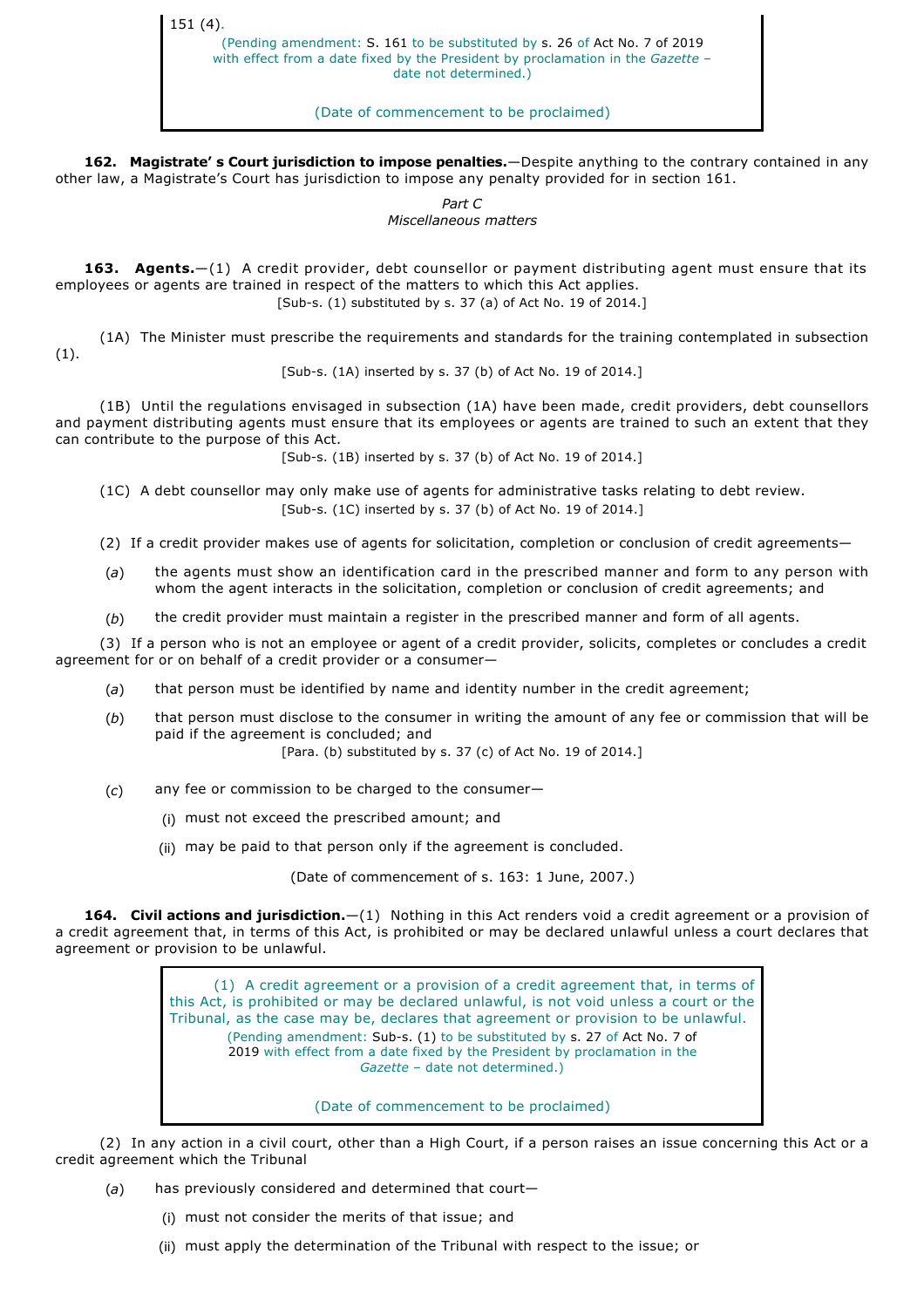- (*b*) has not previously determined, that court may—
	- (i) consider the merits of that issue, or
	- (ii) refer the matter to the Tribunal for consideration and determination.

(3) A person who has suffered loss or damage as a result of prohibited conduct or dereliction of required conduct—

- (*a*) may not commence an action in a civil court for the assessment of the amount or awarding of damages if that person has consented to an award of damages in a consent order; or
- (*b*) if entitled to commence an action referred to in paragraph (a), when instituting proceedings, must file with the registrar or clerk of the court a notice from the Chairperson of the Tribunal in the prescribed form—
	- (i) certifying that the conduct constituting the basis for the action has been found to be a prohibited or required conduct in terms of this Act;
	- (ii) stating the date of the Tribunal's finding; and
	- (iii) setting out the relevant section of this Act in terms of which the Tribunal made its finding.

(4) A certificate referred to in subsection (3) (b) is conclusive proof of its contents, and is binding on a civil court.

(5) An appeal or application for review against an order made by the Tribunal in terms of section 148 suspends any right to commence an action in a civil court with respect to the same matter.

- (6) A person's right to damages arising out of any prohibited or required conduct comes into existence—
- (*a*) on the date that the Tribunal makes a determination in respect of a matter that affects that person; or
- (*b*) in the case of an appeal, on the date that the appeal process in respect of that matter is concluded.

(7) For the purposes of section 2A (2) (a) of the Prescribed Rate of Interest Act, 1975 (Act No. 55 of 1975), interest on a debt in relation to a claim for damages in terms of this Act will commence on the date of issue of the certificate referred to in subsection (3) (b).

**165. Variation of order.**—The Tribunal, acting of its own accord or on application by a person affected by a decision or order, may vary or rescind its decision or order—

> (1) The Tribunal, acting of its own accord or on application by a person affected by a decision or order, may change or rescind its decision or order— (Pending amendment: Sub-s.  $(1)$ , previously s. 165, to be amended by s. 28 (a) of Act No. 7 of 2019 with effect from a date fixed by the President by proclamation in the *Gazette* – date not determined.)

> > (Date of commencement to be proclaimed)

- (*a*) erroneously sought or granted in the absence of a party affected by it;
- (*b*) in which there is ambiguity, or an obvious error or omission, but only to the extent of correcting that ambiguity, error or omission; or
- (*c*) made or granted as a result of a mistake common to all the parties to the proceedings.

(2) The Tribunal may change or rescind an order— (*a*) if information is placed before the Tribunal showing that a party to the proceedings was dishonest in respect of any fact or argument placed before the Tribunal; or (*b*) if the person affected by that order fails to comply with the conditions of the order or fails to comply with this Act. (Pending amendment: Sub-s. (2) to be added by s. 28 (b) of Act No. 7 of 2019 with effect from a date fixed by the President by proclamation in the *Gazette* – date not determined.) (Date of commencement to be proclaimed)

**166. Limitations of bringing action.**—(1) A complaint in terms of this Act may not be referred or made to the Tribunal or to a consumer court more than three years after—

- (*a*) the act or omission that is the cause of the complaint; or
- (*b*) in the case of a course of conduct or continuing practice, the date that the conduct or practice ceased.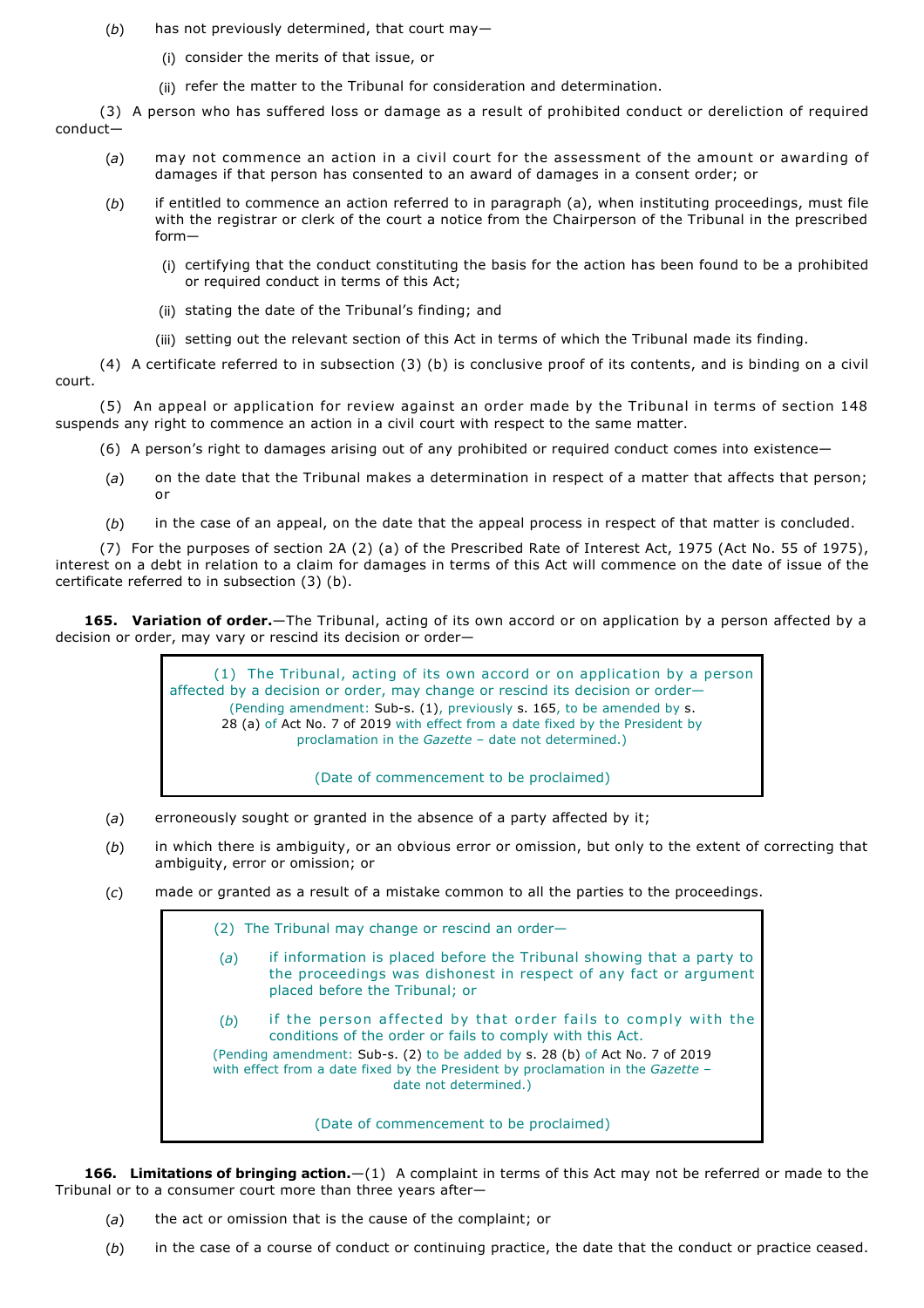(2) A complaint in terms of this Act may not be referred to the Tribunal or to a consumer court in terms of this Act against any person that is, or has been, a respondent in proceedings under another section of this Act relating substantially to the same conduct.

**167. Standard of proof.**—In any proceedings before the Tribunal, or before a consumer court, in terms of this Act the standard of proof is on a balance of probabilities.

**168. Serving documents.**—Unless otherwise provided in this Act, a notice, order or other document that, in terms of this Act, must be served on a person will have been properly served when it has been either—

- (*a*) delivered to that person; or
- (*b*) sent by registered mail to that person's last known address.

**169. Proof of facts.**—(1) In any proceedings in any court for the recovery of debt in terms of a credit agreement, if the consumer—

- (*a*) alleges that the cost of credit claimed by, or made to, the credit provider exceeds the maximum permitted in terms of this Act; and
- (*b*) requests that the credit provider be called as a witness to prove the amount of debt claimed to be owing,

the court must not give judgment until it has afforded an opportunity for the consumer to examine the credit provider in relation to the debt claimed to be owing, unless it appears to the court that the consumer's allegation is *prima facie* without foundation, or that examination of the credit provider is impracticable.

(2) In any criminal proceedings in terms of this Act—

- (*a*) if it is proved that a false statement, entry or record or false information appears in or on a book, document, plan, drawing or computer storage medium, the person who kept that item must be presumed to have made the statement, entry, record or information unless the contrary is proved; and
- (*b*) an order certified by the Chairperson of the Tribunal is conclusive proof of the contents of the order of the Tribunal.

(3) A statement, entry or record, or information, in or on any book, document, plan, drawing or computer storage medium is admissible in evidence as an admission of the facts in or on it by the person who appears to have made, entered, recorded or stored it unless it is proved that that person did not make, enter, record or store it.

**170. Credit provider to keep records.**—A credit provider must maintain records of all applications for credit, credit agreements and credit accounts in the prescribed manner and form and for the prescribed time.

## CHAPTER 9 GENERAL PROVISIONS

## 171. Regulations.-(1) The Minister-

- (*a*) may make any regulations expressly authorised or contemplated elsewhere in this Act, in accordance with subsection (2);
- (*b*) in consultation with the National Credit Regulator, may make regulations for matters relating to the functions of the National Credit Regulator, including—
	- (i) forms;
	- (ii) time periods;
	- (iii) information required;
	- (iv) additional definitions applicable to those regulations;
	- (v) filing fees;
	- (vi) access to confidential information; and
	- (vii) manner and form of participation in National Credit Regulator procedures;

(*b*A) must make regulations regarding participation in a financial literacy programme after consultation with the Minister of Finance; (Pending amendment: Para. (bA) to be inserted by s. 29 (a) of Act No. 7 of 2019 with effect from a date fixed by the President by proclamation in the *Gazette* – date not determined.)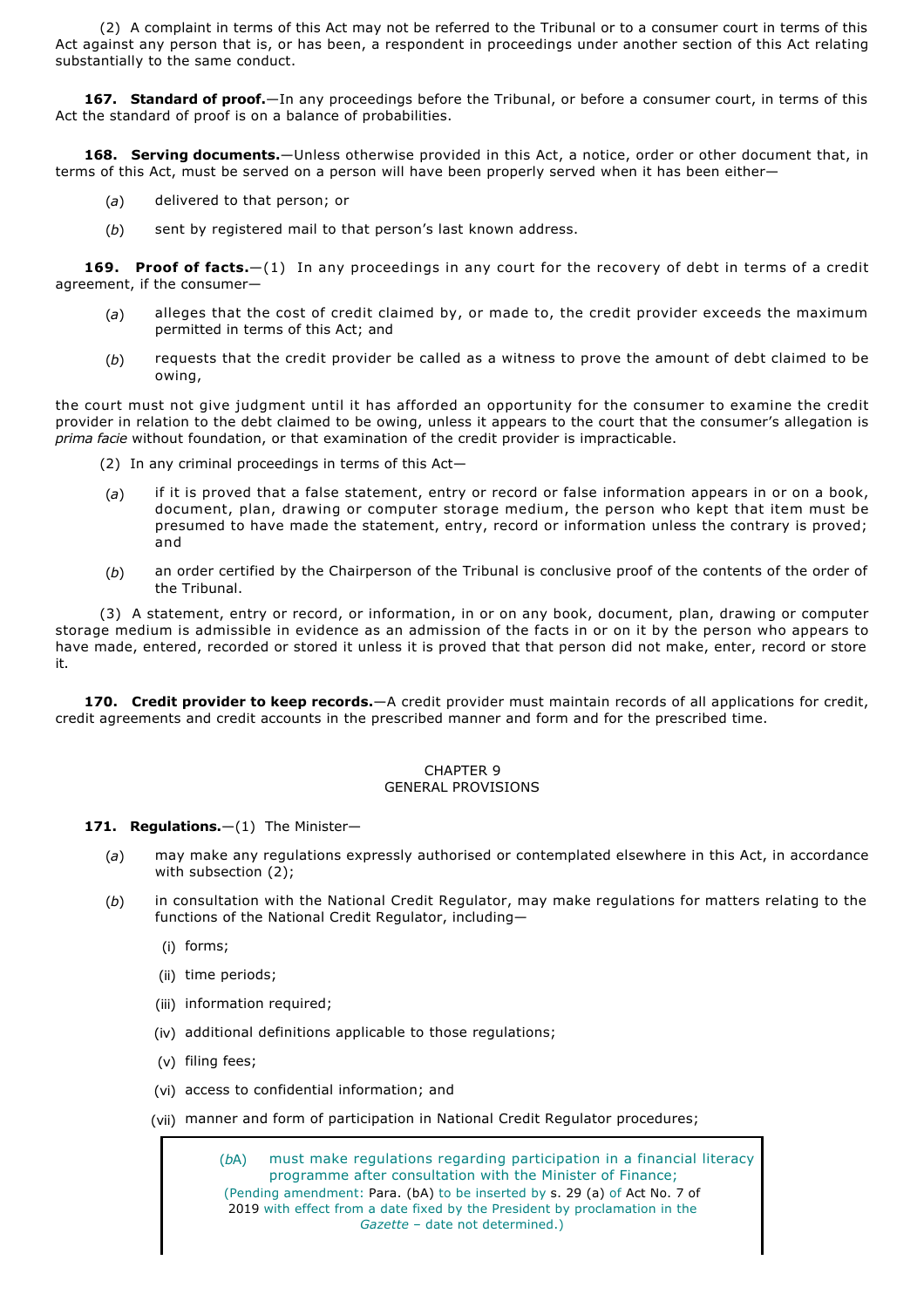

- (*c*) in consultation with the Chairperson of the Tribunal, and by notice in the *Gazette*, may make regulations for matters relating to the functions of the Tribunal and rules for the conduct of matters before the Tribunal; and
- (*d*) may make regulations regarding—
	- (i) any forms required to be used for the purposes of this Act; and
	- (ii) in general, any ancillary or incidental matter that is necessary to prescribe for the proper implementation or administration of this Act.
- (2) Before making any regulations in terms of subsection  $(1)$  (a), the Minister-
- (*a*) must publish the proposed regulations for public comment; and
- (*b*) may consult the National Credit Regulator and provincial regulatory authorities.

(2A) (*a*) The Minister may once every 12 months, by notice in the *Gazette* and after having considered the following factors, adjust the amount contemplated in the definition of "debt intervention applicant" in section 1 in respect of the maximum gross income of a debt intervention applicant—

- (i) The gross income required by a consumer to be an economically viable client for a debt counsellor as at the time of the proposed adjustment;
- (ii) the cost associated with an administration and sequestration order as at the time of the proposed adjustment; and
- (iii) inflation.

(*b*) The Minister may once every 12 months, by notice in the *Gazette*, adjust the amount of the qualifying total unsecured debt contemplated in section 86A (1), after having considered the effect inflation may have had on that amount.

(*c*) The Minister must review the amount contemplated in the definition of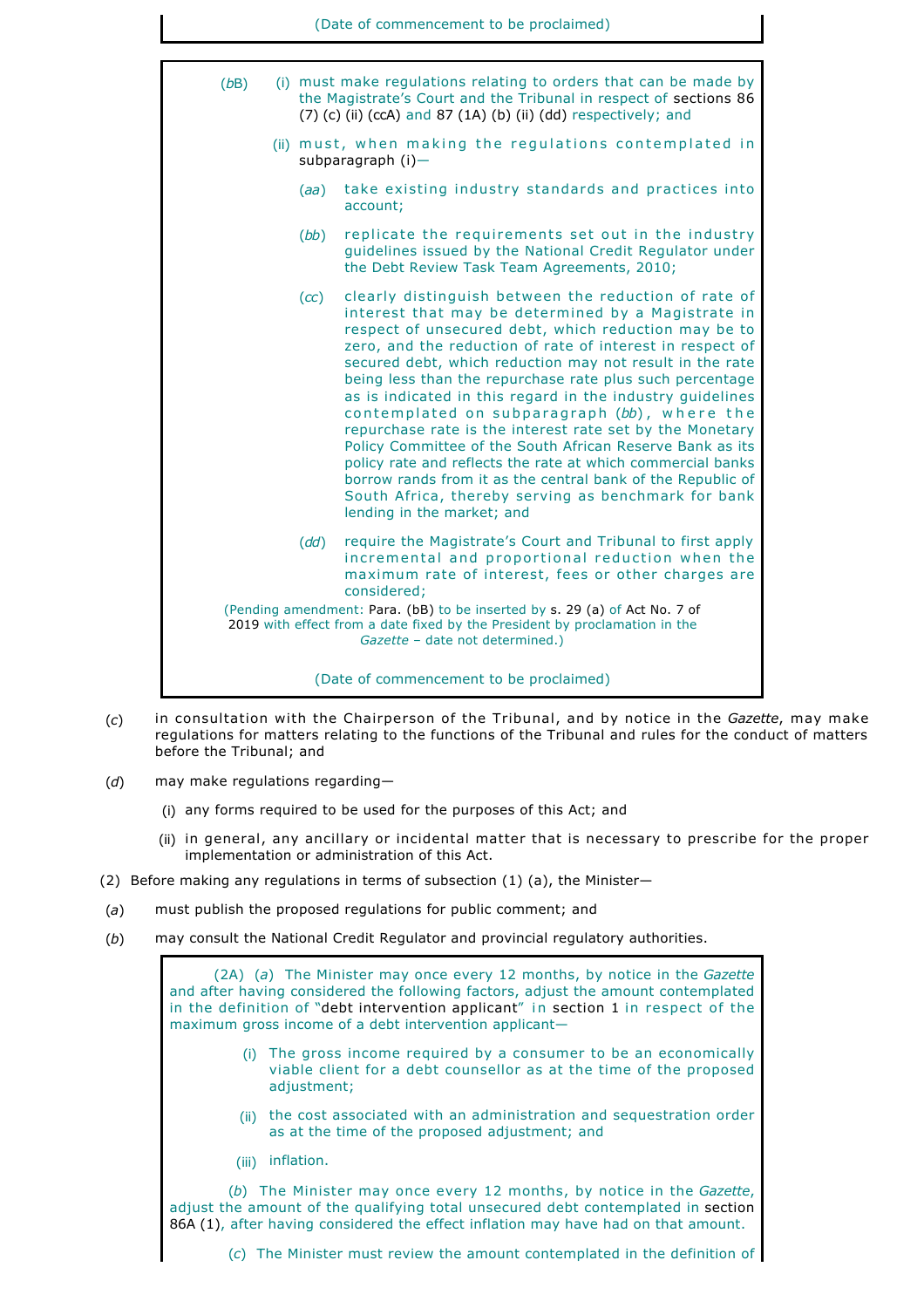

(3) A regulation in terms of this Act must be made by notice in the *Gazette*.

**172. Conflicting legislation, consequential amendments, repeal of laws and transitional arrangements.**— (1) If there is a conflict between a provision of this Act mentioned in the first column of the table set out in Schedule 1, and a provision of another Act set out in the second column of that table, the conflict must be resolved in accordance with the rule set out in the third column of that table.

(2) The laws referred to in Schedule 2 are hereby amended in the manner set out in that Schedule.

(3) The repeal of the laws specified in this section does not affect the transitional arrangements, which are set out in Schedule 3.

- (4) Subject to subsection (3) and the provisions of Schedule 3, the following Acts are hereby repealed—
- (*a*) The Usury Act, 1968 (Act No. 73 of 1968);
- (*b*) the Credit Agreements Act, 1980 (Act No. 75 of 1980); and
- (*c*) the Integration of Usury Laws Act, 1996 (Act No. 57 of 1996).

**173. Short title and commencement.**—This Act is called the National Credit Act, 2005, and comes into operation on a date fixed by the President by proclamation in the *Gazette*.

| COMPLINGEMENT OF THIS ACT |                                                                                                                                                                                                                                       |                     |                       |                                  |
|---------------------------|---------------------------------------------------------------------------------------------------------------------------------------------------------------------------------------------------------------------------------------|---------------------|-----------------------|----------------------------------|
| Date of<br>commencement   | The whole Act/<br><b>Sections</b>                                                                                                                                                                                                     | Proclamation<br>No. | Government<br>Gazette | Date of<br>Government<br>Gazette |
| 1 June, 2006              | Ss. 1-11 (Ch.<br>1), 12-25 and<br>35-38 (Ch. 2,<br>Parts A, C<br>and D), $39-$<br>59 (Ch. 3),<br>69, 73, 134-<br>152 (Ch. 7),<br>$153 - 162$<br>164-170 (Ch.<br>8 excluding s.<br>163) and<br>171-173 (Ch.<br>9), Schs. 1, 2<br>and 3 | N. 22               | 28824                 | 11 May, 2006                     |

## COMMENCEMENT OF THIS ACT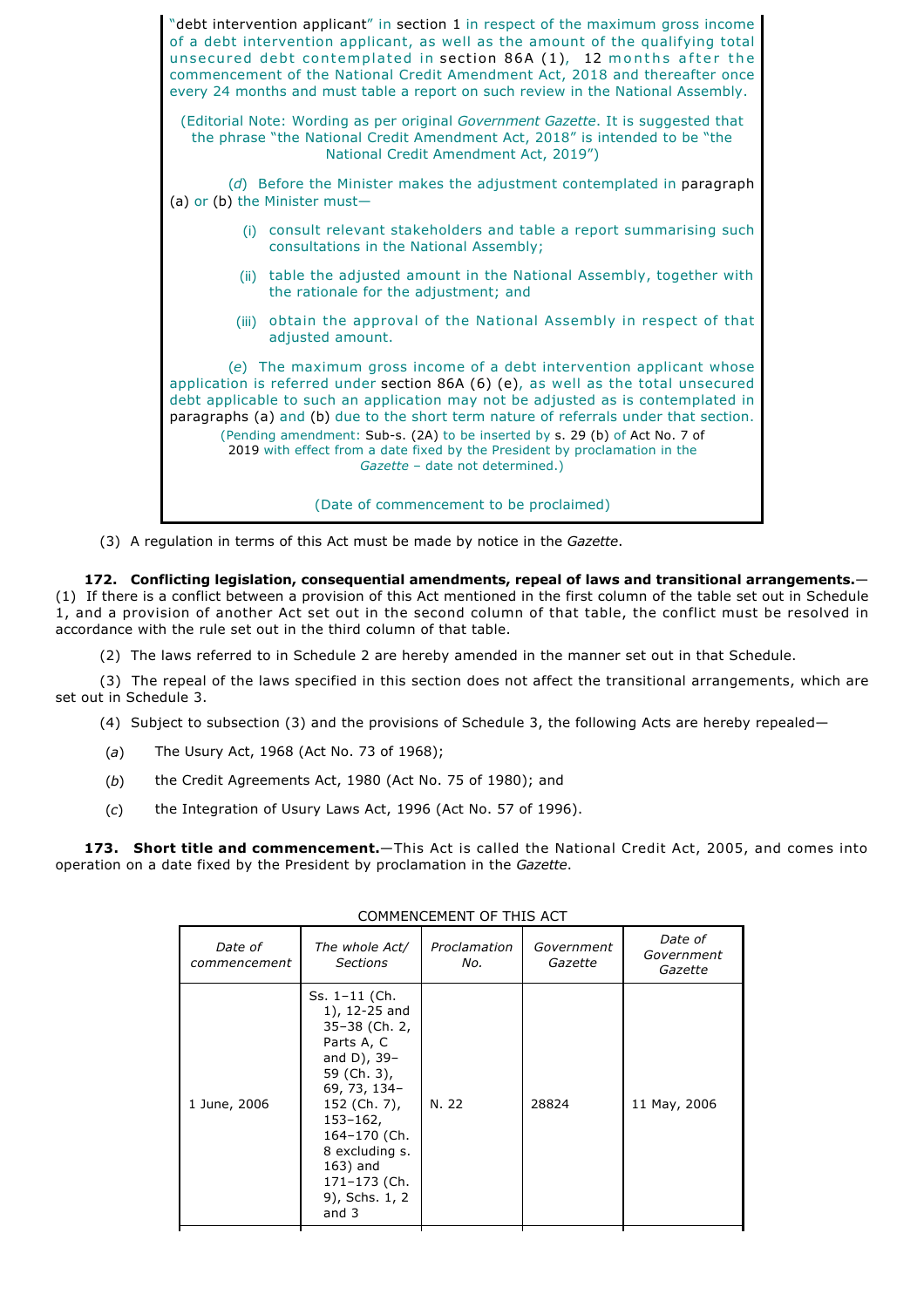| 1 September,<br>2006 | Ss. 26-34 (Ch.<br>2, Part B), 67,<br>68, 70 and 72                                                                        | N. 22 | 28824 | 11 May, 2006 |
|----------------------|---------------------------------------------------------------------------------------------------------------------------|-------|-------|--------------|
| 1 June, 2007         | Ss. 60-66 (Ch.<br>4, Part A), 71,<br>74-88 (Ch. 4,<br>Part C and<br>D), 89-123<br>(Ch. 5), 124-<br>133 (Ch. 6)<br>and 163 | N. 22 | 28824 | 11 May, 2006 |

## **SCHEDULE 1**

Rules concerning conflicting legislation

# (Section 172 (1))

| Provisions of this<br>Act                                                                                    | Conflicting Legislation                                                                                                        | <b>Conflict Resolution Rule</b>                                      |
|--------------------------------------------------------------------------------------------------------------|--------------------------------------------------------------------------------------------------------------------------------|----------------------------------------------------------------------|
| The whole                                                                                                    | Chapter II of the<br>Alienation of Land Act,<br>1981 (Act No. 68 of<br>1981)                                                   | The provisions of this Act prevail to<br>the extent of the conflict. |
| The whole, in so far<br>as it applies to a<br>credit agreement                                               | The Conventional<br>Penalties Act, 1962 (Act<br>No. 15 of 1962)                                                                | The provisions of this Act prevail to<br>the extent of the conflict. |
| The whole, in so far<br>as it applies to a<br>credit bureau                                                  | A notice issued in<br>terms of the Consumer<br><b>Affairs (Unfair Business</b><br>Practices) Act, 1988<br>(Act No. 71 of 1988) | The provisions of this Act prevail to<br>the extent of the conflict. |
| Chapter 2                                                                                                    | The Public Finance<br>Management Act, 1999<br>(Act No. 1 of 1999)                                                              | The provisions of that Act prevail to<br>the extent of the conflict. |
| Chapter 2                                                                                                    | The Public Service Act,<br>1994 (Proclamation No.<br>103 of 1994)                                                              | The provisions of that Act prevail to<br>the extent of the conflict. |
| Part D of Chapter 4,<br>Section 127<br>Section 129<br>Section 131<br>Section 132<br>Chapter 7<br>Section 164 | Section 57 or 58 of the<br>Magistrates' Courts Act,<br>1944 (Act No. 32 of<br>1944)                                            | The provisions of this Act prevail to<br>the extent of the conflict. |
| Part D of Chapter 4,<br>Section 127<br>Section 129<br>Section 131<br>Section 132<br>Chapter 7<br>Section 164 | Chapter IX of the<br>Magistrates' Courts Act,<br>1944 (Act No. 32 of<br>1944)                                                  | The provisions of this Act prevail to<br>the extent of the conflict. |

# **SCHEDULE 2**

Amendment of laws

(Section 172 (2))

| No. and year of Act | <b>Short Title</b>               | <b>Extent of amendment</b>                                                                                                                                                       |
|---------------------|----------------------------------|----------------------------------------------------------------------------------------------------------------------------------------------------------------------------------|
| Act No. 24 of 1936  | Insolvency Act, 1936             | Amends section 84 as follows:<br>-paragraph (a) substitutes the<br>heading; and paragraph (b)<br>substitutes the opening clause of<br>subsection $(1)-$ see title<br>INSOLVENCY. |
| Act No. 32 of 1944  | Magistrates' Courts Act,<br>1944 | 1. Amends section 29 $(1)$ as<br>follows:-paragraph (a) inserts<br>after the expression "Subject to<br>the provisions of this Act", the<br>words "and the National Credit"       |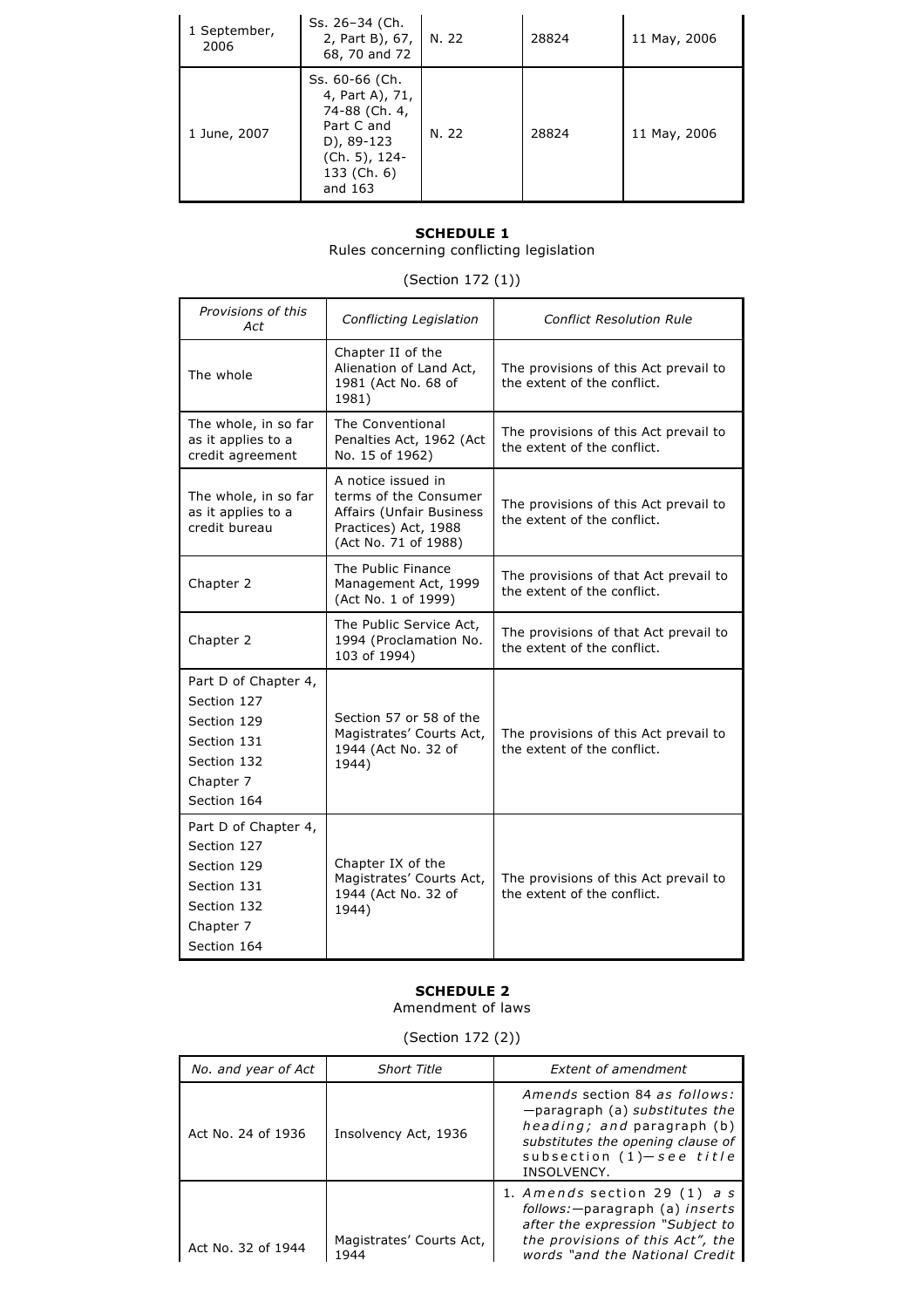| Act, 2005"; and paragraph (b)<br>substitutes paragraph (e)-see<br>title COURTS.                                                                                                                                                                                                                                                                                                                                                                                                                                                                                                                                    |
|--------------------------------------------------------------------------------------------------------------------------------------------------------------------------------------------------------------------------------------------------------------------------------------------------------------------------------------------------------------------------------------------------------------------------------------------------------------------------------------------------------------------------------------------------------------------------------------------------------------------|
| 2. A mends section 60 $b$ y<br>substituting subsection $(1)$ — see<br>title COURTS.                                                                                                                                                                                                                                                                                                                                                                                                                                                                                                                                |
| 3. Amends section $65D(5)$ by<br>substituting the expression "hire-<br>purchase agreement" with the<br>expression "credit agreement, as<br>defined in section 1 of the<br>National Credit Act, 2005"- see<br>title COURTS.                                                                                                                                                                                                                                                                                                                                                                                         |
| 4. Amends section 74A (2) a s<br>follows: — paragraph (a)<br>substitutes the words "the credit<br>transaction defined in section 1<br>of the Credit Agreements Act,<br>1980 (Act No. 75 of 1980)" with<br>the words "the credit agreement,<br>as defined in section 1 of the<br>National Credit Act, 2005"; and<br>the words "purchased under such<br>credit transaction" with the words<br>"purchased under that credit<br>agreement"; and paragraph (b)<br>substitutes in paragraph (i) the<br>words "other than a credit<br>transaction" with the words<br>"other than a credit agreement-<br>see title COURTS. |
| 5. Amends section 74C as follows:<br>-paragraph (a) substitutes the<br>words "any credit transaction<br>regulated by the Credit<br>Agreements Act, 1980" with the<br>words "a credit agreement<br>regulated by the National Credit<br>Act, 2005" in subsection (1) (b);<br>and paragraph (b) substitutes<br>the words "a credit transaction<br>as defined in section 1 of the<br>Credit Agreements Act, 1980<br>(Act No. 75 of 1980)" with the<br>words "a credit agreement as<br>defined in section 1 of the<br>National Credit Act, 2005" in<br>subsection $(2)$ $(b)$ -see title<br>COURTS.                     |
| 6. Amends section 74G (7) as<br>follows: — paragraph (a)<br>substitutes the words "a credit<br>transaction as defined in section<br>1 of the Credit Agreements Act,<br>1980 (Act No. 75 of 1980)" with<br>the words "a credit agreement as<br>defined in section 1 of the<br>National Credit Act, 2005"; and<br>paragraph (b) substitutes<br>throughout the subsection for<br>each instance the word<br>"transaction" with the word<br>"agreement"-see title COURTS.                                                                                                                                               |
| 7. Amends section 74H (4) by<br>substituting the words "a credit<br>transaction as defined in section<br>1 of the Credit Agreements Act,<br>1980 (Act No. 75 of 1980)" with<br>the words "a credit agreement as<br>defined in section 1 of the<br>National Credit Act, 2005"-see<br>title COURTS.                                                                                                                                                                                                                                                                                                                  |
| 8. Amends section 74K as follows:<br>-paragraph (a) (i) substitutes<br>the words "credit transaction<br>regulated by the Credit<br>Agreements Act, 1980 (Act No.                                                                                                                                                                                                                                                                                                                                                                                                                                                   |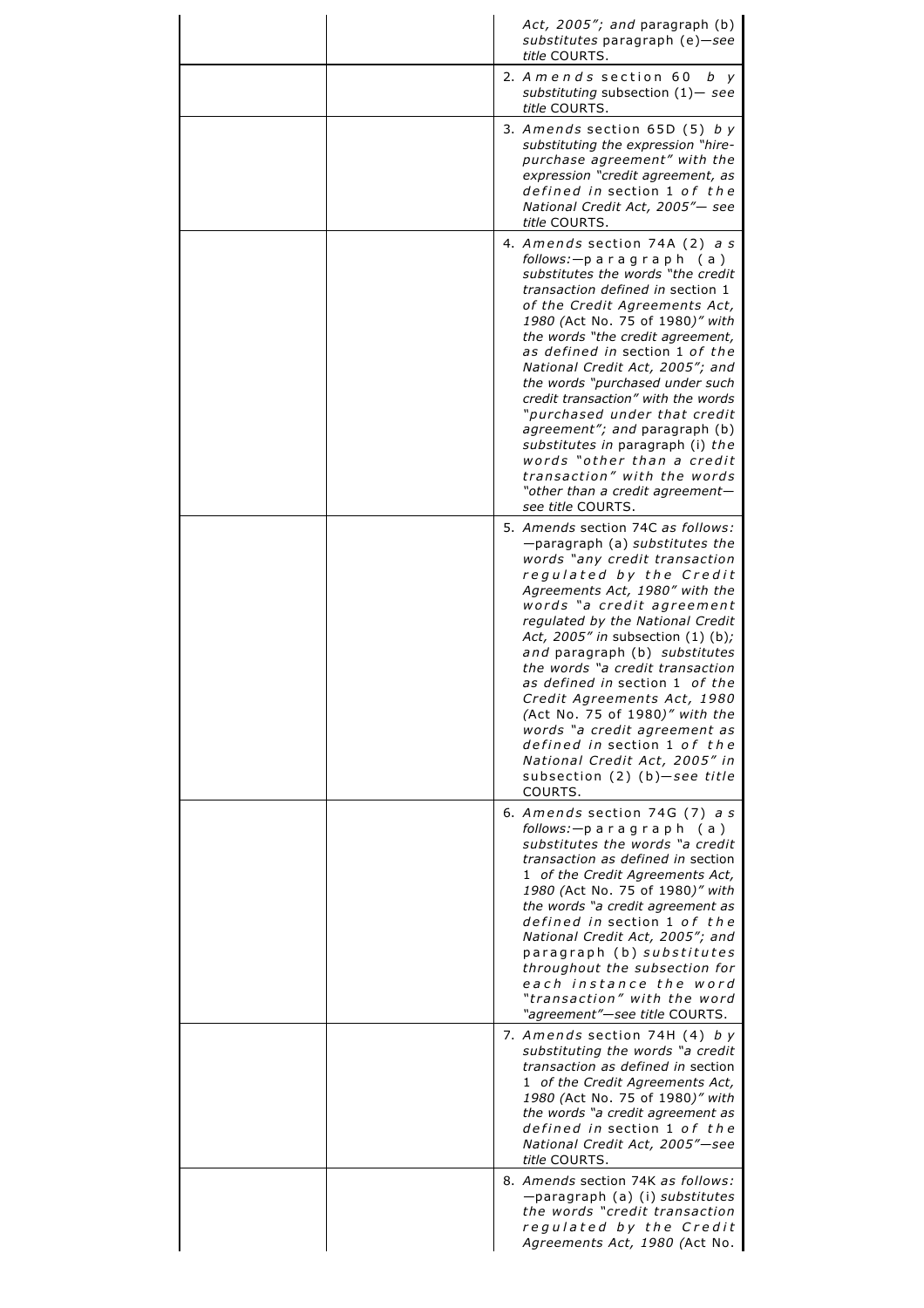|                    |                                            | 75 of 1980)" with the words "a<br>credit agreement regulated by<br>the National Credit Act, 2005" in<br>subsection $(2)$ ; paragraph $(a)$ (ii)<br>substitutes the words "seller", in<br>each instance, with the words<br>"credit provider"; paragraph (b)<br>deletes the words "of section 15"<br>$from$ subsection $(3)$ ; and<br>paragraph (c) substitutes the<br>words "credit grantor as defined<br>in section 1 of the Credit<br>Agreements Act, 1980" with the<br>words "credit provider as defined<br>in section 1 of the National Credit<br>Act, 2005" in subsection (3)-see<br>title COURTS.                                                                                                                                                                                                                                                                                                                                                                                                                                                                                                                                                                                                                                                                                                          |
|--------------------|--------------------------------------------|-----------------------------------------------------------------------------------------------------------------------------------------------------------------------------------------------------------------------------------------------------------------------------------------------------------------------------------------------------------------------------------------------------------------------------------------------------------------------------------------------------------------------------------------------------------------------------------------------------------------------------------------------------------------------------------------------------------------------------------------------------------------------------------------------------------------------------------------------------------------------------------------------------------------------------------------------------------------------------------------------------------------------------------------------------------------------------------------------------------------------------------------------------------------------------------------------------------------------------------------------------------------------------------------------------------------|
| Act No. 15 of 1962 | <b>Conventional Penalties</b><br>Act, 1962 | Repeals section 5-see title<br>CONTRACTS.                                                                                                                                                                                                                                                                                                                                                                                                                                                                                                                                                                                                                                                                                                                                                                                                                                                                                                                                                                                                                                                                                                                                                                                                                                                                       |
| Act No. 25 of 1964 | Sale and Service<br>Matters Act, 1964      | 1. Amends the definition of "sell" in<br>section 1 by substituting the<br>expression "as defined in the<br>Credit Agreements Act, 1980<br>(Act No. 75 of 1980)" with the<br>words "as defined in section 1 of<br>the National Credit Act, 2005"-<br>see title TRADE AND INDUSTRY.                                                                                                                                                                                                                                                                                                                                                                                                                                                                                                                                                                                                                                                                                                                                                                                                                                                                                                                                                                                                                               |
|                    |                                            | 2. Amends section 2 by inserting<br>after the expression "the control<br>of the Minister", the words "and<br>subject to the provisions of the<br>National Credit Act, 2005"-see<br>title TRADE AND INDUSTRY.                                                                                                                                                                                                                                                                                                                                                                                                                                                                                                                                                                                                                                                                                                                                                                                                                                                                                                                                                                                                                                                                                                    |
| Act No. 91 of 1964 | <b>Customs and Excise</b><br>Act, 1964     | Amends section 114 (1) as follows:<br>-paragraph (a) substitutes the<br>expression "Credit Agreement Act,<br>1980 (Act No. 75 of 1980)" with the<br>expression "National Credit Act,<br>2005" in paragraph (a) (iv) (bb);<br>paragraph (b) (i) substitutes the<br>expression "Credit Agreement Act"<br>with the expression "National Credit<br>Act, 2005" in paragraph<br>$(a)$ $(v)$ $(aa);$ paragraph $(b)$ $(ii)$<br>substitutes the expression "credit<br>grantor" with the expression "credit<br>provider" in paragraph (a) (v) (aa);<br>paragraph (c) substitutes the<br>expression "Usury Act, 1968 (Act<br>No. 73 of 1968" with the expression<br>"National Credit Act, 2005" in<br>paragraph (a) (v) (bb); paragraph<br>(d) substitutes the expression<br>"credit grantor" with the expression<br>"credit provider" in paragraph<br>(a) (vi) (aa); paragraph (e)<br>substitutes the expression "credit<br>grantor" with the expression "credit<br>provider" in paragraph (a) (vi) (bb);<br>paragraph (f) substitutes the<br>expression "credit grantor" with the<br>expression "credit provider" in<br>paragraph (a) (vi) (cc); and<br>paragraph (g) substitutes the<br>expression "credit grantor" with the<br>expression "credit provider" in<br>paragraph (b) (ii)—see title<br>CUSTOMS AND EXCISE. |
| Act No. 55 of 1975 | Prescribed Rate of<br>Interest Act, 1975   | Amends section 2A $(2)$ $(a)$ by<br>inserting the words "and the<br>provisions of the National Credit Act,<br>2005" after the expression "between<br>the parties".                                                                                                                                                                                                                                                                                                                                                                                                                                                                                                                                                                                                                                                                                                                                                                                                                                                                                                                                                                                                                                                                                                                                              |
| Act No. 88 of 1984 | Matrimonial Property<br>Act, 1984          | Amends section $15(2)$ by<br>substituting paragraph (f) -see title<br>HUSBAND AND WIFE.                                                                                                                                                                                                                                                                                                                                                                                                                                                                                                                                                                                                                                                                                                                                                                                                                                                                                                                                                                                                                                                                                                                                                                                                                         |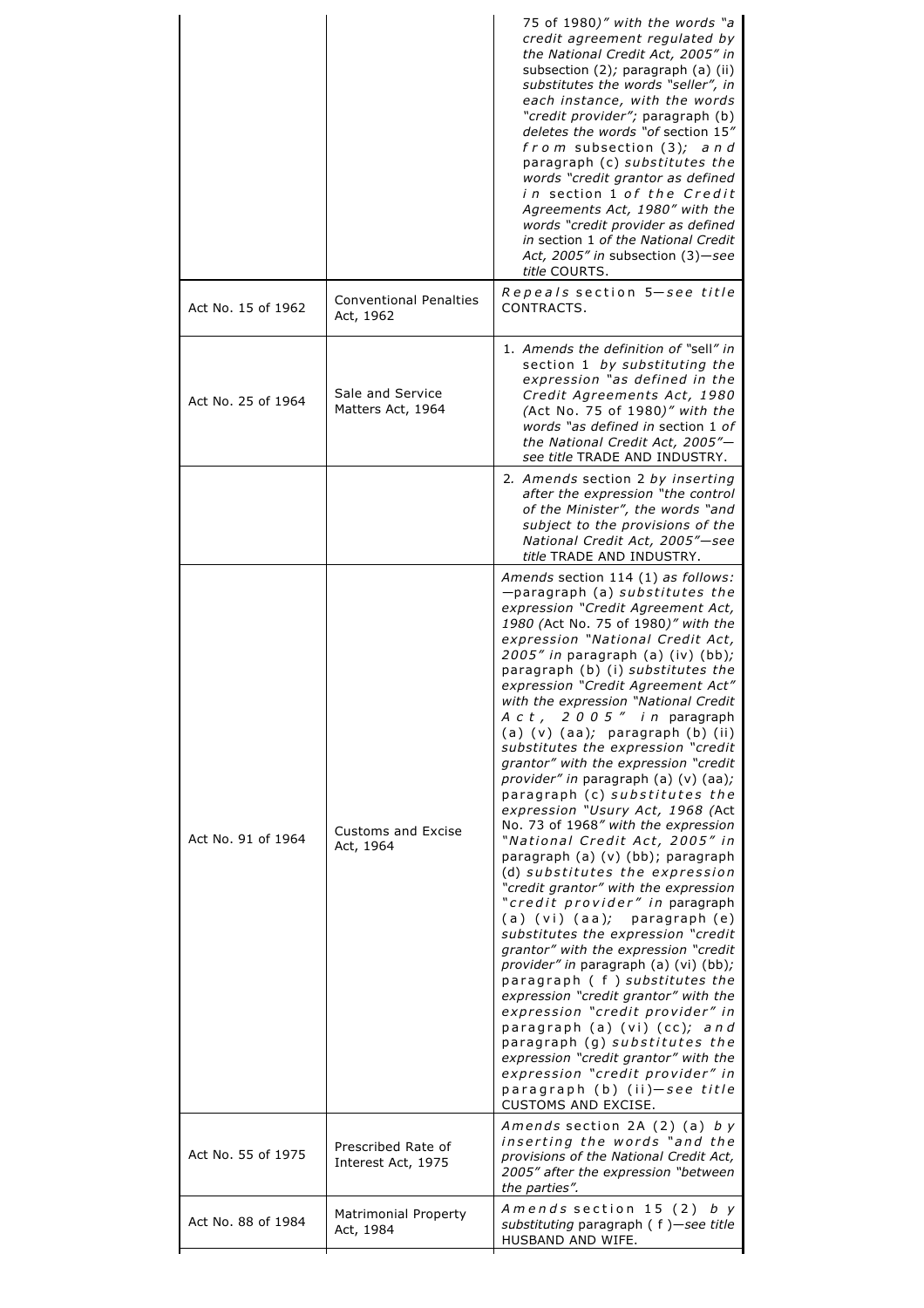| Act No. 61 of 1984 | <b>Small Claims Court</b><br>Act, 1984                       | Amends section 15 by substituting<br>paragraph (d)-see title COURTS.                                                                                                                                                                                                                                                                 |
|--------------------|--------------------------------------------------------------|--------------------------------------------------------------------------------------------------------------------------------------------------------------------------------------------------------------------------------------------------------------------------------------------------------------------------------------|
| Act No. 71 of 1988 | Consumer Affairs<br>(Unfair Business<br>Practices) Act, 1988 | 1. Amends section 4 $(1)$ $(c)$ by<br>inserting the words "and the<br>National Credit Regulator<br>established in terms of the<br>National Credit Act, 2005, if the<br>matter falls within the jurisdiction<br>of the National Credit Regulator,"<br>after the words "with any<br>interested party"-see title<br>TRADE AND INDUSTRY. |
|                    |                                                              | 2. Amends section 9 (1) by<br>inserting the words "or the<br>National Credit Regulator<br>established in terms of the<br>National Credit Act, 2005," after<br>the expression "corporate or<br>unincorporate"-see title TRADE<br>AND INDUSTRY.                                                                                        |
| Act No. 52 of 1998 | Long-term Insurance<br>Act, 1998                             | Amends section 44 by inserting<br>subsection (5)-see title<br>INSURANCE.                                                                                                                                                                                                                                                             |
| Act No. 53 of 1998 | Short-term Insurance<br>Act, 1998                            | Amends section 43 by inserting<br>subsection $(6)-$ see title<br>INSURANCE.                                                                                                                                                                                                                                                          |
| Act No. 78 of 1998 | National Payment<br>System Act, 1998                         | 1. Inserts section 6A-see title<br>FINANCE.                                                                                                                                                                                                                                                                                          |
|                    |                                                              | 2. Amends section 14 $(1)$ by<br>substituting paragraph (a)-see<br>title FINANCE.                                                                                                                                                                                                                                                    |
| Act No. 64 of 1990 | <b>Financial Institutions</b><br>Amendment Act, 1990         | Amends section 17 by repealing<br>paragraph (i)-see title INSURANCE.                                                                                                                                                                                                                                                                 |
| Act No. 89 of 1991 | Value-added Tax Act,<br>1991                                 | Amends section 8 of the<br>1. (a)<br>Value Added Tax Act, No. 89 of<br>1991, by substituting subsection<br>$(3)$ -see title REVENUE.                                                                                                                                                                                                 |
|                    |                                                              | (b) Amends section 9 (2) of the<br>Value Added Tax Act, No. 89 of<br>1991, by substituting paragraph<br>(b)-see title REVENUE.                                                                                                                                                                                                       |
| Act No. 57 of 1993 | Security by Means of<br>Movable Property Act,<br>1993        | Amends section 2 (1) by substituting<br>paragraph (b).                                                                                                                                                                                                                                                                               |
| Act No. 63 of 2000 | Home Loan and<br>Mortgage Disclosure<br>Act, 2000            | Repeals section 13-see title<br>BANKING AND CURRENCY.                                                                                                                                                                                                                                                                                |

## **SCHEDULE 3**

Transitional provisions

1. Definitions.-(1) In this Schedule-

**"effective date"** means the date on which this Act, or any relevant provision of it, came into operation in terms of section 173;

"pre-existing credit agreement" means an agreement that was made before the effective date, and to which this Act applies; and

**"previous Act"** means a law repealed by section 172.

- (2) A reference in this Schedule—
	- (*a*) to a section by number is a reference to the corresponding section of—
		- (i) the previous Act, if the number is followed by the words "of the previous Act"; or
		- (ii) this Act, in any other case;
	- (*b*) to an item or a subitem by number is a reference to the corresponding item or subitem of this Schedule.
- **2. Delayed application of required registration.**—Despite section 40, the requirement in terms of this Act for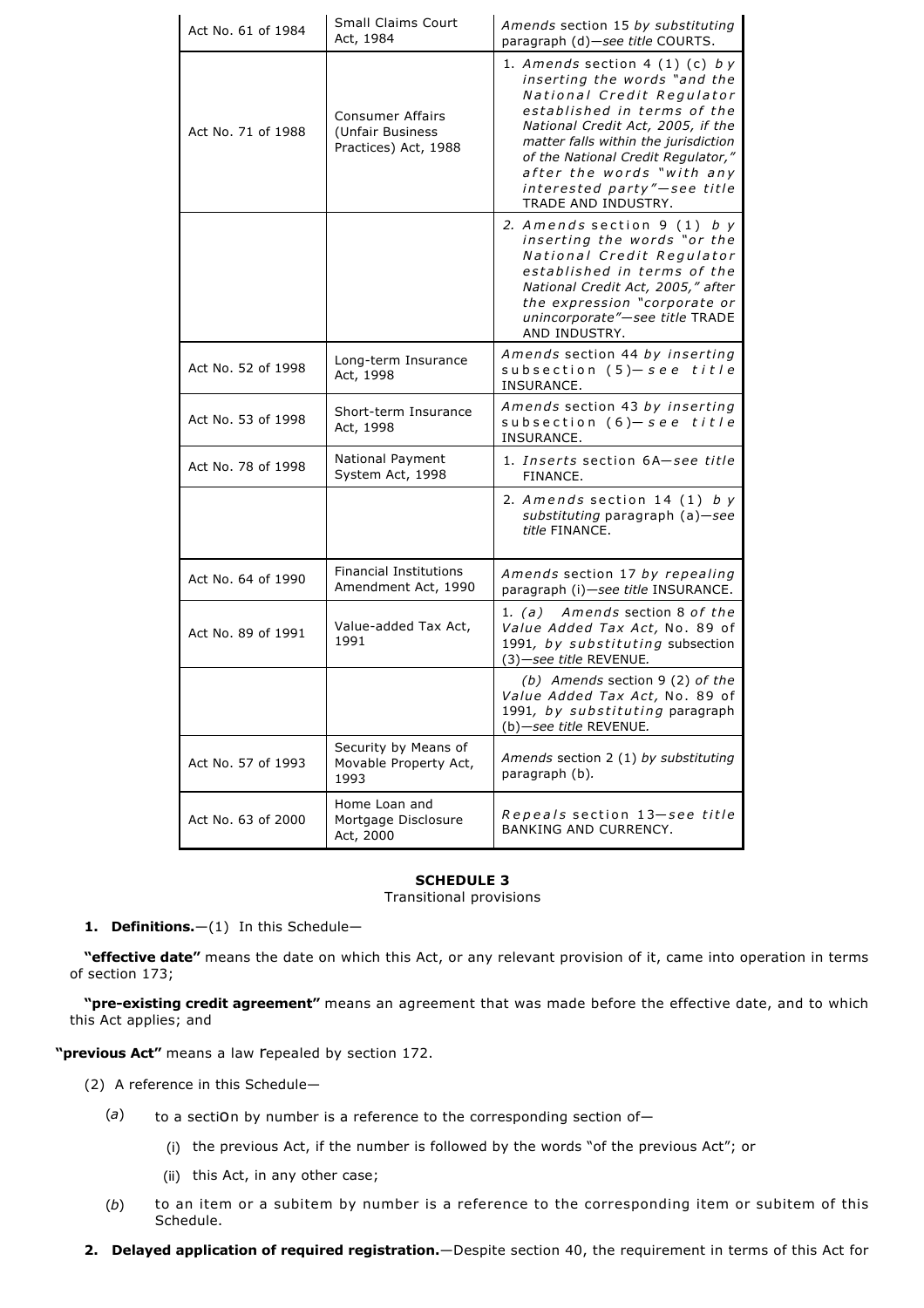a credit provider or a credit bureau to be registered—

- (*a*) takes effect 40 business days after the effective date; and
- (*b*) during the first year after the effective date, that requirement is temporarily satisfied from the time that a person applies for registration as a credit provider until a regulator has made a final decision with respect to that application.

**3. National register of credit agreements.**—(1) Despite section 69, the requirements of section 69 (2), (3), (4) and (5) remain inoperative until a date declared by the Minister by notice in the *Gazette* after—

- (*a*) the National Credit Regulator has established the register of credit agreements as required by section 69 (1); and
- (*b*) the Minister has received advice from an independent auditor that the National Credit Regulator has established reasonable and effective means to receive and compile information to be reported to it in terms of section 69.

(2) The Minister may prescribe the information to be registered by a credit provider in respect of a pre-existing credit agreement, in lieu of the information required by section 69 (2).

**4. Application of Act to pre-existing agreements.**—(1) This Act applies to a credit agreement that was made before the effective date, if that credit agreement would have fallen within the application of this Act in terms of Chapter 1 if this Act had been in effect when the agreement was made, subject to subitems (2) to (5).

(2) The provisions of this Act referred to in the first column of the following table apply to a pre-existing credit agreement only to the extent indicated in the second column of the table.

| Provisions of the Act                                                                                                                                                                       | Extent to which the provisions apply to a pre-existing<br>credit agreement                                                                                                                                                       |  |
|---------------------------------------------------------------------------------------------------------------------------------------------------------------------------------------------|----------------------------------------------------------------------------------------------------------------------------------------------------------------------------------------------------------------------------------|--|
| Chapter 1<br>Chapter 2<br>Chapter 3<br>Sections 67 and 68<br>Sections 70 to 72<br>Sections 95 to 98<br>Chapter $5 - Part E$<br>Sections 122 and 123<br>Chapters 6 to 9<br>Schedules 1 and 2 | Apply fully to a pre-existing credit agreement from<br>the effective date, except that section 5 (3) does not<br>apply in respect of a pre-existing incidental credit<br>agreement.                                              |  |
| Chapter $4 - Part D$                                                                                                                                                                        | Applies to a pre-existing credit agreement only to<br>the extent that it does not concern reckless credit.                                                                                                                       |  |
| Chapter $4 - Part A$<br>Section 91                                                                                                                                                          | Apply to a pre-existing credit agreement only with<br>respect to actions or omissions that occur on or after<br>the effective date.                                                                                              |  |
| Section 69                                                                                                                                                                                  | Applies to a pre-existing credit agreement only after<br>the date declared by the Minister in terms of item 3.                                                                                                                   |  |
| Sections 89 and 90                                                                                                                                                                          | Apply to a pre-existing credit agreement only to the<br>extent that common law, national or provincial<br>legislation applied, to similar effect, to such an<br>agreement or provision as at the date the agreement<br>was made. |  |
| Section 93<br>Chapter $5 -$ Part D                                                                                                                                                          | Apply to a pre-existing credit agreement from the<br>effective date, subject to subitem (3).                                                                                                                                     |  |
| Chapter $4 - Part C$<br>Sections 92, 94, 99 and 121.                                                                                                                                        | Do not apply to pre-existing credit agreements,<br>subject to subitem (3).                                                                                                                                                       |  |
| Chapter $5 -$ Part C                                                                                                                                                                        |                                                                                                                                                                                                                                  |  |

(3) With respect to any credit agreement, other than a pawn transaction, made within one year before the effective date, the credit provider must within six months after the effective date—

- (*a*) provide the consumer with—
	- (i) a statement that meets the requirements of section 92; and
	- (ii) a document that meets the requirements of section 93,

to the extent that a document or statement contemplated in terms of subparagraphs (i) or (ii) above has not already been provided to the consumer by the credit provider prior to the effective date; and

(*b*) introduce a form of periodic statement that meets the requirements of section 108.

(4) On application by a credit provider the National Credit Regulator, if it is satisfied that it is impracticable for the credit provider making best efforts in good faith to comply with all or part of subitem (3), may-